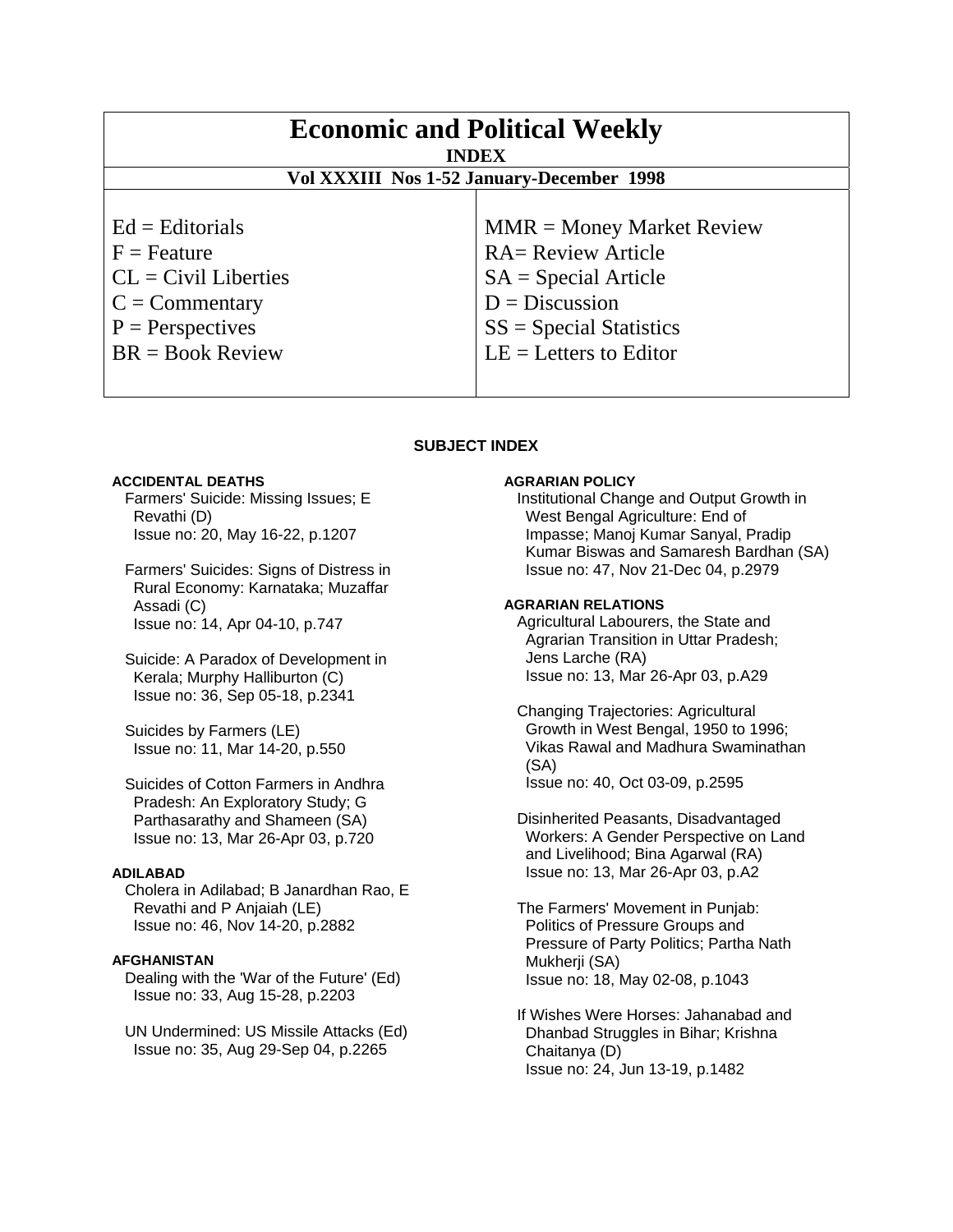## **AGRARIAN RELATIONS**

 Massacre at Chenalho: Erasing Chiapas Uprising: Mexico; Vijay Prashad (C) Issue no: 01, Jan 10-16, p.21

 Parallels in the Empire; Tirthankar Roy (BR) Issue no: 20, May 16-22, p.1172

 Political Economy of Agrarian Conflicts in India; C Chandramohan (P) Issue no: 41, Oct 10-16, p.2647

 Regular Farm Labour System in Semi-Arid Areas: Emerging Patterns in Andhra Pradesh; M Krishnaiah (RA) Issue no: 13, Mar 26-Apr 03, p.A20

 Tribals' Struggle against Land Alienation: Andhra Pradesh; P Jaswantha Rao (C) Issue no: 03, Jan 17-23, p.81

## **AGRARIAN STRUCTURE**

 Agricultural Development, Agrarian Structure and Rural Poverty in West Bengal; Madhusudan Ghosh (SA) Issue no: 47, Nov 21-Dec 04, p.2987

# **AGRICULTURAL CREDIT**

 Back to Square One: Priority Sector Credit (Ed) Issue no: 19, May 09-15, p.1060

 Credit Support to Priority Sectors: A Macro Perspective; N A Mujumdar (C) Issue no: 04, Jan 24-30, p.147

 Sorry Tale: Farm Credit (Ed) Issue no: 40, Oct 03-09, p.2557

 Wrong Ratios: Priority Sector Lending (Ed) Issue no: 32, Aug 08-14, p.2140

## **AGRICULTURAL ECONOMICS**

 Economic Reforms, Terms of Trade, Aggregate Supply and Private Investment in Agriculture: Indian Experience; V N Misra (SA) Issue no: 31, Aug 01-07, p.2105

 Farm Efficiency under Cobb-Douglas Production Technology; Saswati Das and Manabendu Chattopadhyay (RA) Issue no: 39, Sep 26-Oct 02, p.A159

 Farm Size and Productivity: A New Look at the Old Debate Revisited; Graham Dyer (RA) Issue no: 26, Jun 27-Jul 03, p.A113

## **AGRICULTURAL GROWTH AND DEVELOPMENT**

 Agricultural Development, Agrarian Structure and Rural Poverty in West Bengal; Madhusudan Ghosh (SA) Issue no: 47, Nov 21-Dec 04, p.2987

 Agricultural Growth, Sustainability and Poverty Alleviation: Recent Trends and Major Issues of Reform; C H Hanumantha Rao (SA) Issue no: 29, Jul 18-31, p.1943

 Changing Trajectories: Agricultural Growth in West Bengal, 1950 to 1996; Vikas Rawal and Madhura Swaminathan (SA) Issue no: 40, Oct 03-09, p.2595

 Food, Agriculture and Reforms: Change and Continuity; J Mohan Rao (SA) Issue no: 29, Jul 18-31, p.1955

 India's Agricultural Dynamics: Weak Link in Development; Shashanka Bhide, K P Kalirajan and R T Shand (RA) Issue no: 39, Sep 26-Oct 02, p.A118

 Institutional Change and Output Growth in West Bengal Agriculture: End of Impasse; Manoj Kumar Sanyal, Pradip Kumar Biswas and Samaresh Bardhan (SA) Issue no: 47, Nov 21-Dec 04, p.2979

 Policy Strategy and Instruments for Alleviating Rural Poverty; Bhupat M Desai and N V Namboodiri (SA) Issue no: 41, Oct 10-16, p.2669

#### **AGRICULTURAL LABOUR**

 Agricultural Labourers, the State and Agrarian Transition in Uttar Pradesh; Jens Larche (RA) Issue no: 13, Mar 26-Apr 03, p.A29

 Containing Conflict and Reaping Votes: Management of Rural Labour Relations in West Bengal; Ben Rogaly (SA) Issue no: 42, Oct 17-30, p.2729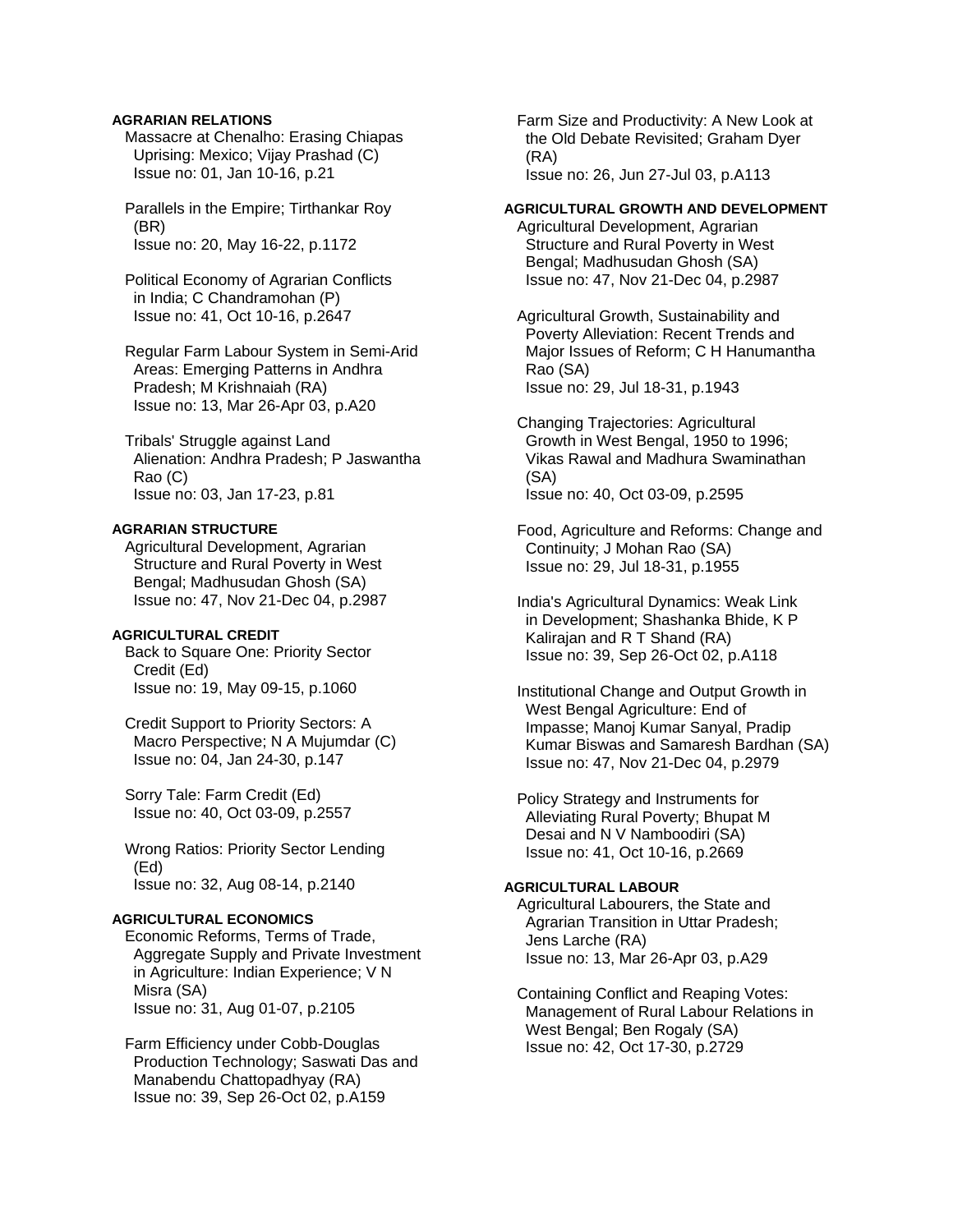# **AGRICULTURAL LABOUR**

 Labour History: Promise of Revival; Thomas J Mathew (C) Issue no: 32, Aug 08-14, p.2161

 Regular Farm Labour System in Semi-Arid Areas: Emerging Patterns in Andhra Pradesh; M Krishnaiah (RA) Issue no: 13, Mar 26-Apr 03, p.A20

# **AGRICULTURAL PLANNING AND POLICY**

 Agricultural Exports, Poverty and Ecological Crisis: Case Study of Central American Countries; Kalim Siddiqui (RA) Issue no: 39, Sep 26-Oct 02, p.A128

 In Traditional Forces' Grip (Ed) Issue no: 05, Jan 31-Feb 06, p.195

# **AGRICULTURAL PRICES**

 Chasing Shadows: Prices (Ed) Issue no: 49, Dec 05-11, p.3092

 Food Prices and Rural Poverty; Martin Ravallion (D) Issue no: 28, Jul 11-17, p.1870

#### **AGRICULTURAL PRODUCTION**

 Agricultural Exports, Poverty and Ecological Crisis: Case Study of Central American Countries; Kalim Siddiqui (RA) Issue no: 39, Sep 26-Oct 02, p.A128

 Farm Size and Productivity: A New Look at the Old Debate Revisited; Graham Dyer (RA) Issue no: 26, Jun 27-Jul 03, p.A113

 India's Agricultural Dynamics: Weak Link in Development; Shashanka Bhide, K P Kalirajan and R T Shand (RA) Issue no: 39, Sep 26-Oct 02, p.A118

 Institutional and Non-Institutional Credit in Agriculture: Case Study of Hugli District of West Bengal; Meenakshi Rajeev and Sharmistha Deb (SA) Issue no: 47, Nov 21-Dec 04, p.2997

# **AGRICULTURAL REFORMS**

 Food, Agriculture and Reforms: Change and Continuity; J Mohan Rao (SA) Issue no: 29, Jul 18-31, p.1955

## **AGRICULTURAL SECTOR**

 Agriculture Ministry's Dubious Cotton Crop Estimates; M D Dewani (C) Issue no: 50, Dec 12-18, p.3179

 Institutional and Non-Institutional Credit in Agriculture: Case Study of Hugli District of West Bengal; Meenakshi Rajeev and Sharmistha Deb (SA) Issue no: 47, Nov 21-Dec 04, p.2997

 Institutional Change and Output Growth in West Bengal Agriculture: End of Impasse; Manoj Kumar Sanyal, Pradip Kumar Biswas and Samaresh Bardhan (SA) Issue no: 47, Nov 21-Dec 04, p.2979

 Removal of Import Restrictions and India's Agriculture: The Challenge and Strategy; Ramesh Chand (SA) Issue no: 15, Apr 11-17, p.850

 Seeds of Confusion (Ed) Issue no: 49, Dec 05-11, p.3091

 Sustainability Implications of Burning Rice-and Wheat-Straw in Punjab; B S et al Sidhu (RA) Issue no: 39, Sep 26-Oct 02, p.A163

#### **AGRICULTURAL SUBSIDY**

 What Is Right in Economics Is Wrong in Politics: Maharashtra; Madhav Godbole (C) Issue no: 42, Oct 17-30, p.2696

#### **AGRICULTURAL TAXATION**

 A Land-Based Agricultural Presumptive Tax Designed for Levy by Panchayats; Indira Rajaraman and M J Bhende (SA) Issue no: 14, Apr 04-10, p.765

## **AGRICULTURAL WAGES**

 Trends in Agricultural Wages: An Inter-Regional Analysis in Andhra Pradesh; P Prudhvikar Reddy (RA) Issue no: 13, Mar 26-Apr 03, p.A15

#### **AHMEDABAD**

 Attack on CEPT Campus; Darshini Mahadevia, Gautam Shah and Prashant De (LE) Issue no: 32, Aug 08-14, p.2138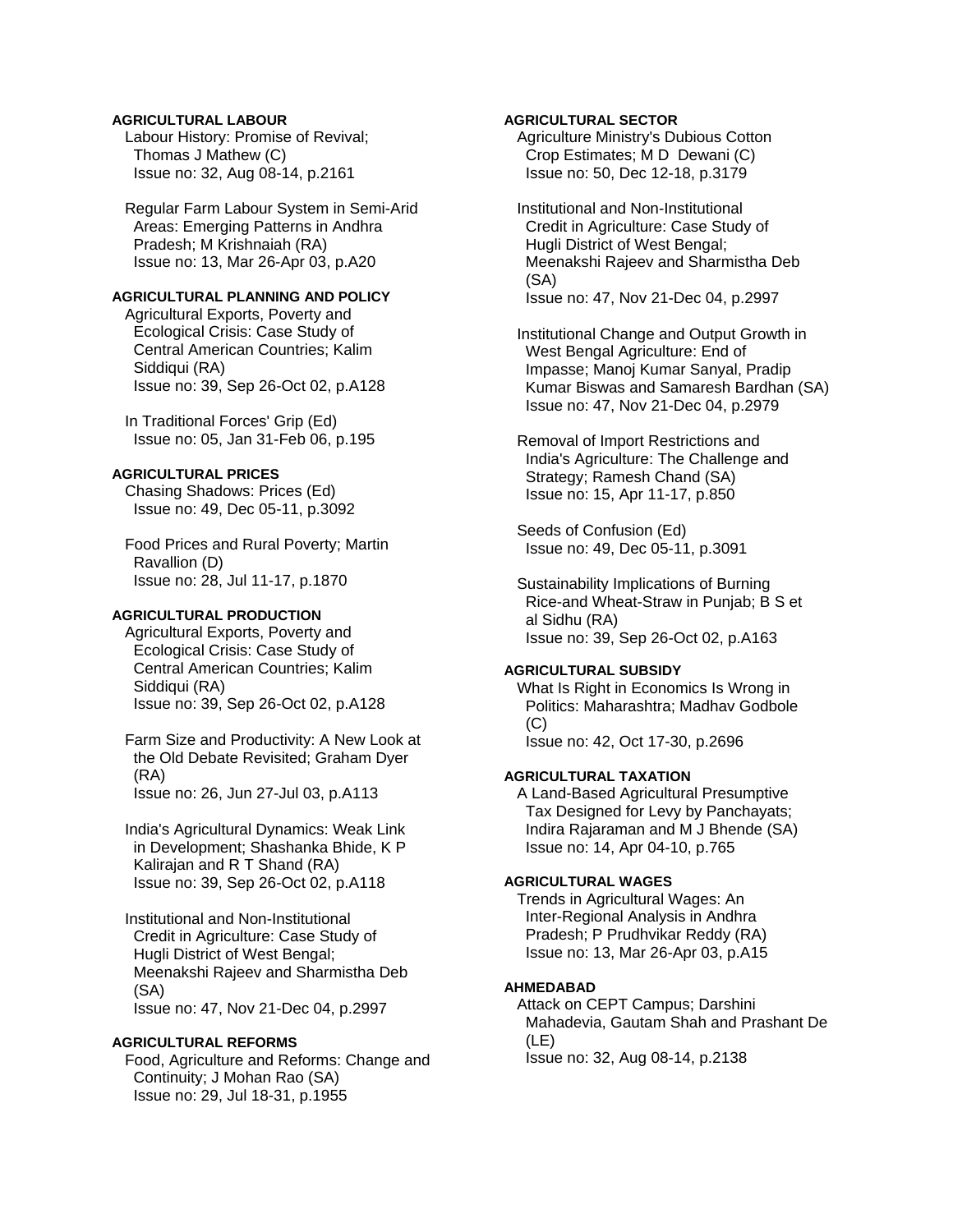# **AHMEDABAD**

 Forging a National Identity...by Force: Gujarat; Darshini Mahadevia (C) Issue no: 39, Sep 26-Oct 02, p.2501

# **AIADMK**

 Pressure from Regional Allies: Politics (Ed) Issue no: 17, Apr 25-May 01, p.936

# **AIDS**

 HIV/AIDS in India: Gulf between Rhetoric and Reality; Radhika Ramasubban (SA) Issue no: 45, Nov 07-13, p.2865

 Socio-Logic of AIDS Campaign; R Robinson  $(C)$ Issue no: 29, Jul 18-31, p.1908

## **AIR POLLUTION**

 Fiscal Options for Vehicular Pollution Control in Delhi; Rita Pandey (SA) Issue no: 45, Nov 07-13, p.2673

**AIRPORTS**  Airport, Airport: Kerala; E Balachandran  $(C)$ Issue no: 32, Aug 08-14, p.2160

# **ALCOHOLIC BEVERAGES**

 Pather: A Symbol of Anti-Liquor Movement; Bharat Dogra (C) Issue no: 50, Dec 12-18, p.3185

**ALUMINIUM INDUSTRY**  Mining Destroys; Bittu Sahgal (LE) Issue no: 15, Apr 11-17, p.802

# **AMERICA, CENTRAL**

 Agricultural Exports, Poverty and Ecological Crisis: Case Study of Central American Countries; Kalim Siddiqui (RA) Issue no: 39, Sep 26-Oct 02, p.A128

## **ANDHRA PRADESH**

 Changed Scenario: Andhra Pradesh (Ed) Issue no: 08, Feb 21-27, p.373

 Custody Deaths in Andhra Pradesh; Sitaramayya et al Ari (LE) Issue no: 39, Sep 26-Oct 02, p.2490

 Development of Scheduled Castes in Andhra Pradesh: Emerging Issues; S R Sankaran  $(C)$ Issue no: 05, Jan 31-Feb 06, p.208

 Doomed to Fail?: 'Handloom Weavers' Co-operatives in Andhra Pradesh; Kanakalatha Mukund and B Syamasundari (SA) Issue no: 52, Dec 26-Jan 01, p.3323

 Farmers' Suicide: Missing Issues; E Revathi (D) Issue no: 20, May 16-22, p.1207

 Harassing Rights Activists; Shahana Bhattacharya (LE) Issue no: 03, Jan 17-23, p.66

 Health Care Services in Tribal of Andhra Pradesh: A Public Policy Perspective; K Sujata Rao (SA) Issue no: 09, Feb 28-Mar 06, p.481

 Ill- Treatment of Prisoners (LE) Issue no: 41, Oct 10-16, p.2622

 In Traditional Forces' Grip (Ed) Issue no: 05, Jan 31-Feb 06, p.195

 Nawabpet Killings (LE) Issue no: 40, Oct 03-09, p.2554

 Open Verdict: Andhra Pradesh (Ed) Issue no: 11, Mar 14-20, p.552

 Regular Farm Labour System in Semi-Arid Areas: Emerging Patterns in Andhra Pradesh; M Krishnaiah (RA) Issue no: 13, Mar 26-Apr 03, p.A20

 Rights Violation; Vrijendra et al (LE) Issue no: 08, Feb 21-27, p.370

 The Sadness of Cotton; Shiv Visvanathan  $(C)$ Issue no: 07, Feb 14-20, p.323

 Selling Structural Adjustment: Andhra Experience; Sujatha Suresh (C) Issue no: 05, Jan 31-Feb 06, p.206

 Selling Structural Adjustment: Andhra Experience; K S Gopal (D) Issue no: 08, Feb 21-27, p.432

 Suicides by Farmers (LE) Issue no: 11, Mar 14-20, p.550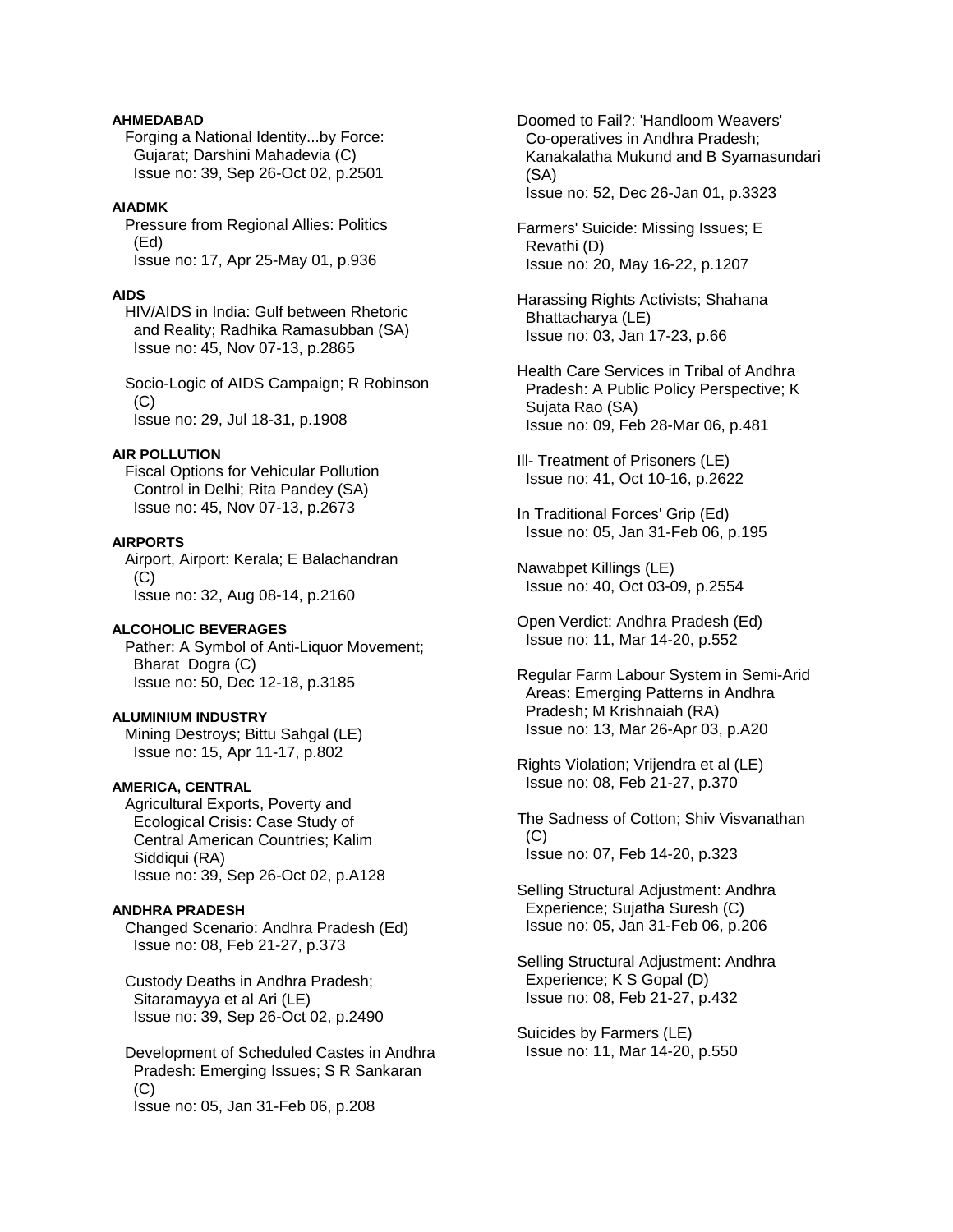## **ANDHRA PRADESH**

 Suicides of Cotton Farmers in Andhra Pradesh: An Exploratory Study; G Parthasarathy and Shameen (SA) Issue no: 13, Mar 26-Apr 03, p.720

 Trends in Agricultural Wages: An Inter-Regional Analysis in Andhra Pradesh; P Prudhvikar Reddy (RA) Issue no: 13, Mar 26-Apr 03, p.A15

 Tribals' Struggle against Land Alienation: Andhra Pradesh; P Jaswantha Rao (C) Issue no: 03, Jan 17-23, p.81

 What Is Right in Economics Is Wrong in Politics: Maharashtra; Madhav Godbole  $(C)$ Issue no: 42, Oct 17-30, p.2696

 World Bank and Economy of Andhra Pradesh; R S Rao (C) Issue no: 25, Jun 20-26, p.1499

# **ANGOLA**

 More War in Angola; Pierre Beaudet (C) Issue no: 47, Nov 21-Dec 04, p.2962

#### **ANIMAL FEED**

 Livestock Economy and Foodgrain Demand; J George (D) Issue no: 08, Feb 21-27, p.431

#### **ANTHROPOLOGY**

 Anthropology and the Politics of Representation; Eddie Rodrigues and John Game (P) Issue no: 42, Oct 17-30, p.2709

 Making and Interpreting History; Rowena Robinson (BR) Issue no: 40, Oct 03-09, p.2583

 Social Anthropology and Literary Sensibility; M N Srinivas (SA) Issue no: 39, Sep 26-Oct 02, p.2525

 Speaking Truth to Power about the Scientific Emperor's Clothes; Andre Gunder Frank (RA) Issue no: 42, Oct 17-30, p.2715

# **ARCHEOLOGY**

 An Archaeology of Shrouded Domination; DS (C) Issue no: 19, May 09-15, p.1066

## **ARTISTS**

 Stri Bhumika: Female Impersonators and Actresses on the Parsi Stage; Kathryn Hansen (SA) Issue no: 35, Aug 29-Sep 04, p.2291

## **ASEAN COUNTRIES**

 Asia: Myth of a Miracle; Sunanda Sen (SA) Issue no: 03, Jan 17-23, p.111

 Cambodian Agony: Side-Show Continues (C) Issue no: 10, Mar 07-13, p.508

# **ASIA**

 Asia Comes Full Circle in a Round World; Andre Gunder Frank (BR) Issue no: 24, Jun 13-19, p.1452

 Asia's Lesson Is to Beef Up the Image; Xiaohua Zhu (C) Issue no: 08, Feb 21-27, p.388

 Asian Eclipse: India and China in the Penumbra?; Ajit S Bhalla and Dilip M Nachane (SA) Issue no: 36, Sep 05-18, p.2357

 Education in the 1990s; S Shukla (BR) Issue no: 31, Aug 01-07, p.2086

 Lessons from Emerging Asia ; Pradeep Agrawal (BR) Issue no: 01, Jan 10-16, p.26

 Whither Studies of Asian Democratisation?; Olle Tornquist (P) Issue no: 03, Jan 17-23, p.93

## **ASIA PACIFIC REGION**

 The Security-Insecurity Syndrome; Sen Bhabani Gupta (RA) Issue no: 10, Mar 07-13, p.519

#### **ASIA, CENTRAL**

 Central Asian Economic Integration: Emerging Trends; R Sampath Kumar (P) Issue no: 18, May 02-08, p.1013

#### **ASIA, SOUTH**

 Ethnicity and State in South Asia; Malavika Kasturi (BR) Issue no: 19, May 09-15, p.1089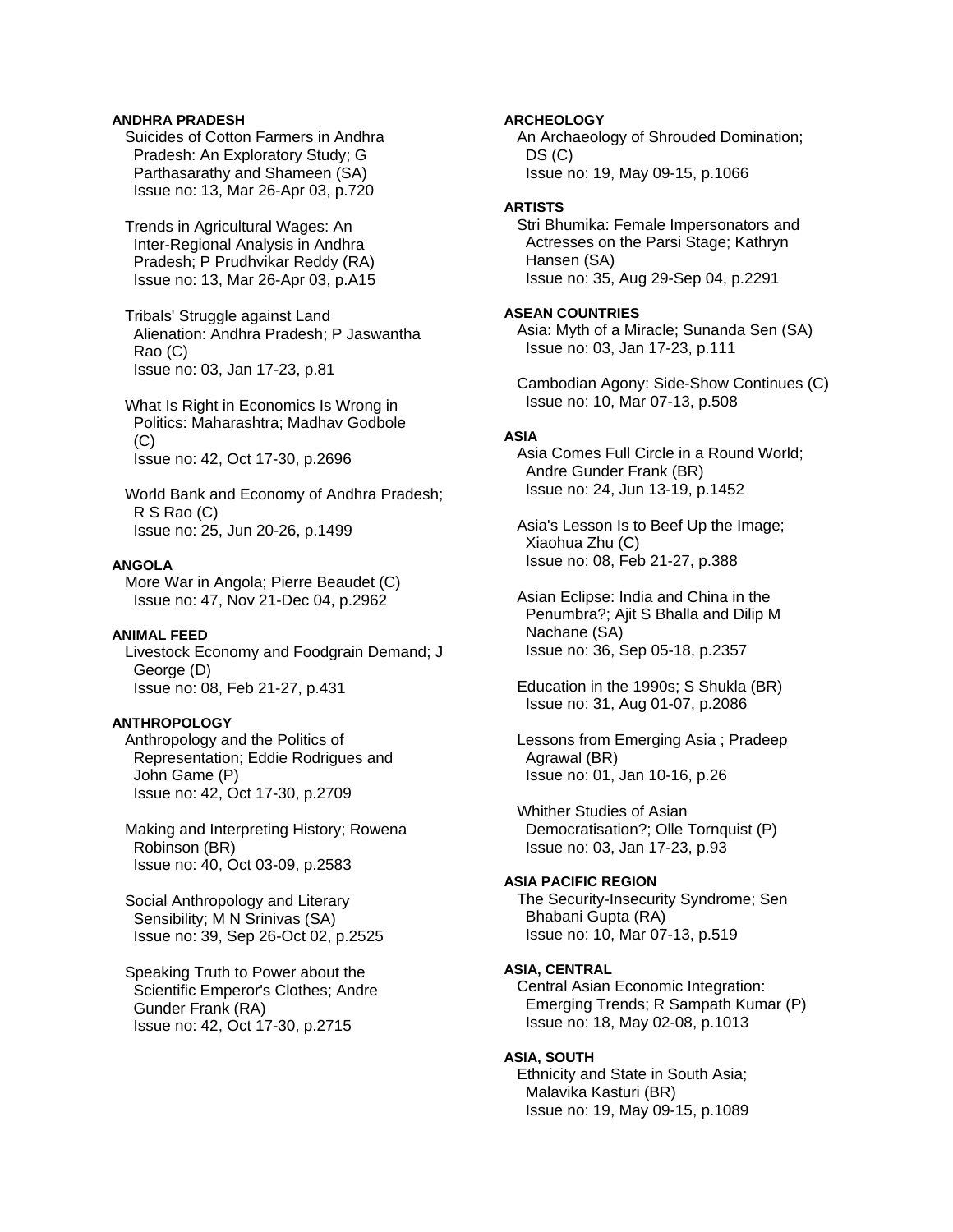**ASIA, SOUTH**  Hawks, Doves and the Nuclear Question; Anirudh Deshpande (C) Issue no: 25, Jun 20-26, p.1503

 Human Rights: Questions, but No Answers; Harsh Sethi (BR) Issue no: 52, Dec 26-Jan 01, p.3313

 India and Refugees; A G Noorani (BR) Issue no: 15, Apr 11-17, p.836

 Nuclear Race in South Asia; Mahbub ul Haq (P) Issue no: 35, Aug 29-Sep 04, p.2283

 A Nuclearised South Asia: View from the Other Side; Iftikhar H Malik (C) Issue no: 22, May 30-Jun 05, p.1304

 Pathways of Political Leadership in South Asia: Limits and Possibilities; Mushirul Hasan (SA) Issue no: 11, Mar 14-20, p.585

 Researching Empowerment: A Grass Roots Women's Perspective; Nitya Rao (BR) Issue no: 06, Feb 07-13, p.273

 South Asia's Refugees; Sumanta Banerjee (BR) Issue no: 20, May 16-22, p.1170

#### **ASIA, SOUTH-EAST**

 Bitter Medicine: South-East Asian Crisis (Ed) Issue no: 04, Jan 24-30, p.137

 Cost of Devaluation: Exchange Rate (Ed) Issue no: 28, Jul 11-17, p.1784

 East Asian Dilemma: Is There a Way Out?; Jayati Ghosh, Abhijit Sen and C P Chandrasekhar (P) Issue no: 04, Jan 24-30, p.143

 Growth Miracle and Its Unravelling in East and South-East Asia: Unregulated Competitiveness and Denouement of Manipulation by International Financial Community; Amiya Kumar Bagchi (SA) Issue no: 18, May 02-08, p.1025

 The Security-Insecurity Syndrome; Bhabani Sen Gupta (RA) Issue no: 10, Mar 07-13, p.519

#### **ASIAN DEVELOPMENT BANK**

 Indonesia and IMF: Asian Currency Crisis (Ed) Issue no: 13, Mar 26-Apr 03, p.681

## **ASSAM**

 Governor to the Rescue: Assam (Ed) Issue no: 07, Feb 14-20, p.309

 Sharpening Conflicts: Assam (Ed) Issue no: 24, Jun 13-19, p.1421

#### **ASSEMBLY ELECTIONS**

 Not Easy for Congress: Politics (Ed) Issue no: 50, Dec 12-18, p.3160

## **ASSOCIATIONS**

 For Themselves?: Doctors (Ed) Issue no: 06, Feb 07-13, p.248

# **AUDITING**

 CAG: Watchdog or Lapdog?; K P Joseph (C) Issue no: 11, Mar 14-20, p.568

## **AUTOMOBILE INDUSTRY**

 Automobile Industry- Production, Sales and Exports; EPW Research Foundation (S) Issue no: 41, Oct 10-16, p.2627

# **AYODHYA DISPUTE**

 That Temple Again: Politics (Ed) Issue no: 25, Jun 20-26, p.1489

#### **BACKWARD CLASSES**

 Reform, Law and Gendered Identity: Marriage among Ezhavas of Kerala; Meera Velayudhan (SA) Issue no: 38, Sep 19-25, p.2480

#### **BALANCE OF PAYMENTS**

 Balance of Payments; EPW Research Foundation (S) Issue no: 26, Jun 27-Jul 03, p.1595

 External Sector; EPW Research Foundation  $(S)$ Issue no: 09, Feb 28-Mar 06, p.439

#### **BANGALORE**

 Unity Building Efforts by Public Sector Unions and Managements in Banagalore, 1960s to 1970s; Dilip Subramanian (SA) Issue no: 01, Jan 10-16, p.37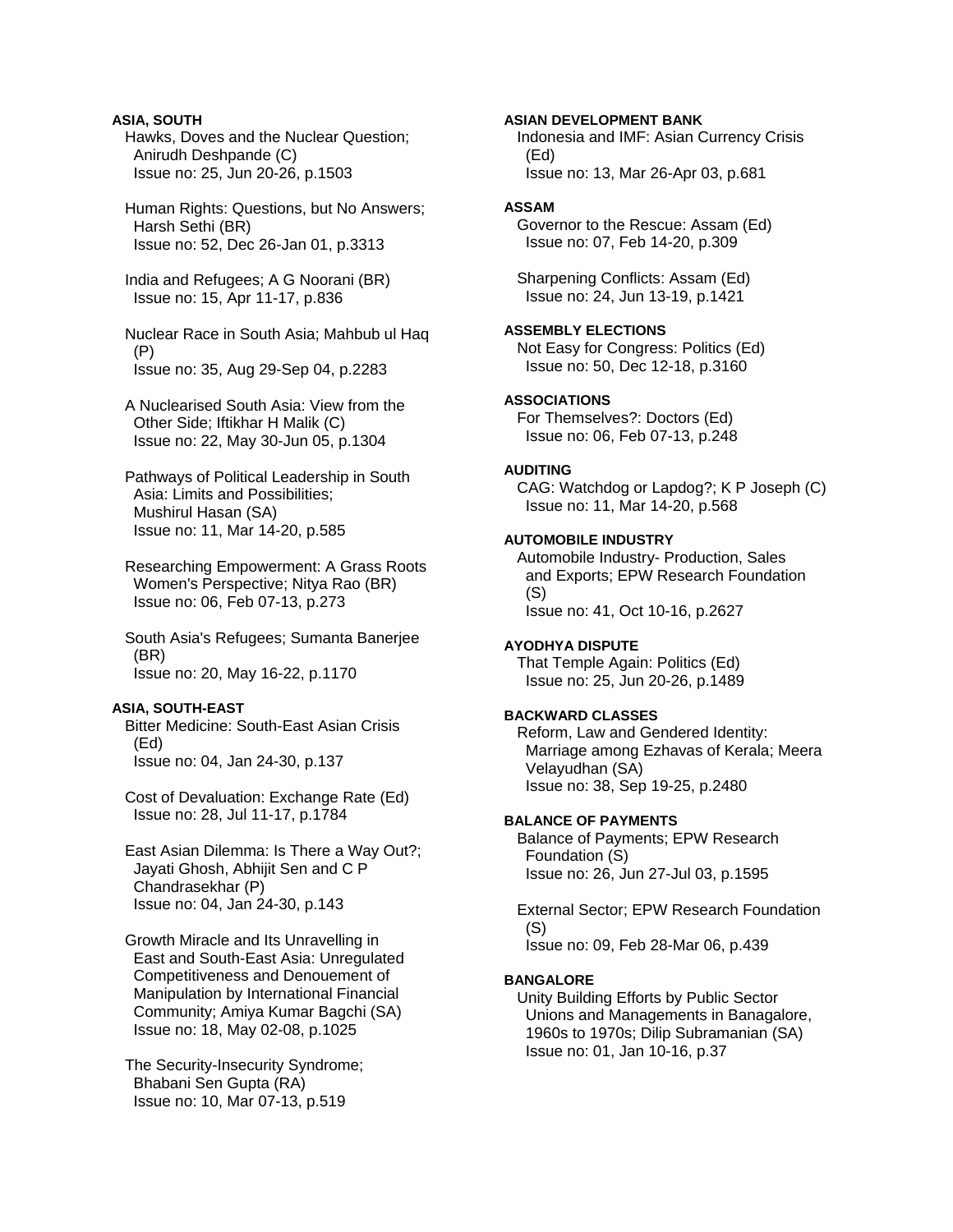#### **BANGLADESH**

 The Anti-Heroes of the Language Movement: Bangladesh; Badruddin Umar  $(C)$ 

Issue no: 12, Mar 21-27, p.636

 Chakma Autonomy: Bangladesh (Ed) Issue no: 06, Feb 07-13, p.249

 Clean Clothes; Peter Custers (LE) Issue no: 18, May 02-08, p.994

 Desh and Bangladesh: The Fourth Estate (Ed) Issue no: 21, May 23-29, p.1216

 Fertility Decline under Absolute Poverty: Paradoxical Aspects of Demographic Change in Bangladesh; Shapan Adnan (SA) Issue no: 22, May 30-Jun 05, p.1337

 Not the Whole Story: Bangladesh (Ed) Issue no: 46, Nov 14-20, p.2885

 Shell and LNG Supply to India; Ardhendu Sen (LE) Issue no: 29, Jul 18-31, p.1898

#### **BANK DEPOSITS**

 Bank Credit, Output and Bank Deposits in West Bengal and Selected States; Pranab Kumar Das and Pradip Maiti (SA) Issue no: 47, Nov 21-Dec 04, p.3081

#### **BANKING REFORMS**

 Banking Sector Reforms: Second Coming; N A Mujumdar (C) Issue no: 47, Nov 21-Dec 04, p.2954

 Grappling with Bank Reform: Japan; Soumyen Sikdar (C) Issue no: 44, Oct 31-Nov 06, p.2777

# **BANKING STATISTICS**

 Banking Statistics; EPW Research Foundation (S) Issue no: 32, Aug 08-14, p.2143

#### **BANKS AND BANKING**

 Bank Credit, Output and Bank Deposits in West Bengal and Selected States; Pranab Kumar Das and Pradip Maiti (SA) Issue no: 47, Nov 21-Dec 04, p.3081

 Banking Sector Reforms: Second Coming; N A Mujumdar (C) Issue no: 47, Nov 21-Dec 04, p.2954

 Credit Support to Priority Sectors: A Macro Perspective; N A Mujumdar (C) Issue no: 04, Jan 24-30, p.147

 Dealing with NPAs: Banks (Ed) Issue no: 39, Sep 26-Oct 02, p.2492

 Degrees of Concealment: Banks (Ed) Issue no: 42, Oct 17-30, p.2689

 Good Central Banking; Urjit R Patel (BR) Issue no: 50, Dec 12-18, p.3194

 Heavy Burden: Banks (LE) Issue no: 47, Nov 21-Dec 04, p.2948

 Helpful Statistics: Banks (Ed) Issue no: 04, Jan 24-30, p.136

 Narrow Banking: Theory, Evidence and Prospects in India; Saibal Ghosh and Mridul Saggar (SA) Issue no: 19, May 09-15, p.1091

 Non-Priority Sector: Banks (Ed) Issue no: 16, Apr 18-24, p.868

 Priority Sector Bank Lending: Some Important Issues; K M Shajahan (SA) Issue no: 42, Oct 17-30, p.2749

 Sorry Tale: Farm Credit (Ed) Issue no: 40, Oct 03-09, p.2557

 State Government versus Commercial Banks: Kerala (C) Issue no: 49, Dec 05-11, p.3100

 Wrong Ratios: Priority Sector Lending (Ed) Issue no: 32, Aug 08-14, p.2140

# **BEEDI INDUSTRY**

 Plight of Pledged Children in Beedi Works; G Karunanithi (C) Issue no: 09, Feb 28-Mar 06, p.450

#### **BHOPAL GAS DISASTER**

 Anyone in Charge?: Bhopal Disaster (Ed) Issue no: 11, Mar 14-20, p.552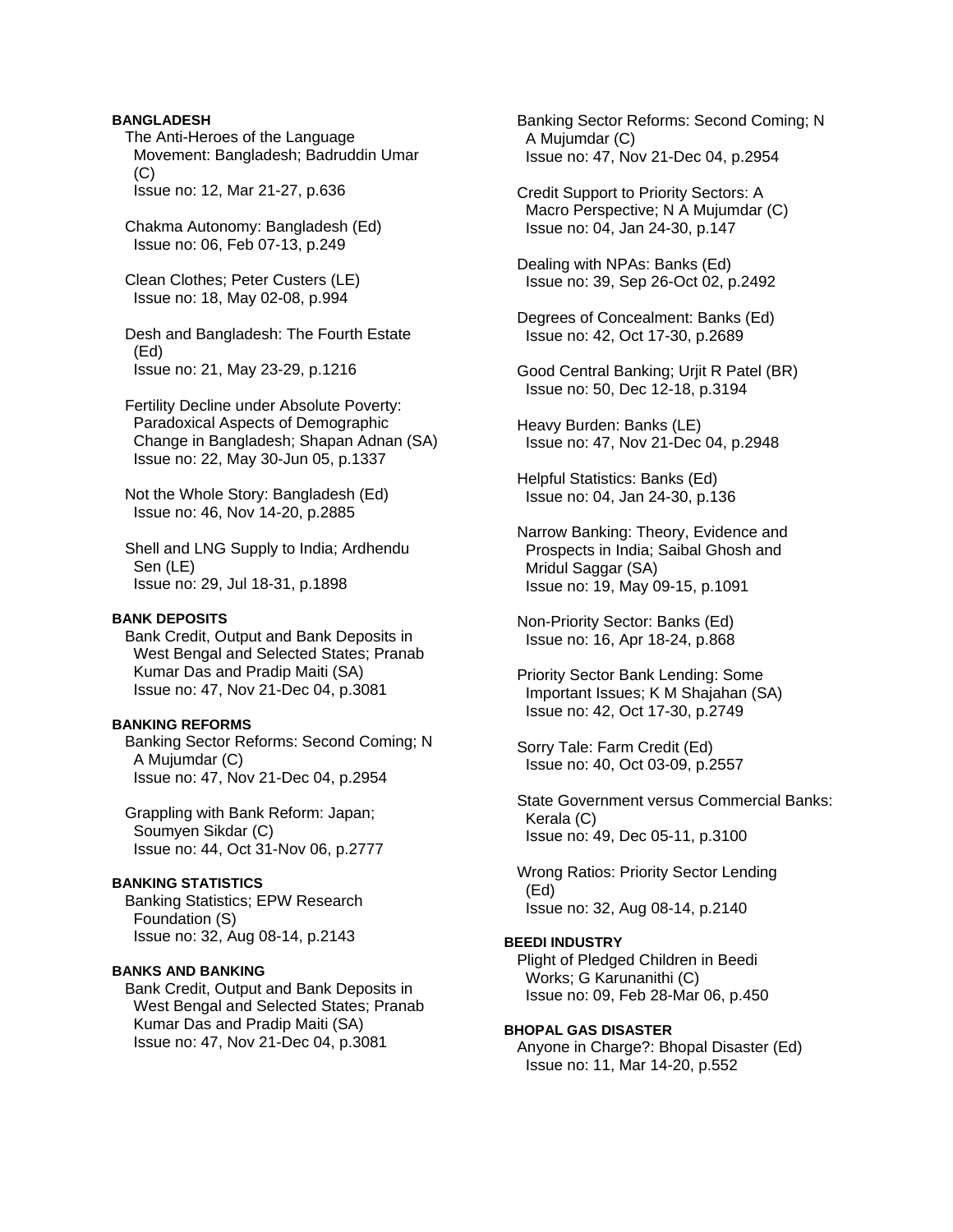## **BHOPAL GAS DISASTER**

 Health Care Plan for Bhopal Disaster Survivors: Going Nowhere; Satinath Sarangi (C) Issue no: 16, Apr 18-24, p.883

#### **BIHAR**

 After Bathe Massacre: Bihar; Bela Bhatia (C) Issue no: 14, Apr 04-10, p.751

 Correction; Bela Bhatia (LE) Issue no: 18, May 02-08, p.994

 If Wishes Were Horses: Jahanabad and Dhanbad Struggles in Bihar; Krishna Chaitanya (D) Issue no: 24, Jun 13-19, p.1482

 India in the Image of Bihar; Arvind N Das (C) Issue no: 49, Dec 05-11, p.3103

 Indigenous Irrigation in South Bihar: A Case of Congruence of Boundaries; Niranjan Pant (SA) Issue no: 49, Dec 05-11, p.3132

 Migration in Bihar; L K Deshpande (BR) Issue no: 14, Apr 04-10, p.764

 Para-Democracy in Bihar; Arvind N Das (C) Issue no: 47, Nov 21-Dec 04, p.2959

 Political Fun and Games (Ed) Issue no: 39, Sep 26-Oct 02, p.2491

 State Repression and People's Resistance: Assessing Social Transformation in Bihar; Prakash Louis (C) Issue no: 21, May 23-29, p.1228

# **BIODIVERSITY**

 Economic Aspects of Biodiversity Conservation: Micro and Macro Strategies for Intervention; Kanchan Chopra (SA) Issue no: 52, Dec 26-Jan 01, p.3336

 Sharing Benefits of Wildlife Conservation with Local Communities: Legal Implications; Neema Pathak and Ashish Kothari (SA) Issue no: 40, Oct 03-09, p.2603

#### **BIOGRAPHY AND AUTOBIOGRAPHY**

 Amartya Sen and Our World of Exaggerated Opposites; Achin Chakraborty (P) Issue no: 51, Dec 19-25, p.3241

 Amartya Sen and the Popular Imagination: In the Wake of the Prize; Kaushik Basu (SA) Issue no: 50, Dec 12-18, p.3206

 Chuni's Story; Susie Tharu (BR) Issue no: 46, Nov 14-20, p.2916

 A Committed Tibetilogist: Nirmal Chandra Sinha, 1911-97; Dawa Norbu (C) Issue no: 47, Nov 21-Dec 04, p.2961

 The Cracked Mirror; Ashok Mitra (BR) Issue no: 51, Dec 19-25, p.3243

 Jayaprakash Narayan: A Story of Failed Idealism ; Anirudh Deshpande (BR) Issue no: 50, Dec 12-18, p.3196

 Reflections on Amartya Sen's Prize; Pranab Bardhan (SA) Issue no: 45, Nov 07-13, p.2863

## **BIOLOGY**

 Questionable Enterprise: Science (Ed) Issue no: 18, May 02-08, p.996

#### **BIOTECHNOLOGY**

 Patents on Life, India and the TRIPs Mandate; V Manoj (C) Issue no: 04, Jan 24-30, p.152

 Seeds of Confusion (Ed) Issue no: 49, Dec 05-11, p.3091

# **BJP**

 Arrival Pains: BJP (Ed) Issue no: 19, May 09-15, p.1060

 The BJP Bomb and Aspects of Nationalism; Sumit Sarkar (SA) Issue no: 27, Jul 04-10, p.1725

 BJP in 1998 Lok Sabha Elections in West Bengal: Transformation of Opposition Politics; Michael Gillan (SA) Issue no: 36, Sep 05-18, p.2391

 BJP Outmanoeuvred: Madhya Pradesh (Ed) Issue no: 49, Dec 05-11, p.3092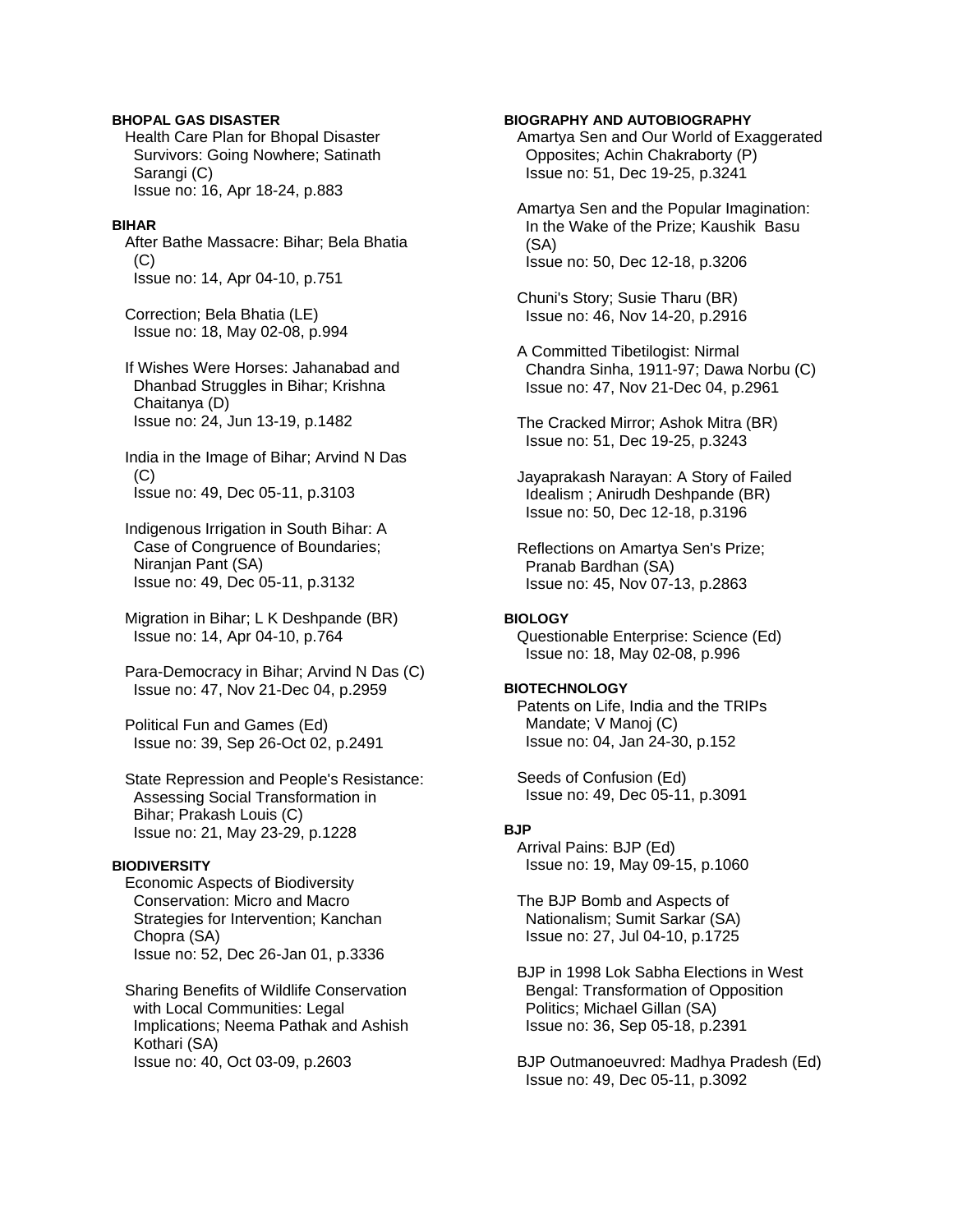**BJP** 

 BJP's Game: Maharashtra (Ed) Issue no: 33, Aug 15-28, p.2205

 BJP's Real Agenda; Sukla Sen (D) Issue no: 06, Feb 07-13, p.303

 BJP's Search for Short-Cuts to Political Consolidation: New Delhi; BM (C) Issue no: 22, May 30-Jun 05, p.1299

 Change of Guard: BJP (Ed) Issue no: 16, Apr 18-24, p.869

 Communal Violence, 1998: Shifting Patterns; Asghar Ali Engineer (C) Issue no: 52, Dec 26-Jan 01, p.3300

 Communalism and Communal Violence, 1997; Asghar Ali Engineer (C) Issue no: 01, Jan 10-16, p.11

 Defending Secularism; Sukla et al Sen (LE) Issue no: 19, May 09-15, p.1058

 Desperate Measures: Politics (Ed) Issue no: 42, Oct 17-30, p.2689

 The Greater Threat; K N Raj (LE) Issue no: 32, Aug 08-14, p.2138

 India Joins the Club; Priya et al Nanda (LE) Issue no: 21, May 23-29, p.1214

 Little Beyond Survival: Politics (Ed) Issue no: 46, Nov 14-20, p.2885

 Lok Sabha Polls: Advantage BJP: Uttar Pradesh; Kripa Shankar (C) Issue no: 16, Apr 18-24, p.879

 Muslims, BJP and Lok Sabha Elections; Asghar Ali Engineer (C) Issue no: 06, Feb 07-13, p.256

 New Political Trends in Uttar Pradesh: The BJP and the Lok Sabha Elections, 1998; Sudha Pai (SA) Issue no: 28, Jul 11-17, p.1841

 Nothing Hidden: Politics (Ed) Issue no: 20, May 16-22, p.1145  Nuclear Tests and 'Nation'; V M Tarkunde  $(C)$ Issue no: 27, Jul 04-10, p.1696

 Operation Whitewash: BJP (Ed) Issue no: 01, Jan 10-16, p.5

 Portents for Communal Politics; P R Ram (D) Issue no: 12, Mar 21-27, p.675

 Promises Not to Keep?: BJP (Ed) Issue no: 15, Apr 11-17, p.805

 Return to BJP: Gujarat (Ed) Issue no: 10, Mar 07-13, p.493

 RSS and BJP; S N Phadnis (LE) Issue no: 08, Feb 21-27, p.370

 Uttar Pradesh: Order behind Anarchy; Amaresh Mishra (C) Issue no: 18, May 02-08, p.1007

 Vote to Defeat BJP; Asghar Ali et al Engineer (LE) Issue no: 09, Feb 28-Mar 06, p.434

 Welcome to the Patriot Games; Shiv Visvanathan (C) Issue no: 21, May 23-29, p.1224

 Wooing Farmers the Wrong Way: Maharashtra (Ed) Issue no: 44, Oct 31-Nov 06, p.2761

 Wooing Muslims: BJP's Minorities Conference: Karnataka; Muzaffar Assadi (C) Issue no: 23, Jun 06-12, p.1367

# **BLACK MONEY**

 Amnesty Season: Politics (Ed) Issue no: 03, Jan 17-23, p.68

 The Day After (Ed) Issue no: 01, Jan 10-16, p.3

 VDIS: A Fraud on the People; TSK (C) Issue no: 08, Feb 21-27, p.381

# **BOOKS REVIEWED**

 Ageria, B L: "Crisis in Primary Education [Social Work Perspective]" Issue no : 32, Aug 08-14, p.2172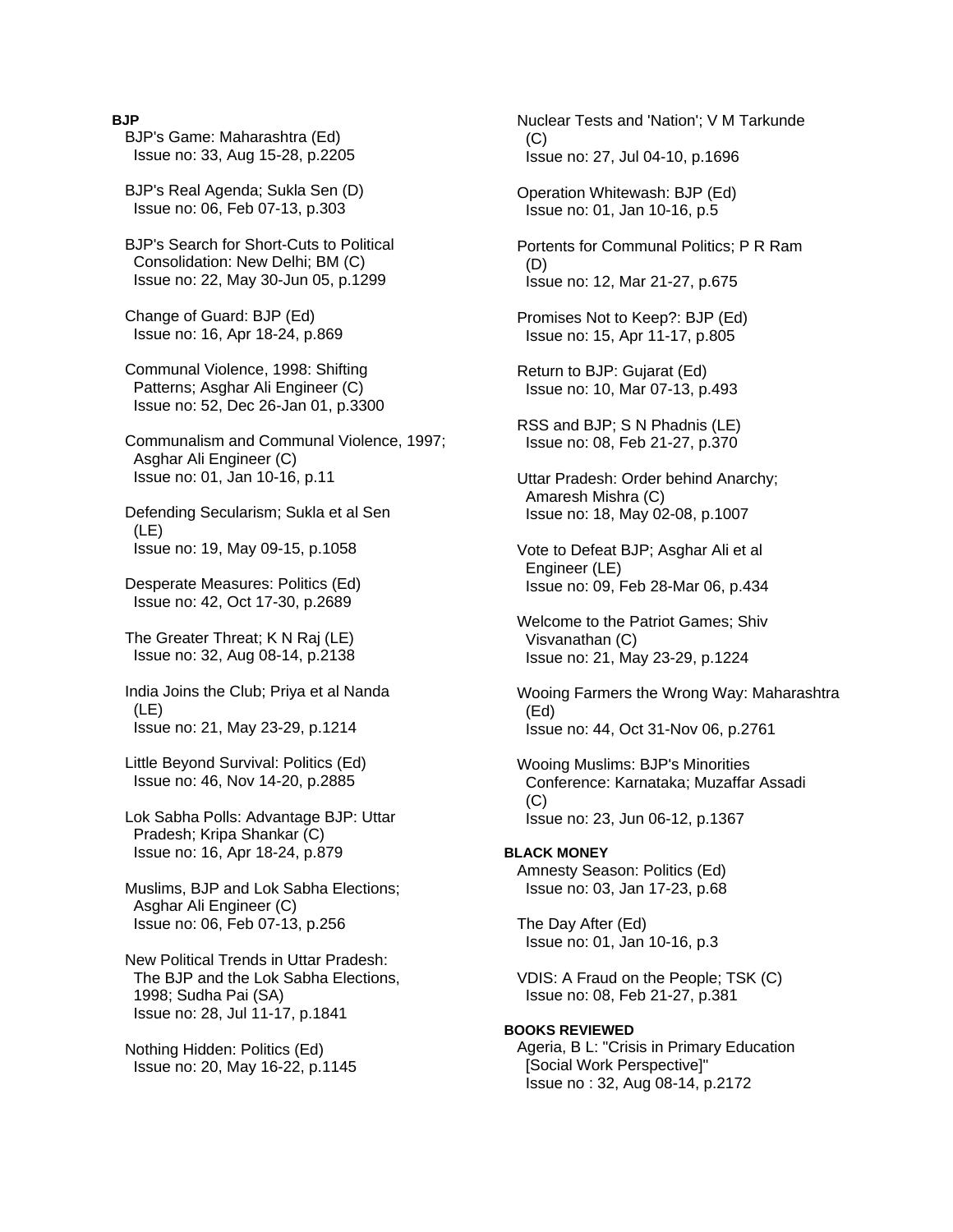Ahluwalia, Isher Judge and I M D Little (eds): "India's Economic Reforms and Development: Essays for Manmohan Singh" Issue no : 22, May 30-Jun 05, p.1316

 Ahmad, Aijaz: "Lineages of the Present: Political Essays" Issue no : 27, Jul 04-10, p.1714

 Arndt, H W: "Essays in International Economics (1944-1994)" Issue no : 07, Feb 14-20, p.337

 Asian Development Bank: "Emerging Asia: Changes and Challenges" Issue no : 01, Jan 10-16, p.26

 Aziz, Abdul (eds): "Land Reforms in India" Issue no : 13, Mar 26-Apr 03, p.705

 Bandarage, Asoka: "Women, Population and Global Crisis" Issue no : 12, Mar 21-27, p.643

 Bannerji, Himani: "<The Mirror of Class: Essays on Bengali Theatre" Issue no : 51, Dec 19-25, p.3243

 Bayly, C A: "Empire and Information; Intelligence Gathering and Social Communication in India, 1780-1870" Issue no : 49, Dec 05-11, p.3119

 Bhargava, Rajeev (ed): "Secularism and Its Critics" Issue no : 28, Jul 11-17, p.1826

 Bose, Sumantra: "States, Nations, Sovereignty: Sri Lanka, India and the Tamil Ealam Movement" Issue no : 17, Apr 25-May 01, p.960

 Bose, Tapan K and Rita Manchanda (eds): "States, Citizens and Outsiders: The Uprooted Peoples of South Asia" Issue no : 20, May 16-22, p.1170

 Bose, Tapan K and Rita Manchanda (eds): "States, Citizens and Outsiders: The Uprooted Peoples of South Asia" Issue no : 15, Apr 11-17, p.836

 Breckenridge, Carol A (ed): "Consuming Modernity: Public Culture in Contemporary India" Issue no : 18, May 02-08, p.1020

 Budiardjo, Carmel: "Surviving Indonesia's Gulag: A Western Woman Tells Her Story" Issue no : 08, Feb 21-27, p.398

 Butalia, Urvashi: "<The Other Side of Silence: Voices from the Partition of India" Issue no : 39, Sep 26-Oct 02, p.2518

 Byres, Terence J (ed): "<The Indian Economy- Major Debates since Independence" Issue no : 25, Jun 20-26, p.1517

 Carr, Marilyn; Martha Chen and Renana Jhabvala (eds): "Speaking Out: Women's Economic Empowerment in South Asia" Issue no : 06, Feb 07-13, p.273

 Chandavarkar, Anand: "Central Banking in Developing Countries " Issue no : 50, Dec 12-18, p.3194

 Cook, S B: "Imperial Affinities: Nineteenth Century Analogies and Exchanges between India and Ireland" Issue no : 20, May 16-22, p.1172

 Crook, Nigel (ed): "<The Transmission of Knowledge in South Asia" Issue no : 08, Feb 21-27, p.396

 Custers, Peter: "Capital Accumulation and Women's Labour in Asian Economies" Issue no : 26, Jun 27-Jul 03, p.1621

 Das, S K: "Civil Service Reform and Structural Adjustment" Issue no : 24, Jun 13-19, p.1455

 Das-Gupta, Arindam and Dilip Mookherjee: "Incentives and Institutional Reform in Tax Enforcement" Issue no : 36, Sep 05-18, p.2353

 Deepak Kumar: "Science and the Raj, 1857-1905" Issue no : 22, May 30-Jun 05, p.1319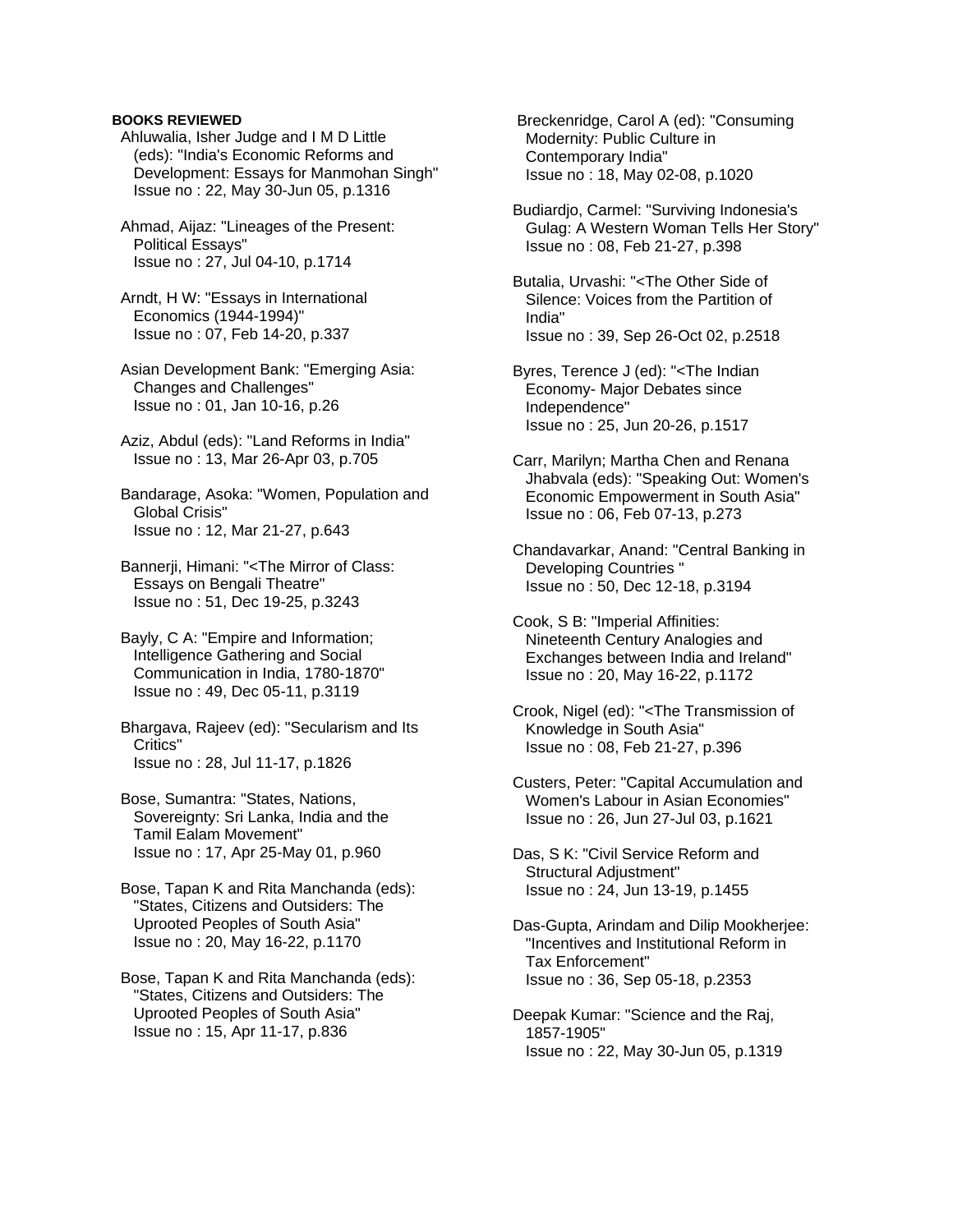Derwort, Thomas R Van: "International Law and Organisation: An Introduction" Issue no : 44, Oct 31-Nov 06, p.2786

 Dutta, Krishna and Andrew Robinson (eds): "Selected Letters of Rabindranath Tagore" Issue no : 26, Jun 27-Jul 03, p.1620

 Embree, Ainslie T and Carol Gluck (eds): "Asia in Western and World History: A Guide for Teaching" Issue no : 24, Jun 13-19, p.1452

 Farooqui, Amar: "Colonial Forest Policy in Uttarakhand: 1890-1928" Issue no : 47, Nov 21-Dec 04, p.2971

 Gadgil, Madhav and Ramachandra Guha: "Ecology and Equity: The Use and Abuse of Nature in Contemporary India" Issue no : 01, Jan 10-16, p.25

 Gaillard, Jacques; V V Krishna and Ronald Waast (eds): "Scientific Communities in the Developing World" Issue no : 28, Jul 11-17, p.1829

 Ghatak, Maitreya (ed): "Dust on the Road: the Activist Writings of Mahasweta Devi" Issue no : 46, Nov 14-20, p.2916

 Graff, Violette (ed): "Lucknow: Memories of a City" Issue no : 16, Apr 18-24, p.895

 Gupta, Partha Sarathi (ed): "Towards Freedom: Documents on the Movement for Independence in India 1943-1944" Issue no : 03, Jan 17-23, p.98

 Guru, Gopal: "Dalit Cultural Movement and Dialectics of Dalit Politics in Maharashtra" Issue no : 07, Feb 14-20, p.339

 Hameed, Syeda Saiyidain: "Islamic Seal on India's Independence" Issue no : 41, Oct 10-16, p.2654

 Hampton, Jean: "Political Philosophy" Issue no : 33, Aug 15-28, p.2232

 Heuze, Gerard: "Workers of Another World: Miners, the Countryside and Coalfields in Dhanbad" Issue no : 38, Sep 19-25, p.2448

 Hiro, Dilip: "Sharing the Promised Land: An Interwoven Tale of Israelis and Palestinians" Issue no : 08, Feb 21-27, p.400

 Hossain, Akhtar and Anis Chowdhury: "Monetary and Financial Policies in Developing Countries" Issue no : 14, Apr 04-10, p.763

 Hulme, David and Paul Mosley: "Finance against Poverty" Issue no : 03, Jan 17-23, p.103

 Hussain, Akhtar and Anis Choudhary: "Monetary and Financial Policies in Developing Countries: Growth and Stabilisation" Issue no : 39, Sep 26-Oct 02, p.2521

 Jha, Raghbendra: "Modern Public Economics" Issue no : 33, Aug 15-28, p.2228

 Joshi, P C: "Social Science and Development: Quest for Relevance" Issue no : 31, Aug 01-07, p.2083

 Kanner, Barbara Penny: "Women in Context- Two Hundred Years of British Women Autobiographers: A Reference Guide and Reader" Issue no : 17, Apr 25-May 01, p.961

 Khilnani, Sunil: "<The Idea of India" Issue no : 32, Aug 08-14, p.2168

 Kotkin, Joel: "Tribes: How Race, Religion and Identity Determine Success in the New Global Economy" Issue no : 41, Oct 10-16, p.2656

 Krishna Kumar: "Learning from Conflict: Tracts for the Times" Issue no : 31, Aug 01-07, p.2086

 Mallick, Ross: "Development, Ethnicity and Human Rights in South Asia" Issue no : 52, Dec 26-Jan 01, p.3313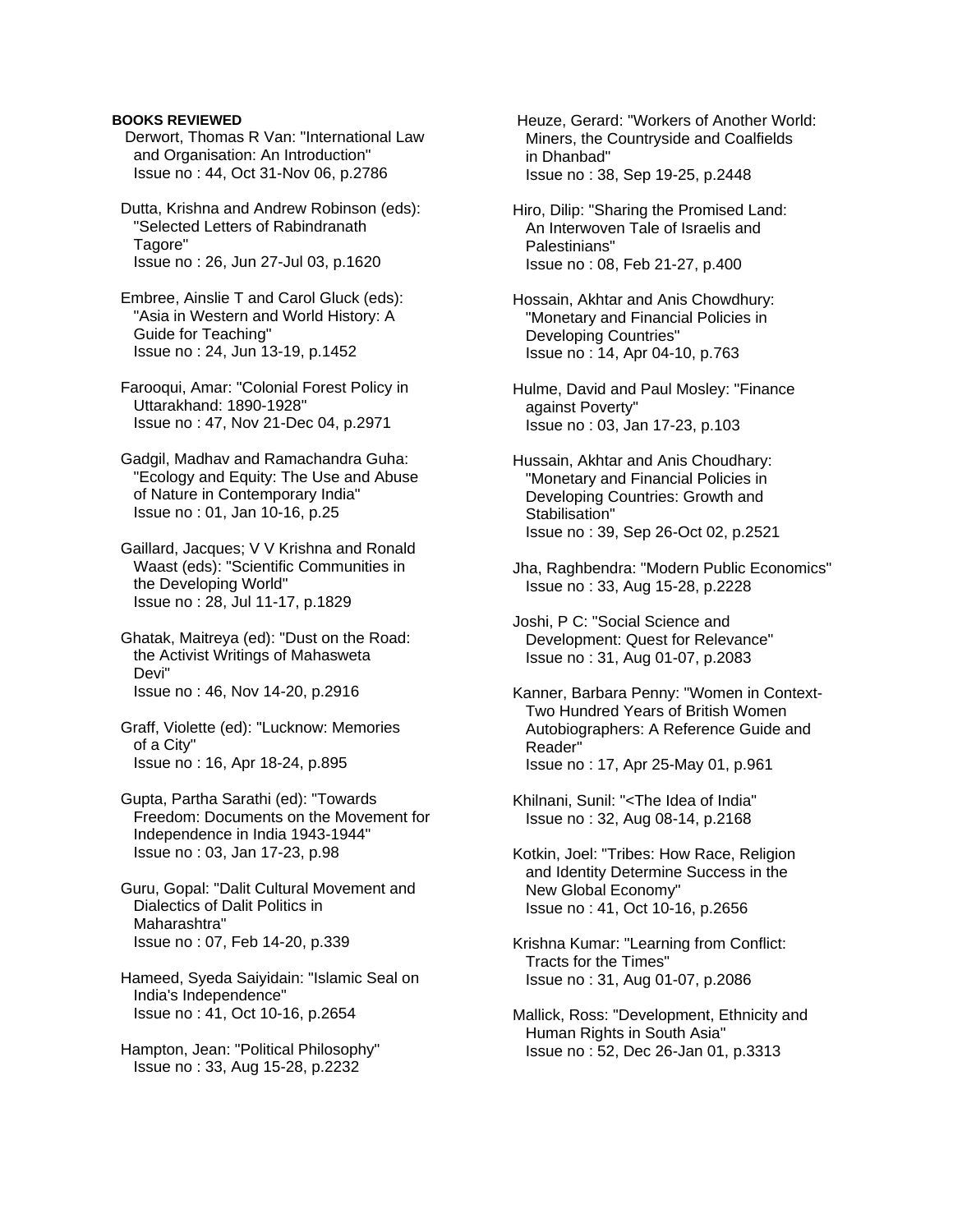Mathur, S N: "Nyaya Panchayats as Instruments of Justice" Issue no : 06, Feb 07-13, p.271

 Mitra, Pradeep K: "Adjustment in Oil-Importing Countries: A Comparative Economic Analysis" Issue no : 27, Jul 04-10, p.1716

 Mohanty, Satya P: "Literary Theory and the Claims of History: Postmodernism, Objectivity, Multiculturalist Politics" Issue no : 12, Mar 21-27, p.640

 Moss, Bernard H and Jonathan Michie (eds): "The Single European Currency in National Perspective" Issue no : 46, Nov 14-20, p.2918

 Mukhopadhay, Maitreyi and Susie Tharu (ed): "Legally Dispossessed-Gender, Identity and Process of Law" Issue no : 47, Nov 21-Dec 04, p.2969

 Nabar, Vrinda: "Caste as Woman" Issue no : 13, Mar 26-Apr 03, p.706

 Narang, A S: "Ethnic Identities and Federalism" Issue no : 25, Jun 20-26, p.1518

 National Council of Educational Research and Training: "Fifth Survey of Research in Education" Issue no : 31, Aug 01-07, p.2086

 Oommen, T K: "Citizenship, Nationality and Ethnicity: Reconciling Competing Identities" Issue no : 15, Apr 11-17, p.833

 Ottesen-Jensen, Elise: "Crusader for Sex Education: Elise Ottesen-Jensen [1886-1973] in Scandinavia and on the International Scene" Issue no : 11, Mar 14-20, p.583

 Pandey, Balaji et al: "Depriving the Underprivileged for Development" Issue no : 51, Dec 19-25, p.3245

 Parel, Anthony J (ed): "Gandhi: Hind Swaraj and Other Writings" Issue no : 04, Jan 24-30, p.166

 Racine, Jean-Luc (ed): "Peasant Moorings: Village Ties and Mobility Rationales in South India" Issue no : 49, Dec 05-11, p.3117

 Rajan, Nalini: "Secularism, Democracy, Justice: Implications of Rawlsian Principles in India" Issue no : 38, Sep 19-25, p.2451

 Rangarajan, C: "Indian Economy: Essays on Money and Finance" Issue no : 44, Oct 31-Nov 06, p.2782

 Roy, Biren: "On Trade Union and Human Rights Struggles in India: A Left View" Issue no : 41, Oct 10-16, p.2657

 Sarkar, Sumit: "Writing Social History" Issue no : 21, May 23-29, p.1242

 Scarfe, Allan and Wendy Scarfe: "J P: His Biography" Issue no : 50, Dec 12-18, p.3196

 Schomberg, Renevon (ed): "Contested Technology: Ethics, Risk and Public Debate" Issue no : 18, May 02-08, p.1023

 Sekhar, R C: "Ethical Choices in Business" Issue no : 09, Feb 28-Mar 06, p.463

 Sen, Sukomal: "Working Class of India: History of Emergence and Movement, 1830-1990" Issue no : 15, Apr 11-17, p.834

 Seneviratne, H L (ed): "Identity, Consciousness and the Past: Forging of Caste and Community in India and Sri Lanka" Issue no : 40, Oct 03-09, p.2583

 Sharma, Alakh N: "People on the Move: Nature and Implications of Migration in a Backward Economy" Issue no : 14, Apr 04-10, p.764

 Shepherd, Andrew: "Sustainable Rural Development" Issue no : 52, Dec 26-Jan 01, p.3314

 Shepperdson, Mike: "Income Distribution and Health in a North Indian Village" Issue no : 21, May 23-29, p.1245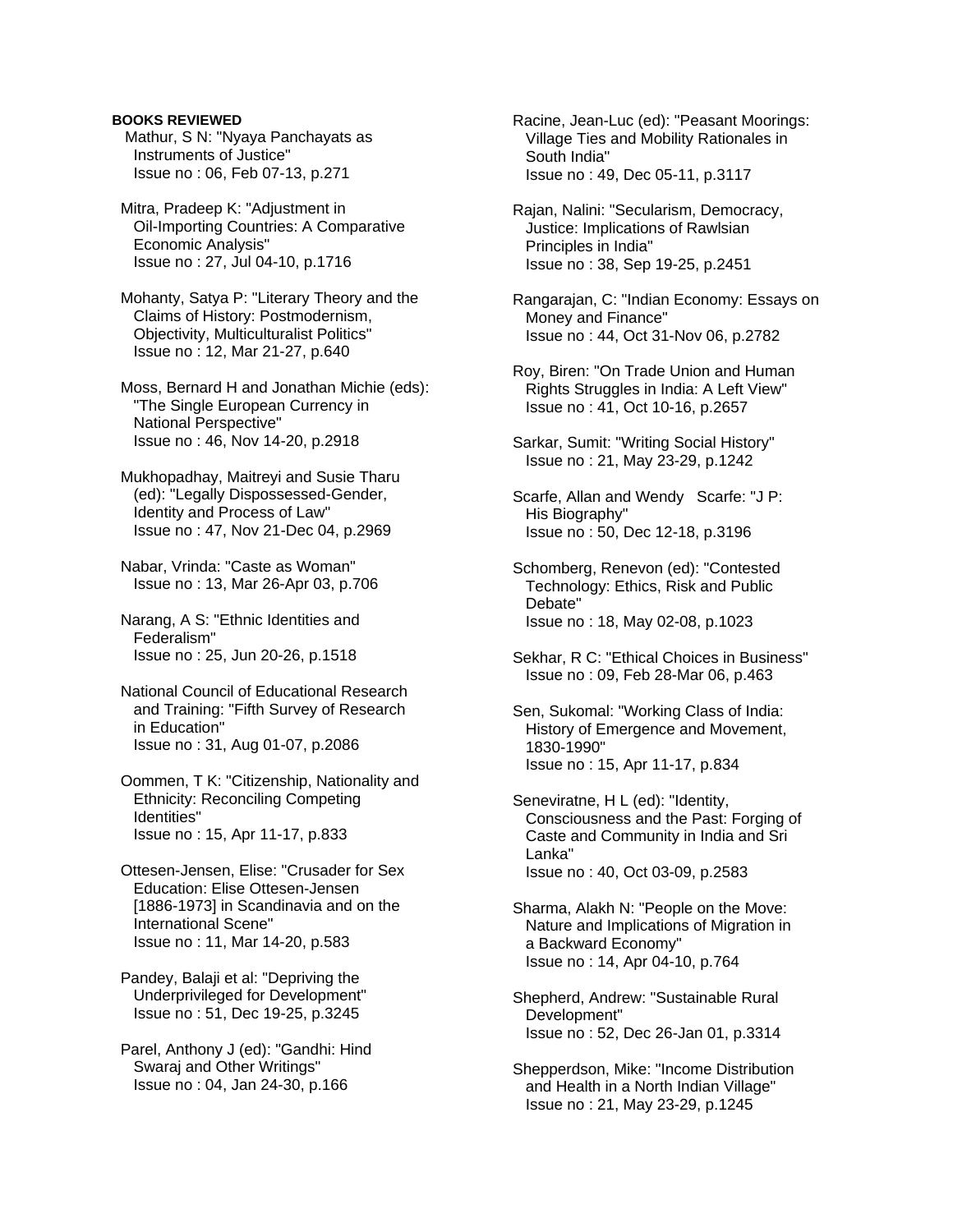Singh, Kavaljit: "The Reality of Foreign Investments: German Investments in India [1991-1996]" Issue no : 19, May 09-15, p.1086

 Stein, Dorothy: "People Who Count: Population and Politics: Women and Children" Issue no : 04, Jan 24-30, p.163

 Studdert-Kennedy, Gerald: "Providence and the Raj: Imperial Mission and Missionary Imperialism" Issue no : 45, Nov 07-13, p.2841

 Subrahmanyam, Sanjay: "The Career and Legend of Vasco da Gama" Issue no : 36, Sep 05-18, p.2355

 Tambiah, S J: "Levelling Crowds, Ethnonationalist Conflicts and Collective Violence in South Asia" Issue no : 19, May 09-15, p.1089

 Tilak, Jandhyala B G: "Education for Development in Asia" Issue no : 31, Aug 01-07, p.2086

 Tripathi, Dwijendra: "Historical Roots of Industrial Entrepreneurship in India and Japan- A Comparative Interpretation" Issue no : 11, Mar 14-20, p.581

 United Nations: "World Investment Report 1997: Transnational Corporations, Market Structure and Competition Policy" Issue no : 09, Feb 28-Mar 06, p.461

 Vanaik, Achin: "Communalism Contested: Religion, Modernity and Secularisation" Issue no : 16, Apr 18-24, p.894

- Vyasulu, Vinod: "Facets of Development: Studies in Karnataka" Issue no : 13, Mar 26-Apr 03, p.705
- Wertheim, Wim F: "Third World Whence and Whither?: Protective State versus Aggressive Market" Issue no : 40, Oct 03-09, p.2584

 Yuval-Davis, N: "Gender and Nation" Issue no : 45, Nov 07-13, p.2839

**BRAZIL**  Brazilian Financial Scam; Michel Chossudovsky (C) Issue no: 42, Oct 17-30, p.2707 **BRITISH COLUMBIA**  Punjabi Press and Immigrant Culture in British Columbia between Wars; Raj Kumar Hans (C) Issue no: 16, Apr 18-24, p.885 **BRITISH RULE**  Efforts of Colonial State to Suppress Female Infanticide: Use of Sacred Texts, Generation of Knowledge; L S Vishwanath (SA) Issue no: 19, May 09-15, p.1104 Information Order in Colonial India; Malavika Kasturi (BR) Issue no: 49, Dec 05-11, p.3119 Limits of Colonial Science; Tirthankar Roy (BR) Issue no: 22, May 30-Jun 05, p.1319 Man-Woman Relations in Industrial Neighbourhoods of Colonial India: A Fragmentary Note; Arup Kumar Sen (C) Issue no: 03, Jan 17-23, p.88 Parallels in the Empire; Tirthankar Roy (BR) Issue no: 20, May 16-22, p.1172 **BUDGET**  State of the Economy: Bomb, Budget and Beyond; Alok Ray (SA) Issue no: 29, Jul 18-31, p.1985 **BUDGET, STATES-1998-1999**  Budget 1998-1999: State Finances in a Shambles: Uttar Pradesh; Kripa Shankar (C) Issue no: 46, Nov 14-20, p.2901 **BUDGET, UNION-1998-1999**  BJP's First Budget: The Pluses and Minuses; Vinod Vyasulu (C) Issue no: 23, Jun 06-12, p.1362

 Budget 1998-99: Inadequate Policy Initiatives; Errol D'Souza (SA) Issue no: 29, Jul 18-31, p.1995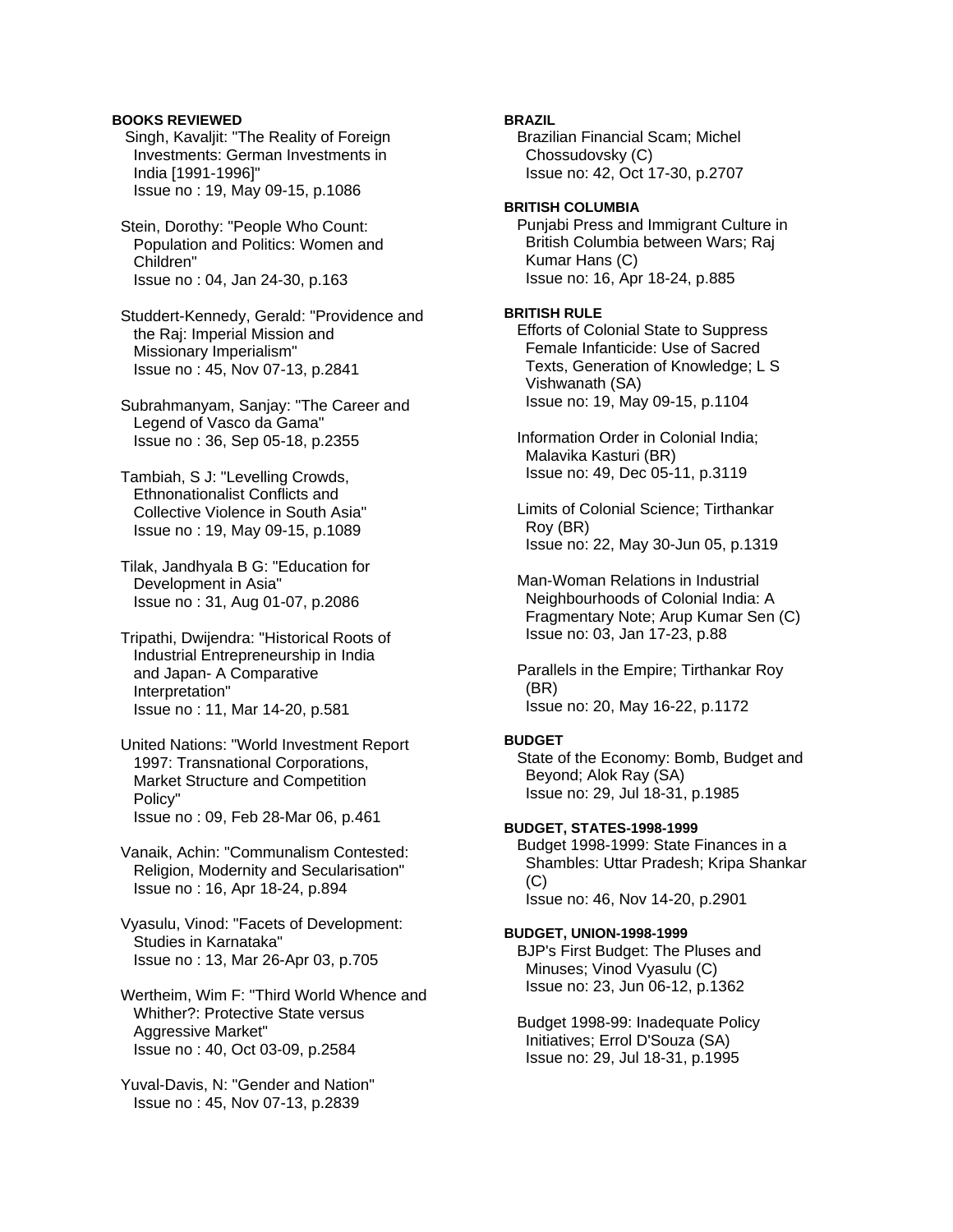#### **BUDGET, UNION-1998-1999**

 Central Finances: Further Deterioration; EPW Research Foundation (C) Issue no: 29, Jul 18-31, p.1910

 Challenge of Macroeconomic Management after the 1998-99 Union Budget; Raghbendra Jha (SA) Issue no: 29, Jul 18-31, p.1977

 De-emphasising Devolution: Budget (Ed) Issue no: 25, Jun 20-26, p.1488

 Finances of Government of India; EPW Research Foundation (SS) Issue no: 29, Jul 18-31, p.2025

 High Cost of Fiscal Mismanagement; EPW Research Foundation (MMR) Issue no: 24, Jun 13-19, p.1426

 Industrial Deceleration and 1998-99 Union Budget; N S Siddharthan (SA) Issue no: 29, Jul 18-31, p.2016

 Inequity in Retreat (Ed) Issue no: 29, Jul 18-31, p.1899

 Strengthening the External Sector: What the Budget Foretells; Biswajit Dhar and Saikat Sinha Roy (SA) Issue no: 29, Jul 18-31, p.2020

 Swadeshi Budget 1998-99: Reality vs Rhetoric; Sugata Marjit (SA) Issue no: 29, Jul 18-31, p.2007

 Swadeshi Confusion (Ed) Issue no: 23, Jun 06-12, p.1355

 Unpretty Picture (Ed) Issue no: 14, Apr 04-10, p.739

 What about Indian Workers Abroad?: The Budget (Ed) Issue no: 24, Jun 13-19, p.1420

#### **BUREAUCRACY**

 Bureaucracy and Bureaucrats of a Bygone Era; Arun Ghosh (F) Issue no: 08, Feb 21-27, p.378

 Civil Service Reform; Prabhu Ghate (BR) Issue no: 24, Jun 13-19, p.1455

 Reforming Civil Service; K Ramamoorthy (D) Issue no: 12, Mar 21-27, p.676

 Reforming the Civil Service: Meeting Crucial Need for Expertise; Prabhu Ghate (SA) Issue no: 07, Feb 14-20, p.359

# **BUSINESS AND POLITICS**

 Business Machiavellism: Swadeshi and Videshi; D N Ghosh (F) Issue no: 17, Apr 25-May 01, p.942

 The Hypocrisy of Helms-Burton: The History of Cuban Compensation; S J Noumoff (P) Issue no: 17, Apr 25-May 01, p.955

 Out of Focus (Ed) Issue no: 03, Jan 17-23, p.67

#### **BUSINESS ETHICS**

 Ethics in Business; S Ambirajan (BR) Issue no: 09, Feb 28-Mar 06, p.463

## **CALCUTTA**

 Calcutta's Informal Sector: Changing Pattern of Labour Use; Ishita Mukhopadhyay (SA) Issue no: 47, Nov 21-Dec 04, p.3075

#### **CAMBODIA**

 Cambodian Agony: Side-Show Continues (C) Issue no: 10, Mar 07-13, p.508

 Pol Pot: Death Deprives Justice; M S Shivakumar (C) Issue no: 17, Apr 25-May 01, p.952

#### **CAPITAL ACCOUNT CONVERTIBILITY**

 Exchange Rate of the Rupee and Purchasing Power Parity; Ashok K Nag and Amit Mitra (SA) Issue no: 25, Jun 20-26, p.1525

 More on Currency Boards and IMF; Deena Khatkhate (LE) Issue no: 27, Jul 04-10, p.1674

 Optimising the Pace of Capital Account Convertibility; M J Manohar Rao and Balwant Singh (SA) Issue no: 21, May 23-29, p.1247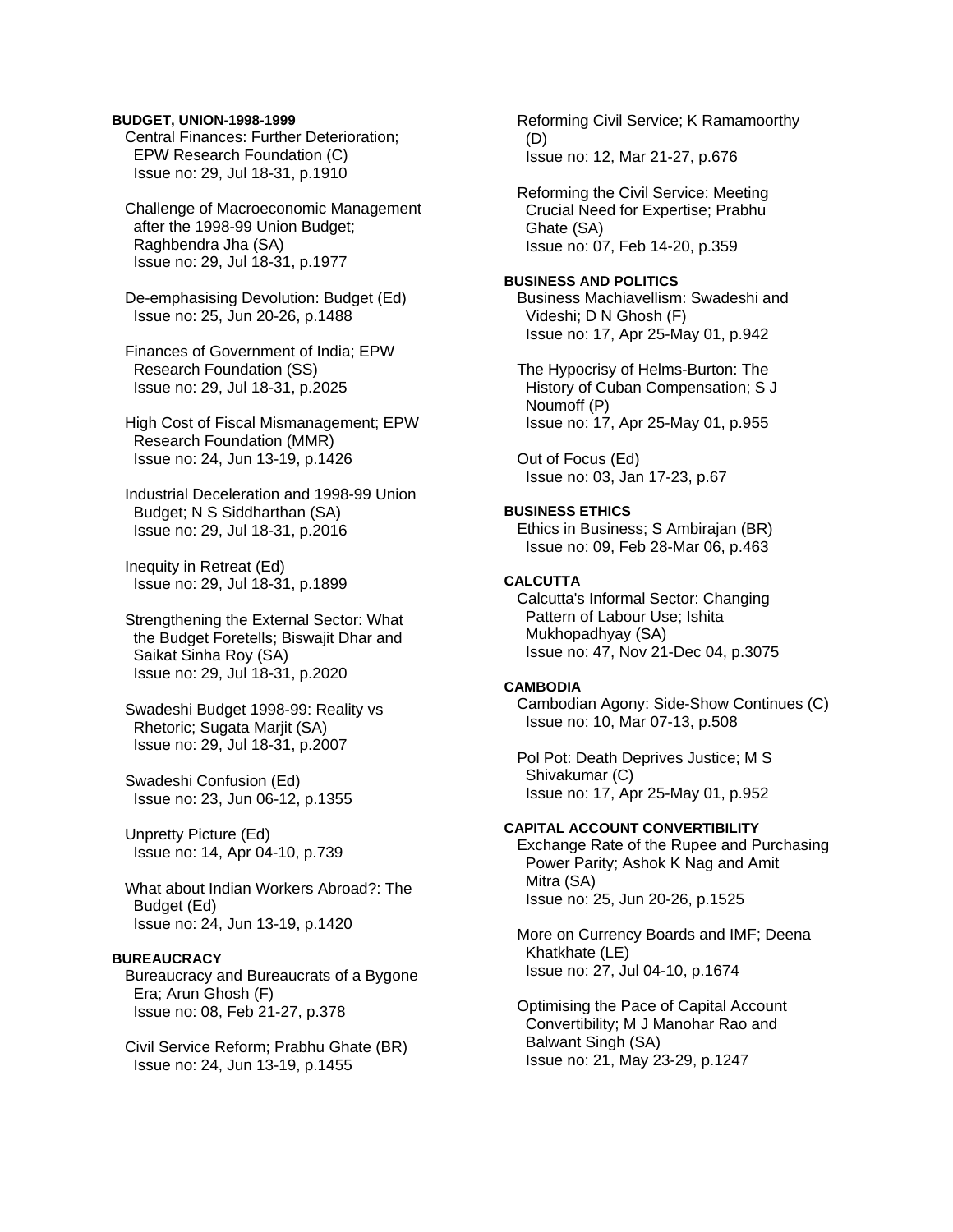# **CAPITAL FORMATION**

 Flow of Funds Accounts of the Indian Economy [RBI Data]m; EPW Research Foundation (S) Issue no: 07, Feb 14-20, p.311

#### **CAPITAL PUNISHMENT**

 Death Penalty: Another View; Xiaohua Zhu (C) Issue no: 19, May 09-15, p.1071

 Is There an Ethical Basis for Capital Punishment?; Nalini Rajan (P) Issue no: 13, Mar 26-Apr 03, p.701

 Of Capital and Other Punishments; K Balagopal (P) Issue no: 38, Sep 19-25, p.2438

#### **CAPITALISM**

 Capitalism and Globalisation in the Light of the Communist Manifesto; Li Xing (P) Issue no: 33, Aug 15-28, p.2223

 Capitalism Comes Home: China; Arvinder Singh (C) Issue no: 01, Jan 10-16, p.20

 Communist Manifesto and Marxian Idea of Post-Capitalist Society; Paresh Chattopadhyay (P) Issue no: 32, Aug 08-14, p.2165

 Contradictions of European Monetary Union; Alex Callinicos (RA) Issue no: 35, Aug 29-Sep 04, p.PE70

 Exploitation and Justice: Should We Be Interested in a Theory of Exploitation?; Vidhu Verma (SA) Issue no: 03, Jan 17-23, p.115

 For a Better World; Frederic F Clairmont (BR) Issue no: 40, Oct 03-09, p.2584

 Nationalism in the Era of Globalisation; T V Sathyamurthy (SA) Issue no: 33, Aug 15-28, p.2247

 New Europe: Contradictions and Continuities; T V Sathyamurthy (RA) Issue no: 35, Aug 29-Sep 04, p.PE54  The State Resurrected: A Possible Reply To Harris's Questions; Susmita Dasgupta (D) Issue no: 07, Feb 14-20, p.366

 Towards a Progressive and Democratic New World Order; Samir Amin (SA) Issue no: 23, Jun 06-12, p.1385

#### **CASTE CONFLICTS**

 After Bathe Massacre: Bihar; Bela Bhatia  $(C)$ Issue no: 14, Apr 04-10, p.751

 Caste Tension in Kolar District: Billandla Halli Case: Karnataka; Gooru Sreeramulu (C) Issue no: 04, Jan 24-30, p.155

# **CASTES AND CASTE SYSTEM**

 Backward Classes and the Census: Putting the Record Straight; B K Roy Burman (C) Issue no: 50, Dec 12-18, p.3178

 Caste and the Census: Implications for Society and the Social Sciences; Satish Deshpande and Nandini Sundar (C) Issue no: 32, Aug 08-14, p.2157

 Dalit Women Talk Differently: A Critique of Difference and Towards a Dalit Feminist Standpoint Position; Sharmila Rege (RA) Issue no: 44, Oct 31-Nov 06, p.WS39

 Marriage Fairs among Maheshwaris: A New Matrimonial Strategy; Veronique Pache (SA) Issue no: 17, Apr 25-May 01, p.970

 Should Caste Be Included in the Census?; Ambrose Pinto (C) Issue no: 31, Aug 01-07, p.2058

#### **CAUVERY WATER DISPUTE**  Calming the Waters: Cauvery (Ed)

Issue no: 33, Aug 15-28, p.2205

 Conflicts over Water and Land in South Indian Agriculture: A Political Economy Perspective; Steen Folke (SA) Issue no: 07, Feb 14-20, p.341

 Deep Waters (Ed) Issue no: 31, Aug 01-07, p.2043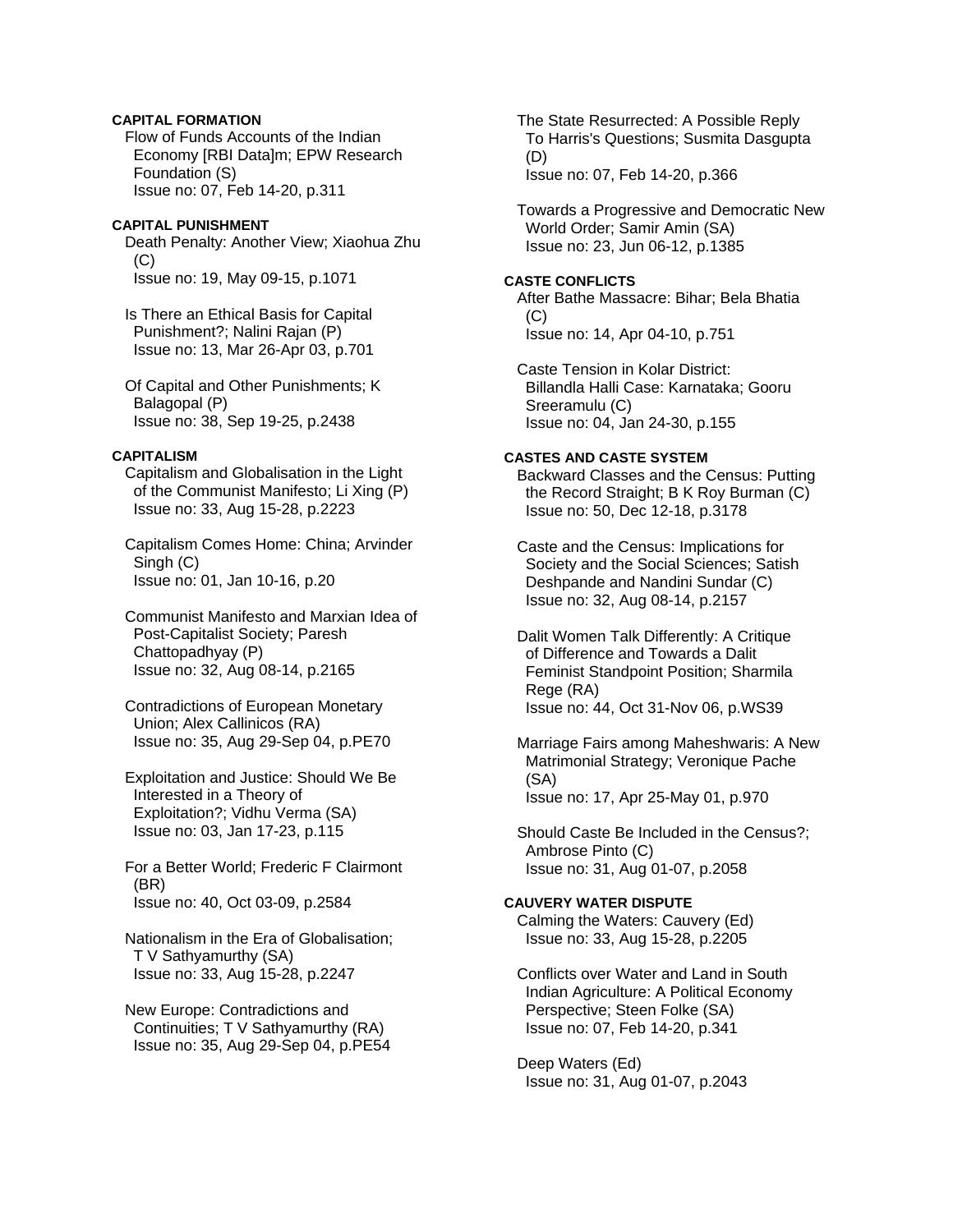## **CENSORSHIP**

 Censored?; K N Raj (LE) Issue no: 20, May 16-22, p.1142

 Deadly Conscience-Keepers: Censorship (Ed) Issue no: 16, Apr 18-24, p.868

#### **CENSUS**

 Backward Classes and the Census: Putting the Record Straight; B K Roy Burman (C) Issue no: 50, Dec 12-18, p.3178

 Can the Caste Census Be Reliable?; A M Shah (C) Issue no: 39, Sep 26-Oct 02, p.2498

 Caste and the Census: Implications for Society and the Social Sciences; Satish Deshpande and Nandini Sundar (C) Issue no: 32, Aug 08-14, p.2157

 Should Caste Be Included in the Census?; Ambrose Pinto (C) Issue no: 31, Aug 01-07, p.2058

#### **CENTRAL BANKS**

 Good Central Banking; Urjit R Patel (BR) Issue no: 50, Dec 12-18, p.3194

## **CENTRE-STATE FINANCIAL RELATIONS**

 Criteria for Distribution of Central Transfers; A Krishna Rao and M Sarojini (D) Issue no: 01, Jan 10-16, p.63

 Growing Imbalances in Federal Fiscal Relationship; Pinaki Chakraborty (SA) Issue no: 07, Feb 14-20, p.350

 Intergovernmental Fiscal Relations: Three Faces of Tax Sharing-I; S Gurumurthi (SA) Issue no: 35, Aug 29-Sep 04, p.2301

 Intergovernmental Fiscal Relations: Three Faces of Tax Sharing-II; S Gurumurthi (SA) Issue no: 36, Sep 05-18, p.2396

 Intergovernmental Fiscal Relations: Three Faces of Tax Sharing-III; S Gurumurthi (SA) Issue no: 38, Sep 19-25, p.2484

#### **CENTRE-STATE RELATIONS**

 Federal-State Relations in Malaysia: Expedient and the Necessary; Vejai Balasubramaniam (C) Issue no: 29, Jul 18-31, p.1912

#### **CHHATTISGARH**

 Unemployed Workers' Struggle: A Report from Chhattisgarh; Bharat Dogra (C) Issue no: 33, Aug 15-28, p.2216

#### **CHILD AND INFANT MORTALITY**

 Population Programme in Ninth Plan; P H Reddy (SA) Issue no: 05, Jan 31-Feb 06, p.239

## **CHILD LABOUR**

 Abused Children: Some Ethical Issues; Manu N Kulkarni (D) Issue no: 13, Mar 26-Apr 03, p.735

 Educational Deprivation in India: A Survey of Field Investigations; Kiran Bhatty (SA) Issue no: 27, Jul 04-10, p.1731

 Educational Deprivation in India: A Survey of Field Investigations; Kiran Bhatty (SA) Issue no: 28, Jul 11-17, p.1858

 Plight of Pledged Children in Beedi Works; G Karunanithi (C) Issue no: 09, Feb 28-Mar 06, p.450

 Rights of Child Labour: Ethics, Production and Nation-State; Dunu Roy (RA) Issue no: 05, Jan 31-Feb 06, p.PE25

#### **CHILDREN**

 Abused Children: Some Ethical Issues; Manu N Kulkarni (D) Issue no: 13, Mar 26-Apr 03, p.735

 Child Abuse in State Custody; Amar Jesani and udha Kulkarni (LE) Issue no: 10, Mar 07-13, p.490

 Education in the 1990s; S Shukla (BR) Issue no: 31, Aug 01-07, p.2086

 How the City Devours Its Children?; Amar Farooqui (C) Issue no: 07, Feb 14-20, p.328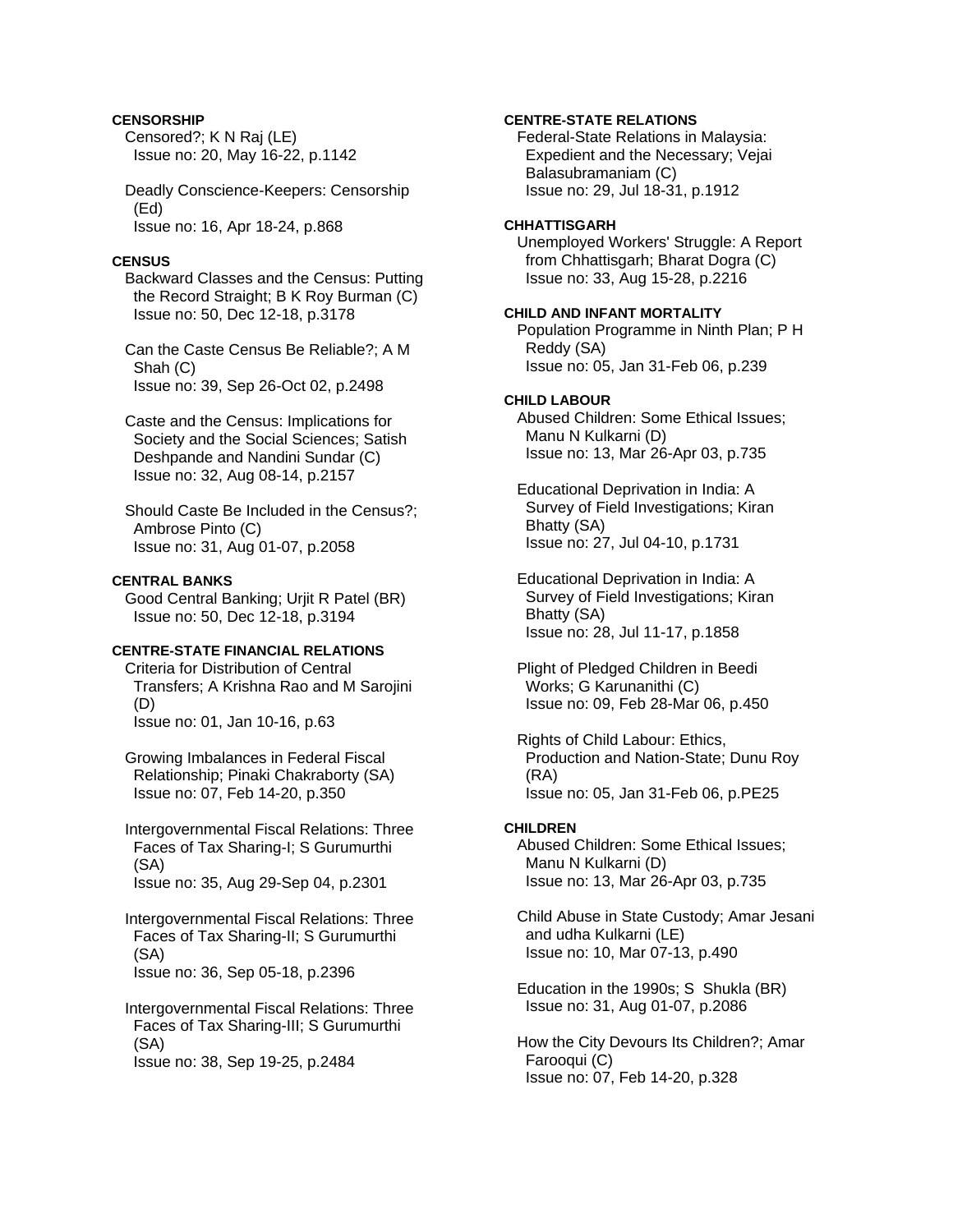# **CHILDREN**

 Integrated Child Development Services: A Critique of Evaluation Techniques; Vandana Khullar (SA) Issue no: 10, Mar 07-13, p.537

 Pre-Primary Education: Maharashtra's Initiative; Ranu Jain (C) Issue no: 41, Oct 10-16, p.2641

## **CHINA**

 Asian Eclipse: India and China in the Penumbra?; Ajit S Bhalla and Dilip M Nachane (SA) Issue no: 36, Sep 05-18, p.2357

 Behind the Facade: Party Decides, People Respond: China; K P Kannan (C) Issue no: 23, Jun 06-12, p.1371

 Capitalism Comes Home: China; Arvinder Singh (C) Issue no: 01, Jan 10-16, p.20

 Deng's China- From Post-Maoism to Post-Marxism; Kalpana Misra (SA) Issue no: 42, Oct 17-30, p.2740

 Leading the Region and Leading the World: China; Alka Acharya (C) Issue no: 45, Nov 07-13, p.2835

 Reorganising amidst Turbulence: China's Large-Scale Industry in the Midst of Changing International Distribution of Power, Restructuring and Globalisation of Capitalist Big Business; Peter Nolan and Wang Xiaoqiang (SA) Issue no: 13, Mar 26-Apr 03, p.707

 Western Reporting of the Beijing Women's Conference; Jawid Laiq (SA) Issue no: 31, Aug 01-07, p.2111

#### **CHINA-TIBET RELATIONS**

 Pokhran Rescues the Beijing Summit; Mira Sinha Bhattacharjea (C) Issue no: 27, Jul 04-10, p.1698

# **CHOLERA**

 Cholera in Adilabad; B Janardhan Rao, E Revathi and P Anjaiah (LE) Issue no: 46, Nov 14-20, p.2882

## **CHRISTIAN MISSIONARIES**

 The Anglican Ethic and the Spirit of Imperialism; Rudolf C Heredia (BR) Issue no: 45, Nov 07-13, p.2841

# **CHRISTIANITY**

 The Anglican Ethic and the Spirit of Imperialism; Rudolf C Heredia (BR) Issue no: 45, Nov 07-13, p.2841

 Seam of Anger and Concern ; Kanupriya et al (LE) Issue no: 50, Dec 12-18, p.3158

## **CHRISTIANS**

 The Anglican Ethic and the Spirit of Imperialism; Rudolf C Heredia (BR) Issue no: 45, Nov 07-13, p.2841

#### **CIVIL LIBERTIES**

 Harassing Rights Activists; Shahana Bhattacharya (LE) Issue no: 03, Jan 17-23, p.66

 Rights Violation; Vrijendra et al (LE) Issue no: 08, Feb 21-27, p.370

#### **CIVIL SOCIETY**

 The State and the Social Partners: Towards a Development Compact; Ignacy Sachs (SA) Issue no: 33, Aug 15-28, p.2233

## **COAL INDUSTRY**

 Understanding Miners' Worlds; Ranajit Das Gupta (BR) Issue no: 38, Sep 19-25, p.2448

#### **COIMBATORE**

 A Helping Hand?: Politics (Ed) Issue no: 08, Feb 21-27, p.372

#### **COLONIAL RULE**

 The Nature of Colonial Intervention in the Naga Hills, 1840-80; Sanghamitra Misra (SA) Issue no: 51, Dec 19-25, p.3273

#### **COLONIALISM**

 Are Colonials Cousins?; Pulapre Balakrishnan (C) Issue no: 18, May 02-08, p.1005

 Marx, Colonialism and the Market; Nirmal Kumar Chandra (P) Issue no: 23, Jun 06-12, p.1375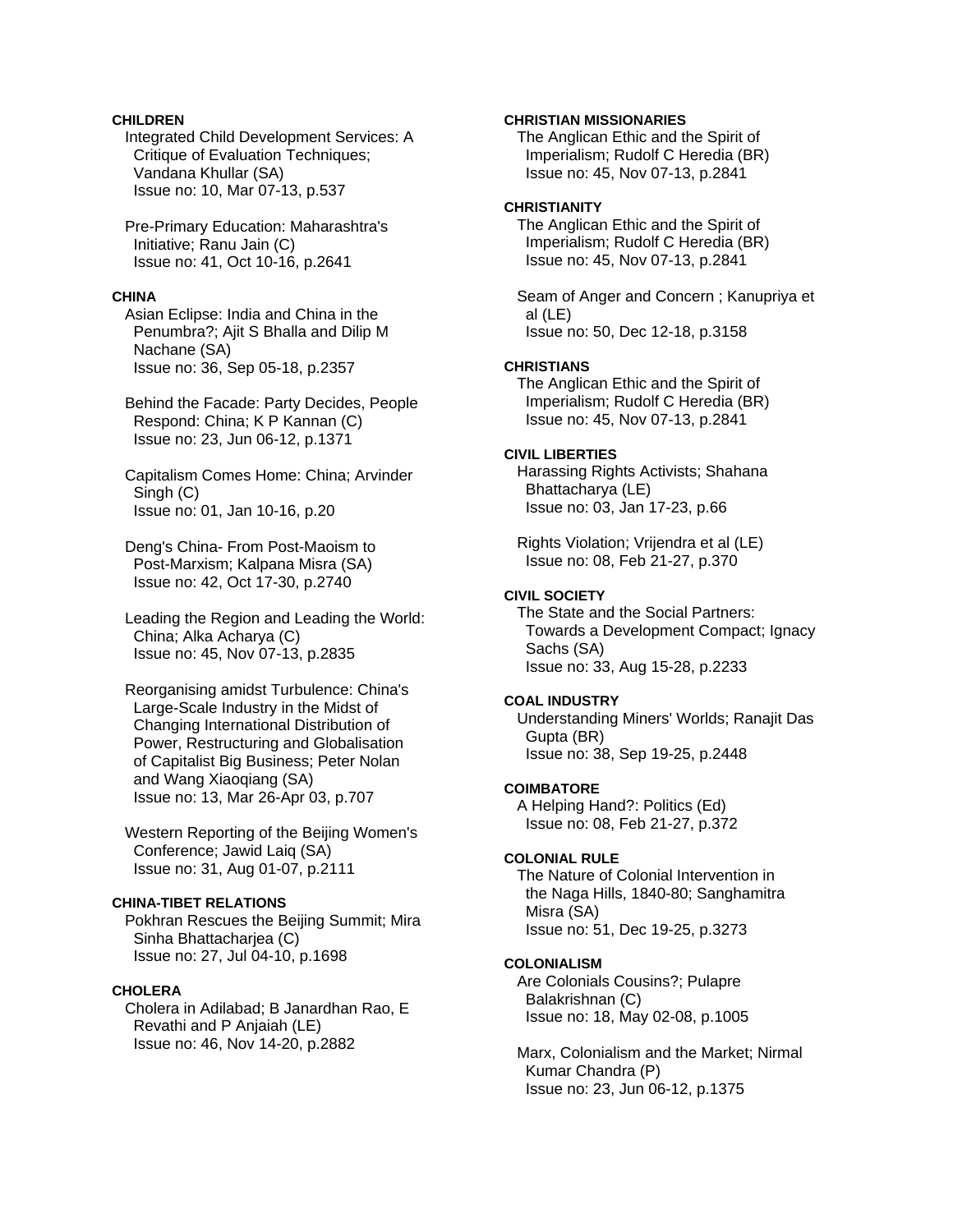## **COLONIALISM**

 The Nature of Colonial Intervention in the Naga Hills, 1840-80; Sanghamitra Misra (SA) Issue no: 51, Dec 19-25, p.3273

 Punjabi Press and Immigrant Culture in British Columbia between Wars; Raj Kumar Hans (C) Issue no: 16, Apr 18-24, p.885

#### **COMMITTEES AND COMMISSIONS**

 Srikrishna Commission Report; Ramachandra Guha (LE) Issue no: 22, May 30-Jun 05, p.1286

## **COMMON PROPERTY RESOURCES**

 Scarce Natural Resources and Language of Security; Ramaswamy R Iyer (P) Issue no: 20, May 16-22, p.1167

# **COMMUNAL RELATIONS**

 Forging a National Identity...by Force: Gujarat; Darshini Mahadevia (C) Issue no: 39, Sep 26-Oct 02, p.2501

 Hate Propaganda in Gujarat Press and Bardoli Riots; Ghanshyam Shah (C) Issue no: 33, Aug 15-28, p.2218

# **COMMUNAL VIOLENCE**

 Communal Violence, 1998: Shifting Patterns; Asghar Ali Engineer (C) Issue no: 52, Dec 26-Jan 01, p.3300

 Communalism and Communal Violence, 1997; Asghar Ali Engineer (C) Issue no: 01, Jan 10-16, p.11

 Hate Propaganda in Gujarat Press and Bardoli Riots; Ghanshyam Shah (C) Issue no: 33, Aug 15-28, p.2218

 In the Name of Religion (Ed) Issue no: 40, Oct 03-09, p.2557

 Srikrishna Commission Report; Ramachandra Guha (LE) Issue no: 22, May 30-Jun 05, p.1286

 Srikrishna Commission Report: Painstaking Documentation; Asghar Ali Engineer (C) Issue no: 33, Aug 15-28, p.2215

## **COMMUNALISM**

 Brazening It Out: Maharashtra (Ed) Issue no: 32, Aug 08-14, p.2141

 Communalism and Communal Violence, 1997; Asghar Ali Engineer (C) Issue no: 01, Jan 10-16, p.11

 Communalism and Secularism: Goals and Visions; Anirudh Deshpande (C) Issue no: 16, Apr 18-24, p.875

 Communalism, Incomplete Histories and a Congress of Secularism; Anirudh Deshpande (C) Issue no: 49, Dec 05-11, p.3098

 Contesting Communalism; Harsh Sethi (BR) Issue no: 16, Apr 18-24, p.894

 Nation, Reason and Religion: Punjab's Role in the Partition of India; Ayesha Jalal (SA) Issue no: 32, Aug 08-14, p.2183

 Place Names, Anti-Feudalism and Communalism; GPD (D) Issue no: 19, May 09-15, p.1119

# **COMMUNISM**

 Communist Manifesto and Marxian Idea of Post-Capitalist Society; Paresh Chattopadhyay (P) Issue no: 32, Aug 08-14, p.2165

# **COMMUNIST PARTIES**

 1998 Elections in West Bengal: Dwindling of the Left Front?; Bidyut Chakrabarty (SA) Issue no: 50, Dec 12-18, p.3214

 Away from Palace Intrigues?: Left Parties (Ed) Issue no: 17, Apr 25-May 01, p.937

 Back-Room Manipulations: Politics (Ed) Issue no: 44, Oct 31-Nov 06, p.2760

 Behind the Facade: Party Decides, People Respond: China; K P Kannan (C) Issue no: 23, Jun 06-12, p.1371

 Cambodian Agony: Side-Show Continues (C) Issue no: 10, Mar 07-13, p.508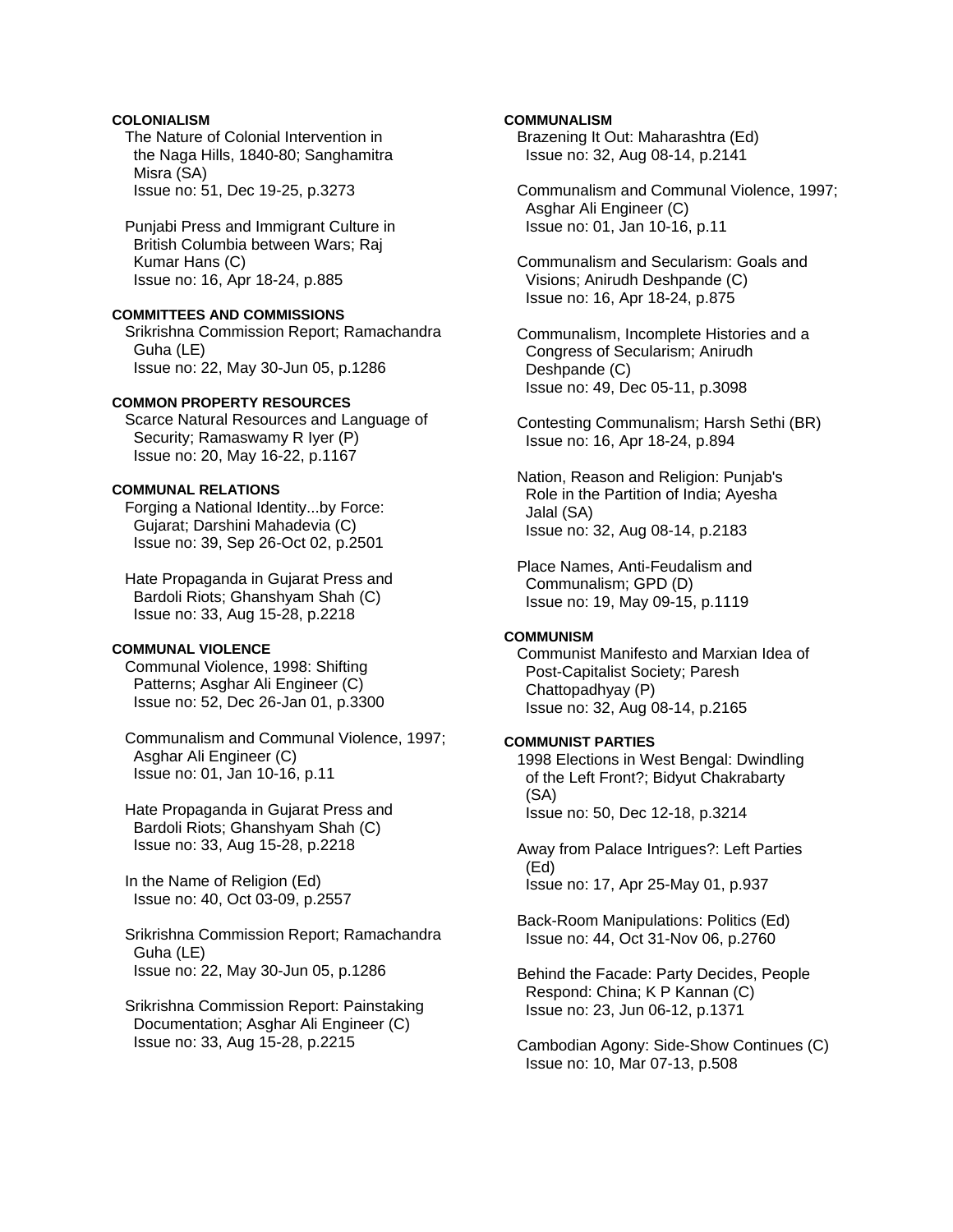#### **COMMUNIST PARTIES**

 Capitalism and Globalisation in the Light of the Communist Manifesto; Li Xing (P) Issue no: 33, Aug 15-28, p.2223

 Containing Conflict and Reaping Votes: Management of Rural Labour Relations in West Bengal; Ben Rogaly (SA) Issue no: 42, Oct 17-30, p.2729

 Damage Control: BJP (Ed) Issue no: 50, Dec 12-18, p.3161

 The Farmers' Movement in Punjab: Politics of Pressure Groups and Pressure of Party Politics; Partha Nath Mukherji (SA) Issue no: 18, May 02-08, p.1043

 Grass Roots Realities Confront Left Front: West Bengal; Essenjit (C) Issue no: 12, Mar 21-27, p.633

 Jharkhand Aborted Once Again; Arvind N Das (C) Issue no: 45, Nov 07-13, p.2827

 Kerala CPI [M]: All That Is Solid Melts into Air; K T Rammohan (P) Issue no: 40, Oct 03-09, p.2579

 Marx, Colonialism and the Market; Nirmal Kumar Chandra (P) Issue no: 23, Jun 06-12, p.1375

 Marx, Market, Socialism: Setting the Record Straight; Paresh Chattopadhyay (D) Issue no: 35, Aug 29-Sep 04, p.2317

 Nagbhushan Patnaik and His Political Legacy; Sumanta Banerjee (C) Issue no: 44, Oct 31-Nov 06, p.2775

 Requiem for Dange?; GPD (F) Issue no: 16, Apr 18-24, p.874

 Tasks for the Left; F M Kutubuddin (LE) Issue no: 49, Dec 05-11, p.3090

 Which Prices?: Inflation (Ed) Issue no: 50, Dec 12-18, p.3161

# **COMMUNISTS**

 E.M.S Namboodiripad: Revolutionary Intellectual; I S Gulati and T M Thomas Isaac (C) Issue no: 13, Mar 26-Apr 03, p.689

 A Meeting Was Arranged... (Ed) Issue no: 13, Mar 26-Apr 03, p.680

 Requiem for Dange?; GPD (F) Issue no: 16, Apr 18-24, p.874

#### **COMMUNITY DEVELOPMENT**

 Marriage Fairs among Maheshwaris: A New Matrimonial Strategy; Veronique Pache (SA) Issue no: 17, Apr 25-May 01, p.970

# **COMPANIES**

 ACC: Depressed Market Issue no: 35, Aug 29-Sep 04, p.2268

 Ahmedabad Electricity: Hampered by High **Costs** Issue no: 46, Nov 14-20, p.2888

 Ahmedabad Electricity: Hike in Tariff Issue no: 03, Jan 17-23, p.72

 Alembic Chemical: Maintaining Chemical Issue no: 26, Jun 27-Jul 03, p.1596

 Apollo Tyres: Hit by Automobile Slump Issue no: 52, Dec 26-Jan 01, p.3292

 Ashok Leyland: Coping with Recession Issue no: 45, Nov 07-13, p.2824

 Atlas Cycle: All Terrain Growth Issue no: 12, Mar 21-27, p.624

 Bajaj Auto: Dent in Market Share Issue no: 29, Jul 18-31, p.1904

 Bajaj Tempo: Lower Sales Issue no: 44, Oct 31-Nov 06, p.2764

 Bata India: Marketing Success Issue no: 25, Jun 20-26, p.1492

 Bayer [India]: Focus on Pharmaceuticals Issue no: 25, Jun 20-26, p.1492

 Berger Paints: New Plant Issue no: 14, Apr 04-10, p.745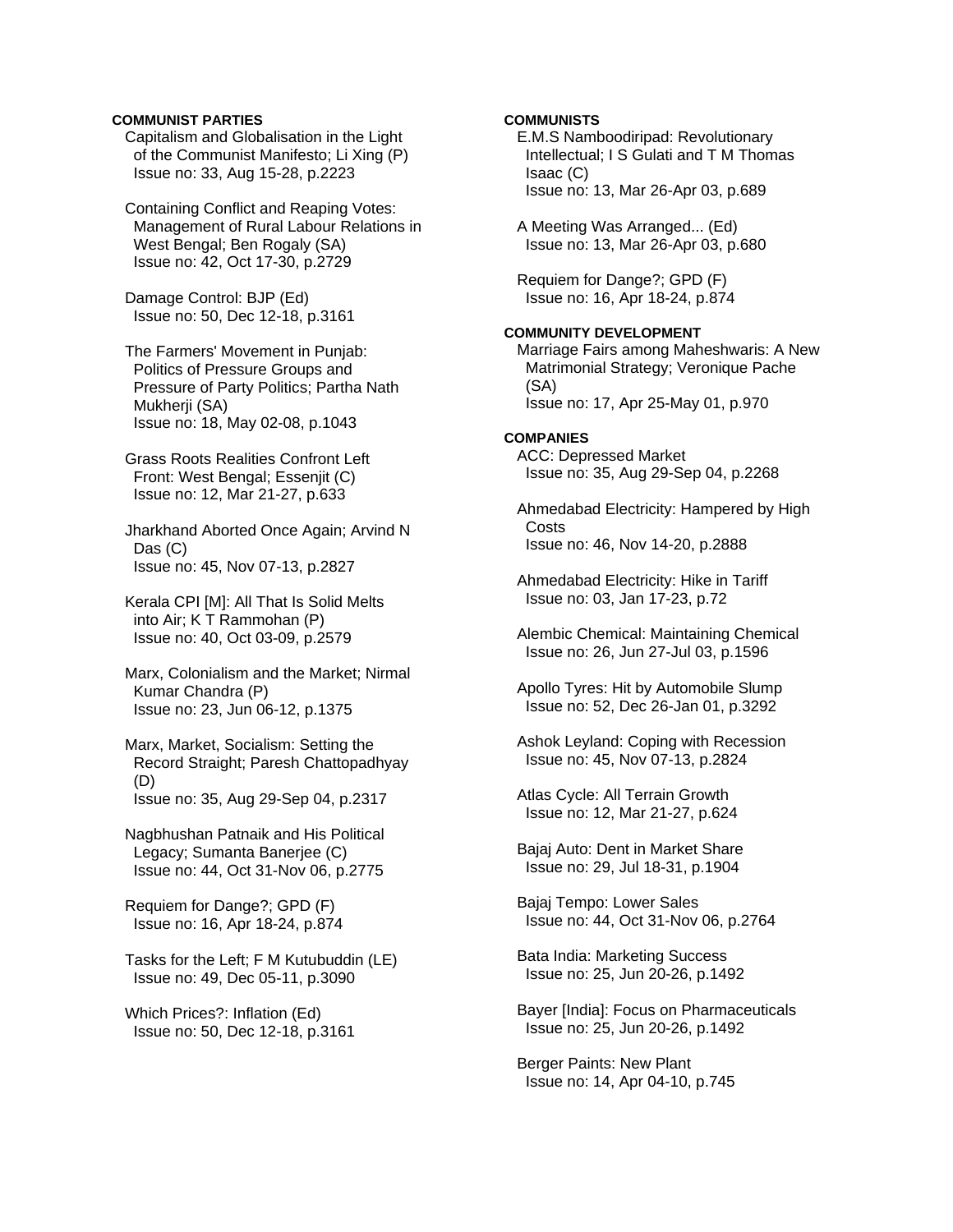Bharat Forge: Export Thrust Issue no: 45, Nov 07-13, p.2824

 Blue Star: Reduced Profitability Issue no: 14, Apr 04-10, p.744

 Bombay Dyeing: Multiple Problems Issue no: 36, Sep 05-18, p.2328

 BPL: Global Forays Issue no: 18, May 02-08, p.1000

 BPL: Successful Backward Integration Issue no: 42, Oct 17-30, p.2692

 Bridgestone Acc India: Tyre Plant Issue no: 49, Dec 05-11, p.3097

 BSES: Rapid Growth Issue no: 36, Sep 05-18, p.2328

 Burroughs Wellcome: Better Cost Control Issue no: 22, May 30-Jun 05, p.1292

 Cadbury India: New Product Issue no: 24, Jun 13-19, p.1424

 Castrol India: Growing Market Share Issue no: 21, May 23-29, p.1221

 CEAT: Excess Capacity Issue no: 41, Oct 10-16, p.2628

 Century Textiles: Sharp Setback Issue no: 35, Aug 29-Sep 04, p.2268

 Cipla: New Joint Venture Issue no: 18, May 02-08, p.1000

 Coates of India: Improved Product Mix Issue no: 22, May 30-Jun 05, p.1292

 Coats Viyella: Weak Demand Issue no: 25, Jun 20-26, p.1492

 Colgate-Palmolive (India): Market Development Issue no: 08, Feb 21-27, p.376

 Colgate-Palmolive (India): Stiff **Competition** Issue no: 44, Oct 31-Nov 06, p.2764

 Colour-Chem: Away from Textiles Issue no: 36, Sep 05-18, p.2328

 Cummins India: Lower Sales Issue no: 51, Dec 19-25, p.3228

 Dabur India: Capacity Expansion Issue no: 14, Apr 04-10, p.744

 Daewoo Motors: New Models in Offering Issue no: 10, Mar 07-13, p.496

 DCL Polyesters: Keen Competition Issue no: 13, Mar 26-Apr 03, p.684

 Deepak Fertilisers: Rise in Sales Issue no: 38, Sep 19-25, p.2417

 Digital Equipment [India]: Shift to Software Issue no: 20, May 16-22, p.1148

 E Merck [India]: Focus on Off-Patent Drug Issue no: 24, Jun 13-19, p.1424

 EID-Parry (India): Weathering the Slump Issue no: 49, Dec 05-11, p.3096

 Enkay Texofood Industries: Growing Market Issue no: 22, May 30-Jun 05, p.1292

 Escorts: Business Restructuring Issue no: 04, Jan 24-30, p.140

 Essar Steel: New Marketing Strategy Issue no: 44, Oct 31-Nov 06, p.2764

 Ester Industries: Capacity Expansion Issue no: 07, Feb 14-20, p.312

 Eternit Everest: Excess Capacity Issue no: 26, Jun 27-Jul 03, p.1596

 Finolex Cables: Declining Sales Issue no: 47, Nov 21-Dec 04, p.2952

 Finolex Industries: New Projects Issue no: 05, Jan 31-Feb 06, p.200

 Finolex Industries: Rise in Operation Costs Issue no: 46, Nov 14-20, p.2889

 Gestetner [India]: New Products Issue no: 27, Jul 04-10, p.1680

 Glaxo India: New Directions Issue no: 19, May 09-15, p.1064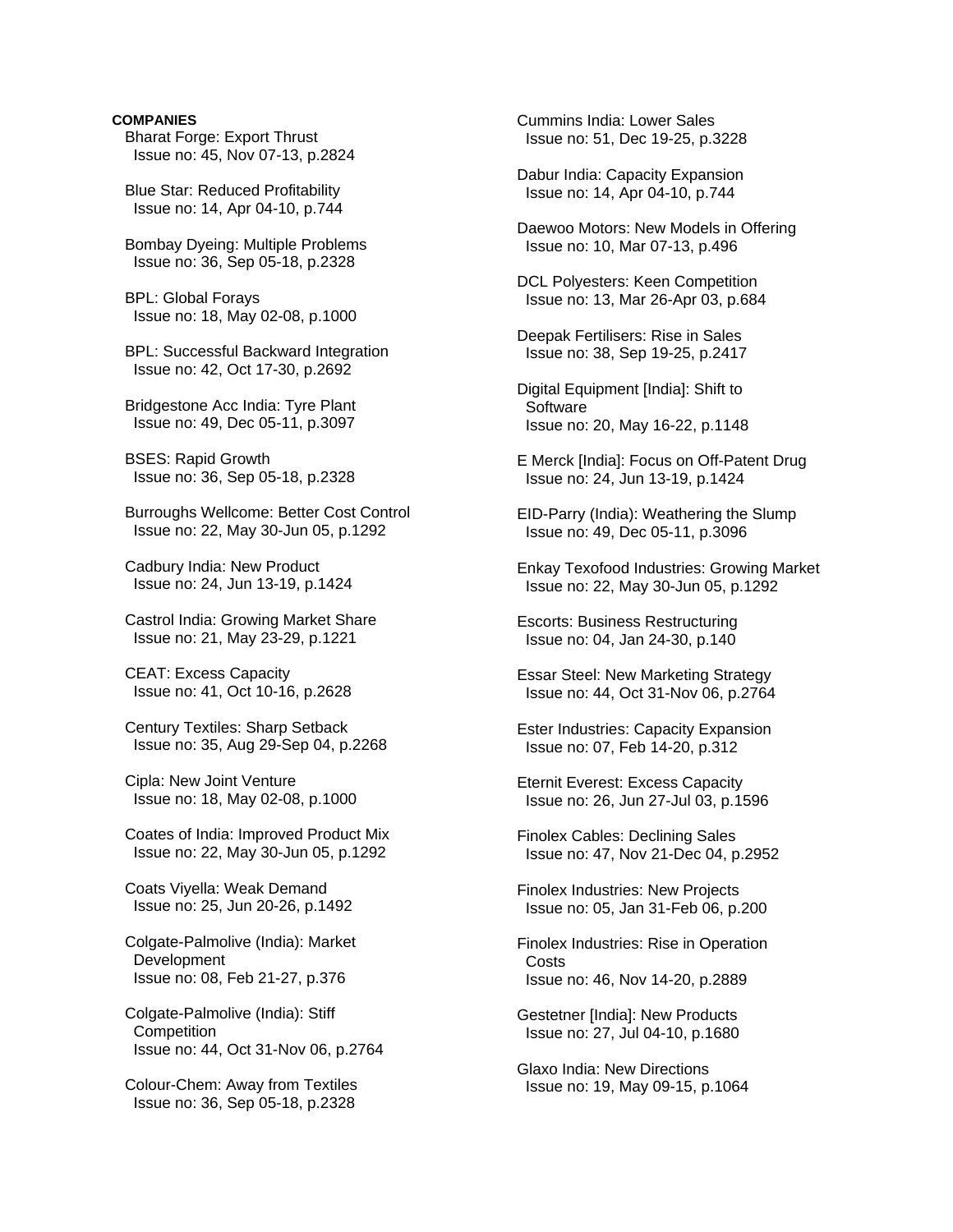GNFC: Aborted Projects Issue no: 42, Oct 17-30, p.2692

 Godrej Soaps: Expanding Product Range Issue no: 46, Nov 14-20, p.2888

 Goodlass Nerolac Paints: A Good Year Issue no: 13, Mar 26-Apr 03, p.684

 Goodyear India: Increased Competition Issue no: 24, Jun 13-19, p.1424

 Grasim Industries: Depressed Markets Issue no: 28, Jul 11-17, p.1788

 Great Eastern Shipping: Freight Market Slump Issue no: 32, Aug 08-14, p.2144

 Greaves: Sluggish Market Issue no: 33, Aug 15-28, p.2208

 GSFC: Expansion Projects Issue no: 17, Apr 25-May 01, p.940

 Gujarat Alkalies: New Joint Venture Issue no: 11, Mar 14-20, p.556

 Gujarat Ambuja Cements: Aggressive Growth Issue no: 49, Dec 05-11, p.3096

 Gujarat Ambuja Cements: Rise in Costs Issue no: 09, Feb 28-Mar 06, p.440

 Gujarat Heavy Chemicals: Competition from Imports Issue no: 47, Nov 21-Dec 04, p.2952

 HDC: Poor Performance Issue no: 07, Feb 14-20, p.312

 Herbertsons: Decline in Profitability Issue no: 11, Mar 14-20, p.556

 Hero Honda Motors: Higher Market Share Issue no: 33, Aug 15-28, p.2208

 Hindalco: Competitive Edge Issue no: 32, Aug 08-14, p.2144

 Hindustan Lever: Marketing Excellence Issue no: 21, May 23-29, p.1221

 Hindustan Motors: Mitsubishi Collaboration Issue no: 10, Mar 07-13, p.496

 India Cements: Growth by Acquisitions Issue no: 09, Feb 28-Mar 06, p.440

 Indian Hotels: Business Reorganisation Issue no: 33, Aug 15-28, p.2208

 Indian Rayon: New Projects Issue no: 29, Jul 18-31, p.1904

 Indo Gulf Fertilisers: Policy **Uncertainties** Issue no: 41, Oct 10-16, p.2628

 IPCA Laboratories: New Opportunities Issue no: 40, Oct 03-09, p.2561

 IPCA: Higher Earnings Issue no: 03, Jan 17-23, p.72

 IPCL: New Projects Issue no: 03, Jan 17-23, p.72

 Ispat Alloys: Recession in Steel Issue no: 51, Dec 19-25, p.3228

 Ispat Industries: Focus on Marketing Issue no: 11, Mar 14-20, p.556

 ISPAT Industries: Project Delays Issue no: 41, Oct 10-16, p.2628

 IVP: Sales Recover Issue no: 52, Dec 26-Jan 01, p.3293

 IVP: Smooth Operations Issue no: 12, Mar 21-27, p.624

 Jagatjit Industries: New Joint Venture Issue no: 17, Apr 25-May 01, p.940

 Jain Irrigation: Amalgamations and Mergers Issue no: 20, May 16-22, p.1148

 Jindal Iron and Steel: Group Restructuring Issue no: 50, Dec 12-18, p.3164

 Kanoria Industries: Market Slump Issue no: 17, Apr 25-May 01, p.940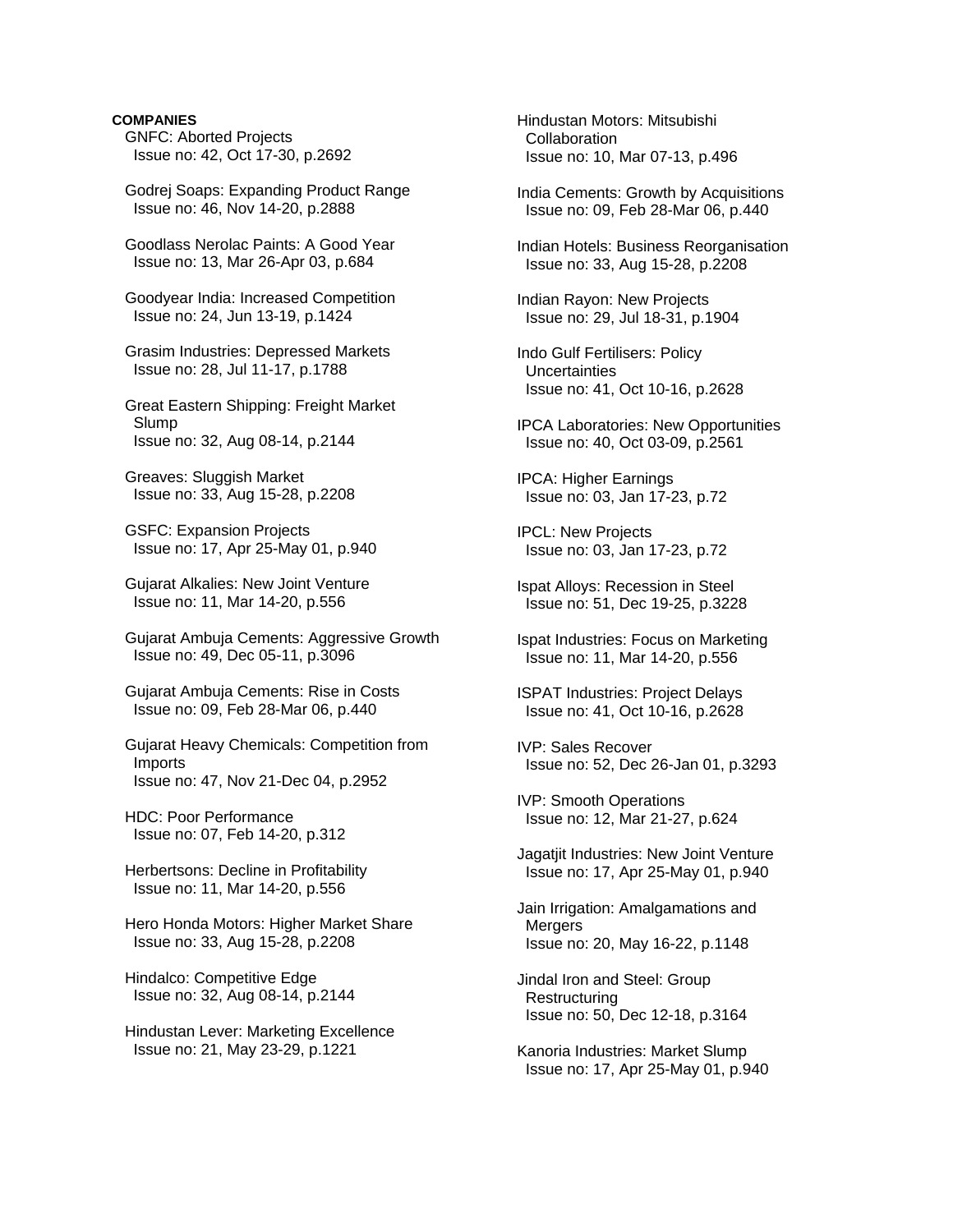KEC International: High Hopes from Merger Issue no: 52, Dec 26-Jan 01, p.3292

 Kesoram Industries: Multiple Problems Issue no: 29, Jul 18-31, p.1904

 Kinetic Engineering: Car Project Issue no: 04, Jan 24-30, p.140

 Kinetic Engineering: Growing Competition Issue no: 38, Sep 19-25, p.2416

 Kirloskar Oil Engines: Depressed Market Issue no: 16, Apr 18-24, p.872

 Knoll Pharmaceuticals: Restructuring Scheme Issue no: 19, May 09-15, p.1064

 Larsen and Toubro: Prestigious Projects Issue no: 28, Jul 11-17, p.1788

 Lloyds Steel Industries: Slack Demand Issue no: 47, Nov 21-Dec 04, p.2952

 Mahindra & Mahindra: Expansion and Modernisation Issue no: 49, Dec 05-11, p.3096

 MICO: On the Go Issue no: 26, Jun 27-Jul 03, p.1596

 Modi Xerox: Keen Competition Issue no: 27, JUL 04-10, p.1680

 Morarjee Goculdas: Focus on Quality Issue no: 23, Jun 06-12, p.1360

 MRF: Technological Leadership Issue no: 21, May 23-29, p.1221

 Mukand: Poor Performance Issue no: 35, Aug 29-Sep 04, p.2269

 Mysore Cements: Drop in Sales Issue no: 09, Feb 28-Mar 06, p.440

 New Product Mix: Atul Issue no: 45, Nov 07-13, p.2824

 Nirma: Backward Integration Issue no: 08, Feb 21-27, p.376

 Ocl India: Customised Cement Issue no: 50, Dec 12-18, p.3164  OCL India: Depressed Market Issue no: 13, Mar 26-Apr 03, p.684

 Philips India: Market Leader Issue no: 23, Jun 06-12, p.1360

 Pond's [India]: New Products Issue no: 19, May 09-15, p.1064

 Procter and Gamble: Focus on Core Areas Issue no: 08, Feb 21-27, p.376

 Punjab Tractors: Rising Market Share Issue no: 32, Aug 08-14, p.2144

 Rallis India: Marketing Alliances Issue no: 15, Apr 11-17, p.808

 Ranbaxy Laboratories: Focus om Generic Market Issue no: 15, Apr 11-17, p.808

 Raymond: Good Show Issue no: 31, Aug 01-07, p.2048

 Reckitt and Colman: Focus on Core Areas Issue no: 18, May 02-08, p.1000

 Reliance Industries: Continuing Growth Issue no: 28, Jul 11-17, p.1788

 Sandur Manganese: Going Downhill Issue no: 27, Jul 04-10, p.1680

 Shalimar Paints: Margins under Pressure Issue no: 23, Jun 06-12, p.1361

 Shree Digvijay Cement: Shaky Result Issue no: 12, Mar 21-27, p.624

 Siemens: Poor Performance Issue no: 01, Jan 10-16, p.8

 Smithkline Beecham Consumer: India as Export Base Issue no: 20, May 16-22, p.1148

 SPIC: Business Restructuring Issue no: 01, Jan 10-16, p.8

 SPIC: Focus on Core Areas Issue no: 40, Oct 03-09, p.2560

 Sterlite Industries: Rise in Input Costs Issue no: 10, Mar 07-13, p.496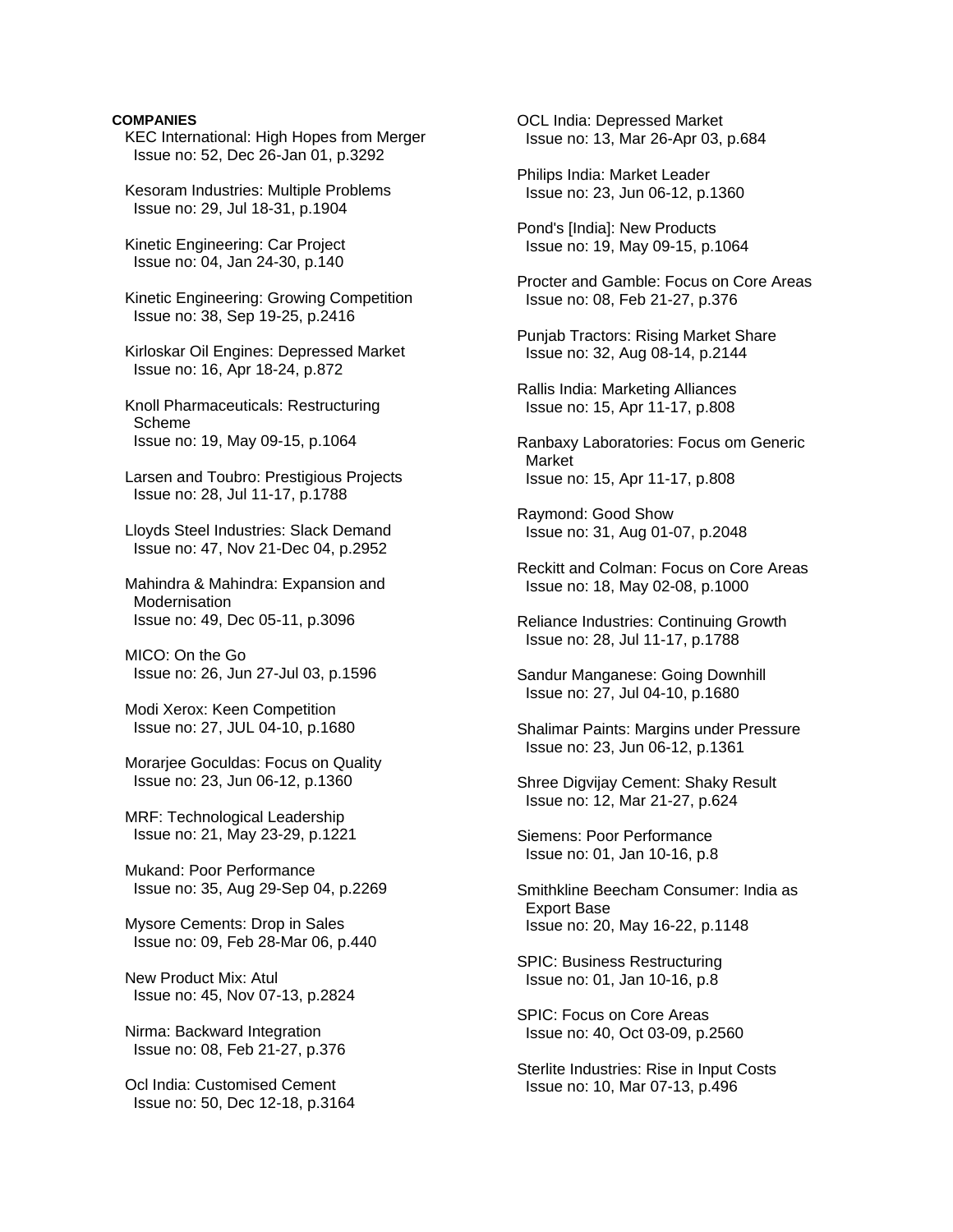Sudarshan Chemical Industries: New Export **Markets** Issue no: 04, Jan 24-30, p.140

 Sudarshan Chemical Industries: Rise in **Exports** Issue no: 51, Dec 19-25, p.3229

 Tata Chemicals: Policy Hassles Hold Up Expansion Issue no: 40, Oct 03-09, p.2560

 Tata Electric Companies: Focus on Captive Power Plants Issue no: 39, Sep 26-Oct 02, p.2496

 Tata Electric: New Projects Issue no: 06, Feb 07-13, p.252

 Tata Tea: All-Round Growth Issue no: 05, Jan 31-Feb 06, p.200

 Telco: Demand Slump Issue no: 31, Aug 01-07, p.2048

 Thermax: Accent on Technology Issue no: 38, Sep 19-25, p.2416

 Thermax: Engineering Breakthroughts Issue no: 15, Apr 11-17, p.808

 Tisco: Difficult Times Issue no: 31, Aug 01-07, p.2048

 Titan Industries: Mixed Industries Issue no: 16, Apr 18-24, p.872

 Titan Industries: New Strategies Issue no: 42, Oct 17-30, p.2692

 TVS-Suzuki: Growing Market Share Issue no: 07, Feb 14-20, p.312

 Usha International: New Models Issue no: 50, Dec 12-18, p.3164

 Usha Martin Industries: Cost Increase Issue no: 01, Jan 10-16, p.8

 Videocon Appliances: Mixed Performance Issue no: 05, Jan 31-Feb 06, p.201

 Wimco: Wood Shortage Issue no: 16, Apr 18-24, p.872

# **COMPUTER APPLICATIONS**  Law for Computer Misuse and Data Protection; C Satapathy (C) Issue no: 41, Oct 10-16, p.2639 Politics, Culture and Software; Kenneth Keniston (SA) Issue no: 03, Jan 17-23, p.105

**CONGRESS PARTY**  Aiding Congress: Politics (Ed) Issue no: 01, Jan 10-16, p.4

 Back-Room Manipulations: Politics (Ed) Issue no: 44, Oct 31-Nov 06, p.2760

 Communalism, Incomplete Histories and a Congress of Secularism; Anirudh Deshpande (C) Issue no: 49, Dec 05-11, p.3098

 Congress Search for Allies: Maharashtra (Ed) Issue no: 03, Jan 17-23, p.68

 Inventing a Leader: Congress (Ed) Issue no: 01, Jan 10-16, p.5

 Not Facing Facts: Congress (Ed) Issue no: 15, Apr 11-17, p.804

 The Pendulum Swings: Congress Party (Ed) Issue no: 38, Sep 19-25, p.2412

 Rerun of Old Script: Congress Party (Ed) Issue no: 12, Mar 21-27, p.621

 Secular Rhetoric of Congress; Vrijendra (LE) Issue no: 14, Apr 04-10, p.738

 A Touch of Responsibility (Ed) Issue no: 51, Dec 19-25, p.3223

 Wooing Farmers the Wrong Way: Maharashtra (Ed) Issue no: 44, Oct 31-Nov 06, p.2761

**CONSTITUTIONAL LAW**  Appointment of Judges: The Issues; S P Sathe (C) Issue no: 32, Aug 08-14, p.2155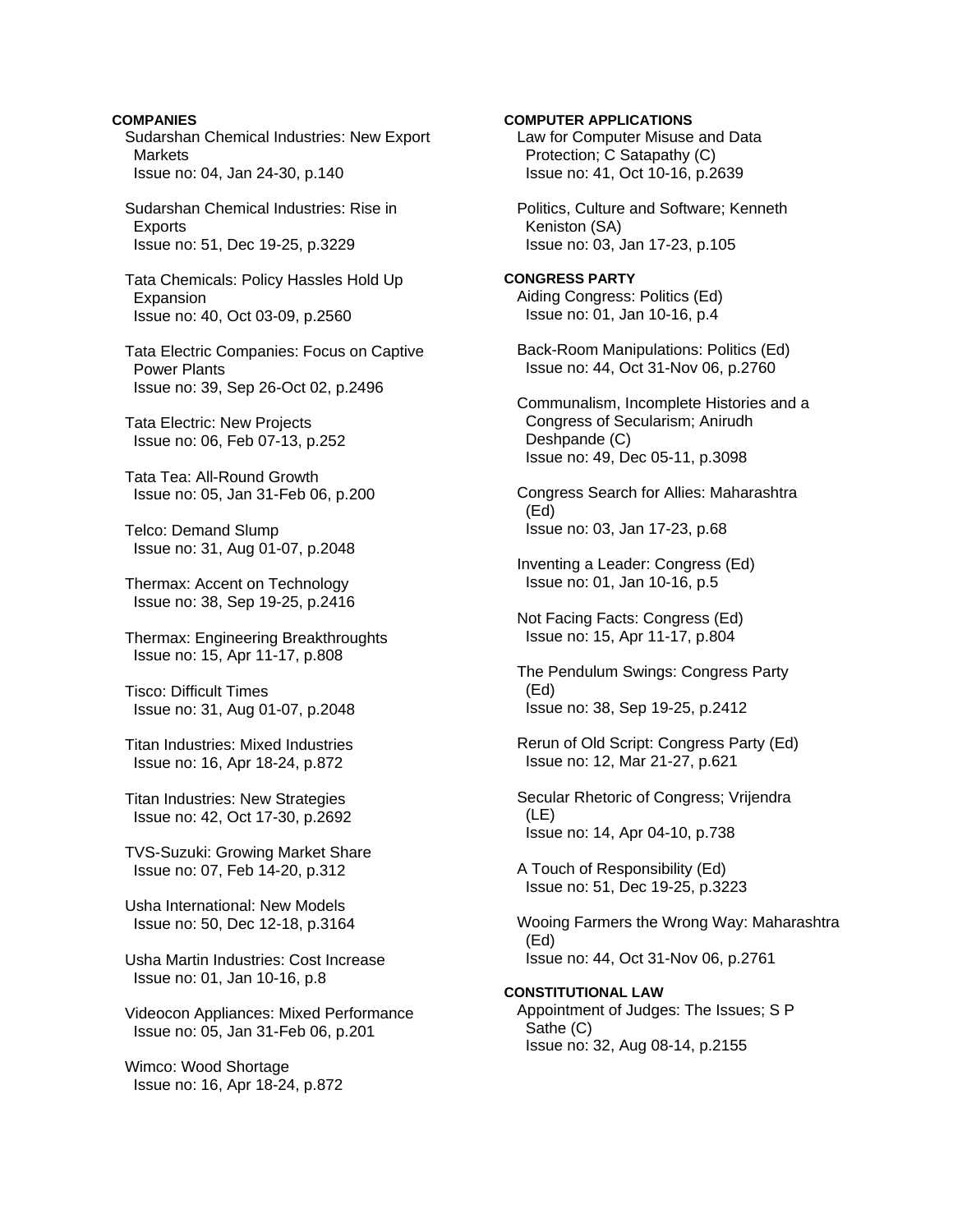## **CONSUMER EXPENDITURE**

 A Consumption Society in Distress: Kerala; E Balachandran (C) Issue no: 42, Oct 17-30, p.2700

#### Rising Food Prices and Rural Poverty:

 Going Beyond Correlations; S Mahendra Dev and Ajit Ranade (SA) Issue no: 39, Sep 26-Oct 02, p.2529

 Spend Now, Pay Later: Kerala; E Balachandran (C) Issue no: 05, Jan 31-Feb 06, p.211

## **CONSUMER GOODS**

 Brand Building in Indian Industry; S L Rao (C) Issue no: 40, Oct 03-09, p.2566

 A Consumption Society in Distress: Kerala; E Balachandran (C) Issue no: 42, Oct 17-30, p.2700

#### **COOPERATIVES**

 'Doosri Azadi': SEWA's Perspective on Early Years of Independence; Ela R Bhatt (RA) Issue no: 17, Apr 25-May 01, p.WS25

#### **CORPORATE GOVERNANCE**

 Top Management Remuneration and Firm Performance: An Exploratory Analysis; Debashish Bhattacherjee, S Jairam and G Ravi Shankar (RA) Issue no: 09, Feb 28-Mar 06, p.M10

# **CORPORATE SECTOR**

 Financial Performance of Corporate Sector; EPW Research Foundation (S) Issue no: 08, Feb 21-27, p.375

 Foreign Liabilities and Assets of India's Corporate Sector- Stocks at the End of March; EPW Research Foundation (S) Issue no: 16, Apr 18-24, p.871

 Impact of Liberalisation on Performance of Indian Industries: A Firm Level Study; Chiranjib Neogi and Buddhadeb Ghosh (RA) Issue no: 09, Feb 28-Mar 06, p.M16

 Indian Industrial Growth and Corporate Sector Behaviour in West Bengal, 1947-97; Debdas Banerjee (SA) Issue no: 47, Nov 21-Dec 04, p.3067

## **CORRUPTION**

 CAG: Watchdog or Lapdog?; K P Joseph (C) Issue no: 11, Mar 14-20, p.568

 Corruption in India and the Hidden Economy; Dilip K Bhattacharyya (SA) Issue no: 44, Oct 31-Nov 06, p.2795

 Governor to the Rescue: Assam (Ed) Issue no: 07, Feb 14-20, p.309

 Paying for Service: Kerala; E Balachandran (C) Issue no: 23, Jun 06-12, p.1370

#### **COTTON**

 Agriculture Ministry's Dubious Cotton Crop Estimates; M D Dewani (C) Issue no: 50, Dec 12-18, p.3179

 The Sadness of Cotton; Shiv Visvanathan (C) Issue no: 07, Feb 14-20, p.323

 Seeds of Confusion (Ed) Issue no: 49, Dec 05-11, p.3091

 Suicides of Cotton Farmers in Andhra Pradesh: An Exploratory Study; G Parthasarathy and Shameen (SA) Issue no: 13, Mar 26-Apr 03, p.720

#### **COTTON TEXTILE INDUSTRY**

 Destitute Mill Workers Seek Support: West Bengal; Anjan Ghosh (C) Issue no: 14, Apr 04-10, p.750

 Development or Distortion?: Powerlooms in India, 1950-1997; Tirthankar Roy (SA) Issue no: 16, Apr 18-24, p.897

 Economic Reforms and Textile Industry in India; Tirthankar Roy (SA) Issue no: 32, Aug 08-14, p.2173

 Rules of Origin: New Weapon against Free Trade in Textiles?; C Satapathy (C) Issue no: 36, Sep 05-18, p.2336

#### **CREDIT POLICY**

 Credit Support to Priority Sectors: A Macro Perspective; N A Mujumdar (C) Issue no: 04, Jan 24-30, p.147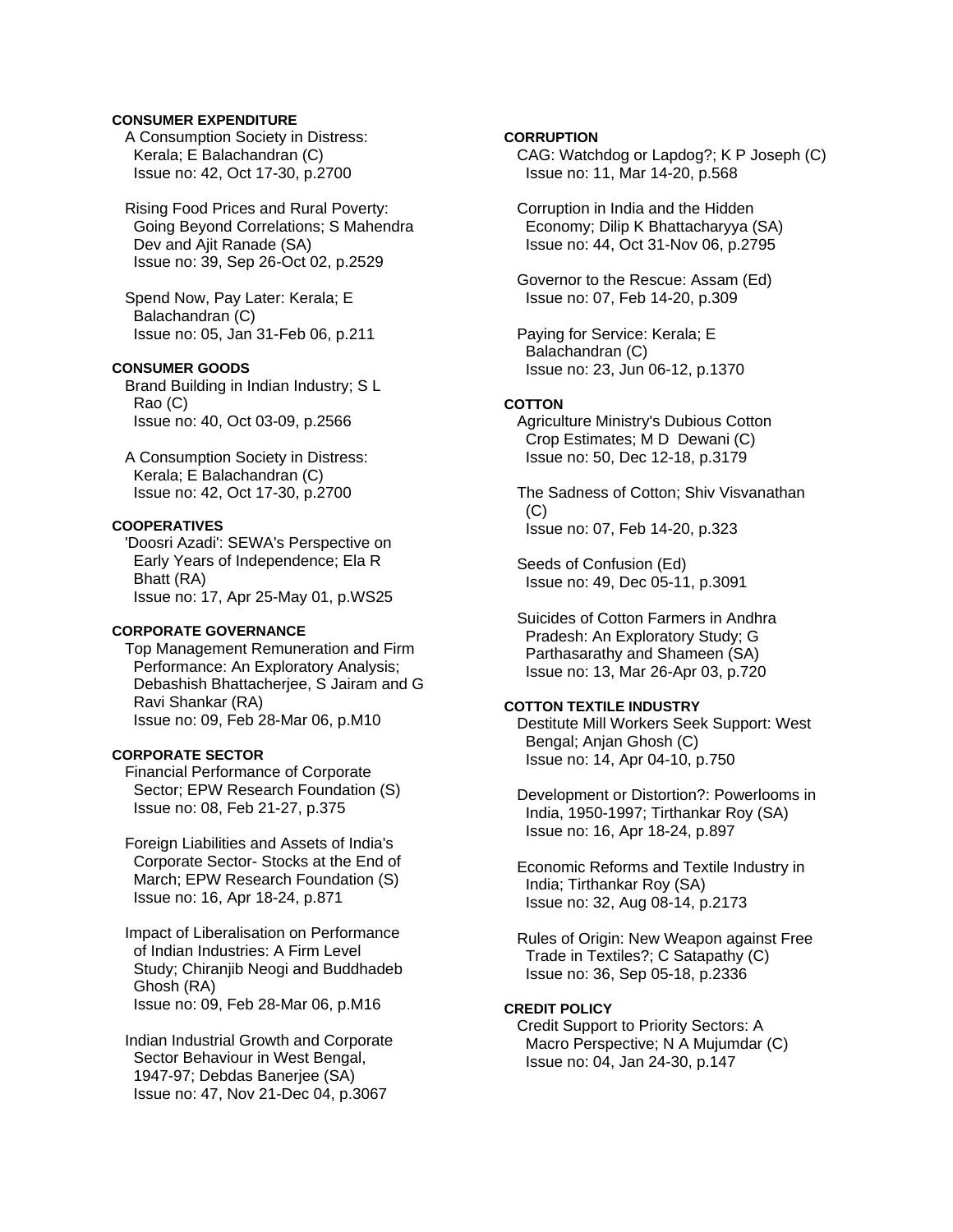# **CREDIT POLICY**

 Distribution of Scheduled Commercial Banks' Outstanding Credit According to Organisation; EPW Research Foundation (S)

Issue no: 33, Aug 15-28, p.2207

 Mistimed Tightening of Prudential Norms; EPW Research Foundation (MMR) Issue no: 46, Nov 14-20, p.2890

 Priority Sector Bank Lending: Some Important Issues; K M Shajahan (SA) Issue no: 42, Oct 17-30, p.2749

## **CRIMINAL LAW**

 Crime and Punishment: The Law (Ed) Issue no: 07, Feb 14-20, p.308

 Of Capital and Other Punishments; K Balagopal (P) Issue no: 38, Sep 19-25, p.2438

#### **CROP STATISTICS**

 Agriculture Ministry's Dubious Cotton Crop Estimates; M D Dewani (C) Issue no: 50, Dec 12-18, p.3179

#### **CROPPING PATTERN**

 Rice-Wheat Crop System in Indo-Gangetic Region: Issues Concerning Sustainability; Ramesh Chand and T Haque (RA) Issue no: 26, Jun 27-Jul 03, p.A108

 Sustainability of Rice-Wheat Based Cropping Systems in India: Socio-Economic and Policy Issues; Praduman Kumar et al (RA) Issue no: 39, Sep 26-Oct 02, p.A152

#### **CUBA**

 The Hypocrisy of Helms-Burton: The History of Cuban Compensation; S J Noumoff (P) Issue no: 17, Apr 25-May 01, p.955

## **CULTURAL HISTORY**

 Five Hundred Years of Fear and Love; Partha Chatterjee (SA) Issue no: 22, May 30-Jun 05, p.1330

 Heritage Versus Whim; Tirthankar Roy (LE) Issue no: 18, May 02-08, p.994

 Re-Figuring Literary/Cultural Historiography; Susie Tharu and Satish Poduval (C) Issue no: 25, Jun 20-26, p.1508

#### **CULTURAL STUDIES**

 Defence of Multiculturalist Politics; Achin Vanaik (BR) Issue no: 12, Mar 21-27, p.640

 Modern Science and the Progressive Agenda (SA) Issue no: 16, Apr 18-24, p.912

 Modernity and Culture; Arup Kumar Sen (D) Issue no: 40, Oct 03-09, p.2620

 Multiculturalism, Group Rights, and Identity Politics; Nalini Rajan (P) Issue no: 27, Jul 04-10, p.1699

 Of Mudhouse Cultural Activists and Cultural Hierarchies; Sharmila Rege (BR) Issue no: 07, Feb 14-20, p.339

 Public Modernity: Some Issues; M Madhava Prasad (BR) Issue no: 18, May 02-08, p.1020

#### **CUSTOMS DUTY**

 Published and Realised Tariffs: The Weak Link; Ira N Gang and Mihir Pandey (SA) Issue no: 46, Nov 14-20, p.2939

#### **CYCLONES**

 Disasters Waiting to Happen (Ed) Issue no: 24, Jun 13-19, p.1419

 Gujarat Cyclone; Sudhir Kumar Katiyar (LE) Issue no: 31, Aug 01-07, p.2042

# **DALITS**

 Ambedkarisation and Assertion of Dalit Identity: Socio-Cultural Protest in Meerut District of Western Uttar Pradesh; Jagpal Singh (SA) Issue no: 40, Oct 03-09, p.2611

 Caste Tension in Kolar District: Billandla Halli Case: Karnataka; Gooru Sreeramulu (C) Issue no: 04, Jan 24-30, p.155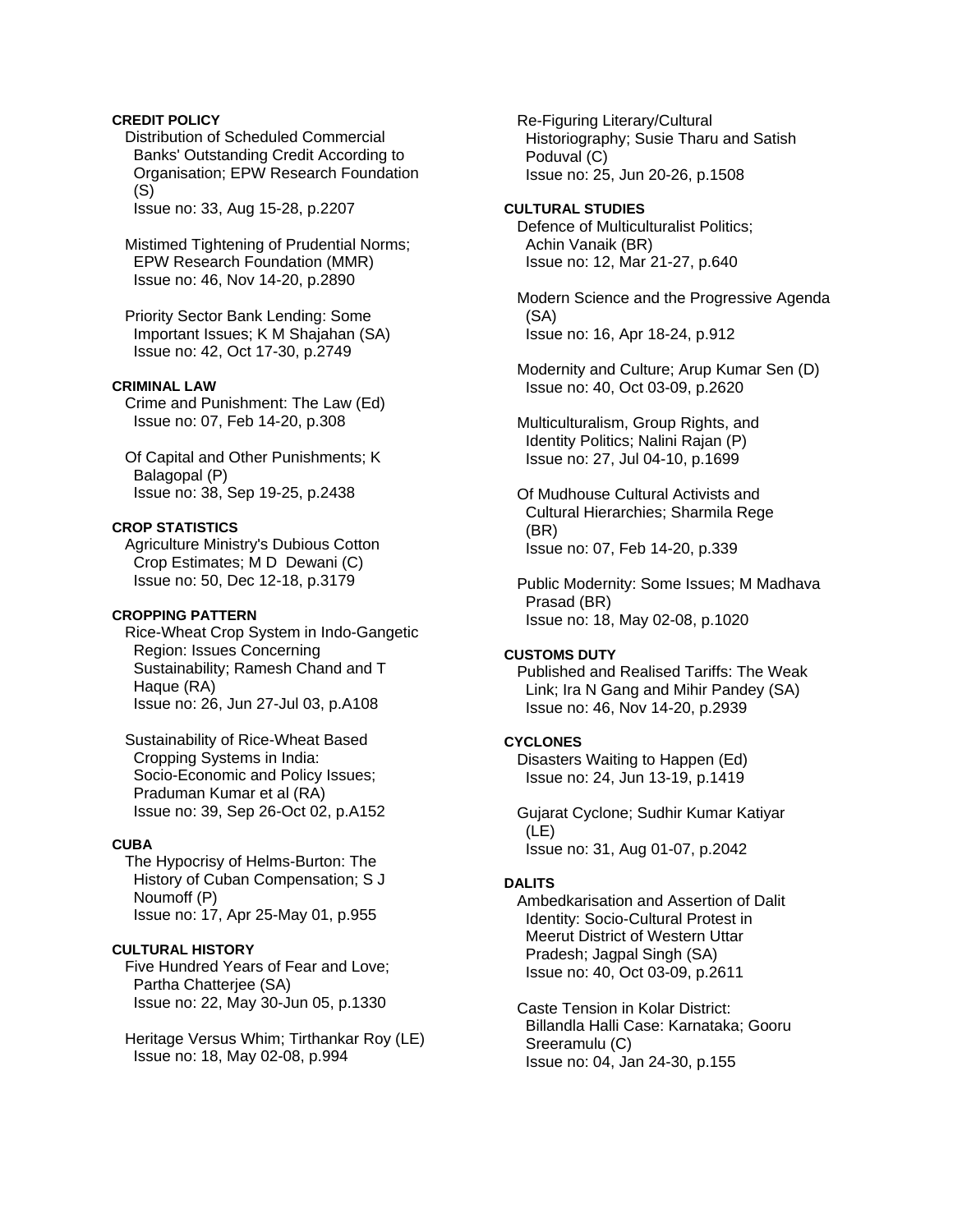## **DALITS**

 Dalit Women Talk Differently: A Critique of Difference and Towards a Dalit Feminist Standpoint Position; Sharmila Rege (RA) Issue no: 44, Oct 31-Nov 06, p.WS39

 Dalit Women's Writing in Telugu; Challapalli Swaroopa Rani (RA) Issue no: 17, Apr 25-May 01, p.WS21

 Of Mudhouse Cultural Activists and Cultural Hierarchies; Sharmila Rege (BR) Issue no: 07, Feb 14-20, p.339

 RPI-Congress Alliance: Softer Option; P G Jogdand (C) Issue no: 19, May 09-15, p.1071

 Shifting Course: Dalit Politics (Ed) Issue no: 45, Nov 07-13, p.2820

 Understanding Ambedkar's Construction of National Movement; Gopal Guru (C) Issue no: 04, Jan 24-30, p.156

## **DAMS**

 Baseless Allegations; H M Desarda (LE) Issue no: 46, Nov 14-20, p.2882

 Expected Roadblocks (Ed) Issue no: 38, Sep 19-25, p.2411

 Hoe Safe Is Gandhisagar Dam?; Ram Pratap Gupta (C) Issue no: 47, Nov 21-Dec 04, p.2957

 Re-Evaluating Multi-Purpose River Valley Projects: A Case Study of Hirakud, Ukai and IGNP; Rohan D'Souza, Pranab Mukhopadhyay and Ashish Kothari (SA) Issue no: 06, Feb 07-13, p.297

 Role of State in the Maheshwar Project: Madhya Pradesh; Sanjay Sangvai (C) Issue no: 27, Jul 04-10, p.1686

 Water Resource Planning: Changing Perspectives; Ramaswamy R Iyer (SA) Issue no: 50, Dec 12-18, p.3198

#### **DEBT**

 Russia: The Unending Torments; Frederic F Clairmant (C) Issue no: 50, Dec 12-18, p.3186

**DEBT CRISIS** 

 Making a Monster of IMF; Deena Khatkhate (LE) Issue no: 16, Apr 18-24, p.866

#### **DEFENCE EXPENDITURE**

 Insecure Foundations of Security; Gautam Navlakha (C) Issue no: 40, Oct 03-09, p.2571

#### **DEFENCE POLICY**

 Insecure Foundations of Security; Gautam Navlakha (C) Issue no: 40, Oct 03-09, p.2571

 The New Hawk: Defence (Ed) Issue no: 18, May 02-08, p.997

#### **DEHRADUN**

 Needless Displacement; Bharat Dogra (LE) Issue no: 06, Feb 07-13, p.246

## **DELHI**

 How the City Devours Its Children?; Amar Farooqui (C) Issue no: 07, Feb 14-20, p.328

 Long Road to Change: Nurses Strike (Ed) Issue no: 20, May 16-22, p.1145

 Polluting Units and Delhi Master Plan: Testimonies of Displaced Workers; A Srinivas (C) Issue no: 09, Feb 28-Mar 06, p.447

 Towards a Sociology of Delhi: Report on a Seminar; Amita Baviskar (C) Issue no: 49, Dec 05-11, p.3101

#### **DEMOCRACY**

 Democracy and Politics of Identity; Asghar Ali Engineer (C) Issue no: 13, Mar 26-Apr 03, p.697

 Economic Development and Political Democracy: Interaction of Economics and Politics in Independent India; Deepak Nayyar (SA) Issue no: 49, Dec 05-11, p.3121

 Para-Democracy in Bihar; Arvind N Das (C) Issue no: 47, Nov 21-Dec 04, p.2959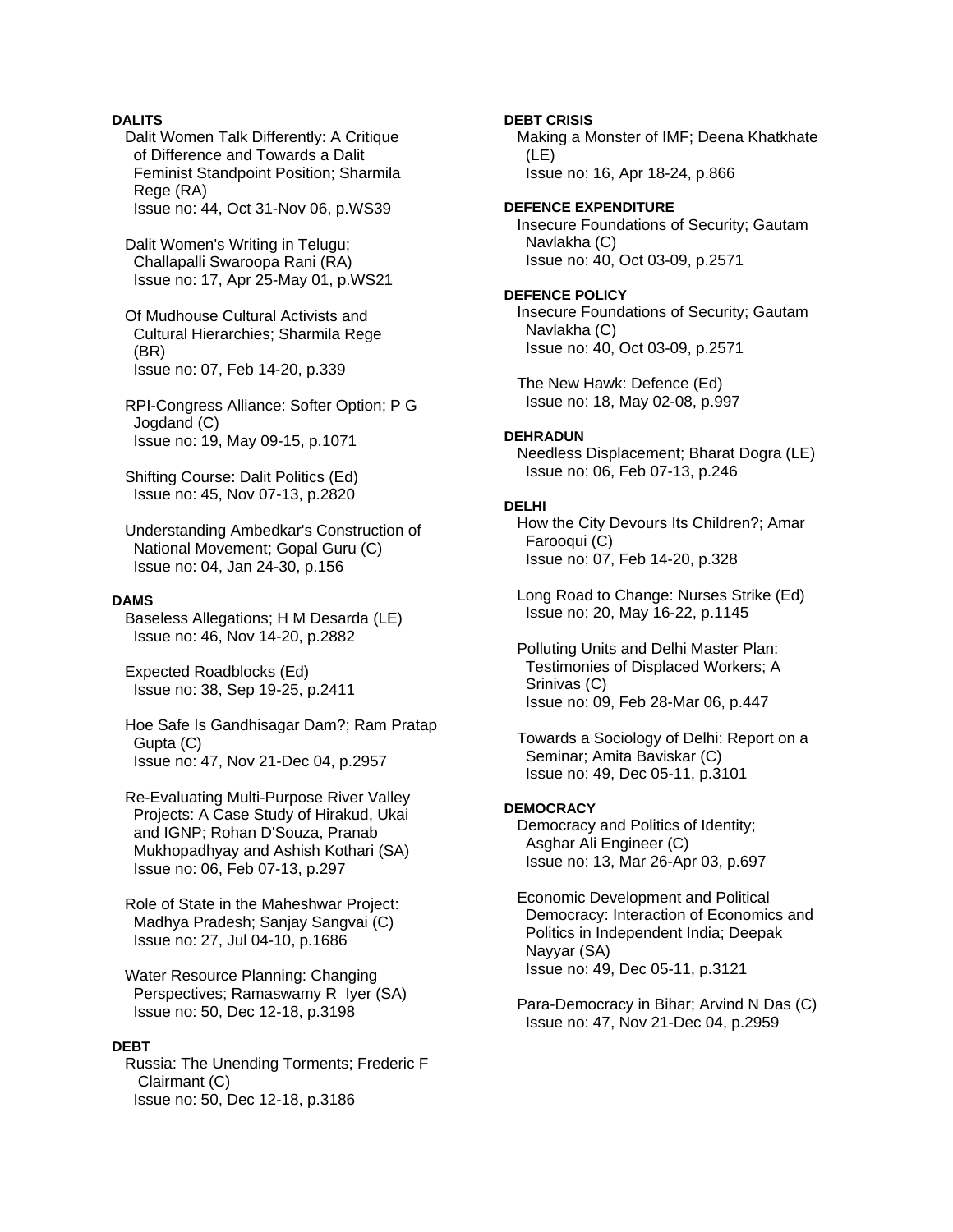## **DEMOCRACY**

 Pathways of Political Leadership in South Asia: Limits and Possibilities; Mushirul Hasan (SA) Issue no: 11, Mar 14-20, p.585

 Politics of Mass Democracy in India; Amiya Kumar Bagchi (P) Issue no: 12, Mar 21-27, p.638

 Problem of the Unencumbered Self'; Neera Chandhoke (BR) Issue no: 38, Sep 19-25, p.2451

 Reflections on the Political Present; K N Panikkar (BR) Issue no: 27, Jul 04-10, p.1714

 Social Democracy Updated; Sarah Joseph (BR) Issue no: 33, Aug 15-28, p.2232

 The State and the Social Partners: Towards a Development Compact; Ignacy Sachs (SA) Issue no: 33, Aug 15-28, p.2233

 State/Gender/Community: Citizenship in Contemporary India; Nivedita Menon (RA) Issue no: 05, Jan 31-Feb 06, p.PE3

 Swaraj for Hind: Quest Continues; L C Jain (BR) Issue no: 04, Jan 24-30, p.166

 Theory of the Rain Forest: Against Neoliberalism and for Humanity; Pablo Gonzalez Casanova (P) Issue no: 16, Apr 18-24, p.889

 Towards a Progressive and Democratic New World Order; Samir Amin (SA) Issue no: 23, Jun 06-12, p.1385

 Whither Studies of Asian Democratisation?; Olle Tornquist (P) Issue no: 03, Jan 17-23, p.93

#### **DEVELOPMENT AID**

 'Laxman Kills a Tiger' Case; P N Krishna Murthy (D) Issue no: 03, Jan 17-23, p.131

 Costs of Economic Sanctions: Aftermath of Pokhran II; Charan D Wadhva (C) Issue no: 26, Jun 27-Jul 03, p.1604

#### **DEVELOPMENT ECONOMICS**

 Re-emergence of Development Economics in 1990s; S N Mishra (RA) Issue no: 05, Jan 31-Feb 06, p.219

#### **DEVELOPMENT FINANCIAL INSTITUTIONS**

 State Financial Corporations- Operational Details; EPW Research Foundation (S) Issue no: 04, Jan 24-30, p.139

#### **DIRECT TAXES**

 Spurious Excuse: PAN (Ed) Issue no: 44, Oct 31-Nov 06, p.2761

#### **DISARMAMENT**

 Dateless Diary of an Anti-Nuclear Academic; Shiv Visvanathan (C) Issue no: 28, Jul 11-17, p.1803

 Nuclear Virtue, in Future (Ed) Issue no: 35, Aug 29-Sep 04, p.2263

# **DISASTERS, NATURAL**

 Disasters Waiting to Happen (Ed) Issue no: 24, Jun 13-19, p.1419

 Ominous Portent: Malpa Disaster (Ed) Issue no: 33, Aug 15-28, p.2204

 Preventable Damage: Floods (Ed) Issue no: 35, Aug 29-Sep 04, p.2265

 Twisted Tale: Natural Disaster (Ed) Issue no: 13, Mar 26-Apr 03, p.681

## **DISINVESTMENT**

 Away from Budgetary Pressure: PSE Disinvestment (Ed) Issue no: 36, Sep 05-18, p.2324

 Hasty Proposal: PSU Disinvestment (Ed) Issue no: 38, Sep 19-25, p.2413

# **DISPLACEMENT**

 Displaced Persons and Discourse of Rights; Niraja Gopal Jayal (RA) Issue no: 05, Jan 31-Feb 06, p.PE30

 Land Acquisition [Amendment] Bill, 1998: Rights of Project-Affected People Ignored; Walter Fernandes (C) Issue no: 42, Oct 17-30, p.2703

 Needless Displacement; Bharat Dogra (LE) Issue no: 06, Feb 07-13, p.246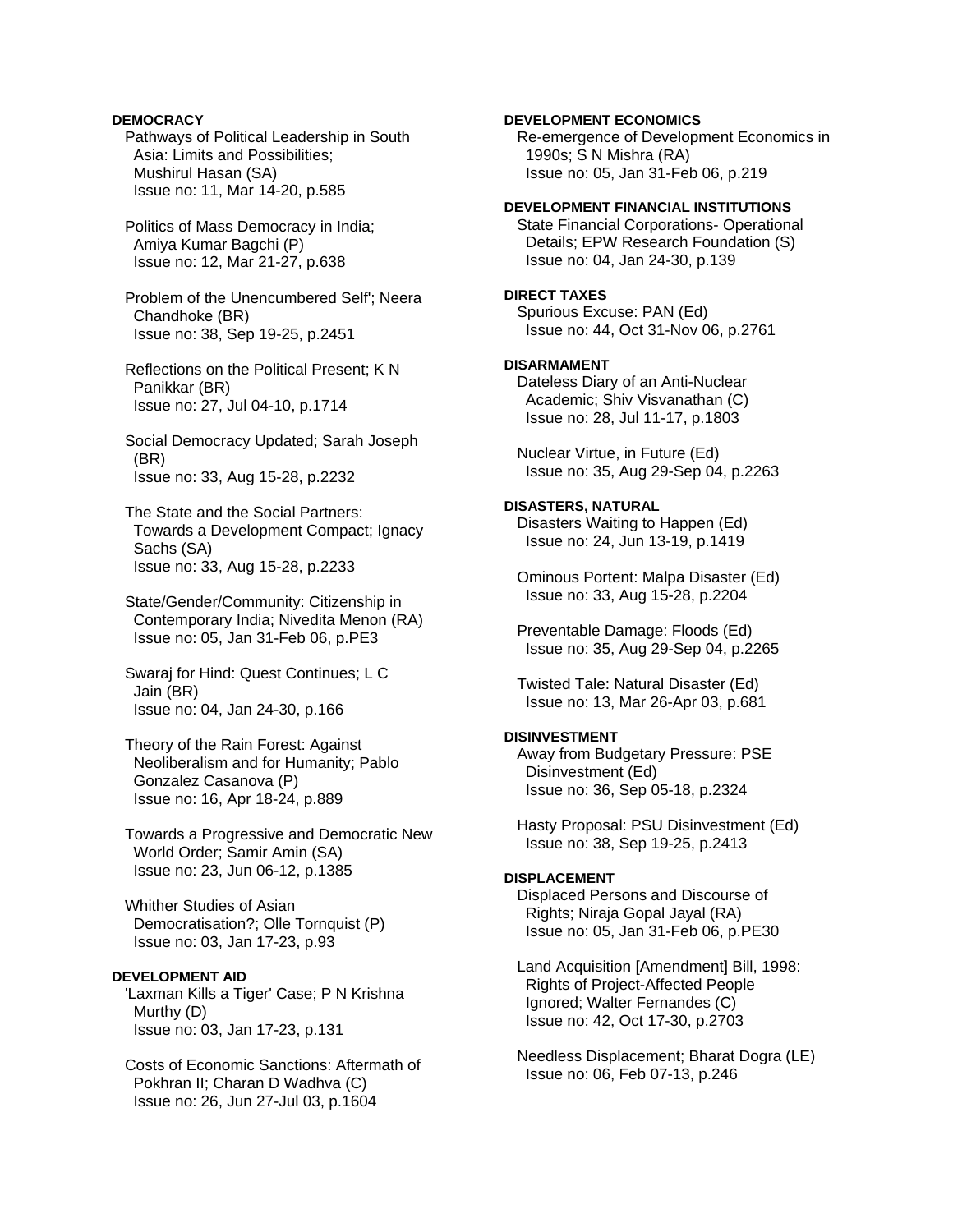## **DISPLACEMENT**

 The People's Policy on Development, Displacement and Resettlement: Need to Link Displacement and Development; Medha Patkar (C) Issue no: 38, Sep 19-25, p.2432

 Polluting Units and Delhi Master Plan: Testimonies of Displaced Workers; A Srinivas (C) Issue no: 09, Feb 28-Mar 06, p.447

#### **DISTRICT ADMINISTRATION**

 On Construction of District Development Index in West Bengal; Sarmila Banerjee and Samik Ray (SA) Issue no: 47, Nov 21-Dec 04, p.3019

#### **DOMESTIC VIOLENCE**

 Domestic Violence; Malavika Karlekar (SA) Issue no: 27, Jul 04-10, p.1741

 Wife-Beating in Rural India: A Husband's Right?: Evidence from Survey Data; Shireen J Jejeebhoy (SA) Issue no: 15, Apr 11-17, p.855

#### **DRAMA AND STAGE SHOW**

 The Godse Play: Protest against Ban; P R et al Ram (LE) Issue no: 31, Aug 01-07, p.2042

 Stri Bhumika: Female Impersonators and Actresses on the Parsi Stage; Kathryn Hansen (SA) Issue no: 35, Aug 29-Sep 04, p.2291

# **DRINKING WATER**

 User Financing and Collective Action: Relevance for Sustainable Rural Water Supply in India; K Pushpangadan and G Murugan (SA) Issue no: 14, Apr 04-10, p.793

## **E-COMMERCE**

 Legal Framework for E-Commerce; C Satapathy (C) Issue no: 29, Jul 18-31, p.1906

 Taxing Electronic Commerce; C Satapathy (C) Issue no: 19, May 09-15, p.1068

#### **EAST ASIAN CRISIS**

 Arbitrage: An Explanation for South-East Asian Crisis and Indian Immunity; Ashima Goyal and Shridhar Dash (SA) Issue no: 31, Aug 01-07, p.2098

 Asia: Myth of a Miracle; Sunanda Sen (SA) Issue no: 03, Jan 17-23, p.111

 Asian Currency Crisis and the Indian Economy; Dhanmanjiri Sathe (C) Issue no: 18, May 02-08, p.1003

 Asian Eclipse: India and China in the Penumbra?; Ajit S Bhalla and Dilip M Nachane (SA) Issue no: 36, Sep 05-18, p.2357

 Bitter Medicine: South-East Asian Crisis (Ed) Issue no: 04, Jan 24-30, p.137

 Crisis in Asia Calls for Political Solution; Olle Tornquist (C) Issue no: 07, Feb 14-20, p.331

 East Asian Crisis as a Result of Institutional Failures: Lessons for India; Murali Patibandla and Ramkanta Prusty (SA) Issue no: 09, Feb 28-Mar 06, p.469

 East Asian Economics: Growth Within an International Context; V V Bhanoji Rao (SA) Issue no: 06, Feb 07-13, p.291

 East Asian Economies: The Crisis of 1997-98; V V Bhanoji Rao (SA) Issue no: 23, Jun 06-12, p.1397

 East Asian Financial Crisis and the IMF: Chasing Shadows; Deena Khatkhate (SA) Issue no: 17, Apr 25-May 01, p.963

 Economic Crisis of South-East Asia: IMF Measures Invite Ecological Disaster; Vandana Shiva (C) Issue no: 14, Apr 04-10, p.756

 End of Catch-Up Industrialisation: Notes on South-East and East Asian Crisis; DN (C) Issue no: 20, May 16-22, p.1163

 The End of Globalisation?; Jan Breman (P) Issue no: 07, Feb 14-20, p.333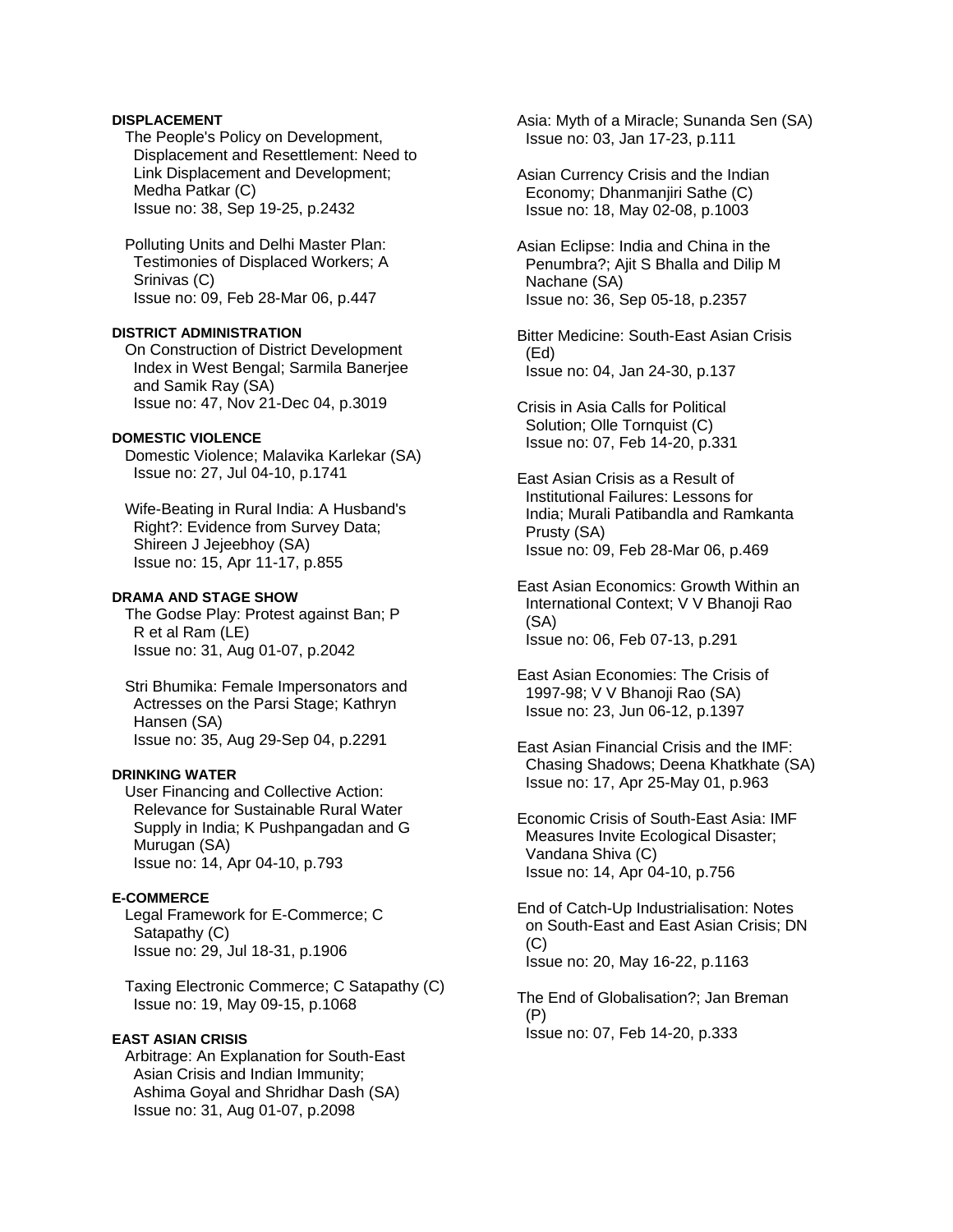# **EAST ASIAN CRISIS**

 For Some, A Virtuous Circle: Asian Financial Crisis; Michel Chossudovsky (Ed) Issue no: 03, Jan 17-23, p.69

 Growth Miracle and Its Unravelling in East and South-East Asia: Unregulated Competitiveness and Denouement of Manipulation by International Financial Community; Amiya Kumar Bagchi (SA) Issue no: 18, May 02-08, p.1025

 Indonesia and IMF: Asian Currency Crisis (Ed) Issue no: 13, Mar 26-Apr 03, p.681

 Making a Monster of IMF; Deena Khatkhate (LE) Issue no: 16, Apr 18-24, p.866

# **EAST INDIA COMPANY**

 Constructing the Hindu Identity: European Moral and Intellectual Adventurism in 18th Century India; Sushil Srivastava (SA) Issue no: 20, May 16-22, p.1181

# **ECOLOGY**

 Ecology: Dilemmas and Problems; Mahesh Rangarajan (BR) Issue no: 01, Jan 10-16, p.25

 Re-Evaluating Multi-Purpose River Valley Projects: A Case Study of Hirakud, Ukai and IGNP; Rohan D'Souza, Pranab Mukhopadhyay and Ashish Kothari (SA) Issue no: 06, Feb 07-13, p.297

# **ECONOMIC GROWTH AND DEVELOPMENT**

 'National Agenda for Governance': Some Quick Questions; J C Sandesara (C) Issue no: 13, Mar 26-Apr 03, p.687

 Asian Eclipse: India and China in the Penumbra?; Ajit S Bhalla and Dilip M Nachane (SA) Issue no: 36, Sep 05-18, p.2357

 The Crash of Japan; Frederic F Clairmont (C) Issue no: 36, Sep 05-18, p.2347

 A Desperate Suharto (LE) Issue no: 13, Mar 26-Apr 03, p.678  Dynamic Search for the Optimum; I G Patel (BR) Issue no: 22, May 30-Jun 05, p.1316

 East Asian Dilemma: Is There a Way Out?; Jayati Ghosh, Abhijit Sen and C P Chandrasekhar (P) Issue no: 04, Jan 24-30, p.143

 East Asian Economics: Growth Within an International Context; V V Bhanoji Rao (SA) Issue no: 06, Feb 07-13, p.291

 Economic Development and Political Democracy: Interaction of Economics and Politics in Independent India; Deepak Nayyar (SA) Issue no: 49, Dec 05-11, p.3121

 Economic Growth and Income Distribution: The Indian Experience of Development; S R Hashim (SA) Issue no: 12, Mar 21-27, p.661

 Economic Growth and Regional Divergence in India, 1960 to 1995; Buddhadeb Ghosh, Sugata Marjit and Chiranjib Neogi (SA) Issue no: 26, Jun 27-Jul 03, p.1623

 Financial Volatility and Convertibility: Some Methodological Issues; Sugata Marjit and Saibal Kar (SA) Issue no: 08, Feb 21-27, p.401

 Growth-Inflation Trade-off: Empirical Estimation of Threshold Rate of Inflation for India; R Kannan and Himanshu Joshi (SA) Issue no: 42, Oct 17-30, p.2724

 India and Indonesia: After 50 Years of Independence; M S R Manjunatha (P) Issue no: 05, Jan 31-Feb 06, p.214

 Lessons from Emerging Asia ; Pradeep Agrawal (BR) Issue no: 01, Jan 10-16, p.26

 New Chinese Regime's Tryst with Shiva, Brahma and Vishnu; Tan Chung (C) Issue no: 13, Mar 26-Apr 03, p.698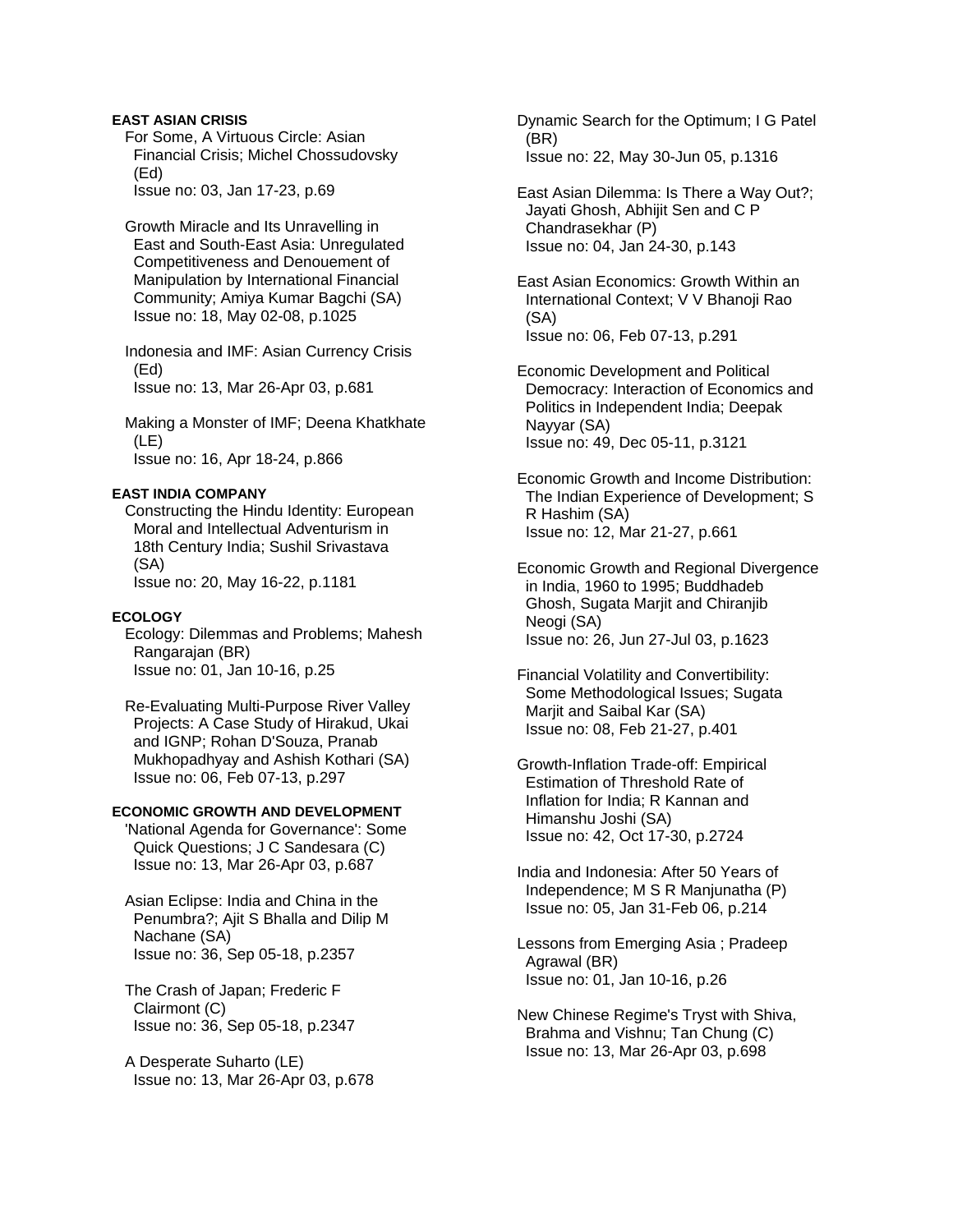## **ECONOMIC GROWTH AND DEVELOPMENT**

 Price Stability, BoP Equilibrium and Economic Growth; V B Angadi (BR) Issue no: 39, Sep 26-Oct 02, p.2521

 Science, Technology and Economic Development in India: Analysis of Divergence in Historical Perspective; Debdas Banerjee (SA) Issue no: 20, May 16-22, p.1199

 Strengthening India's Strategy for Economic Growth; Nirupam Bajpai and Jeffrey D Sachs (SA) Issue no: 29, Jul 18-31, p.1935

 Tired Familiarity; Manu Shroff (BR) Issue no: 25, Jun 20-26, p.1517

 Walking the Economic Tight-Rope: Challenge before Russia's New Prime Minister; Rama Sampath Kumar (C) Issue no: 41, Oct 10-16, p.2645

 World Bank and Economy of Andhra Pradesh; R S Rao (C) Issue no: 25, Jun 20-26, p.1499

#### **ECONOMIC HISTORY**

 Ranjit Das Gupta: A Tribute; Dipesh Chakrabarty (C) Issue no: 38, Sep 19-25, p.2434

 Tired Familiarity; Manu Shroff (BR) Issue no: 25, Jun 20-26, p.1517

## **ECONOMIC INEQUALITY**

 Debunking Malthusianism; U Kalpagam (BR) Issue no: 12, Mar 21-27, p.643

#### **ECONOMIC POLICY**

 Expectations of Economic Revival; EPW Research Foundation (MMR) Issue no: 38, Sep 19-25, p.2418

 G-7 'Solution' to Global Financial Crisis: A Marshall Plan for Creditors and Speculators; Michel Chossudovsky (P) Issue no: 52, Dec 26-Jan 01, p.3309

 Indonesia: From Ascent to Decline; Sunanda Sen (C) Issue no: 12, Mar 21-27, p.634

 Missing the Reality; Sumit K Majumdar (BR) Issue no: 19, May 09-15, p.1086

 A People's Manifesto; Kripa Shankar (LE) Issue no: 05, Jan 31-Feb 06, p.194

 Post-Apartheid South Africa: The Key Patterns Emerge; Bill Freund and Vishnu Padayachee (SA) Issue no: 20, May 16-22, p.1173

 Restoring Autonomy in Management of National Economy; S P Shukla (P) Issue no: 01, Jan 10-16, p.23

 Stabilisation and Adjustment: Sri Lankan Experience, 1977-1993; David Dunham and Saman Kelegama (P) Issue no: 24, Jun 13-19, p.1475

## **ECONOMIC RECESSION**

 Grappling with Bank Reform: Japan; Soumyen Sikdar (C) Issue no: 44, Oct 31-Nov 06, p.2777

# **ECONOMIC REFORMS**

 'National Agenda for Governance': Some Quick Questions; J C Sandesara (C) Issue no: 13, Mar 26-Apr 03, p.687

 Are Liberal Foreign Investment Policies Good for India?; Sumit K Majumdar and Pradeep Chhibber (P) Issue no: 06, Feb 07-13, p.267

 Asia's Lesson Is to Beef Up the Image; Xiaohua Zhu (C) Issue no: 08, Feb 21-27, p.388

 Budget 1998-99: Focusing on Wrong Issues; Ajit Karnik (SA) Issue no: 29, Jul 18-31, p.2001

 The Budget, Government Style and Sustainability of Economic Reform in India; Chiranjib Sen (SA) Issue no: 45, Nov 07-13, p.2843

 Business and India's Economic Policy Reforms; Baldev Raj Nayar (SA) Issue no: 38, Sep 19-25, p.2453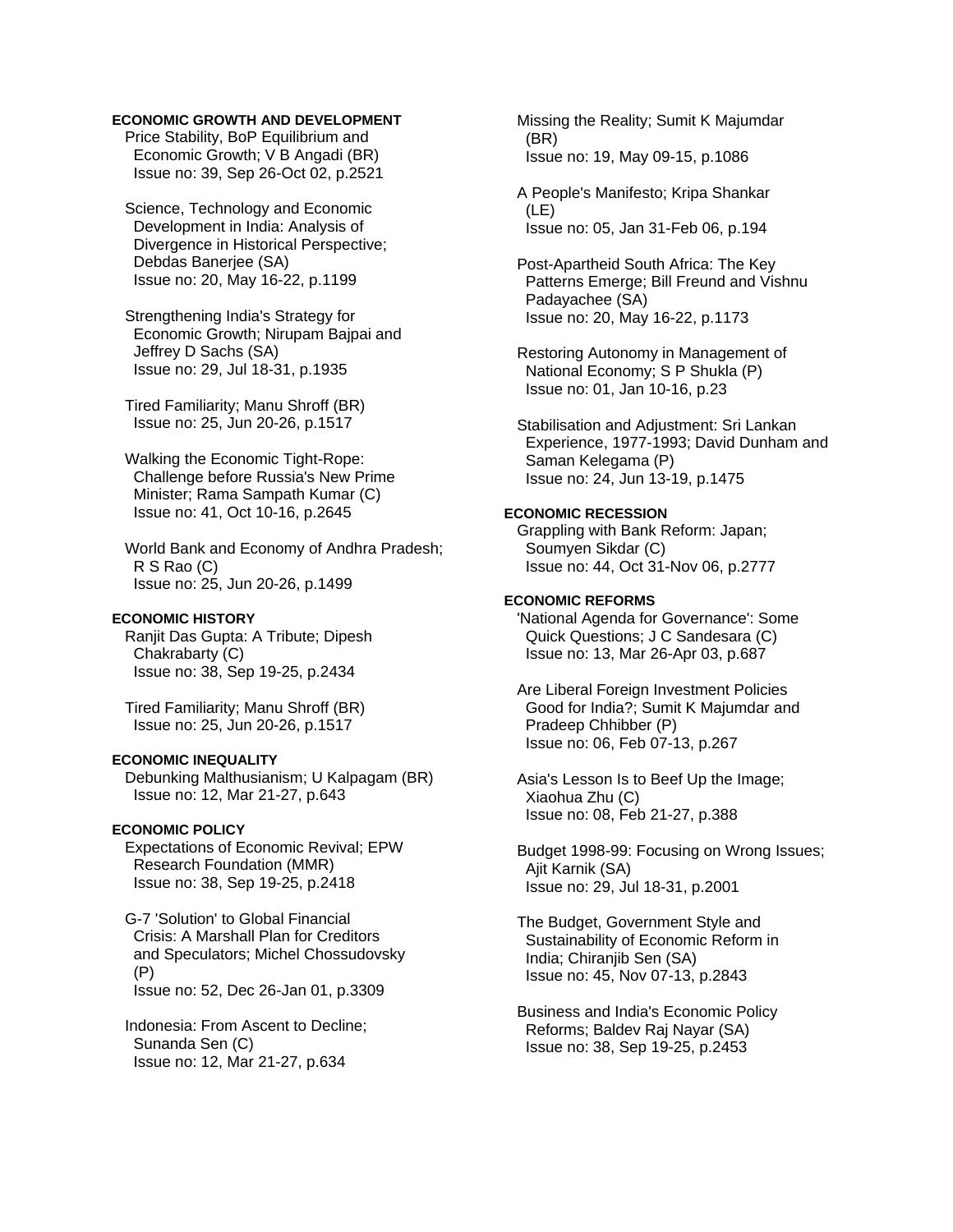#### **ECONOMIC REFORMS**

 Challenge of Macroeconomic Management after the 1998-99 Union Budget; Raghbendra Jha (SA) Issue no: 29, Jul 18-31, p.1977

 Consumer Markets: Myths and Reality; S L Rao (C) Issue no: 44, Oct 31-Nov 06, p.2778

 A Curmudgeon's Guide to Economic Reforms in India's Manufacturing Sector; Sunil Mani and M Vijaya Bhaskar (SA) Issue no: 51, Dec 19-25, p.3257

 Deng's China- From Post-Maoism to Post-Marxism; Kalpana Misra (SA) Issue no: 42, Oct 17-30, p.2740

 Dynamic Search for the Optimum; I G Patel (BR) Issue no: 22, May 30-Jun 05, p.1316

 Economic Crisis, Poverty and War in Contemporary Sri Lanka: On Ostriches and Tinderboxes; David Dunham and Sisira Jayasuriya (SA) Issue no: 49, Dec 05-11, p.3151

 Economic Liberalisation of the 1990s: Stabilisation and Structural Aspects and Sustainability of Results; Parthasarathi Shome and Hiranya Mukhopadhyay (SA) Issue no: 29, Jul 18-31, p.1925

 Economic Reforms and Industrial Relations System in India: Some Issues for Discussion; K R Shyam Sundar (RA) Issue no: 23, Jun 06-12, p.1379

 Economic Reforms and Labour; Shubhashis Gangopadhyay and Wilima Wadhwa (RA) Issue no: 22, May 30-Jun 05, p.L40

 Economic Reforms and Textile Industry in India; Tirthankar Roy (SA) Issue no: 32, Aug 08-14, p.2173

 Economic Reforms and the Poor: Emerging Scenario; V M Rao (SA) Issue no: 29, Jul 18-31, p.1949

 Economic Reforms, Terms of Trade, Aggregate Supply and Private Investment in Agriculture: Indian Experience; V N Misra (SA) Issue no: 31, Aug 01-07, p.2105

 Elections and State-Level Economic Reforms; Madhav Godbole (C) Issue no: 14, Apr 04-10, p.749

 Financial Repression, Liberalisation and Development; L M Bhole (BR) Issue no: 14, Apr 04-10, p.763

 Food Prices and Rural Poverty: Liberalisation without Pain?; J Mohan Rao (D) Issue no: 14, Apr 04-10, p.799

 Impact of Liberalisation on Labour Market in India: What Do Facts from NSSO's 50th Round Show?; Sudha Deshpande and Lalit Deshpande (RA) Issue no: 22, May 30-Jun 05, p.L31

 Impact of Liberalisation on Performance of Indian Industries: A Firm Level Study; Chiranjib Neogi and Buddhadeb Ghosh (RA) Issue no: 09, Feb 28-Mar 06, p.M16

 India's Exports since the Reforms; Pankaj Ghemawat and Murali Patibandla (SA) Issue no: 20, May 16-22, p.1196

 The Indian Dinosaurs: Industry; S L Rao  $(C)$ Issue no: 03, Jan 17-23, p.84

 Industrial Restructuring: Workers in Plastic Processing Industry; Nandita Shah and Nandita Gandhi (RA) Issue no: 22, May 30-Jun 05, p.L12

 Liberalisation and Changing Patterns of Foreign Direct Investment: Has India's Relative Attractiveness as a Host of FDI Improved?; Nagesh Kumar (SA) Issue no: 22, May 30-Jun 05, p.1321

 Outdated Discourse (Ed) Issue no: 22, May 30-Jun 05, p.1287

 The Russian Economic Crisis; Michael Ellman and Robert Scharrenborg (SA) Issue no: 52, Dec 26-Jan 01, p.3317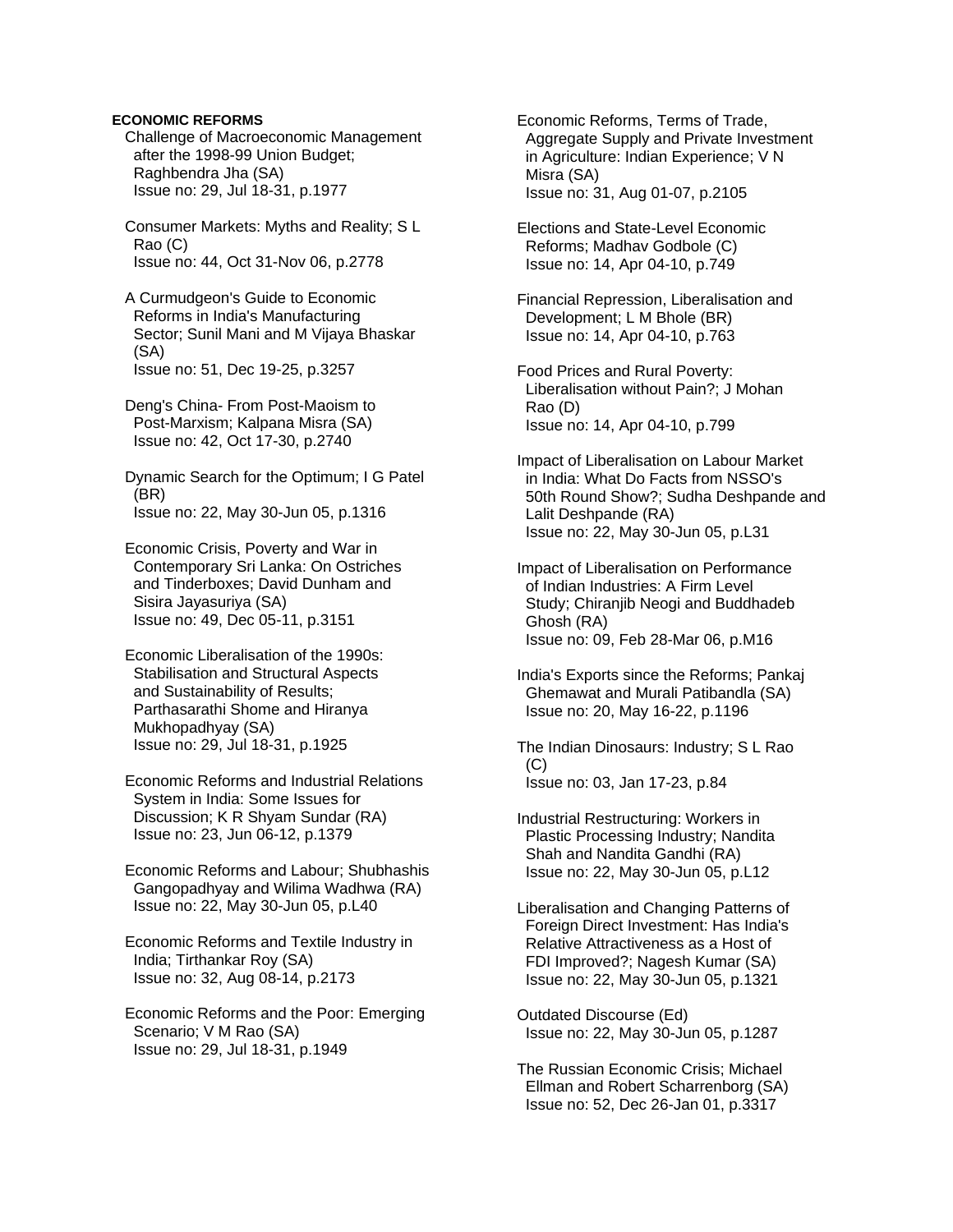## **ECONOMIC REFORMS**

 Selling Structural Adjustment: Andhra Experience; Sujatha Suresh (C) Issue no: 05, Jan 31-Feb 06, p.206

 Selling Structural Adjustment: Andhra Experience; K S Gopal (D) Issue no: 08, Feb 21-27, p.432

 Stabilisation and Adjustment: Sri Lankan Experience, 1977-1993; David Dunham and Saman Kelegama (P) Issue no: 24, Jun 13-19, p.1475

 Stock Market Prices in India after Economic Liberalisation; Parantap Basu and Matthew R Morey (SA) Issue no: 07, Feb 14-20, p.355

 Swadeshi Budget 1998-99: Reality vs Rhetoric; Sugata Marjit (SA) Issue no: 29, Jul 18-31, p.2007

## **ECONOMIC SURVEY-1997-1998**

 Poor Diagnosis: The Economy (Ed) Issue no: 23, Jun 06-12, p.1356

## **ECONOMIC UNIONS**

 New Europe: A Labour Perspective; Werner Bonefeld (BR) Issue no: 46, Nov 14-20, p.2918

## **ECONOMISTS**

 Amartya Kumar Sen and the Human Science of Development; Amiya Kumar Bagchi (SA) Issue no: 49, Dec 05-11, p.3139

 Amartya Sen and Our World of Exaggerated Opposites; Achin Chakraborty (P) Issue no: 51, Dec 19-25, p.3241

 Amartya Sen and the Popular Imagination: In the Wake of the Prize; Kaushik Basu (SA) Issue no: 50, Dec 12-18, p.3206

 Amartya Sen and the Theory of Public Action; Prabhat Patnaik (SA) Issue no: 45, Nov 07-13, p.2855

 Amartya Sen in Search of Impure Welfare Economics: Finding New Space; Tapas Majumdar (SA) Issue no: 45, Nov 07-13, p.2860

 Economics of P N Mathur; Toseef Azid and Dipak Ghosh (P) Issue no: 39, Sep 26-Oct 02, p.2512

 History versus Expectations in Contemporary Ukraine; Pulapre Balakrishnan (P) Issue no: 49, Dec 05-11, p.3110

 A Humane Economist; Jitendra Dholakia (LE) Issue no: 39, Sep 26-Oct 02, p.2490

 Mahbub ul Haq and Human Development: A Tribute; Sanjaya Baru (C) Issue no: 35, Aug 29-Sep 04, p.2275

 Managing the Indian Economy; Pulapre Balakrishnan (BR) Issue no: 44, Oct 31-Nov 06, p.2782

 Ranjit Das Gupta: A Tribute; Dipesh Chakrabarty (C) Issue no: 38, Sep 19-25, p.2434

 Reflections on Amartya Sen's Prize; Pranab Bardhan (SA) Issue no: 45, Nov 07-13, p.2863

 Remembering M L Dantwala; Ashok Mitra (C) Issue no: 42, Oct 17-30, p.2699

 Remembering S Guhan; T N Srinivasan (C) Issue no: 21, May 23-29, p.1231

 S Guhan: A Personal Memoir; S Subramanian  $(C)$ Issue no: 27, Jul 04-10, p.1692

#### **EDUCATION**

 'Ottar': Fearless Pioneer; Sarah Israel (BR) Issue no: 11, Mar 14-20, p.583

 Education in the 1990s; S Shukla (BR) Issue no: 31, Aug 01-07, p.2086

 Freire's Legacy; Krishna Kumar (P) Issue no: 46, Nov 14-20, p.2912

 India in the Image of Bihar; Arvind N Das  $(C)$ Issue no: 49, Dec 05-11, p.3103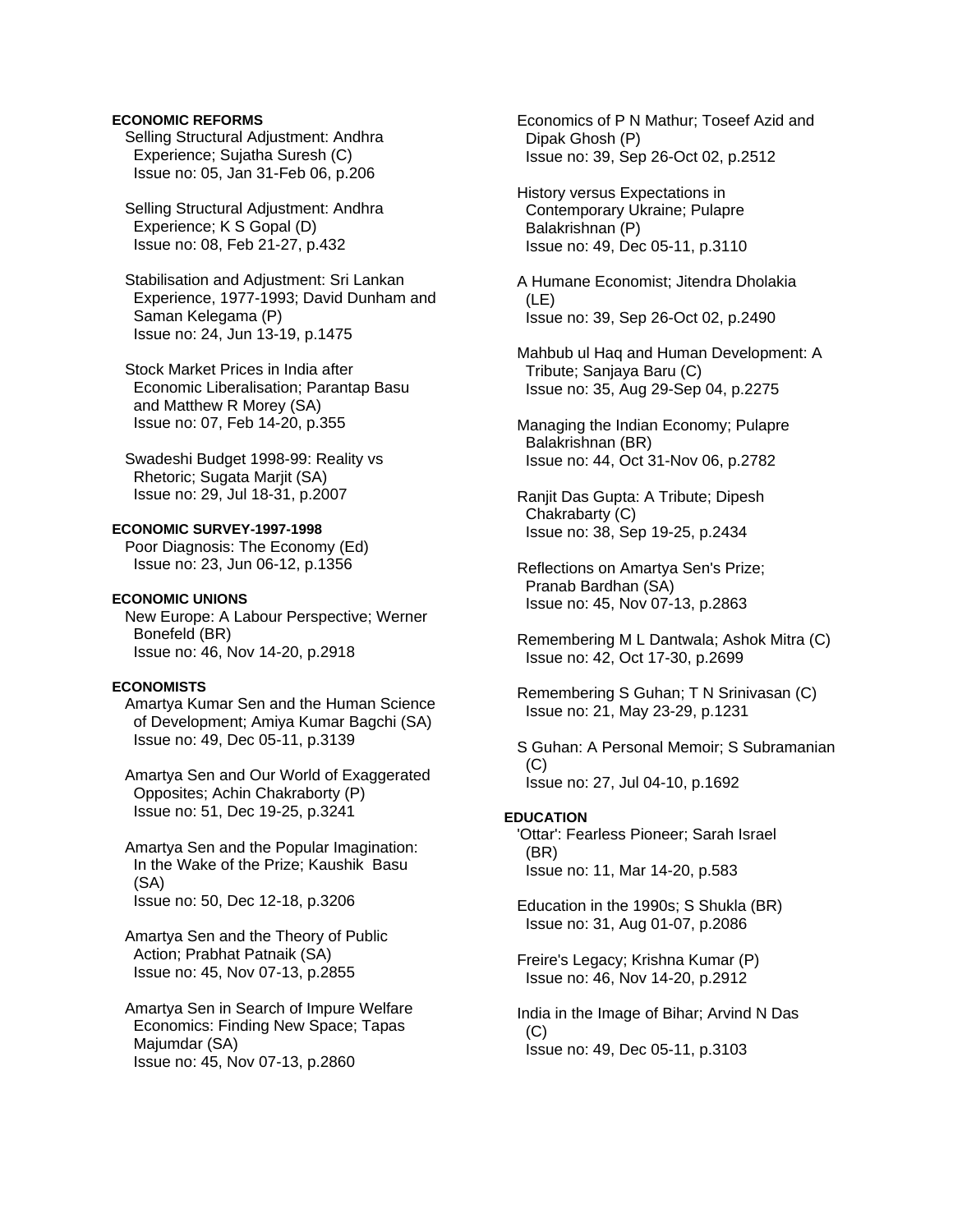**EDUCATION**  Knowledge and Social Control; Krishna Kumar (BR) Issue no: 08, Feb 21-27, p.396

**EDUCATION AND RELIGION**  Towards Regimentation of the Mind; Alok et al Rai (LE) Issue no: 45, Nov 07-13, p.2818

#### **EDUCATIONAL POLICY AND REFORMS**

 Developments in Development: New Teaching Methods in District Primary Education Programme; Karen Haydock (C) Issue no: 20, May 16-22, p.1161

 Education and Society in Post-Independence India: Looking towards the Future; Krishna Kumar (SA) Issue no: 23, Jun 06-12, p.1391

 Education in Post-Soviet Russia: No More an Obligation of the State; P L Dash  $(C)$ Issue no: 21, May 23-29, p.1232

 Higher Education: New Agendas, New Mandates; Susie Tharu, Satish Poduval and Pavan Kumar (C) Issue no: 42, Oct 17-30, p.2701

 Pre-Primary Education: Maharashtra's Initiative; Ranu Jain (C) Issue no: 41, Oct 10-16, p.2641

 Rigmarole over English: West Bengal; S N Guha Thakurta (C) Issue no: 22, May 30-Jun 05, p.1300

 Subsidies and Higher Education; M R Kolhatkar (D) Issue no: 06, Feb 07-13, p.304

#### **EDUCATIONAL RESEARCH**

 Education in the 1990s; S Shukla (BR) Issue no: 31, Aug 01-07, p.2086

 Universal Elementary Education: The Question of How; Rashmi Sharma (SA) Issue no: 26, Jun 27-Jul 03, p.1640

#### **ELECTION COMMISSION**

 Criminalisation of Politics: Empowerment of Voter; Madhav Godbole (C) Issue no: 17, Apr 25-May 01, p.949

 Keeping Out Criminals (LE) Issue no: 10, Mar 07-13, p.490

# **ELECTIONS**

 1998 Elections in West Bengal: A Major Setback for Left Front; Ranajit Das Gupta (SA) Issue no: 19, May 09-15, p.1113

 1998 Elections in West Bengal: Dwindling of the Left Front?; Bidyut Chakrabarty (SA) Issue no: 50, Dec 12-18, p.3214

 Away from Palace Intrigues?: Left Parties (Ed) Issue no: 17, Apr 25-May 01, p.937

 BJP in 1998 Lok Sabha Elections in West Bengal: Transformation of Opposition Politics; Michael Gillan (SA) Issue no: 36, Sep 05-18, p.2391

 BJP's Game: Maharashtra (Ed) Issue no: 33, Aug 15-28, p.2205

 Buying Time: Maharashtra (Ed) Issue no: 17, Apr 25-May 01, p.937

 Change of Guard: BJP (Ed) Issue no: 16, Apr 18-24, p.869

 Containing Pawar: Maharashtra (Ed) Issue no: 31, Aug 01-07, p.2044

 Council Polls Pointers: Karnataka; Ambrose Pinto (Ed) Issue no: 03, Jan 17-23, p.68

 Defending Secularism; Sukla et al Sen (LE) Issue no: 19, May 09-15, p.1058

 Easy Virtue: Himachal Pradesh (Ed) Issue no: 12, Mar 21-27, p.620

 Elections and State-Level Economic Reforms; Madhav Godbole (C) Issue no: 14, Apr 04-10, p.749

 Eleventh General Elections in Maharashtra; Mangesh Kulkarni (D) Issue no: 03, Jan 17-23, p.132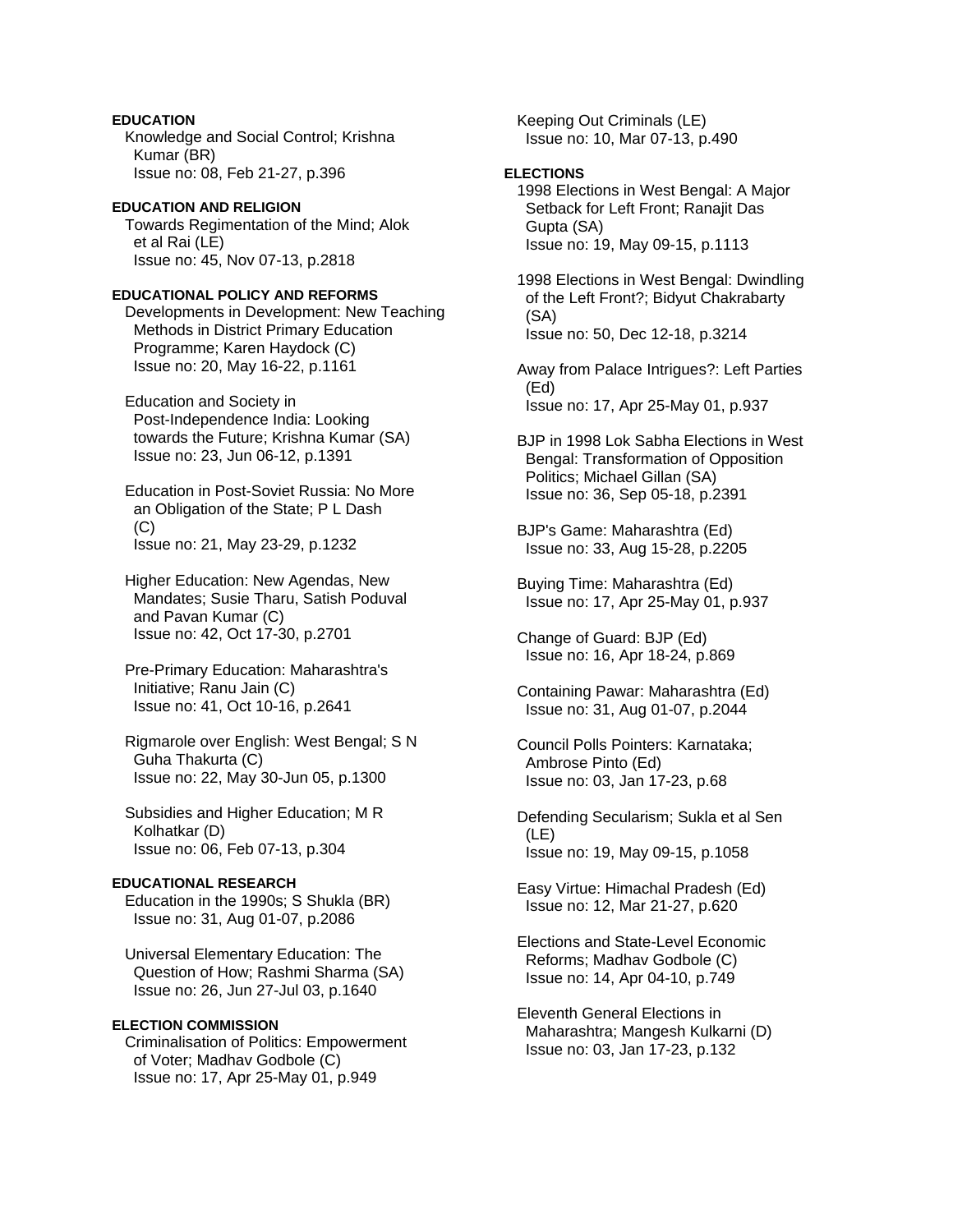**ELECTIONS**  From Hour to Hour, We Rot and Rot!; GPD (F) Issue no: 11, Mar 14-20, p.565 Fuzzy Logic: Karnataka (Ed) Issue no: 10, Mar 07-13, p.492 Issueless Campaigns: Gujarat; Ghanshyam Shah (C) Issue no: 07, Feb 14-20, p.321 Karnataka: Pre-Election Scenario; Ambrose Pinto (C) Issue no: 06, Feb 07-13, p.260 Local over National: Politics (Ed) Issue no: 11, Mar 14-20, p.553 Lok Sabha Polls: Advantage BJP: Uttar Pradesh; Kripa Shankar (C) Issue no: 16, Apr 18-24, p.879 Minus the Plumage (Ed) Issue no: 13, Mar 26-Apr 03, p.679 More on Population Programme; P H Reddy (D) Issue no: 39, Sep 26-Oct 02, p.2552 Muslims, BJP and Lok Sabha Elections; Asghar Ali Engineer (C) Issue no: 06, Feb 07-13, p.256 The Narrow and the Board: Politics (Ed) Issue no: 15, Apr 11-17, p.804 New Political Trends in Uttar Pradesh: The BJP and the Lok Sabha Elections, 1998; Sudha Pai (SA) Issue no: 28, Jul 11-17, p.1841 Not Facing Facts: Congress (Ed) Issue no: 15, Apr 11-17, p.804 Of Pelf and Power: Elections (Ed) Issue no: 25, Jun 20-26, p.1488 Open Verdict: Andhra Pradesh (Ed) Issue no: 11, Mar 14-20, p.552 Orissa Elections and Kalahandi's Tularam; Manoranjan Mohanty (C) Issue no: 05, Jan 31-Feb 06, p.204

 Panchayat Poll Signals: West Bengal (Ed) Issue no: 24, Jun 13-19, p.1420

 Panchayats in Election Manifestos: A Comparative Analysis; Mahi Pal (C) Issue no: 12, Mar 21-27, p.631

 The Pendulum Swings: Congress Party (Ed) Issue no: 38, Sep 19-25, p.2412

 Perils, Real and Fanciful (Ed) Issue no: 10, Mar 07-13, p.491

 Portents for Communal Politics; P R Ram (D) Issue no: 12, Mar 21-27, p.675

 Prodigals' Return: Rajasthan (Ed) Issue no: 36, Sep 05-18, p.2325

 Regional Contrasts: Politics (Ed) Issue no: 23, Jun 06-12, p.1357

 Rerun of Old Script: Congress Party (Ed) Issue no: 12, Mar 21-27, p.621

 Return to BJP: Gujarat (Ed) Issue no: 10, Mar 07-13, p.493

 Role of Local Elected Leaders in Lok Sabha Elections; K Anitha, H N Naveen and R Kiran Kumar (C) Issue no: 09, Feb 28-Mar 06, p.443

 RPI-Congress Alliance: Softer Option; P G Jogdand (C) Issue no: 19, May 09-15, p.1071

 Saffronisation with Upper Castes Support: Karnataka; Muzaffar Assadi (C) Issue no: 12, Mar 21-27, p.626

 Secular Rhetoric of Congress; Vrijendra (LE) Issue no: 14, Apr 04-10, p.738

 Some Erosion of Left Base: Tripura; Mahadev Chakravarti (C) Issue no: 12, Mar 21-27, p.629

 Straight Contest: Madhya Pradesh (Ed) Issue no: 06, Feb 07-13, p.248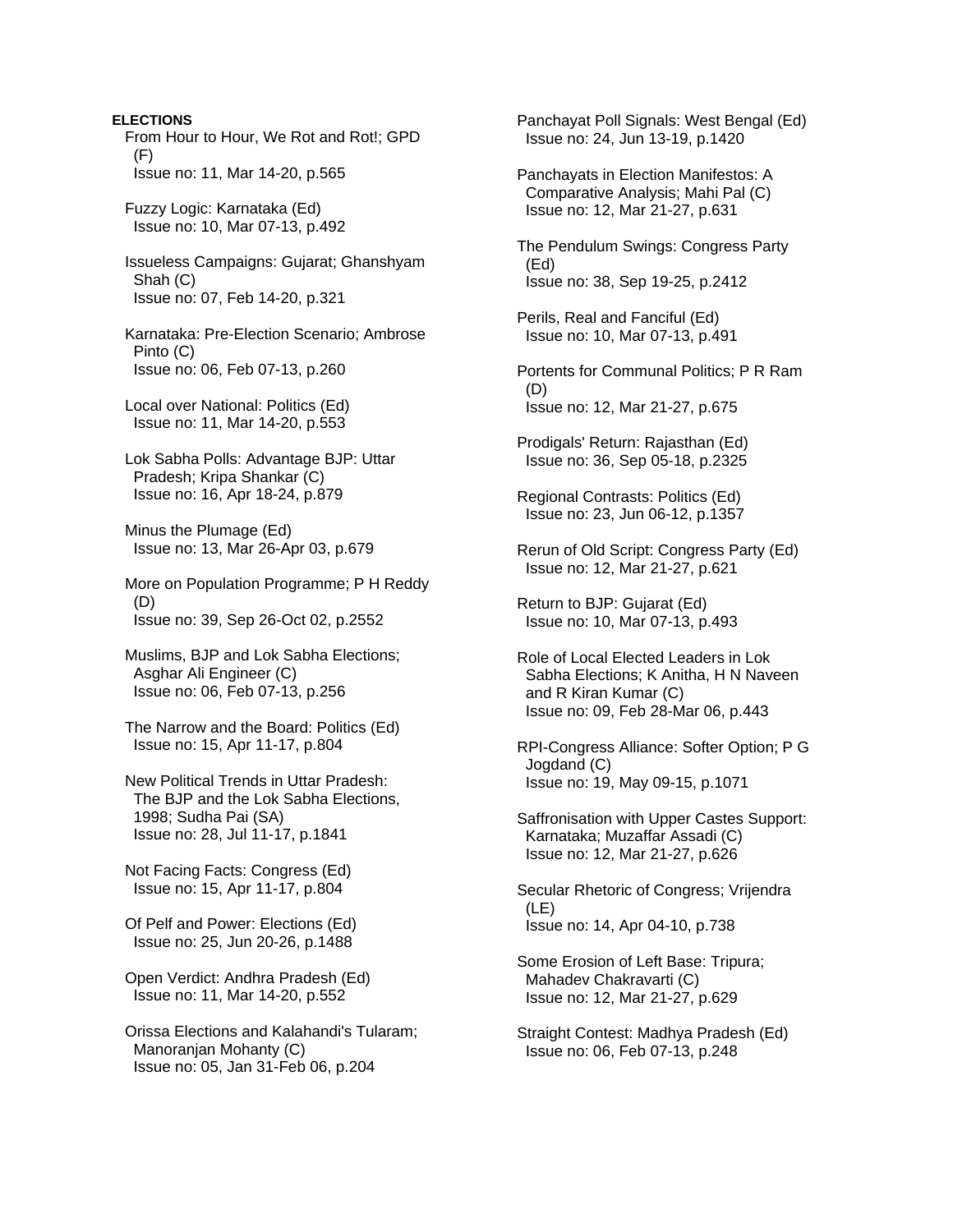# **ELECTIONS**

 Transformation of Opposition Politics in West Bengal: Congress [I], Trinamul and 1998 Lok Sabha Elections; James Mayers (SA)

Issue no: 33, Aug 15-28, p.2253

 Tremors in Shiv Sena: Maharashtra (Ed) Issue no: 22, May 30-Jun 05, p.1288

 Uttar Pradesh: Order behind Anarchy; Amaresh Mishra (C) Issue no: 18, May 02-08, p.1007

 Violent Boycott: Elections (Ed) Issue no: 08, Feb 21-27, p.372

 Vote Shifts: Orissa (Ed) Issue no: 14, Apr 04-10, p.741

 With Enemies Like These...: Uttar Pradesh (Ed) Issue no: 10, Mar 07-13, p.493

#### **ELECTORAL REFORMS**

 Reforming the Electoral System; J V Deshpande (C) Issue no: 51, Dec 19-25, p.3235

# **ELECTRIC POWER**

 Power Equation (Ed) Issue no: 52, Dec 26-Jan 01, p.3287

# **ELECTRIC POWER PLANTS**

 Power Equation (Ed) Issue no: 52, Dec 26-Jan 01, p.3287

## **EMERGENCY**

 Pokhran Tests and Memories of Emergency; A K Roy (C) Issue no: 26, Jun 27-Jul 03, p.1610

#### **EMPLOYMENT**

 Employment in the Organised Sector; EPW Research Foundation (S) Issue no: 03, Jan 17-23, p.71

 Living on the Edge: Human Cost of Closures of Industries (C) Issue no: 15, Apr 11-17, p.817

# **EMPLOYMENT PROGRAMMES**

 Economic Reforms and the Poor: Emerging Scenario; V M Rao (SA) Issue no: 29, Jul 18-31, p.1949

#### **ENGLISH LANGUAGE**

 Rigmarole over English: West Bengal; S N Guha Thakurta (C) Issue no: 22, May 30-Jun 05, p.1300

#### **ENGLISH LITERATURE**

 Post-Independence Indian English Literature: Towards a New Literary History; Makarand Paranjape (SA) Issue no: 18, May 02-08, p.1049

 Publishing and Literature; Samuel Israel (LE) Issue no: 24, Jun 13-19, p.1418

#### **ENTREPRENEURSHIP**

 Linkages between Entrepreneurship and Industrialisation; Padmini Swaminathan (BR) Issue no: 11, Mar 14-20, p.581

#### **ENVIRONMENT**

 Ecology: Dilemmas and Problems; Mahesh Rangarajan (BR) Issue no: 01, Jan 10-16, p.25

 Economic Crisis of South-East Asia: IMF Measures Invite Ecological Disaster; Vandana Shiva (C) Issue no: 14, Apr 04-10, p.756

 Environment and Human Rights: A New Form of Imperialism?; Vejai Balasubramaniam (C) Issue no: 08, Feb 21-27, p.389

 Plastics Unwrapped: Environment (Ed) Issue no: 52, Dec 26-Jan 01, p.3289

# **ENVIRONMENTAL PLANNING AND POLICY**

 Assessment of Environmental Policies and Policy Implementation in India; V S Vyas and V Ratna Reddy (SA) Issue no: 01, Jan 10-16, p.48

 Environment: The Gaps Are Showing (Ed) Issue no: 15, Apr 11-17, p.803

 Poverty and Environmental Resource Degradation: An Alternative Explanation and Possible Solutions; N S Jodha (SA) Issue no: 36, Sep 05-18, p.2384

#### **ENVIRONMENTAL PROTECTION**

 Plastics Unwrapped: Environment (Ed) Issue no: 52, Dec 26-Jan 01, p.3289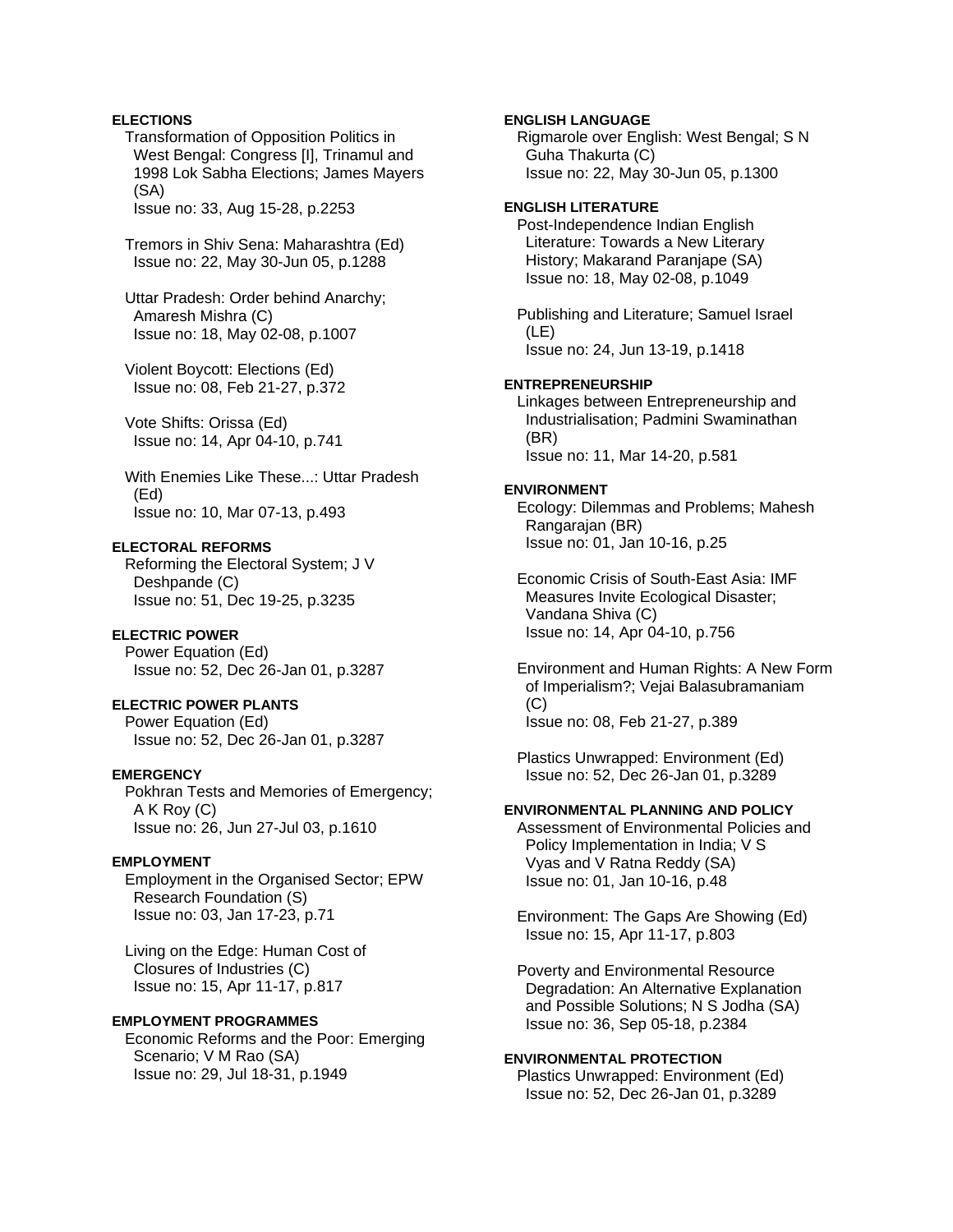## **EQUITY MARKET**

 Foreign Portfolio Investment in Indian Equity Markets: Has the Economy Benefited?; Parthapratim Pal (SA) Issue no: 11, Mar 14-20, p.589

# **ESSAYS**

 The Cracked Mirror; Ashok Mitra (BR) Issue no: 51, Dec 19-25, p.3243

## **ETHNIC CONFLICTS**

 Ethnicity and Nationality; Niraja Gopal Jayal (BR) Issue no: 15, Apr 11-17, p.833

 Ethnicity and State in South Asia; Malavika Kasturi (BR) Issue no: 19, May 09-15, p.1089

 From Ethnic to National; Rajen Harshe (BR) Issue no: 17, Apr 25-May 01, p.960

 The Security-Insecurity Syndrome; Bhabani Sen Gupta (RA) Issue no: 10, Mar 07-13, p.519

 The Security-Insecurity Syndrome; Sen Bhabani Gupta (RA) Issue no: 10, Mar 07-13, p.519

 The Security-Insecurity Syndrome; Bhabani Sen Gupta (RA) Issue no: 10, Mar 07-13, p.519

 Sharpening Conflicts: Assam (Ed) Issue no: 24, Jun 13-19, p.1421

#### **ETHNIC GROUPS**

 The New African American Middle Class; Robert Gregg (SA) Issue no: 46, Nov 14-20, p.2933

 The Russian Economic Crisis; Michael Ellman and Robert Scharrenborg (SA) Issue no: 52, Dec 26-Jan 01, p.3317

## **ETHNICITY**

 Human Rights: Questions, but No Answers; Harsh Sethi (BR) Issue no: 52, Dec 26-Jan 01, p.3313

# **ETHNOGRAPHY**

 Ethnography of Malaria in Surat District: Putting People on the Agenda; Lancy Lobo and Purendra Prasad (C) Issue no: 24, Jun 13-19, p.1444

#### **EUROPE**

 An Agenda 2000 for the Nordic Region; David Arter (RA) Issue no: 35, Aug 29-Sep 04, p.PE79

 Europe and Russia's External Economic Relations: An Assessment; Silke Machold (RA) Issue no: 35, Aug 29-Sep 04, p.PE113

 New Europe: A Labour Perspective; Werner Bonefeld (BR) Issue no: 46, Nov 14-20, p.2918

## **EUROPEAN UNION**

 An Agenda 2000 for the Nordic Region; David Arter (RA) Issue no: 35, Aug 29-Sep 04, p.PE79

 Analysing Indian Export Performance; Aditya Bhattacharjea (RA) Issue no: 29, Jul 18-31, p.1921

 Contradictions of European Monetary Union; Alex Callinicos (RA) Issue no: 35, Aug 29-Sep 04, p.PE70

 European Union and Its Periphery: Inclusion and Exclusion; Michael Haynes (RA) Issue no: 35, Aug 29-Sep 04, p.PE87

 Europeanisation of French Politics?; Alistair Cole and Helen Drake (RA) Issue no: 35, Aug 29-Sep 04, p.PE99

 Italy in European Union; Philip Daniels (RA) Issue no: 35, Aug 29-Sep 04, p.PE107

 New Europe: Contradictions and Continuities; T V Sathyamurthy (RA) Issue no: 35, Aug 29-Sep 04, p.PE54

 Politics of European Monetary Union: Class, Ideology and Critique; Werner Bonefeld (RA) Issue no: 35, Aug 29-Sep 04, p.PE55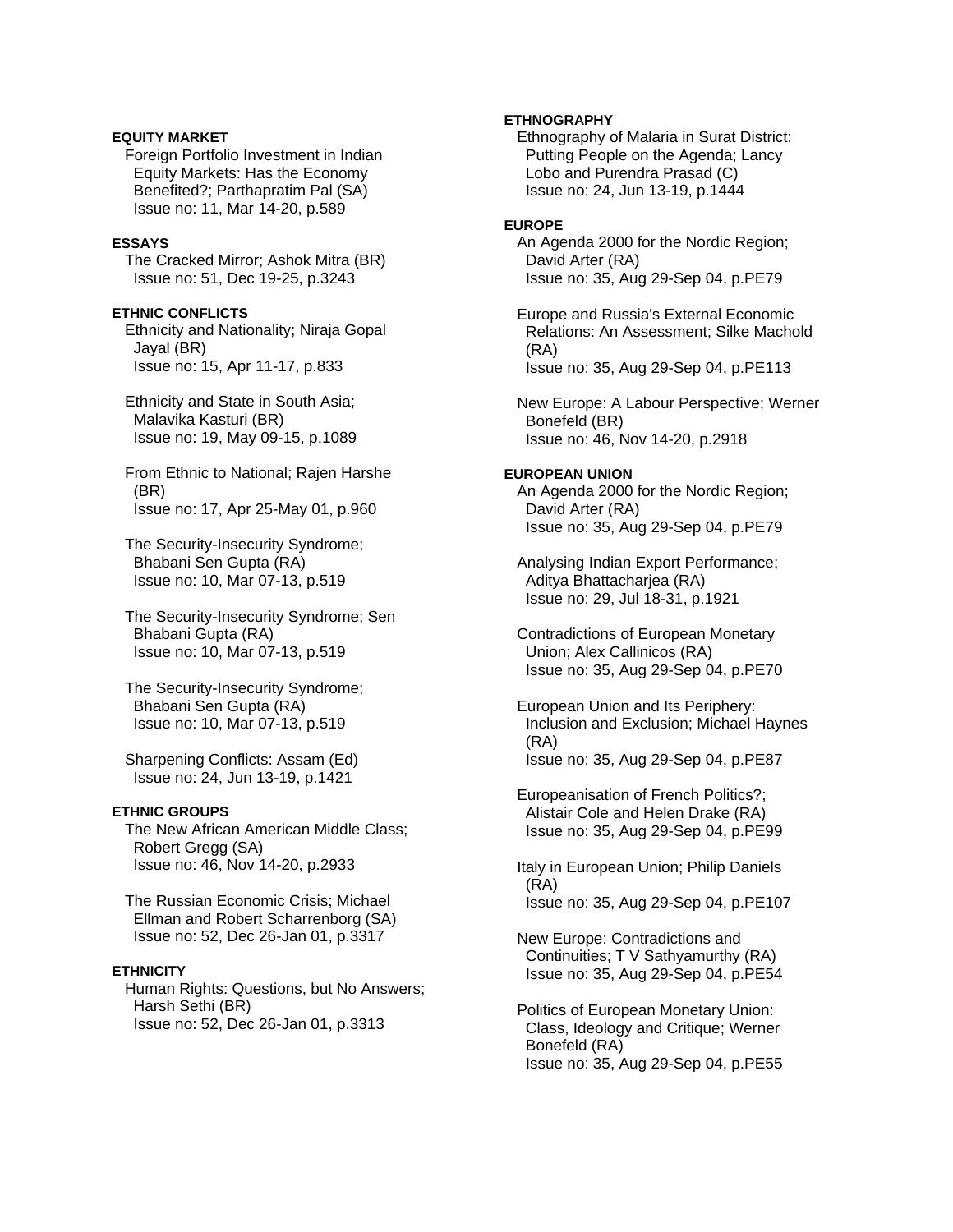### **EUROPEAN UNION**

 Towards a Deeper and Wider European Union?; Michael Haynes and Katherine Pinnock (SA) Issue no: 08, Feb 21-27, p.415

 US-EU Trade War over Bananas; C Satapathy (C) Issue no: 52, Dec 26-Jan 01, p.3303

## **EXCHANGE RATES**

 Arbitrage: An Explanation for South-East Asian Crisis and Indian Immunity; Ashima Goyal and Shridhar Dash (SA) Issue no: 31, Aug 01-07, p.2098

 Cost of Devaluation: Exchange Rate (Ed) Issue no: 28, Jul 11-17, p.1784

 Exchange Rate of the Rupee and Purchasing Power Parity; Ashok K Nag and Amit Mitra (SA) Issue no: 25, Jun 20-26, p.1525

 Expectations of Economic Revival; EPW Research Foundation (MMR) Issue no: 38, Sep 19-25, p.2418

 External Sector; EPW Research Foundation (S) Issue no: 09, Feb 28-Mar 06, p.439

 Foreign Trade Eludes Economic Crystal Ball Gazers; Kalyan Raipuria (SA) Issue no: 35, Aug 29-Sep 04, p.2308

 Impact of Volatility of Exchange Rates of Major Currencies on Foreign Exchange Management; Deena Khatkhate (SA) Issue no: 09, Feb 28-Mar 06, p.465

 Indices of Real Effective Exchange Rate [REER] and Nominal Effective Exchange Rate [NEER] of the Indian Rupee; EPW Research Foundation (S) Issue no: 22, May 30-Jun 05, p.1291

 New Monetary Transmission Channels: Role of Interest Rates and Exchange Rate in Conduct of Indian Monetary Policy; Pratha Ray, Himanshu Joshi and Mridul Sagger (SA) Issue no: 44, Oct 31-Nov 06, p.2787

### **EXIM BANKS**

 Self-Interest above All: US Sanctions (Ed) Issue no: 46, Nov 14-20, p.2884

# **EXIM POLICY**

 Analysing Indian Export Performance; Aditya Bhattacharjea (RA) Issue no: 29, Jul 18-31, p.1921

### **EXPORTS**

 Analysing Indian Export Performance; Aditya Bhattacharjea (RA) Issue no: 29, Jul 18-31, p.1921

 Analysing Indian Export Performance; Aditya Bhattacharjea (RA) Issue no: 29, Jul 18-31, p.1921

 Asian Currency Crisis and the Indian Economy; Dhanmanjiri Sathe (C) Issue no: 18, May 02-08, p.1003

 Budget 1998-99: Focusing on Wrong Issues; Ajit Karnik (SA) Issue no: 29, Jul 18-31, p.2001

 East Asian Dilemma: Is There a Way Out?; Jayati Ghosh, Abhijit Sen and C P Chandrasekhar (P) Issue no: 04, Jan 24-30, p.143

 India's Exports since the Reforms; Pankaj Ghemawat and Murali Patibandla (SA) Issue no: 20, May 16-22, p.1196

 Strengthening the External Sector: What the Budget Foretells; Biswajit Dhar and Saikat Sinha Roy (SA) Issue no: 29, Jul 18-31, p.2020

# **EXTERNAL DEBT**

 Bitter Medicine: South-East Asian Crisis (Ed) Issue no: 04, Jan 24-30, p.137

 India's External Debt; EPW Research Foundation (S) Issue no: 28, Jul 11-17, p.1787

 Resolving Financial Crisis: Russia; R G Gidadhubli (C) Issue no: 28, Jul 11-17, p.1811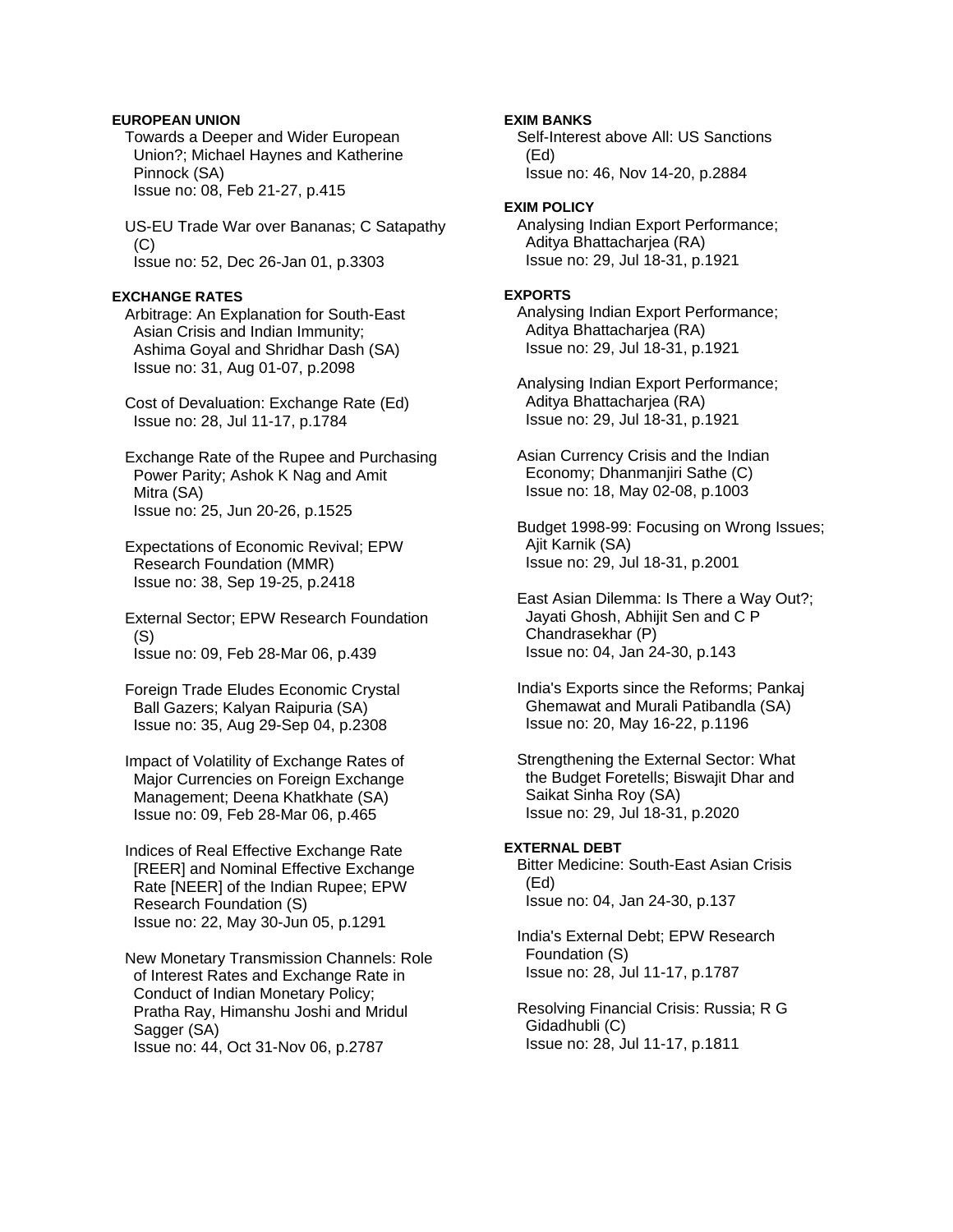# **EXTERNAL DEBT**

 Russia: The Unending Torments; Frederic F Clairmant (C) Issue no: 50, Dec 12-18, p.3186

 Sharing Adjustment Costs; Deena Khatkhate (LE) Issue no: 28, Jul 11-17, p.1782

## **FAMILY PLANNING**

 Land Redistribution: A Population Stabilisation Strategy?; Sonalde Desai and Soumya Alva (SA) Issue no: 10, Mar 07-13, p.533

 Population Programme in Ninth Plan; P H Reddy (SA) Issue no: 05, Jan 31-Feb 06, p.239

 Population Programme: On Targets; G B Venkatesha Murthy (D) Issue no: 32, Aug 08-14, p.2200

 Reproductive Health: A Public Health Perspective; Imrana Qadeer (SA) Issue no: 41, Oct 10-16, p.2675

### **FEMINISM**

 Dalit Women Talk Differently: A Critique of Difference and Towards a Dalit Feminist Standpoint Position; Sharmila Rege (RA) Issue no: 44, Oct 31-Nov 06, p.WS39

 Gender Asymmetry Made Easy; Rowena Robinson (BR) Issue no: 13, Mar 26-Apr 03, p.706

 Is the Hindu Goddess a Feminist?; Rajeswari Sunder Rajan (RA) Issue no: 44, Oct 31-Nov 06, p.WS34

 Marxist and Feminist Theories and Women's Labour; Rohini Hensman (BR) Issue no: 26, Jun 27-Jul 03, p.1621

 Women and the Public Domain: Critical Issues for Women Studies; Maithreyi Krishnaraj (P) Issue no: 08, Feb 21-27, p.391

# **FERTILITY**

 Factors Affecting Fertility Decline and Fertility Variation in 1990s: An Inter-State Analysis; Mausumi Manna (SA) Issue no: 51, Dec 19-25, p.3280

 Fertility Decline under Absolute Poverty: Paradoxical Aspects of Demographic Change in Bangladesh; Shapan Adnan (SA) Issue no: 22, May 30-Jun 05, p.1337

 Land Redistribution: A Population Stabilisation Strategy?; Sonalde Desai and Soumya Alva (SA) Issue no: 10, Mar 07-13, p.533

 What Really Causes Fertility Decline?; Pauline Kolenda (BR) Issue no: 04, Jan 24-30, p.163

## **FERTILITY RATE**

 Factors Affecting Fertility Decline and Fertility Variation in 1990s: An Inter-State Analysis; Mausumi Manna (SA) Issue no: 51, Dec 19-25, p.3280

#### **FEUDALISM**

 State Repression and People's Resistance: Assessing Social Transformation in Bihar; Prakash Louis (C) Issue no: 21, May 23-29, p.1228

# **FINANCE COMMISSION**

 Keeping States in Picture: Finance Commission (Ed) Issue no: 19, May 09-15, p.1061

 Missing Mandate (Ed) Issue no: 27, Jul 04-10, p.1675

### **FINANCE COMMISSION-2000-2005**

 Eleventh Finance Commission and Local Bodies: Tasks and Options; M A Oommen (C) Issue no: 51, Dec 19-25, p.3231

 Finance Commission: A Quinquennial Ritual?; Madhav Godbole (C) Issue no: 52, Dec 26-Jan 01, p.3294

### **FINANCES, LOCAL GOVERNMENT**

 Eleventh Finance Commission and Local Bodies: Tasks and Options; M A Oommen (C)

Issue no: 51, Dec 19-25, p.3231

# **FINANCES, STATES**

 Budget 1998-1999: State Finances in a Shambles: Uttar Pradesh; Kripa Shankar  $(C)$ Issue no: 46, Nov 14-20, p.2901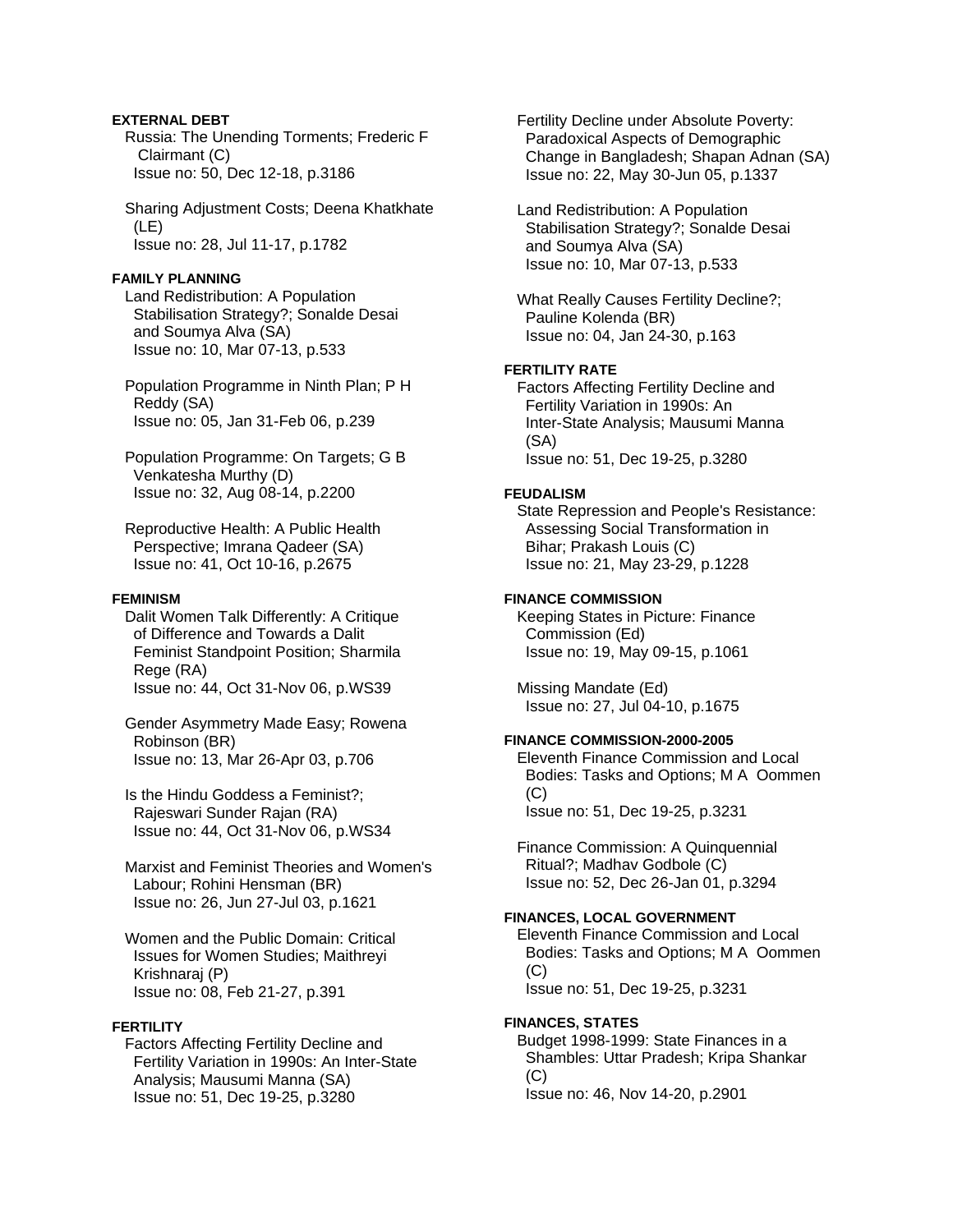#### **FINANCES, STATES**

Credit Rating of States: Need for a Fresh Look; Madhav Godbole (C) Issue no: 11, Mar 14-20, p.566

 Finance Commission: A Quinquennial Ritual?; Madhav Godbole (C) Issue no: 52, Dec 26-Jan 01, p.3294

 Finances of UP Government: Towards Bankruptcy; Kripa Shankar (C) Issue no: 03, Jan 17-23, p.86

 Maharashtra: Where Has All the Money Gone?; Madhav Godbole (C) Issue no: 39, Sep 26-Oct 02, p.2499

#### **FINANCES, UNION**

 Central Finances: Further Deterioration; EPW Research Foundation (C) Issue no: 29, Jul 18-31, p.1910

 Finances of Government of India; EPW Research Foundation (SS) Issue no: 29, Jul 18-31, p.2025

### **FINANCIAL CRISIS**

 G-7 'Solution' to Global Financial Crisis: A Marshall Plan for Creditors and Speculators; Michel Chossudovsky (P) Issue no: 52, Dec 26-Jan 01, p.3309

 Less Ideology, More Common Sense: Financial Globalisation and Currency Crisis; Vishnu Padayachee (SA) Issue no: 46, Nov 14-20, p.2929

#### **FINANCIAL INSTITUTIONS**

 Deal-Making in Private: Financial Institutions (Ed) Issue no: 50, Dec 12-18, p.3160

 People's Right over Natural Resources; Manu N Kulkarni (LE) Issue no: 44, Oct 31-Nov 06, p.2758

 What about Indian Workers Abroad?: The Budget (Ed) Issue no: 24, Jun 13-19, p.1420

### **FINANCIAL MARKET**

 Ample Liquidity, but No Pick-Up in Investment; EPW Research Foundation (MMR) Issue no: 15, Apr 11-17, p.810

 Capital Market; EPW Research Foundation (CS) Issue no: 05, Jan 31-Feb 06, p.199

 Capital Market; EPW Research Foundation (S) Issue no: 20, May 16-22, p.1147

 Fire-Fighting on Policy Front; EPW Research Foundation (MMR) Issue no: 07, Feb 14-20, p.314

 Fiscal Impetus Missing; EPW Research Foundation (MMR) Issue no: 11, Mar 14-20, p.558

 High Cost of Fiscal Mismanagement; EPW Research Foundation (MMR) Issue no: 24, Jun 13-19, p.1426

 Neglect of Bank Credit for Industrial Revival; EPW Research Foundation (MMR) Issue no: 50, Dec 12-18, p.3166

 New World of International Finance Capital; Arun Ghosh (F) Issue no: 32, Aug 08-14, p.2146

 Reversal of Premature Policies; EPW Research Foundation (MMR) Issue no: 03, Jan 17-23, p.74

 What Ails the Indian Capital Market?; L C Gupta (SA) Issue no: 29, Jul 18-31, p.1961

#### **FINANCIAL MARKET REGULATIONS**

 What Ails the Indian Capital Market?; L C Gupta (SA) Issue no: 29, Jul 18-31, p.1961

### **FINANCIAL SECTOR REFORMS**

 East Asian Crisis as a Result of Institutional Failures: Lessons for India; Murali Patibandla and Ramkanta Prusty (SA) Issue no: 09, Feb 28-Mar 06, p.469

 Growth Miracle and Its Unravelling in East and South-East Asia: Unregulated Competitiveness and Denouement of Manipulation by International Financial Community; Amiya Kumar Bagchi (SA) Issue no: 18, May 02-08, p.1025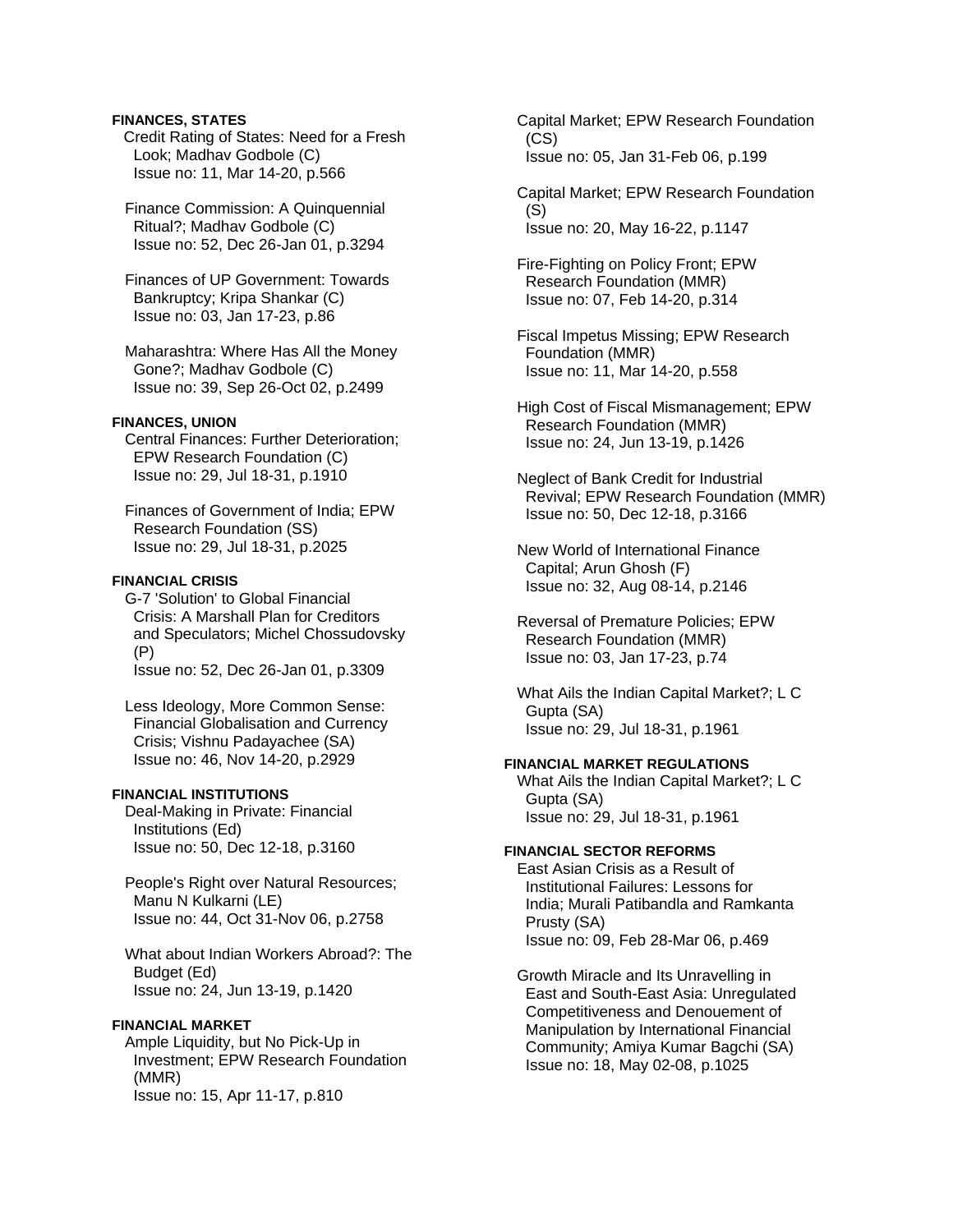### **FINANCIAL SECTOR REFORMS**

 Rating Agencies and Capital Market Reform: A Plea for Self-Regulation; D N Ghosh (P) Issue no: 36, Sep 05-18, p.2351

 Timing and Sequencing of Financial Sector Reforms: Evidence and Rationale; Deena Khatkhate (SA) Issue no: 28, Jul 11-17, p.1831

#### **FINANCIAL SYSTEM**

 Farce of 'Restructuring': Global Financial System (Ed) Issue no: 41, Oct 10-16, p.2624

## **FISCAL DEFICIT**

 Resolving Financial Crisis: Russia; R G Gidadhubli (C) Issue no: 28, Jul 11-17, p.1811

 Russia: The Unending Torments; Frederic F Clairmant (C) Issue no: 50, Dec 12-18, p.3186

#### **FISCAL FEDERALISM**

 Dimensions of Federalism; Balraj Puri (BR) Issue no: 25, Jun 20-26, p.1518

 New Public Economics; Sumit K Majumdar (BR) Issue no: 33, Aug 15-28, p.2228

# **FISCAL POLICY**

 Fiscal Options for Vehicular Pollution Control in Delhi; Rita Pandey (SA) Issue no: 45, Nov 07-13, p.2673

 Interest Rate Targeting: Critical Role of Fiscal Stance; M J Manohar Rao and Shubhada M Rao (SA) Issue no: 29, Jul 18-31, p.2009

# **FIVE YEAR PLAN-1997-2002**

 Population Programme in Ninth Plan; P H Reddy (SA) Issue no: 05, Jan 31-Feb 06, p.239

#### **FLOOD CONTROL**

 Managing the Himalayan Watershed: A Flood of Questions; Kunda Dixit and Inam Ahmed (C) Issue no: 44, Oct 31-Nov 06, p.2772

## **FLOODS**

 Managing the Himalayan Watershed: A Flood of Questions; Kunda Dixit and Inam Ahmed (C) Issue no: 44, Oct 31-Nov 06, p.2772

 Preventable Damage: Floods (Ed) Issue no: 35, Aug 29-Sep 04, p.2265

#### **FOETICIDE**

 Female Foeticide in Rural Haryana; Sabu M George and Ranbir S Dahiya (SA) Issue no: 32, Aug 08-14, p.2191

# **FOOD ADULTERATION**

 Not a Sudden Breakdown: Food Adulteration (Ed) Issue no: 35, Aug 29-Sep 04, p.2264

### **FOOD PROCESSING**

 Price of Safety: Food Industry (Ed) Issue no: 09, Feb 28-Mar 06, p.436

## **FOOD PRODUCTION**

 Sustainability of Rice-Wheat Based Cropping Systems in India: Socio-Economic and Policy Issues; Praduman Kumar et al (RA) Issue no: 39, Sep 26-Oct 02, p.A152

#### **FOOD RESERVES**

 Wholesaler Stocks and Hoarding in Rice Markets in India; Raghbendra Jha and Hari K Nagarajan (SA) Issue no: 41, Oct 10-16, p.2658

# **FOOD SECURITY**

 Public Distribution System: Impact on Poor and Options for Reform; S Mahendra Dev (RA) Issue no: 35, Aug 29-Sep 04, p.2285

#### **FOOD SUPPLY**

 Correlating Food Prices and Rural Poverty; S Mahendra Dev and Ajit Ranade (LE) Issue no: 41, Oct 10-16, p.2622

 Demand for Foodgrains by 2020; P C Bansil (D) Issue no: 10, Mar 07-13, p.546

 Food Prices and Rural Poverty; Martin Ravallion (D) Issue no: 28, Jul 11-17, p.1870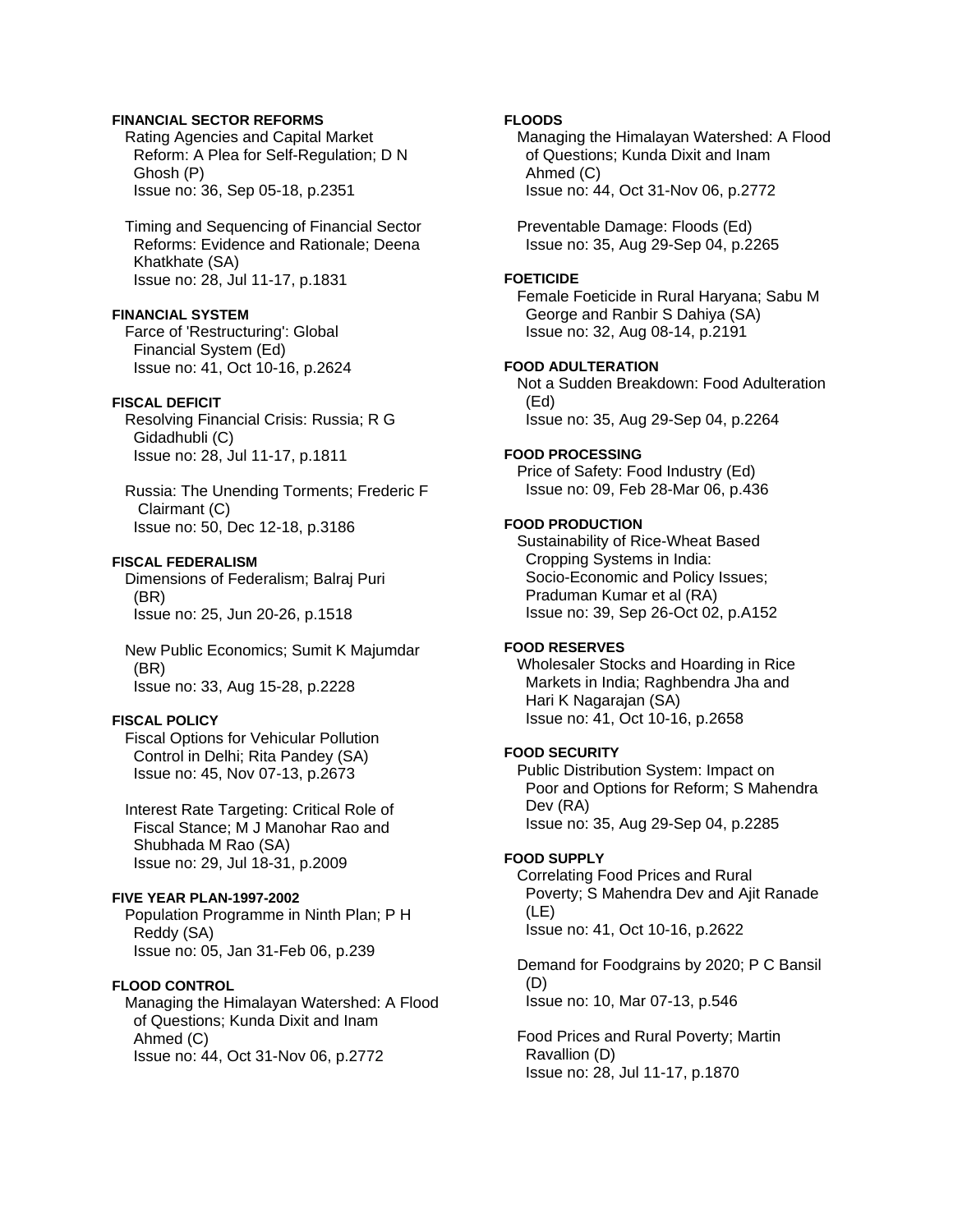### **FOOD SUPPLY**

 Food Prices and Rural Poverty: Liberalisation without Pain?; J Mohan Rao (D) Issue no: 14, Apr 04-10, p.799

 Reform, Food Prices and Poverty in India; Martin Ravallion (SA) Issue no: 01, Jan 10-16, p.29

 Rising Food Prices and Rural Poverty: Going Beyond Correlations; S Mahendra Dev and Ajit Ranade (SA) Issue no: 39, Sep 26-Oct 02, p.2529

### **FOODGRAINS PROCUREMENT**

 Foodgrains Demand in India to 2020: A Comment; K N Murty (D) Issue no: 46, Nov 14-20, p.2943

### **FOODGRAINS RESERVES**

 To What Avail?: Food Stocks (Ed) Issue no: 28, Jul 11-17, p.1784

### **FOODGRAINS TRADE**

 Foodgrains Demand in India to 2020: A Comment; K N Murty (D) Issue no: 46, Nov 14-20, p.2943

 Reform, Food Prices and Poverty in India; Martin Ravallion (SA) Issue no: 01, Jan 10-16, p.29

### **FOREIGN CAPITAL**

Missing the Reality; Sumit K Majumdar (BR) Issue no: 19, May 09-15, p.1086

# **FOREIGN DIRECT INVESTMENT**

 Are Liberal Foreign Investment Policies Good for India?; Sumit K Majumdar and Pradeep Chhibber (P) Issue no: 06, Feb 07-13, p.267

 Decided by Default (Ed) Issue no: 32, Aug 08-14, p.2139

 Europe and Russia's External Economic Relations: An Assessment; Silke Machold (RA) Issue no: 35, Aug 29-Sep 04, p.PE113

 Foreign Liabilities and Assets of India's Corporate Sector- Stocks at the End of March; EPW Research Foundation (S) Issue no: 16, Apr 18-24, p.871

 Industrial Deceleration and 1998-99 Union Budget; N S Siddharthan (SA) Issue no: 29, Jul 18-31, p.2016

 Liberalisation and Changing Patterns of Foreign Direct Investment: Has India's Relative Attractiveness as a Host of FDI Improved?; Nagesh Kumar (SA) Issue no: 22, May 30-Jun 05, p.1321

 Malaysian Investment in South Africa: Some Initial Observations; Vishnu Padayachee and Imraan Valodia (C) Issue no: 38, Sep 19-25, p.2435

 Missing the Reality; Sumit K Majumdar (BR) Issue no: 19, May 09-15, p.1086

 Multilateral Agreement on Investment: An Analysis; Biswajit Dhar and Sachin Chaturvedi (SA) Issue no: 15, Apr 11-17, p.837

 New World of International Finance Capital; Arun Ghosh (F) Issue no: 32, Aug 08-14, p.2146

 Stock-Brokers' Opera (Ed) Issue no: 26, Jun 27-Jul 03, p.1591

 Strengthening India's Strategy for Economic Growth; Nirupam Bajpai and Jeffrey D Sachs (SA) Issue no: 29, Jul 18-31, p.1935

 TNC Operations in Developing Countries; Anindya Sen (BR) Issue no: 09, Feb 28-Mar 06, p.461

 Using the Funds: Resurgent India Bonds (Ed) Issue no: 35, Aug 29-Sep 04, p.2264

 What about Indian Workers Abroad?: The Budget (Ed) Issue no: 24, Jun 13-19, p.1420

### **FOREIGN EXCHANGE REGULATIONS**

 FEMA: A Closer Look; Biswajit Dhar and Mritiunjoy Mohanty (C) Issue no: 40, Oct 03-09, p.2569

 Malaysia's Currency Controls: What They Mean and Whether They Will Work; V V Bhanoji Rao (C) Issue no: 41, Oct 10-16, p.2637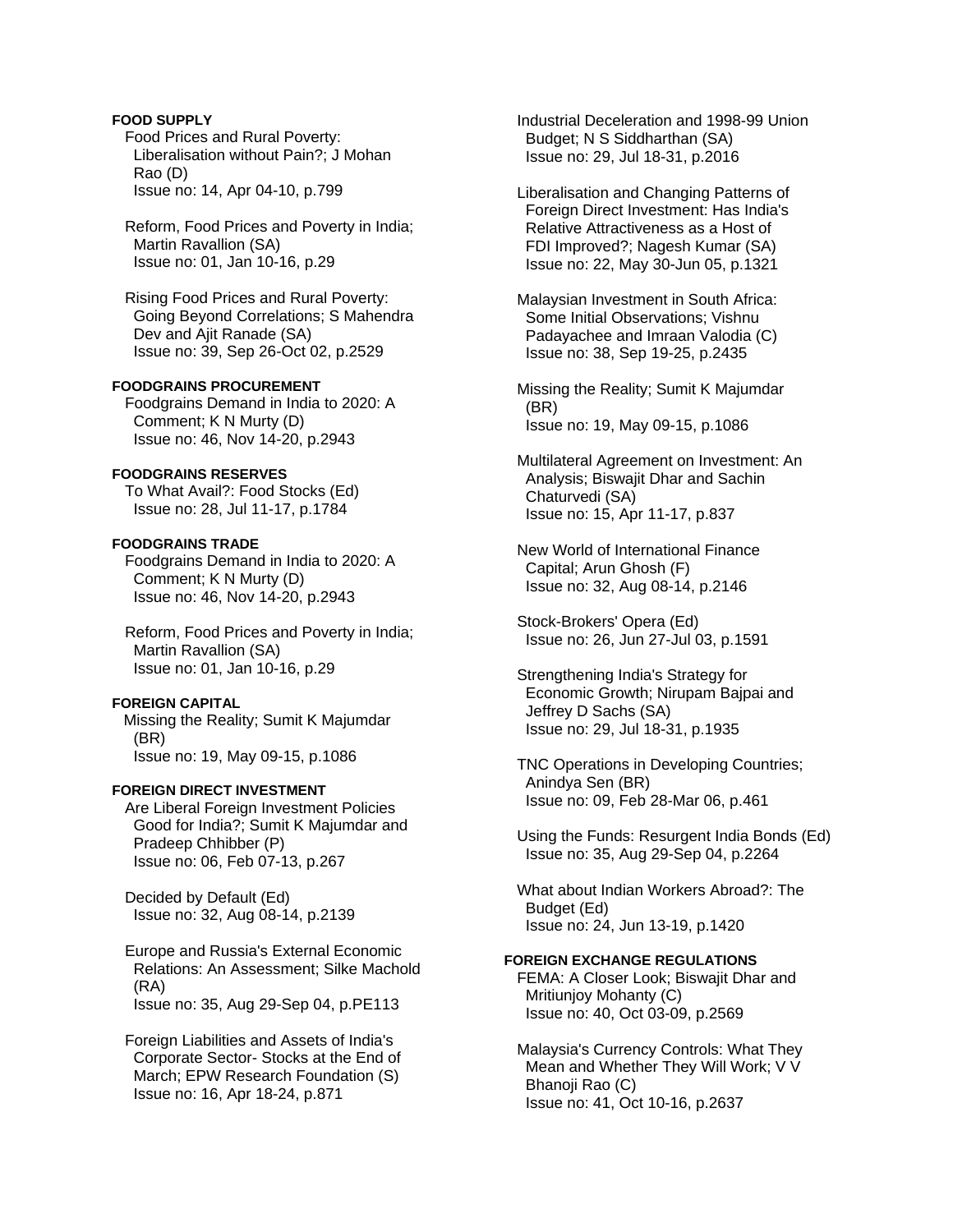## **FOREIGN EXCHANGE REGULATIONS**

 On Verge of Major Upheaval?: Pakistan; S Akbar Zaidi (C) Issue no: 31, Aug 01-07, p.2062

### **FOREIGN EXCHANGE RESERVES**

 Currency Boards: Missionaries and Converts; D N Ghosh (F) Issue no: 10, Mar 07-13, p.498

 FEMA: A Closer Look; Biswajit Dhar and Mritiunjoy Mohanty (C) Issue no: 40, Oct 03-09, p.2569

 Forex Turnover; EPW Research Foundation (S) Issue no: 29, Jul 18-31, p.1903

 Impact of Volatility of Exchange Rates of Major Currencies on Foreign Exchange Management; Deena Khatkhate (SA) Issue no: 09, Feb 28-Mar 06, p.465

#### **FOREIGN POLICY**

 Pakistan-US Military Alliance; Hamza Alavi (SA) Issue no: 25, Jun 20-26, p.1551

## **FOREIGN PORTFOLIO INVESTMENT**

 Foreign Liabilities and Assets of India's Corporate Sector- Stocks at the End of March; EPW Research Foundation (S) Issue no: 16, Apr 18-24, p.871

 Foreign Portfolio Investment in Indian Equity Markets: Has the Economy Benefited?; Parthapratim Pal (SA) Issue no: 11, Mar 14-20, p.589

#### **FOREIGN RELATIONS**

 US-EU Trade War over Bananas; C Satapathy  $(C)$ Issue no: 52, Dec 26-Jan 01, p.3303

# **FOREIGN REMITTANCES**

 Not Bomb-Lovers All: The Diaspora (Ed) Issue no: 21, May 23-29, p.1217

 Spend Now, Pay Later: Kerala; E Balachandran (C) Issue no: 05, Jan 31-Feb 06, p.211

#### **FOREIGN TRADE**

 Europe and Russia's External Economic Relations: An Assessment; Silke Machold (RA) Issue no: 35, Aug 29-Sep 04, p.PE113

 Foreign Trade; EPW Research Foundation (S) Issue no: 25, Jun 20-26, p.1491

 Foreign Trade; EPW Research Foundation (S) Issue no: 13, Mar 26-Apr 03, p.683

 Foreign Trade Eludes Economic Crystal Ball Gazers; Kalyan Raipuria (SA) Issue no: 35, Aug 29-Sep 04, p.2308

 Moving Towards Consolidation: India-Russia Trade Relations: Russia; R G Gidadhubli (C) Issue no: 03, Jan 17-23, p.91

 US-EU Trade War over Bananas; C Satapathy  $(C)$ Issue no: 52, Dec 26-Jan 01, p.3303

# **FOREST POLICY**

 Forests of Kumaun; Neeraj Hatekar (BR) Issue no: 47, Nov 21-Dec 04, p.2971

**FORESTS AND FORESTRY**  Forests of Kumaun; Neeraj Hatekar (BR) Issue no: 47, Nov 21-Dec 04, p.2971

 Sharing Benefits of Wildlife Conservation with Local Communities: Legal Implications; Neema Pathak and Ashish Kothari (SA) Issue no: 40, Oct 03-09, p.2603

 Users Become Managers: Indigenous Knowledge and Modern Forestry; Tapan Kumar Mishra (C) Issue no: 06, Feb 07-13, p.262

### **FRANCE**

 Europeanisation of French Politics?; Alistair Cole and Helen Drake (RA) Issue no: 35, Aug 29-Sep 04, p.PE99

# **FREEDOM OF INFORMATION**

 Law on Right to Information; A G Noorani (CL) Issue no: 45, Nov 07-13, p.2826

#### **FREEDOM OF SPEECH**

 Censored?; K N Raj (LE) Issue no: 20, May 16-22, p.1142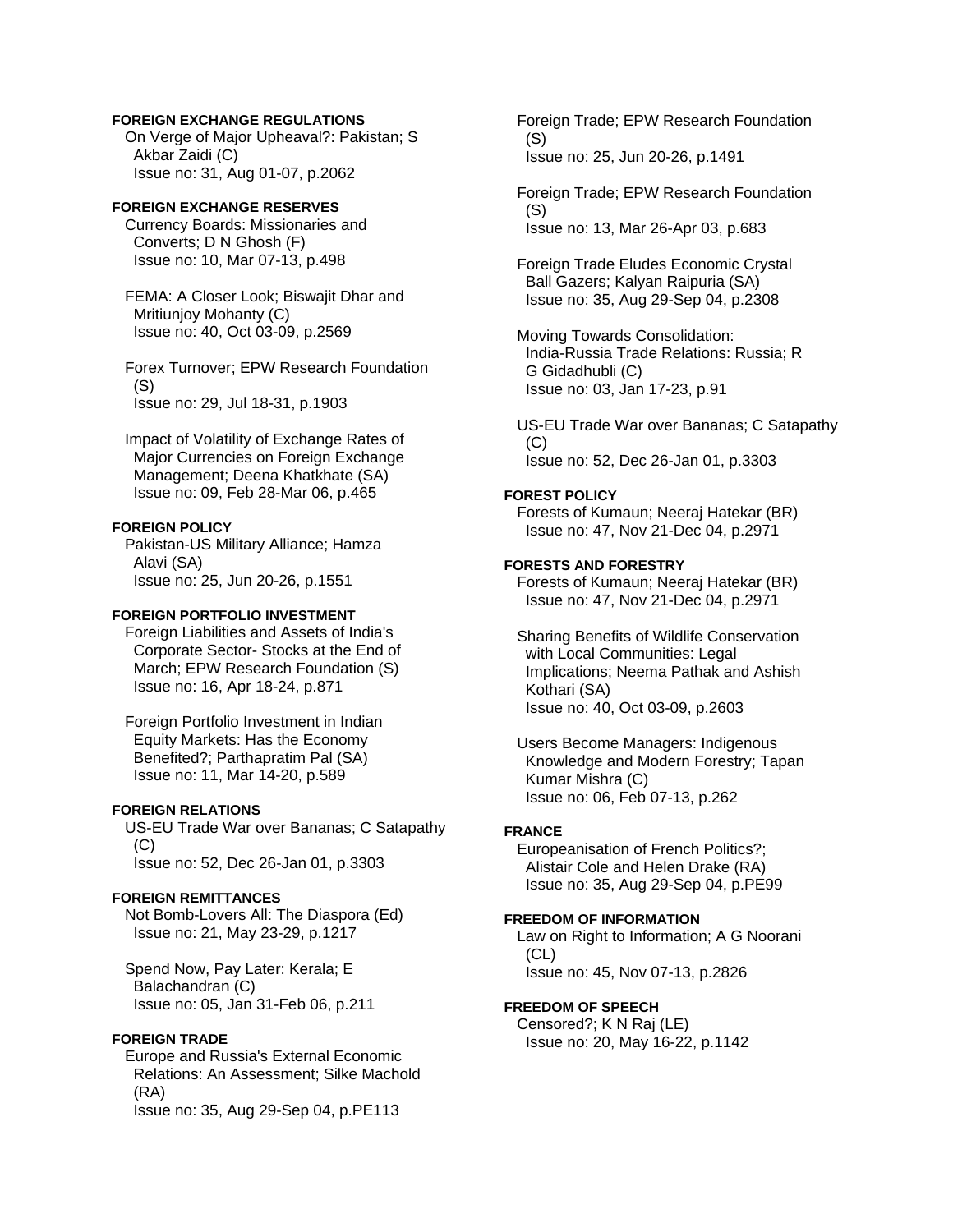## **FREEDOM STRUGGLE**

 Azad: Paragon of Syncretism; Asghar Ali Engineer (BR) Issue no: 41, Oct 10-16, p.2654

 Glimpses of the Freedom Movement; A G Noorani (BR) Issue no: 03, Jan 17-23, p.98

#### **FUND MANAGEMENT**

 Global Fund Management: US Hegemony and Bail-Out Strategies; D N Ghosh (F) Issue no: 05, Jan 31-Feb 06, p.202

 Wages of Secrecy and Arrogance: Fund Management (Ed) Issue no: 40, Oct 03-09, p.2556

### **FUNDAMENTAL RIGHTS**

 Behind the Facade: Party Decides, People Respond: China; K P Kannan (C) Issue no: 23, Jun 06-12, p.1371

 Current Impasse in Language of Rights: Questions of Context; Satish Deshpande (RA) Issue no: 05, Jan 31-Feb 06, p.PE11

 State/Gender/Community: Citizenship in Contemporary India; Nivedita Menon (RA) Issue no: 05, Jan 31-Feb 06, p.PE3

### **GANDHISM**

 Swaraj for Hind: Quest Continues; L C Jain (BR) Issue no: 04, Jan 24-30, p.166

# **GARMENT AND KNITTING INDUSTRY**

 Clean Clothes; Peter Custers (LE) Issue no: 18, May 02-08, p.994

 India's Apparel Sector in the Global Economy: Catching Up or Falling Behind; K V Ramaswamy and Gary Gereffi (SA) Issue no: 03, Jan 17-23, p.122

# **GATT**

 Will There Be Free Trade in Textiles?; Sanjoy Bagchi (C) Issue no: 27, Jul 04-10, p.1684

### **GENDER ANALYSIS**

 Physical Disability: Is There a Gender Dimension?; D Das and S B Agnihotri (SA) Issue no: 52, Dec 26-Jan 01, p.3333

### **GENDER DISCRIMINATION**

 Disinherited Peasants, Disadvantaged Workers: A Gender Perspective on Land and Livelihood; Bina Agarwal (RA) Issue no: 13, Mar 26-Apr 03, p.A2

 Female Foeticide in Rural Haryana; Sabu M George and Ranbir S Dahiya (SA) Issue no: 32, Aug 08-14, p.2191

 Physical Disability: Is There a Gender Dimension?; D Das and S B Agnihotri (SA) Issue no: 52, Dec 26-Jan 01, p.3333

 Whatever Happened to the Dreams of Modernity?: The Nehruvian Era and Woman's Position; Nirmala Banerjee (RA) Issue no: 17, Apr 25-May 01, p.WS02

 Women as Witches and Keepers of Demons: Cross-Cultural Analysis of Struggles to Change Gender Relations; Dev Nathan, Govind Kelkar and Yu Xiaogang (RA) Issue no: 44, Oct 31-Nov 06, p.WS58

### **GENDER RELATIONS**

 Nation and Its Gender; Malavika Kasturi (BR) Issue no: 45, Nov 07-13, p.2839

### **GENDER ROLES**

 Manning the Border: Gender and War in 'Border'; Karen Gabriel (P) Issue no: 15, Apr 11-17, p.828

### **GENDER STUDIES**

 'Ottar': Fearless Pioneer; Sarah Israel (BR) Issue no: 11, Mar 14-20, p.583

 Articulating Hindu Masculinity and Femininity: Shuddhi and Sangathan Movements in United Provinces in the 1920s; Charu Gupta (SA) Issue no: 13, Mar 26-Apr 03, p.727

 For Gender-Just Law; S P Sathe (BR) Issue no: 47, Nov 21-Dec 04, p.2969

 Gender and Infant Survival in Rural Tamil Nadu: Situation and Strategy; Venkatesh Athreya and Sheela Rani Chunkhat (SA) Issue no: 40, Oct 03-09, p.2588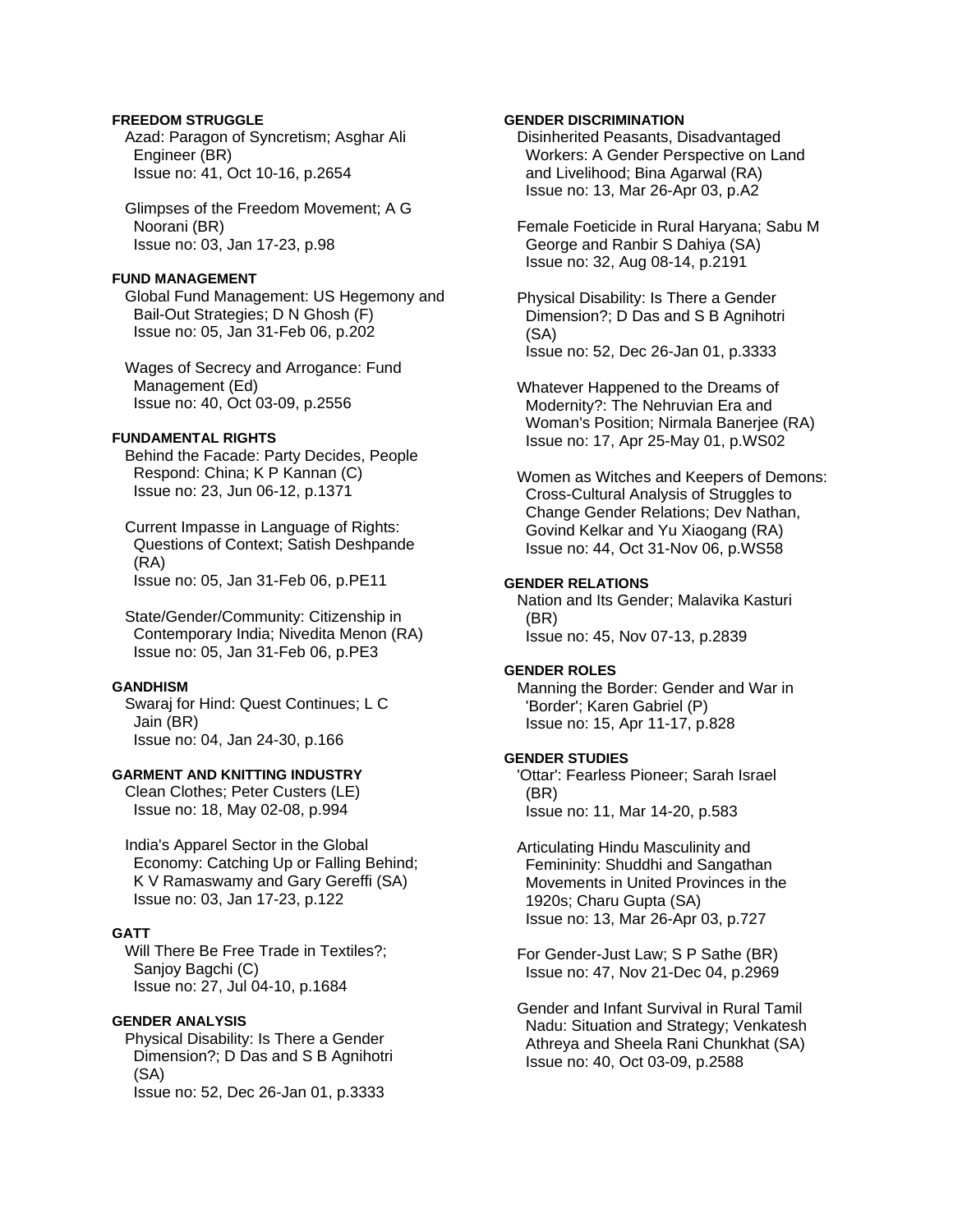## **GENDER STUDIES**

 Gender Asymmetry Made Easy; Rowena Robinson (BR) Issue no: 13, Mar 26-Apr 03, p.706

 Mapping Migration, Gender, Culture and Politics in the Indian Diaspora: Commemorating Indian Arrival in Trinidad; Kalpana Kannabiran (RA) Issue no: 44, Oct 31-Nov 06, p.WS53

 UCC and Women's Movement; Amrita et al Chhachhi (D) Issue no: 09, Feb 28-Mar 06, p.487

 Women as Witches and Keepers of Demons: Cross-Cultural Analysis of Struggles to Change Gender Relations; Dev Nathan, Govind Kelkar and Yu Xiaogang (RA) Issue no: 44, Oct 31-Nov 06, p.WS58

#### **GLOBALIZATION**

 Capitalism and Globalisation in the Light of the Communist Manifesto; Li Xing (P) Issue no: 33, Aug 15-28, p.2223

 The End of Globalisation?; Jan Breman (P) Issue no: 07, Feb 14-20, p.333

 Globalisation and Culture; Adam Hochschild (P) Issue no: 21, May 23-29, p.1235

- Globalisation and Social Science; C P Bhambhri (C) Issue no: 01, Jan 10-16, p.17
- India and Russia in a Changing World; Rajen Harshe (P) Issue no: 09, Feb 28-Mar 06, p.457

 Less Ideology, More Common Sense: Financial Globalisation and Currency Crisis; Vishnu Padayachee (SA) Issue no: 46, Nov 14-20, p.2929

 Marx, Market, Socialism: Setting the Record Straight; Paresh Chattopadhyay (D) Issue no: 35, Aug 29-Sep 04, p.2317

 Nationalism in the Era of Globalisation; T V Sathyamurthy (SA) Issue no: 33, Aug 15-28, p.2247

 New Europe: Contradictions and Continuities; T V Sathyamurthy (RA) Issue no: 35, Aug 29-Sep 04, p.PE54

 New World of International Finance Capital; Arun Ghosh (F) Issue no: 32, Aug 08-14, p.2146

 Restoring Autonomy in Management of National Economy; S P Shukla (P) Issue no: 01, Jan 10-16, p.23

 Social Sciences: Old Dogmas, New Challenges; C T Kurien (BR) Issue no: 31, Aug 01-07, p.2083

 Towards a Progressive and Democratic New World Order; Samir Amin (SA) Issue no: 23, Jun 06-12, p.1385

# **GOA**

 Mobile Legislators: Goa (Ed) Issue no: 31, Aug 01-07, p.2044

## **GOVERNORS**

 Governor to the Rescue: Assam (Ed) Issue no: 07, Feb 14-20, p.309

#### **GREEN REVOLUTION**

 The Farmers' Movement in Punjab: Politics of Pressure Groups and Pressure of Party Politics; Partha Nath Mukherji (SA) Issue no: 18, May 02-08, p.1043

 New Paradigm of Development; Amita Shah (BR) Issue no: 52, Dec 26-Jan 01, p.3314

 Rice-Wheat Crop System in Indo-Gangetic Region: Issues Concerning Sustainability; Ramesh Chand and T Haque (RA) Issue no: 26, Jun 27-Jul 03, p.A108

## **GROUNDWATER**

 Allocating the Common Heritage: Debates over Water Rights and Governance Structures in India; Marcus Monech (RA) Issue no: 26, Jun 27-Jul 03, p.A46

# **GUJARAT**

 Gujarat Cyclone; Sudhir Kumar Katiyar (LE) Issue no: 31, Aug 01-07, p.2042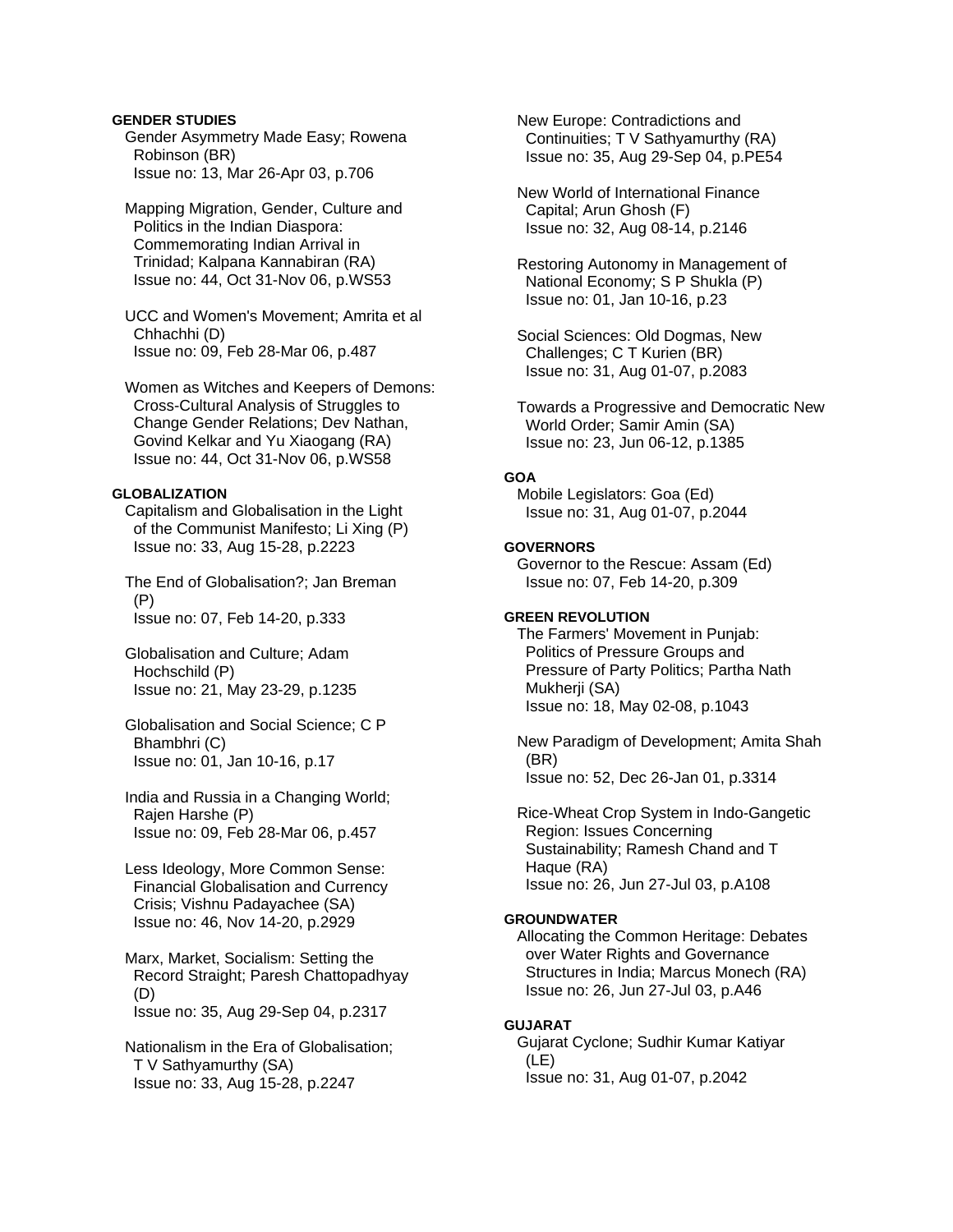**GUJARAT** 

 Hate Propaganda in Gujarat Press and Bardoli Riots; Ghanshyam Shah (C) Issue no: 33, Aug 15-28, p.2218

 Industrial Sickness and Workers: Case of Gujarat Textile Industry; S S Mehta and Dinesh Harode (RA) Issue no: 52, Dec 26-Jan 01, p.L71

 Issueless Campaigns: Gujarat; Ghanshyam Shah (C) Issue no: 07, Feb 14-20, p.321

 Return to BJP: Gujarat (Ed) Issue no: 10, Mar 07-13, p.493

 Well Irrigation in Gujarat: Systems of Use, Hierarchies of Control; David Hardiman (SA) Issue no: 25, Jun 20-26, p.1533

# **HANDLOOMS**

 Doomed to Fail?: 'Handloom Weavers' Co-operatives in Andhra Pradesh; Kanakalatha Mukund and B Syamasundari (SA) Issue no: 52, Dec 26-Jan 01, p.3323

#### **HARYANA**

 Female Foeticide in Rural Haryana; Sabu M George and Ranbir S Dahiya (SA) Issue no: 32, Aug 08-14, p.2191

 Nuns Attacked in Haryana; John Dayal (LE) Issue no: 49, Dec 05-11, p.3090

 Police Firing on Striking Workers: Haryana (C) Issue no: 25, Jun 20-26, p.1505

 What Is Right in Economics Is Wrong in Politics: Maharashtra; Madhav Godbole (C) Issue no: 42, Oct 17-30, p.2696

#### **HEALTH**

 Morbidity in Tamil Nadu: Levels, Differentials and Determinants; P Duraisamy (SA) Issue no: 17, Apr 25-May 01, p.982

### **HEALTH AND ENVIRONMENT**

 Ethnography of Malaria in Surat District: Putting People on the Agenda; Lancy Lobo and Purendra Prasad (C) Issue no: 24, Jun 13-19, p.1444

**HEALTH AND NUTRITION**  Power, Social Class and Health; D Varatharajan (BR) Issue no: 21, May 23-29, p.1245

**HEALTH POLICY**  People vs Planners (Ed) Issue no: 11, Mar 14-20, p.551

# **HEALTHCARE SERVICES**

 Dealing with Torture: Human Rights (LE) Issue no: 47, Nov 21-Dec 04, p.2949

 Decided by Default (Ed) Issue no: 32, Aug 08-14, p.2139

 Devaluing Development (Ed) Issue no: 12, Mar 21-27, p.619

 Disjointed Exercise (Ed) Issue no: 25, Jun 20-26, p.1487

 Expanding Scope: Medical Negligence (Ed) Issue no: 14, Apr 04-10, p.740

 Health Care Plan for Bhopal Disaster Survivors: Going Nowhere; Satinath Sarangi (C) Issue no: 16, Apr 18-24, p.883

 Health Care Services in Tribal of Andhra Pradesh: A Public Policy Perspective; K Sujata Rao (SA) Issue no: 09, Feb 28-Mar 06, p.481

 Health-for-All for 21st Century: Demise of Primary Health Care; N D Emmel (P) Issue no: 11, Mar 14-20, p.577

 Long Road to Change: Nurses Strike (Ed) Issue no: 20, May 16-22, p.1145

 Marketing Safe Motherhood: Health (Ed) Issue no: 38, Sep 19-25, p.2412

 Private Health Care Legislations: Big Fish Eating Small Fish; Alex George (C) Issue no: 45, Nov 07-13, p.2833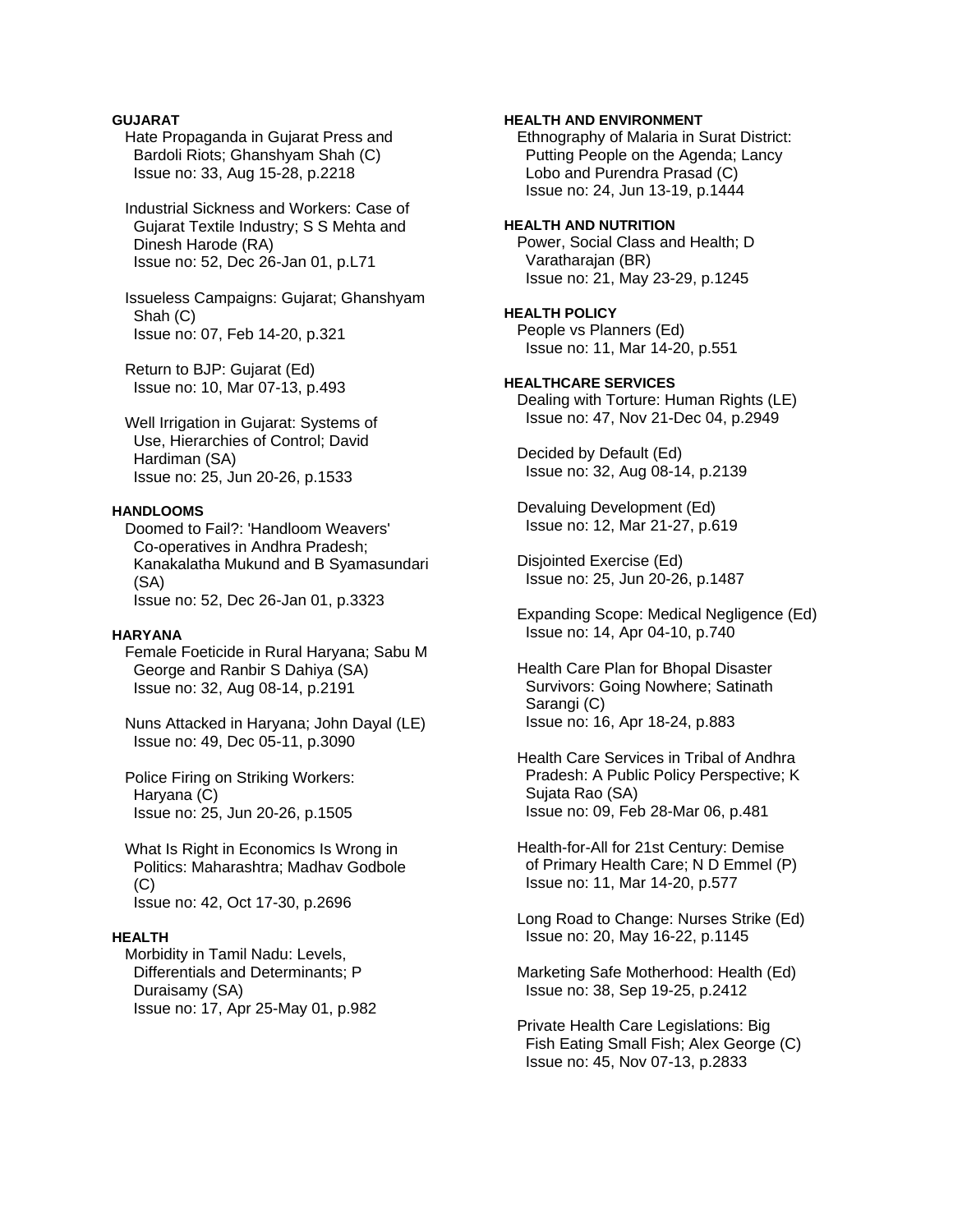### **HEALTHCARE SERVICES**

 Public Health Institute; N H Antia (LE) Issue no: 12, Mar 21-27, p.618

 Running Dry: Disease Programmes (Ed) Issue no: 52, Dec 26-Jan 01, p.3288

 Socio-Logic of AIDS Campaign; R Robinson (C) Issue no: 29, Jul 18-31, p.1908

 Too Ill to Revive?: Health (Ed) Issue no: 17, Apr 25-May 01, p.936

# **HIGHER EDUCATION**

 Higher Education: New Agendas, New Mandates; Susie Tharu, Satish Poduval and Pavan Kumar (C) Issue no: 42, Oct 17-30, p.2701

 Long Way from Excellence: Science (Ed) Issue no: 27, Jul 04-10, p.1677

 Subsidies and Higher Education; M R Kolhatkar (D) Issue no: 06, Feb 07-13, p.304

### **HIMACHAL PRADESH**

 Easy Virtue: Himachal Pradesh (Ed) Issue no: 12, Mar 21-27, p.620

#### **HIMALAYAS**

Managing the Himalayan Watershed: A Flood of Questions; Kunda Dixit and Inam Ahmed (C) Issue no: 44, Oct 31-Nov 06, p.2772

 Ominous Portent: Malpa Disaster (Ed) Issue no: 33, Aug 15-28, p.2204

#### **HINDU-MUSLIM RELATIONS**

 Communal Violence, 1998: Shifting Patterns; Asghar Ali Engineer (C) Issue no: 52, Dec 26-Jan 01, p.3300

 Communalism and Communal Violence, 1997; Asghar Ali Engineer (C) Issue no: 01, Jan 10-16, p.11

 Memories of a Fragmented Nation: Rewriting the Histories of India's Partition; Mushirul Hasan (SA) Issue no: 41, Oct 10-16, p.2662

 Nation, Reason and Religion: India's Independence in International Perspective; Sugata Bose (SA) Issue no: 31, Aug 01-07, p.2090

 Nehruvian Modernity and Its Contradictions; Akeel Bilgrami (BR) Issue no: 32, Aug 08-14, p.2168

 Spreading Disease: Religion in Politics (Ed) Issue no: 29, Jul 18-31, p.1900

#### **HINDUISM**

 Claims of Tolerance, Acts of Violence; P R Ram (LE) Issue no: 17, Apr 25-May 01, p.934

 Is the Hindu Goddess a Feminist?; Rajeswari Sunder Rajan (RA) Issue no: 44, Oct 31-Nov 06, p.WS34

 Nuclear Explosion and Its Swadeshi Fall Out; Romesh Diwan (D) Issue no: 22, May 30-Jun 05, p.1349

 Reviving a Debate; Sumanta Banerjee (BR) Issue no: 28, Jul 11-17, p.1826

## **HINDUS**

 The Partition and Its Survivors; Sumanta Baneriee (BR) Issue no: 39, Sep 26-Oct 02, p.2518

#### **HINDUTVA**

 An Archaeology of Shrouded Domination; DS (C) Issue no: 19, May 09-15, p.1066

 The BJP Bomb and Aspects of Nationalism; Sumit Sarkar (SA) Issue no: 27, Jul 04-10, p.1725

 Election Manifestos and Minorities: Promises Galore; Asghar Ali Engineer (C) Issue no: 19, May 09-15, p.1069

 Nuclear Exhibitionism: Footfall of Hindu Fascism; Sukla Sen (D) Issue no: 22, May 30-Jun 05, p.1351

 Saffroning the Past: Of Myths, Histories and Right-Wing Agendas; Uma Chakravarti (SA) Issue no: 05, Jan 31-Feb 06, p.225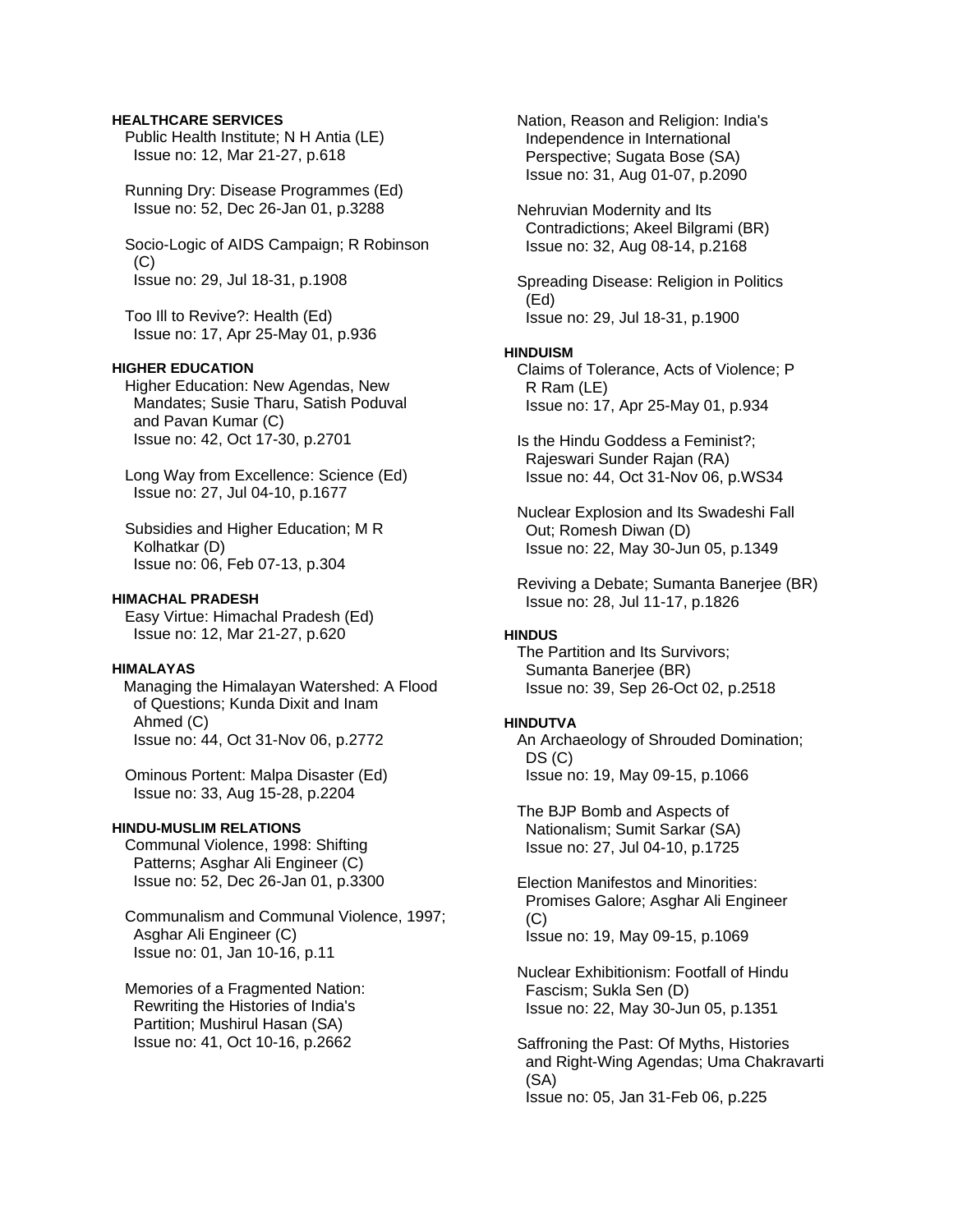# **HINDUTVA**

 Savarkar Memorial (LE) Issue no: 52, Dec 26-Jan 01, p.3286

# **HISTORIANS**

 Ashin Das Gupta [1932-1998]: Obituary; Rudrangshu Mukherjee (C) Issue no: 28, Jul 11-17, p.1807

# **HISTORY**

 Are Colonials Cousins?; Pulapre Balakrishnan (C) Issue no: 18, May 02-08, p.1005

 Asia Comes Full Circle in a Round World; Andre Gunder Frank (BR) Issue no: 24, Jun 13-19, p.1452

 From Abad to Nagar; GPD (F) Issue no: 04, Jan 24-30, p.142

 India in 20th Century; D K Oza (LE) Issue no: 09, Feb 28-Mar 06, p.434

## **HOUSEHOLD CONSUMPTION**

 Economic Growth and Income Distribution: The Indian Experience of Development; S R Hashim (SA) Issue no: 12, Mar 21-27, p.661

## **HOUSING**

 Housing Needs in New Suburbs of Indian Metropolii: Case Study of Kothrud, Pune; Hemalata C Dandekar and Sashikant B Sawant (SA) Issue no: 46, Nov 14-20, p.2919

### **HUMAN DEVELOPMENT**

 Amartya Kumar Sen and the Human Science of Development; Amiya Kumar Bagchi (SA) Issue no: 49, Dec 05-11, p.3139

 Malevolence of Affluence: Human Development (Ed) Issue no: 45, Nov 07-13, p.2820

 Urbanisation and Human Development in West Bengal: A District Leval Study and Comparison with Inter-state Variation; Basabi Bhattacharya (SA) Issue no: 47, Nov 21-Dec 04, p.3027

# **HUMAN RESOURCE DEVELOPMENT**

 Assessment of Environmental Policies and Policy Implementation in India; V S Vyas and V Ratna Reddy (SA) Issue no: 01, Jan 10-16, p.48

 Integrated Child Development Services: A Critique of Evaluation Techniques; Vandana Khullar (SA) Issue no: 10, Mar 07-13, p.537

#### **HUMAN RIGHTS**

 Accessories After the Fact (Ed) Issue no: 18, May 02-08, p.995

 Chronicle of Resistance and Repression; Bagaram Tulpule (BR) Issue no: 41, Oct 10-16, p.2657

 Dealing with Torture: Human Rights (LE) Issue no: 47, Nov 21-Dec 04, p.2949

 Displaced Persons and Discourse of Rights; Niraja Gopal Jayal (RA) Issue no: 05, Jan 31-Feb 06, p.PE30

 Environment and Human Rights: A New Form of Imperialism?; Vejai Balasubramaniam  $(C)$ Issue no: 08, Feb 21-27, p.389

 Human Rights, Inhuman Wrongs: Plight of Tribals in Orissa; Vidhya Das (C) Issue no: 11, Mar 14-20, p.571

 Human Rights: Questions, but No Answers; Harsh Sethi (BR) Issue no: 52, Dec 26-Jan 01, p.3313

 India and Refugees; A G Noorani (BR) Issue no: 15, Apr 11-17, p.836

 India and the Geneva Convention Protocols; A G Noorani (CL) Issue no: 14, Apr 04-10, p.746

 Made Strangers in Their Own Land: International Jurists' Report: Tibet; Karin Kapadia (C) Issue no: 19, May 09-15, p.1073

 Multiculturalism, Group Rights, and Identity Politics; Nalini Rajan (P) Issue no: 27, Jul 04-10, p.1699

 Pokhran Rescues the Beijing Summit; Mira Sinha Bhattacharjea (C) Issue no: 27, Jul 04-10, p.1698

 Religious Freedom and US Constitution; A G Noorani (CL) Issue no: 40, Oct 03-09, p.2562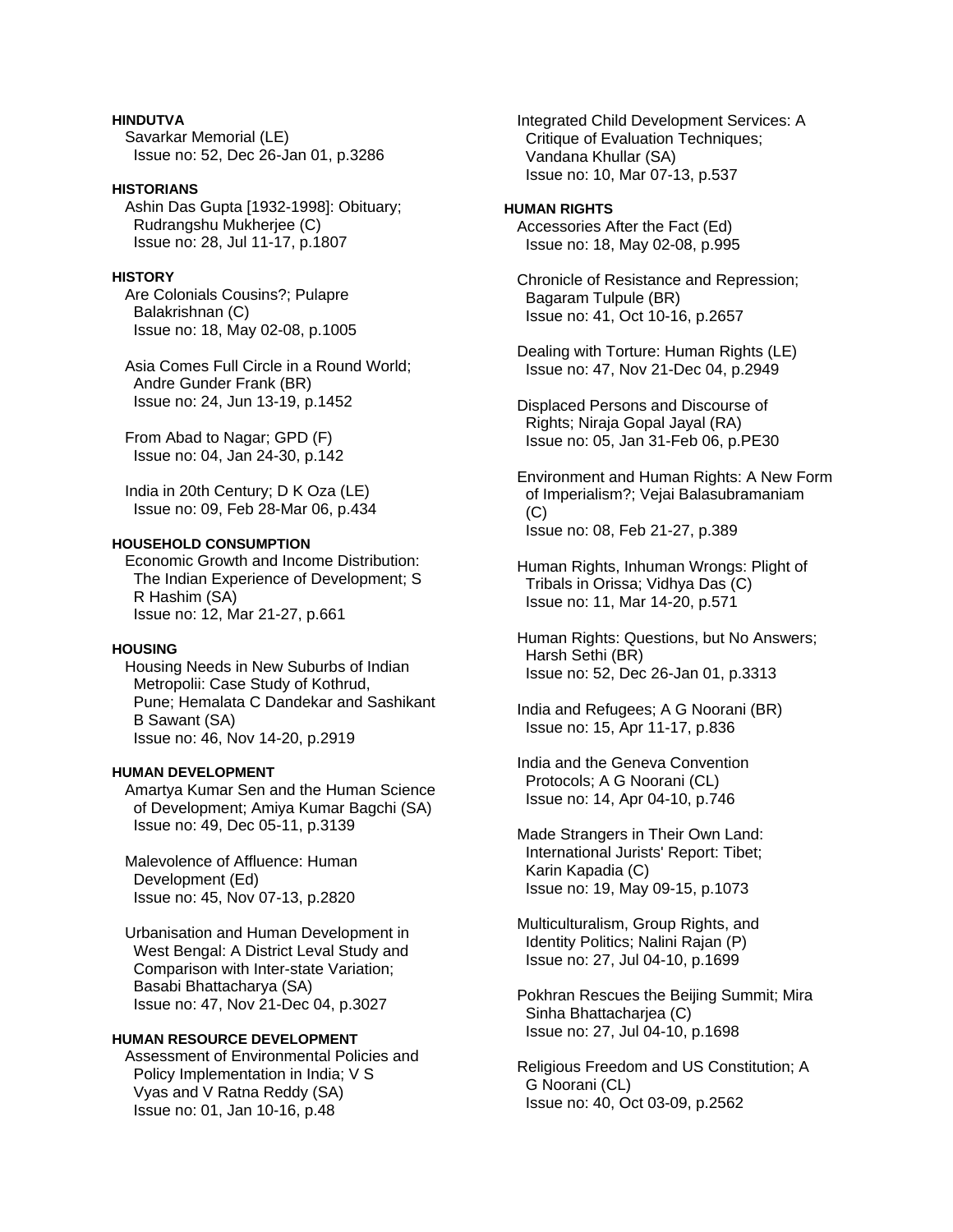## **HUMAN RIGHTS**

 Rights of Child Labour: Ethics, Production and Nation-State; Dunu Roy (RA) Issue no: 05, Jan 31-Feb 06, p.PE25

 Rights: Rethinking Theory and Practice (RA) Issue no: 05, Jan 31-Feb 06, p.PE2

 Set This House on Fire; Carol Upadhya (C) Issue no: 50, Dec 12-18, p.3176

 Thinking through Rights: Exploring Grey Areas in the Theory; Neera Chandhoke (RA) Issue no: 05, Jan 31-Feb 06, p.PE37

#### **HYDERABAD**

 The Nizam's Last Victory: Hyderabad on Eve of Second World War; Dick Kooiman (SA) Issue no: 12, Mar 21-27, p.645

**HYDRO-ELECTRIC PROJECTS** 

 Role of State in the Maheshwar Project: Madhya Pradesh; Sanjay Sangvai (C) Issue no: 27, Jul 04-10, p.1686

 Villagers Oppose Maheshwar Power Project: Madhya Pradesh; Silvy and Mahadev Patidar (C) Issue no: 07, Feb 14-20, p.324

### **IDEOLOGY**

Less Ideology, More Common Sense: Financial Globalisation and Currency Crisis; Vishnu Padayachee (SA) Issue no: 46, Nov 14-20, p.2929

#### **IMF**

 Capital Cannibalism, Currency Chaos and the IMF; Ranjit Sau (SA) Issue no: 10, Mar 07-13, p.525

 Costs of Economic Sanctions: Aftermath of Pokhran II; Charan D Wadhva (C) Issue no: 26, Jun 27-Jul 03, p.1604

 Crisis in Asia Calls for Political Solution; Olle Tornquist (C) Issue no: 07, Feb 14-20, p.331

 Currency Boards and IMF; D N Ghosh (LE) Issue no: 20, May 16-22, p.1142

 Currency Boards: Missionaries and Converts; D N Ghosh (F) Issue no: 10, Mar 07-13, p.498

 Double-Loading of Risks by IMF; Ranjit Sau (LE) Issue no: 22, May 30-Jun 05, p.1286

 East Asian Dilemma: Is There a Way Out?; Jayati Ghosh, Abhijit Sen and C P Chandrasekhar (P) Issue no: 04, Jan 24-30, p.143

 East Asian Financial Crisis and the IMF: Chasing Shadows; Deena Khatkhate (SA) Issue no: 17, Apr 25-May 01, p.963

 Economic Crisis of South-East Asia: IMF Measures Invite Ecological Disaster; Vandana Shiva (C) Issue no: 14, Apr 04-10, p.756

 G-7 'Solution' to Global Financial Crisis: A Marshall Plan for Creditors and Speculators; Michel Chossudovsky (P) Issue no: 52, Dec 26-Jan 01, p.3309

 Growth Miracle and Its Unravelling in East and South-East Asia: Unregulated Competitiveness and Denouement of Manipulation by International Financial Community; Amiya Kumar Bagchi (SA) Issue no: 18, May 02-08, p.1025

 IMF and Currency Boards (LE) Issue no: 19, May 09-15, p.1058

 IMF on Wrong Track; Ranjit Sau (LE) Issue no: 31, Aug 01-07, p.2042

 IMF's Worry: Currency Boards (Ed) Issue no: 09, Feb 28-Mar 06, p.437

 Indonesia and IMF: Asian Currency Crisis (Ed) Issue no: 13, Mar 26-Apr 03, p.681

 Making a Monster of IMF; Deena Khatkhate (LE) Issue no: 16, Apr 18-24, p.866

 More on Currency Boards and IMF; Deena Khatkhate (LE) Issue no: 27, Jul 04-10, p.1674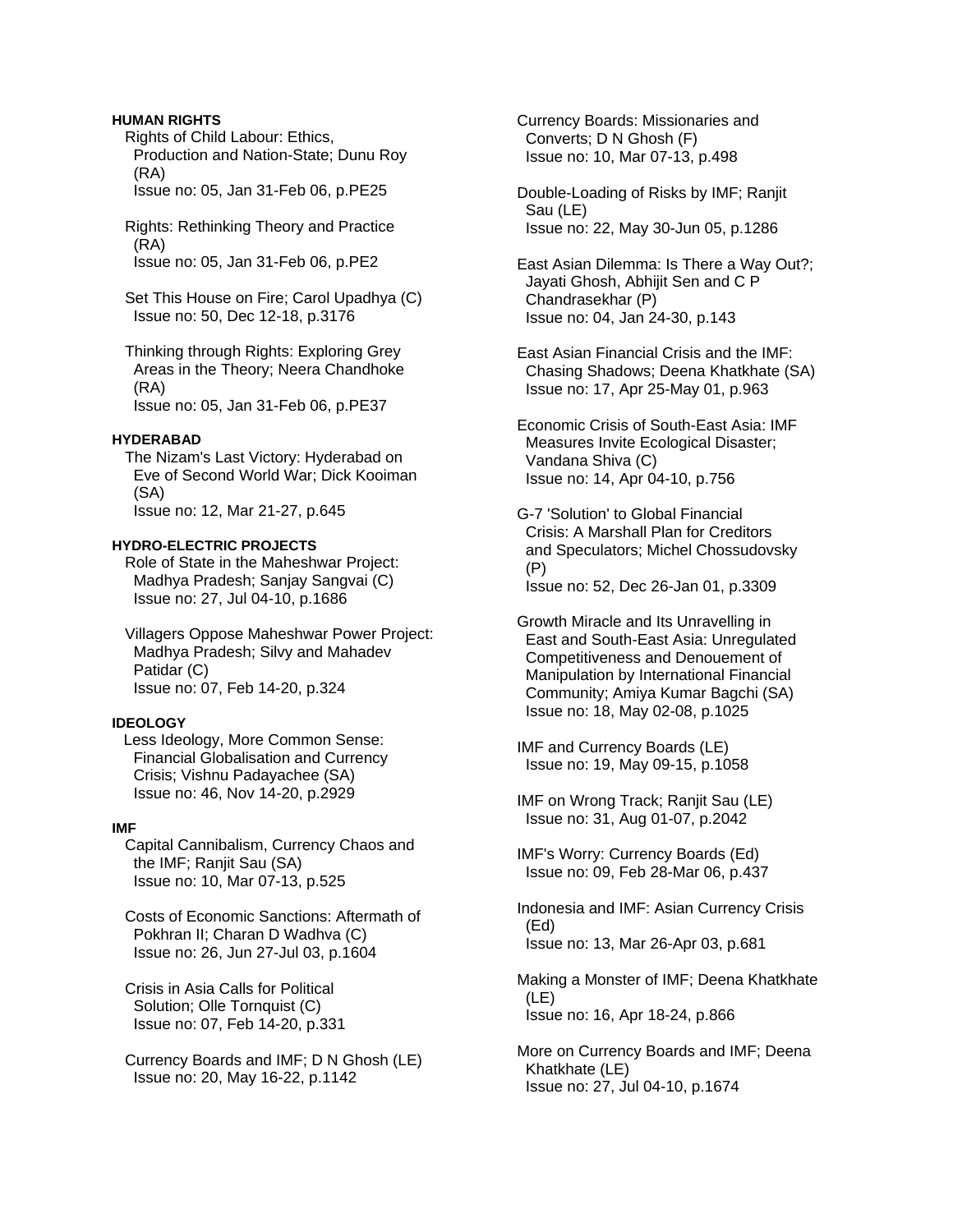## **IMF**

 On Verge of Major Upheaval?: Pakistan; S Akbar Zaidi (C) Issue no: 31, Aug 01-07, p.2062

 An Open Letter to the IMF; Ranjit Sau (P) Issue no: 50, Dec 12-18, p.3191

 Sharing Adjustment Costs; Deena Khatkhate (LE) Issue no: 28, Jul 11-17, p.1782

## **IMMIGRATION**

 Punjabi Press and Immigrant Culture in British Columbia between Wars; Raj Kumar Hans (C) Issue no: 16, Apr 18-24, p.885

### **IMMUNIZATION PROGRAMME**

 Ad Hoc Decisions: Vaccines (Ed) Issue no: 28, Jul 11-17, p.1784

#### **IMPERIALISM**

 The Anglican Ethic and the Spirit of Imperialism; Rudolf C Heredia (BR) Issue no: 45, Nov 07-13, p.2841

 Bill Clinton, US Imperialism and Globalising Corporate Media; Brendan LaRocque (C) Issue no: 09, Feb 28-Mar 06, p.455

 Iraq: Logic of Exterminism; Frederic F Clairmont (C) Issue no: 14, Apr 04-10, p.753

 Marxism and Imperialism; Khagen Das (D) Issue no: 17, Apr 25-May 01, p.991

#### **IMPORTS**

 Asian Currency Crisis and the Indian Economy; Dhanmanjiri Sathe (C) Issue no: 18, May 02-08, p.1003

 Foreign Exchange Cost: Gold Imports (Ed) Issue no: 07, Feb 14-20, p.308

 High Cost of Imports: Gold (Ed) Issue no: 39, Sep 26-Oct 02, p.2493

 Removal of Import Restrictions and India's Agriculture: The Challenge and Strategy; Ramesh Chand (SA) Issue no: 15, Apr 11-17, p.850

#### **INCOME DISTRIBUTION**

 Economic Growth and Income Distribution: The Indian Experience of Development; S R Hashim (SA) Issue no: 12, Mar 21-27, p.661

 Power, Social Class and Health; D Varatharajan (BR) Issue no: 21, May 23-29, p.1245

#### **INCOME TAX**

 Amnesty Season: Politics (Ed) Issue no: 03, Jan 17-23, p.68

 The Day After (Ed) Issue no: 01, Jan 10-16, p.3

 Unpretty Picture (Ed) Issue no: 14, Apr 04-10, p.739

 VDIS: A Fraud on the People; TSK (C) Issue no: 08, Feb 21-27, p.381

#### **INDEPENDENCE MOVEMENT**

 Glimpses of the Freedom Movement; A G Noorani (BR) Issue no: 03, Jan 17-23, p.98

 Savarkar Memorial (LE) Issue no: 52, Dec 26-Jan 01, p.3286

#### **INDIA-CHINA RELATIONS**

 India-China Relations; Jitendra Dholakia (LE) Issue no: 25, Jun 20-26, p.1486

 New Chinese Regime's Tryst with Shiva, Brahma and Vishnu; Tan Chung (C) Issue no: 13, Mar 26-Apr 03, p.698

 Politics of Defence; GPD (F) Issue no: 20, May 16-22, p.1150

#### **INDIA-JAPAN RELATIONS**

 Linkages between Entrepreneurship and Industrialisation; Padmini Swaminathan (BR) Issue no: 11, Mar 14-20, p.581

### **INDIA-PAKISTAN RELATIONS**

 Absurd Claims: Kashmir (Ed) Issue no: 45, Nov 07-13, p.2821

 Round the Mulberry Bush (Ed) Issue no: 40, Oct 03-09, p.2555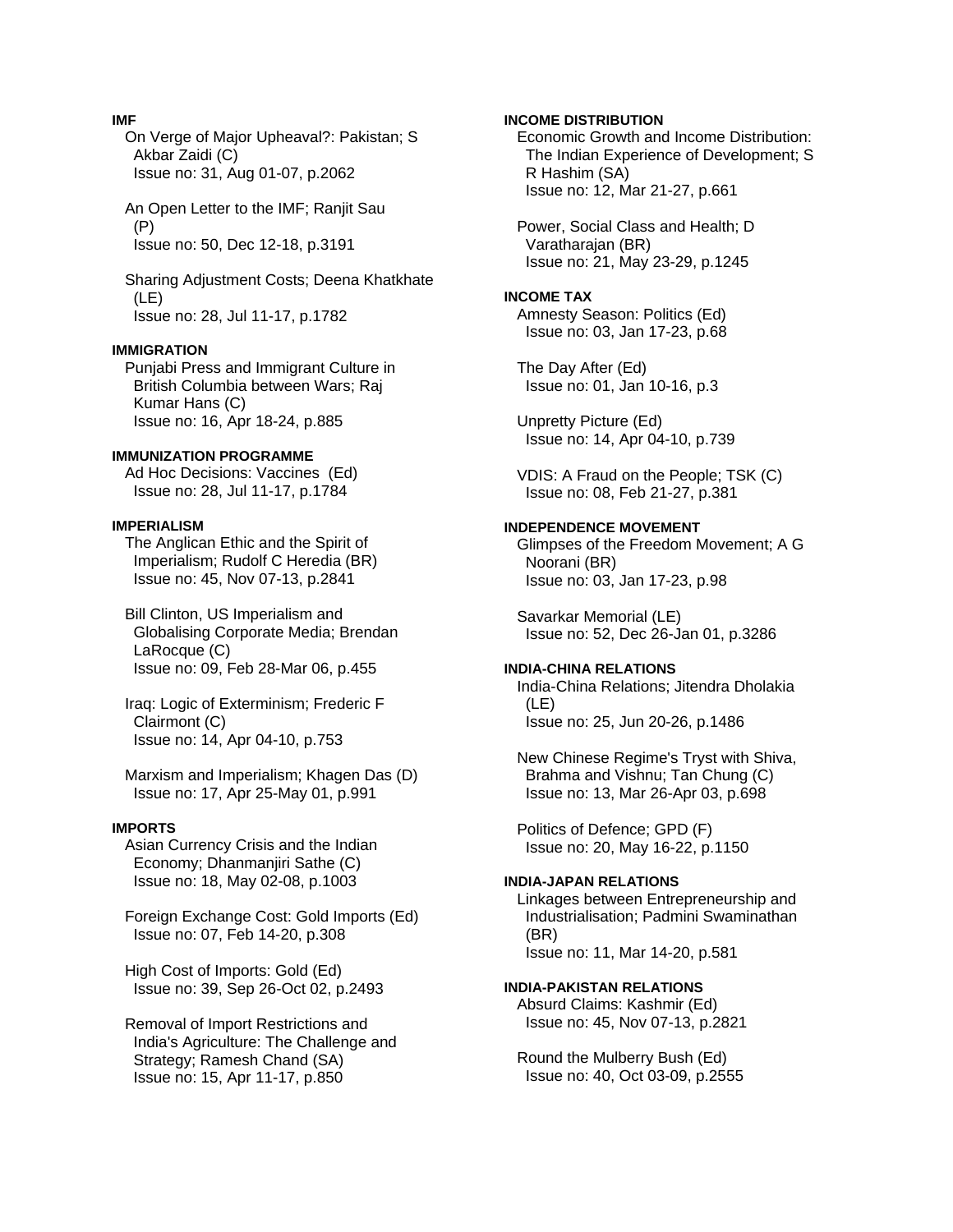### **INDIA-PAKISTAN RELATIONS**

 Self-Interest above All: US Sanctions (Ed) Issue no: 46, Nov 14-20, p.2884

 Strictly Private?: India-Pakistan Ties (Ed) Issue no: 31, Aug 01-07, p.2045

#### **INDIA-RUSSIA RELATIONS**

 India and Russia in a Changing World; Rajen Harshe (P) Issue no: 09, Feb 28-Mar 06, p.457

 Moving Towards Consolidation: India-Russia Trade Relations: Russia; R G Gidadhubli (C) Issue no: 03, Jan 17-23, p.91

 Time for Fresh Initiative: India-Russia Trade (Ed) Issue no: 40, Oct 03-09, p.2556

#### **INDIA-SRI LANKA RELATIONS**

 From Ethnic to National; Rajen Harshe (BR) Issue no: 17, Apr 25-May 01, p.960

#### **INDIA-UNITED NATIONS RELATIONS**

 Poor Planning: Sanctions and Science (Ed) Issue no: 29, Jul 18-31, p.1900

#### **INDIRECT TAXES**

 Budget 1998-99: Inadequate Policy Initiatives; Errol D'Souza (SA) Issue no: 29, Jul 18-31, p.1995

 Intergovernmental Fiscal Relations: Three Faces of Tax Sharing-II; S Gurumurthi (SA) Issue no: 36, Sep 05-18, p.2396

 Intergovernmental Fiscal Relations: Three Faces of Tax Sharing-III; S Gurumurthi (SA) Issue no: 38, Sep 19-25, p.2484

 Spurious Excuse: PAN (Ed) Issue no: 44, Oct 31-Nov 06, p.2761

#### **INDONESIA**

 A Desperate Suharto (LE) Issue no: 13, Mar 26-Apr 03, p.678

 IMF's Worry: Currency Boards (Ed) Issue no: 09, Feb 28-Mar 06, p.437  India and Indonesia: After 50 Years of Independence; M S R Manjunatha (P) Issue no: 05, Jan 31-Feb 06, p.214

 Indonesia: From Ascent to Decline; Sunanda Sen (C) Issue no: 12, Mar 21-27, p.634

 The Indonesian Holocaust; F Clairmont (BR) Issue no: 08, Feb 21-27, p.398

 Violence in Paradise: Indonesia; olle Tornquist (C) Issue no: 04, Jan 24-30, p.158

#### **INDUSTRIAL ECONOMY**

 Corruption in India and the Hidden Economy; Dilip K Bhattacharyya (SA) Issue no: 44, Oct 31-Nov 06, p.2795

#### **INDUSTRIAL ENTERPRISES**

 West Bengal and Industry: A Regional Perspective; Sreemanta Dasgupta (SA) Issue no: 47, Nov 21-Dec 04, p.3049

### **INDUSTRIAL GROWTH AND DEVELOPMENT**

 Corruption in India and the Hidden Economy; Dilip K Bhattacharyya (SA) Issue no: 44, Oct 31-Nov 06, p.2795

 Creeping Stagflation; EPW Research Foundation (MMR) Issue no: 32, Aug 08-14, p.2148

 Development and Deprivation: Orissa; Manipadma Jena (C) Issue no: 15, Apr 11-17, p.821

 The Indian Dinosaurs: Industry; S L Rao  $(C)$ Issue no: 03, Jan 17-23, p.84

 Indian Industrial Growth and Corporate Sector Behaviour in West Bengal, 1947-97; Debdas Banerjee (SA) Issue no: 47, Nov 21-Dec 04, p.3067

 Industrial Geography and Studies on Multinational Corporations; Swapna Banerjee-Guha (P) Issue no: 04, Jan 24-30, p.159

 Micro Theory with Macro Implications; Arun Ghosh (F) Issue no: 44, Oct 31-Nov 06, p.2766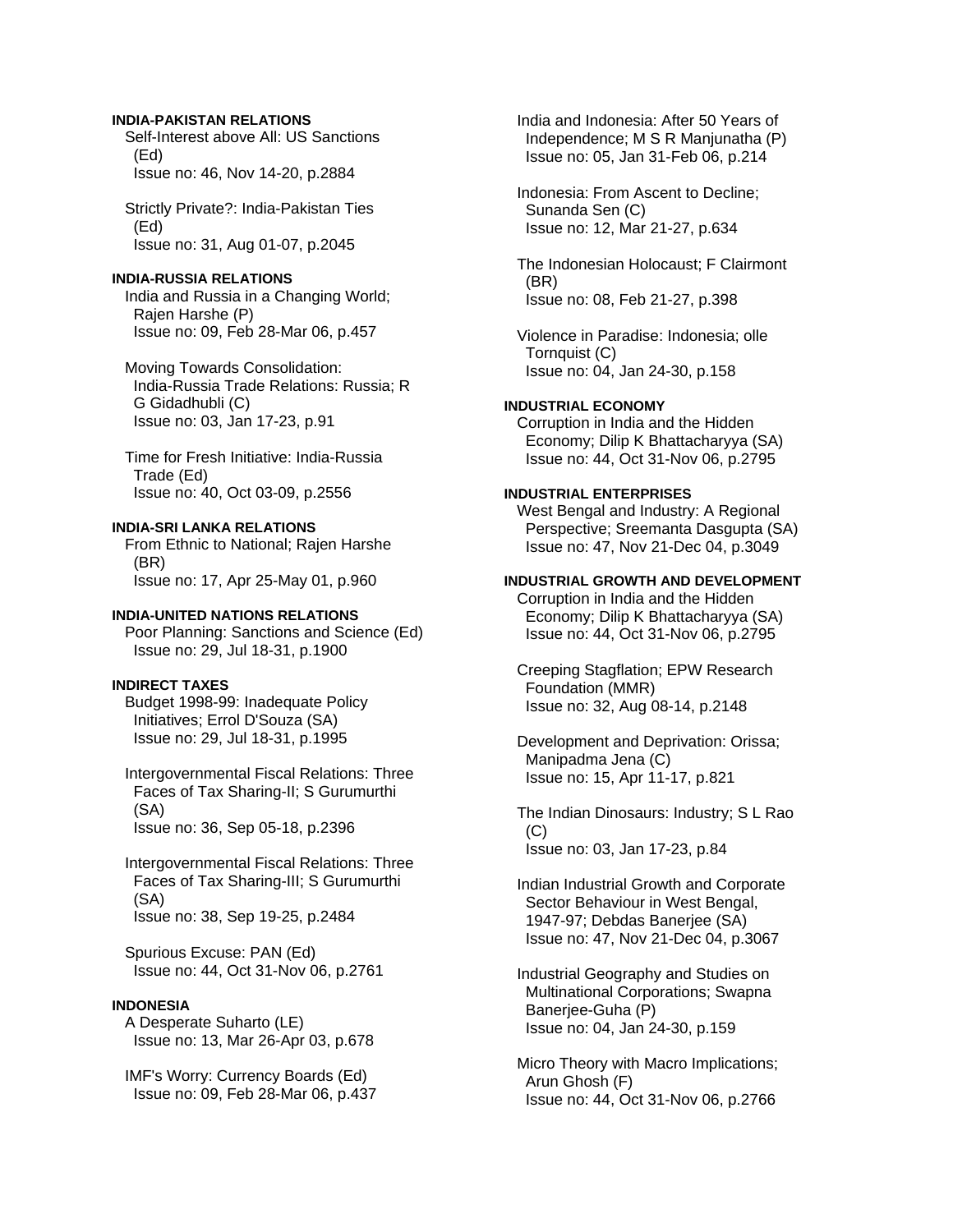# **INDUSTRIAL GROWTH AND DEVELOPMENT**

 Outdated Discourse (Ed) Issue no: 22, May 30-Jun 05, p.1287

 Pattern of Industrial Growth in West Bengal during Last Two Decades: Some Policy Suggestions; Ajitava Raychaudhuri and Biswajit Chatterjee (SA) Issue no: 47, Nov 21-Dec 04, p.3061

 Reorganising amidst Turbulence: China's Large-Scale Industry in the Midst of Changing International Distribution of Power, Restructuring and Globalisation of Capitalist Big Business; Peter Nolan and Wang Xiaoqiang (SA) Issue no: 13, Mar 26-Apr 03, p.707

 State of the Economy: Bomb, Budget and Beyond; Alok Ray (SA) Issue no: 29, Jul 18-31, p.1985

 Technological Change in Indian Industry; Yoginder K Alagh (SA) Issue no: 04, Jan 24-30, p.181

 What Do We Know about Productivity Growth in Indian Industry?; P Balakrishnan and K Pushpangadan (SA) Issue no: 33, Aug 15-28, p.2241

#### **INDUSTRIAL INVESTMENT**

 Economic Reforms and Labour; Shubhashis Gangopadhyay and Wilima Wadhwa (RA) Issue no: 22, May 30-Jun 05, p.L40

 Industrial Investment Proposals [August 1991-December 1997]; EPW Research Foundation (S) Issue no: 17, Apr 25-May 01, p.939

 Industrial Investment Proposals [August 1991-June 1998]; EPW Research Foundation (S) Issue no: 42, Oct 17-30, p.2691

## **INDUSTRIAL LABOUR**

 Indian Industrial Labour Today: An Agenda for Research; Karin Kapadia (C) Issue no: 52, Dec 26-Jan 01, p.3305

 Industrial Restructuring: Workers in Plastic Processing Industry; Nandita Shah and Nandita Gandhi (RA) Issue no: 22, May 30-Jun 05, p.L12

 Understanding Miners' Worlds; Ranajit Das Gupta (BR) Issue no: 38, Sep 19-25, p.2448

 Workers' Struggle to Revive Unit: West Bengal; Biren Roy (C) Issue no: 27, Jul 04-10, p.1691

#### **INDUSTRIAL LOCATION**

 Industrial Geography and Studies on Multinational Corporations; Swapna Banerjee-Guha (P) Issue no: 04, Jan 24-30, p.159

# **INDUSTRIAL POLICY**

 Business Machiavellism: Swadeshi and Videshi; D N Ghosh (F) Issue no: 17, Apr 25-May 01, p.942

 Industrial Deceleration and 1998-99 Union Budget; N S Siddharthan (SA) Issue no: 29, Jul 18-31, p.2016

 A New Textile Policy: Do We Need One?; Tirthankar Roy (C) Issue no: 40, Oct 03-09, p.2563

 Towards a National Competition Policy for India; S L Rao (RA) Issue no: 09, Feb 28-Mar 06, p.M31

### **INDUSTRIAL POLLUTION**

 Fluctuating Total Factor Productivity in India: Evidence from Selected Polluting Industries; Gopinath Pradhan and Kaustuva Barik (RA) Issue no: 09, Feb 28-Mar 06, p.M25

 Living on the Edge: Human Cost of Closures of Industries (C) Issue no: 15, Apr 11-17, p.817

 Polluting Units and Delhi Master Plan: Testimonies of Displaced Workers; A Srinivas (C) Issue no: 09, Feb 28-Mar 06, p.447

#### **INDUSTRIAL PRODUCTION**

 Budget 1998-99: Focusing on Wrong Issues; Ajit Karnik (SA) Issue no: 29, Jul 18-31, p.2001

 Impact of Liberalisation on Performance of Indian Industries: A Firm Level Study; Chiranjib Neogi and Buddhadeb Ghosh (RA) Issue no: 09, Feb 28-Mar 06, p.M16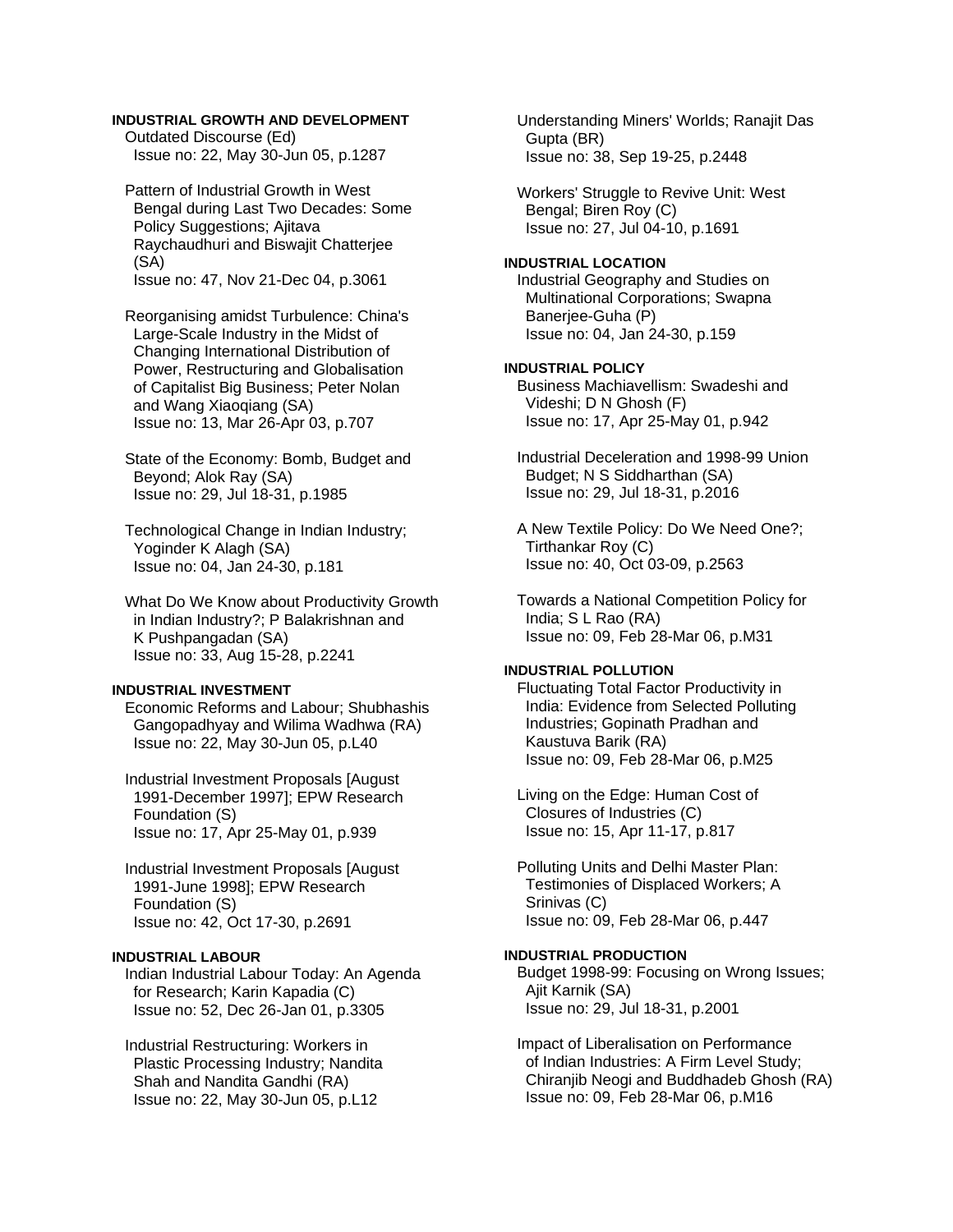### **INDUSTRIAL PRODUCTION**

 Index of Industrial Production [Base 1993-94=100]; EPW Research Foundation (S) Issue no: 35, Aug 29-Sep 04, p.2267

 Industrial Production; EPW Research Foundation (S) Issue no: 24, Jun 13-19, p.1423

 Industrial Production; EPW Research Foundation (S) Issue no: 11, Mar 14-20, p.555

 Industrial Production Statistics of India; EPW Research Foundation (SS) Issue no: 21, May 23-29, p.1271

 Production of Selected Industries in the Non-SSI Sector; EPW Research Foundation (S) Issue no: 21, May 23-29, p.1219

 Revised Index of Industrial Production: A Note; Basanta K Pradhan and M R Saluja  $(C)$ Issue no: 28, Jul 11-17, p.1804

#### **INDUSTRIAL RELATIONS**

 Developing Competitiveness and Social Justice: A Letter from Bologna; Debashish Bhattacherjee (C) Issue no: 51, Dec 19-25, p.3239

 Economic Reforms and Industrial Relations System in India: Some Issues for Discussion; K R Shyam Sundar (RA) Issue no: 23, Jun 06-12, p.1379

 Economic Reforms and Industrial Relations System in India: Some Issues for Discussion; K R Shaym Sundar (RA) Issue no: 23, Jun 06-12, p.1379

 Economic Reforms and Industrial Relations System in India: Some Issues for Discussion; K R Shaym Sundar (RA) Issue no: 23, Jun 06-12, p.1379

# **INDUSTRIAL STATISTICS**

 Index of Industrial Production [Base 1993-94=100]; EPW Research Foundation (S) Issue no: 35, Aug 29-Sep 04, p.2267

 Industrial Production; EPW Research Foundation (S) Issue no: 24, Jun 13-19, p.1423

 Industrial Production; EPW Research Foundation (S) Issue no: 11, Mar 14-20, p.555

 Industrial Production Statistics of India; EPW Research Foundation (SS) Issue no: 21, May 23-29, p.1271

 Industrial Statistics in India: Sources, Limitations and Data Gaps; Basanta K Pradhan and M R Saluja (SA) Issue no: 21, May 23-29, p.1263

 Production of Selected Industries in the Non-SSI Sector; EPW Research Foundation (S) Issue no: 21, May 23-29, p.1219

 Revised Index of Industrial Production: A Note; Basanta K Pradhan and M R Saluja  $(C)$ Issue no: 28, Jul 11-17, p.1804

### **INDUSTRIAL WORKERS**

 Industrial Sickness and Workers: Case of Gujarat Textile Industry; S S Mehta and Dinesh Harode (RA) Issue no: 52, Dec 26-Jan 01, p.L71

### **INFANT AND CHILD MORTALITY**

 Gender and Infant Survival in Rural Tamil Nadu: Situation and Strategy; Venkatesh Athreya and Sheela Rani Chunkhat (SA) Issue no: 40, Oct 03-09, p.2588

 Infant and Child Mortality Estimates: Part I; S Irudaya Rajan and P Mohanachandran (SS) Issue no: 19, May 09-15, p.1120

#### **INFANTICIDE**

 Efforts of Colonial State to Suppress Female Infanticide: Use of Sacred Texts, Generation of Knowledge; L S Vishwanath (SA) Issue no: 19, May 09-15, p.1104

 Rethinking Motherhood, Reclaiming a Politics: A Reading of Ashapurna Debi's Pratham Pratisruti; Indira Chowdhury (RA)

Issue no: 44, Oct 31-Nov 06, p.WS47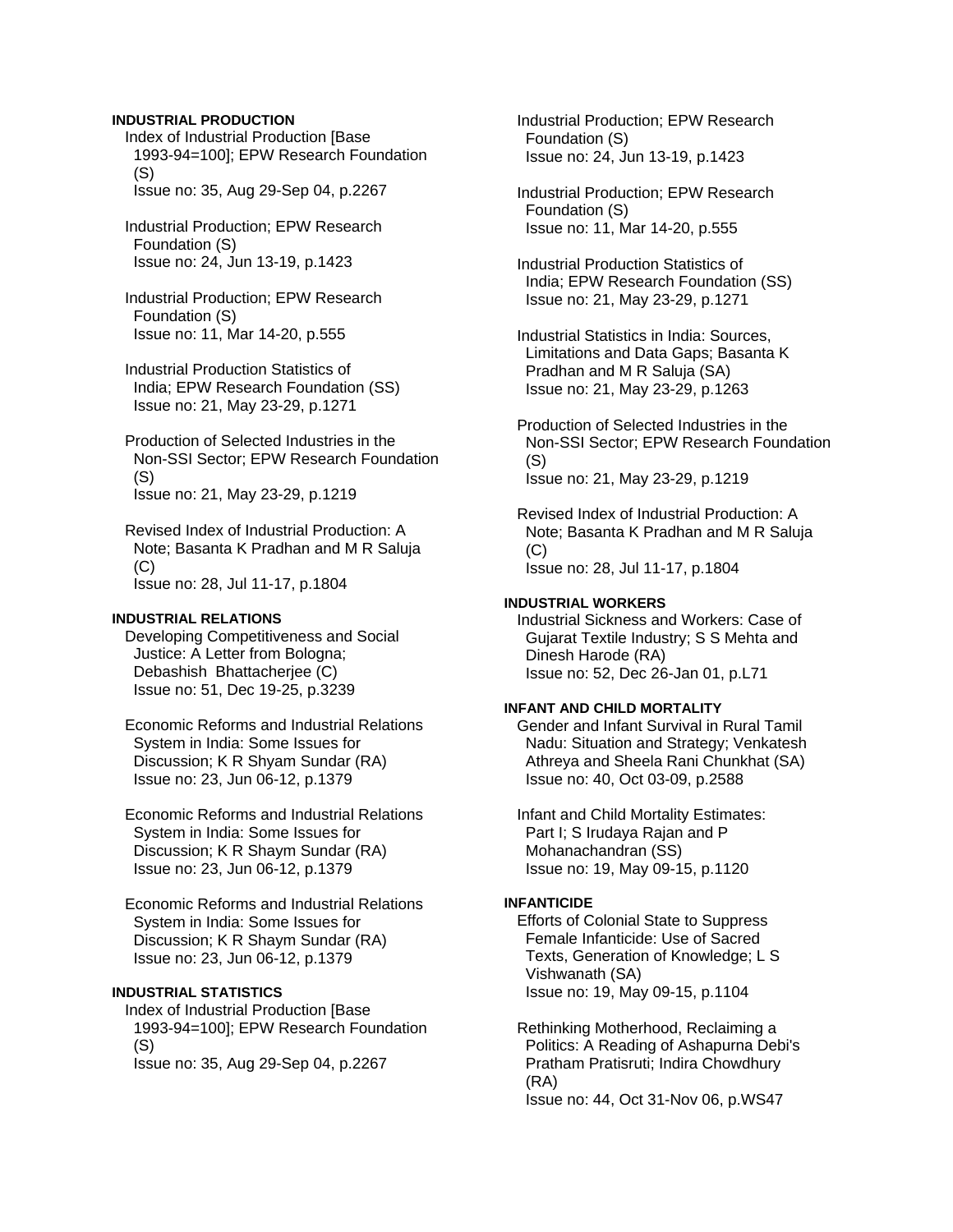### **INFLATION**  Creeping Stagflation; EPW Research Foundation (MMR) Issue no: 32, Aug 08-14, p.2148

 Growth-Inflation Trade-off: Empirical Estimation of Threshold Rate of Inflation for India; R Kannan and Himanshu Joshi (SA) Issue no: 42, Oct 17-30, p.2724

 Inflation and Its Measures: Some Recent Issues; Suchitra Sengupta and Tanuka Endow (SA) Issue no: 11, Mar 14-20, p.599

 Managing the Indian Economy; Pulapre Balakrishnan (BR) Issue no: 44, Oct 31-Nov 06, p.2782

 Which Prices?: Inflation (Ed) Issue no: 50, Dec 12-18, p.3161

### **INFORMAL SECTOR**

 Calcutta's Informal Sector: Changing Pattern of Labour Use; Ishita Mukhopadhyay (SA) Issue no: 47, Nov 21-Dec 04, p.3075

 Drive against Hawkers; Vrajendra and C Upadhya (LE) Issue no: 33, Aug 15-28, p.2202

 Homeworkers: High Hopes and Hard Realities; Mukul (P) Issue no: 14, Apr 04-10, p.758

 The Informal Sector and Rural-to-Urban Migration: Some Indian Evidence; Prabir Bhattacharya (SA) Issue no: 21, May 23-29, p.1255

 Minimum Wages Based on Worker's Needs; Rehana Jhabvala (C) Issue no: 10, Mar 07-13, p.500

 Public Action, Social Security and Unorganised Sector; Ramesh C Datta (RA) Issue no: 22, May 30-Jun 05, p.L02

 Social Security for Unorganised Sector; Rehana Jhabvala (RA) Issue no: 22, May 30-Jun 05, p.L7

#### **INFORMATION AND COMMUNICATION TECHNOLOGY**

 Free Speech in Cyberspace; A G Noorani (CL) Issue no: 38, Sep 19-25, p.2425

 Information Order in Colonial India; Malavika Kasturi (BR) Issue no: 49, Dec 05-11, p.3119

 Innovative Use of Digital Technology for National Development: Case of INSAT; S Chandrashekar (RA) Issue no: 09, Feb 28-Mar 06, p.M2

### **INFRASTRUCTURE**

 Role of Infrastructure in Regional Development: A Study over the Plan Period; Buddhadeb Ghosh and Prabir De (SA) Issue no: 47, Nov 21-Dec 04, p.3039

# **INFRASTRUCTURE FINANCE**

 Strengthening the External Sector: What the Budget Foretells; Biswajit Dhar and Saikat Sinha Roy (SA) Issue no: 29, Jul 18-31, p.2020

#### **INSURANCE**

 Insurance Nightmares (Ed) Issue no: 50, Dec 12-18, p.3159

#### **INSURGENCY**

 Chakma Autonomy: Bangladesh (Ed) Issue no: 06, Feb 07-13, p.249

# **INTELLECTUALS**

 Aligarh's "Notre Eminent Contemporain": Assessing Syed Ahmad Khan's Reformist Agenda; Mushirul Hasan (P) Issue no: 19, May 09-15, p.1077

 TheIntellectual Crisis: Pakistan; S Akbar Zaidi (C) Issue no: 39, Sep 26-Oct 02, p.2510

# **INTER-SERVICES INTELLIGENCE**

 Scapegoats and Victims: Politics (LE) Issue no: 47, Nov 21-Dec 04, p.2948

### **INTEREST RATES**

 Arbitrage: An Explanation for South-East Asian Crisis and Indian Immunity; Ashima Goyal and Shridhar Dash (SA) Issue no: 31, Aug 01-07, p.2098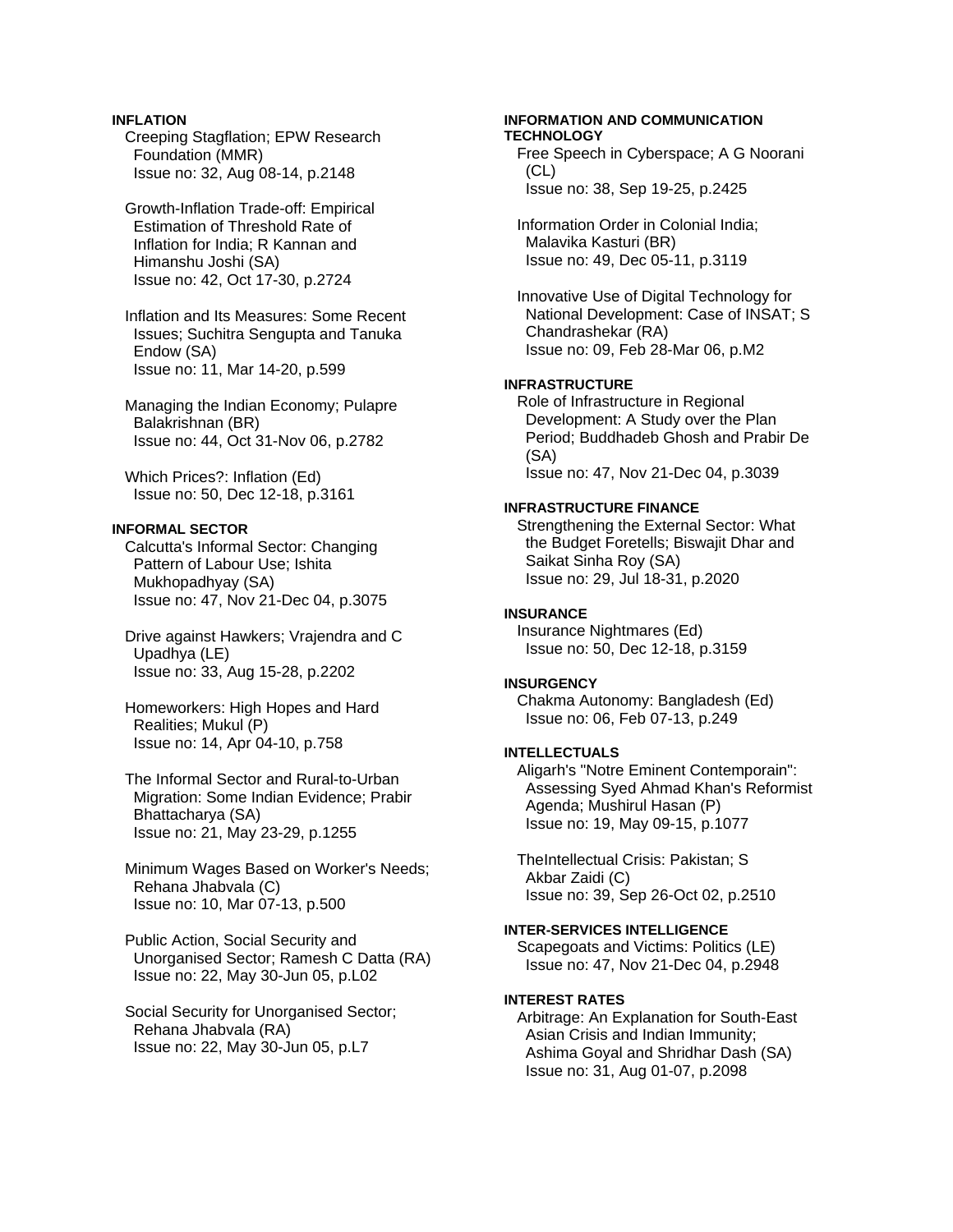### **INTEREST RATES**

Interest Rate Targeting: Critical Role of Fiscal Stance; M J Manohar Rao and Shubhada M Rao (SA) Issue no: 29, Jul 18-31, p.2009

 Money Market Rates of Interest; EPW Research Foundation (S) Issue no: 01, Jan 10-16, p.7

 Money Market Rates of Interest; EPW Research Foundation (S) Issue no: 06, Feb 07-13, p.251

 Money Market Rates of Interest; EPW Research Foundation (S) Issue no: 10, Mar 07-13, p.495

 Money Market Rates of Interest; EPW Research Foundation (S) Issue no: 23, Jun 06-12, p.1359

 Money Market Rates of Interest; EPW Research Foundation (S) Issue no: 27, JUL 04-10, p.1679

 Money Market Rates of Interest; EPW Research Foundation (S) Issue no: 31, Aug 01-07, p.2047

 Money Market Rates of Interest; EPW Research Foundation (S) Issue no: 36, Sep 05-18, p.2327

 Money Market Rates of Interest; EPW Research Foundation (S) Issue no: 40, Oct 03-09, p.2559

 Money Market Rates of Interest; EPW Research Foundation (S) Issue no: 14, Apr 04-10, p.743

 Money Market Rates of Interest; EPW Research Foundation (S) Issue no: 18, May 02-08, p.999

 New Monetary Transmission Channels: Role of Interest Rates and Exchange Rate in Conduct of Indian Monetary Policy; Pratha Ray, Himanshu Joshi and Mridul Sagger (SA) Issue no: 44, Oct 31-Nov 06, p.2787

# **INTERNATIONAL ECONOMIC RELATIONS**

 Central Asian Economic Integration: Emerging Trends; R Sampath Kumar (P) Issue no: 18, May 02-08, p.1013

 Farce of 'Restructuring': Global Financial System (Ed) Issue no: 41, Oct 10-16, p.2624

 A Leading-Edge Economist's Secular Retrospect; Anand Chandavarkar (BR) Issue no: 07, Feb 14-20, p.337

### **INTERNATIONAL FINANCE**

 Capital Cannibalism, Currency Chaos and the IMF; Ranjit Sau (SA) Issue no: 10, Mar 07-13, p.525

 Currency Boards: Missionaries and Converts; D N Ghosh (F) Issue no: 10, Mar 07-13, p.498

 End of Catch-Up Industrialisation: Notes on South-East and East Asian Crisis; DN  $(C)$ Issue no: 20, May 16-22, p.1163

 Global Fund Management: US Hegemony and Bail-Out Strategies; D N Ghosh (F) Issue no: 05, Jan 31-Feb 06, p.202

## **INTERNATIONAL FINANCIAL SYSTEM**

 East Asian Financial Crisis and the IMF: Chasing Shadows; Deena Khatkhate (SA) Issue no: 17, Apr 25-May 01, p.963

 An Open Letter to the IMF; Ranjit Sau (P) Issue no: 50, Dec 12-18, p.3191

#### **INTERNATIONAL LAW**

 International Law for Beginners; S K Desai (BR) Issue no: 44, Oct 31-Nov 06, p.2786

### **INTERNATIONAL ORGANIZATIONS**

 International Law for Beginners; S K Desai (BR) Issue no: 44, Oct 31-Nov 06, p.2786

#### **INTERNATIONAL POLITICS**

 Our Political Class and National Self-Respect; D N Ghosh (F) Issue no: 31, Aug 01-07, p.2052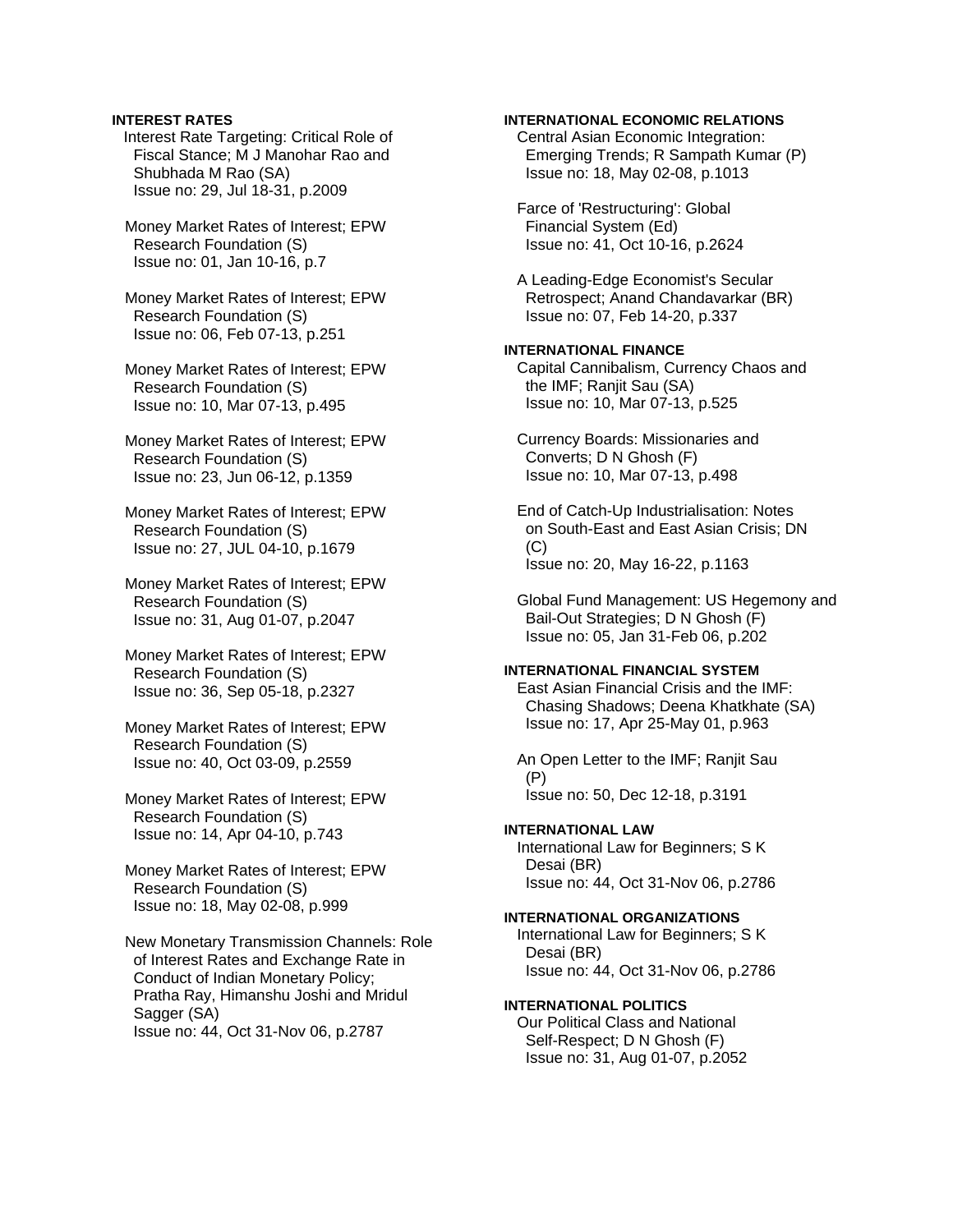## **INTERNATIONAL RELATIONS**

 US-French Relations in the New World Order; James Petras and Morris Morley (SA) Issue no: 16, Apr 18-24, p.923

#### **IRAN**

 Iran: Renegotiating a Revolutionary Identity; Munis D Faruqui (P) Issue no: 31, Aug 01-07, p.2071

#### **IRAQ**

 Changed Strategy?: Iraq and the UN (Ed) Issue no: 15, Apr 11-17, p.805

 Iraq: Logic of Exterminism; Frederic F Clairmont (C) Issue no: 14, Apr 04-10, p.753

 Public and Other Agendas: IRAQ (Ed) Issue no: 08, Feb 21-27, p.373

 Sand in US Eyes: Iraq (Ed) Issue no: 51, Dec 19-25, p.3225

#### **IRELAND**

 Parallels in the Empire; Tirthankar Roy (BR) Issue no: 20, May 16-22, p.1172

## **IRON AND STEEL INDUSTRY**

 Workers' Struggle to Revive Unit: West Bengal; Biren Roy (C) Issue no: 27, Jul 04-10, p.1691

# **IRRIGATION POLICY AND MANAGEMENT**

 Development and Management of Irrigation in Maharashtra: With Special Reference to Major and Medium Surface Irrigation Systems; Ashok K Mitra (RA) Issue no: 26, Jun 27-Jul 03, p.A80

 Indigenous Irrigation in South Bihar: A Case of Congruence of Boundaries; Niranjan Pant (SA) Issue no: 49, Dec 05-11, p.3132

 Irrigation Rates: Watery Arguments; Jasveen Jairath (D) Issue no: 16, Apr 18-24, p.931

 Re-Evaluating Multi-Purpose River Valley Projects: A Case Study of Hirakud, Ukai and IGNP; Rohan D'Souza, Pranab Mukhopadhyay and Ashish Kothari (SA) Issue no: 06, Feb 07-13, p.297

 Well Irrigation in Gujarat: Systems of Use, Hierarchies of Control; David Hardiman (SA) Issue no: 25, Jun 20-26, p.1533

#### **ISLAMIC STUDIES**

 Aligarh's "Notre Eminent Contemporain": Assessing Syed Ahmad Khan's Reformist Agenda; Mushirul Hasan (P) Issue no: 19, May 09-15, p.1077

# **ISRAEL**

 Encyclopaedic Reportage from the Holy Land; Jawid Laiq (BR) Issue no: 08, Feb 21-27, p.400

## **ITALY**

 Developing Competitiveness and Social Justice: A Letter from Bologna; Debashish Bhattacherjee (C) Issue no: 51, Dec 19-25, p.3239

 Italy in European Union; Philip Daniels (RA) Issue no: 35, Aug 29-Sep 04, p.PE107

#### **JAMMU AND KASHMIR**

 Absurd Claims: Kashmir (Ed) Issue no: 45, Nov 07-13, p.2821

 Getting Nowhere: Kashmir (Ed) Issue no: 32, Aug 08-14, p.2140

 No Alternative to Mediation?: Kashmir (Ed) Issue no: 27, Jul 04-10, p.1677

 A Post-Pokhran Policy for Kashmir; Balraj Puri (C) Issue no: 45, Nov 07-13, p.2830

### **JANATA DAL**

 Self-Destruction of JD: Karnataka (Ed) Issue no: 05, Jan 31-Feb 06, p.197

 Vulnerable Last Bastion: Karnataka (Ed) Issue no: 45, Nov 07-13, p.2821

#### **JAPAN**

 The Crash of Japan; Frederic F Clairmont (C) Issue no: 36, Sep 05-18, p.2347

 Grappling with Bank Reform: Japan; Soumyen Sikdar (C) Issue no: 44, Oct 31-Nov 06, p.2777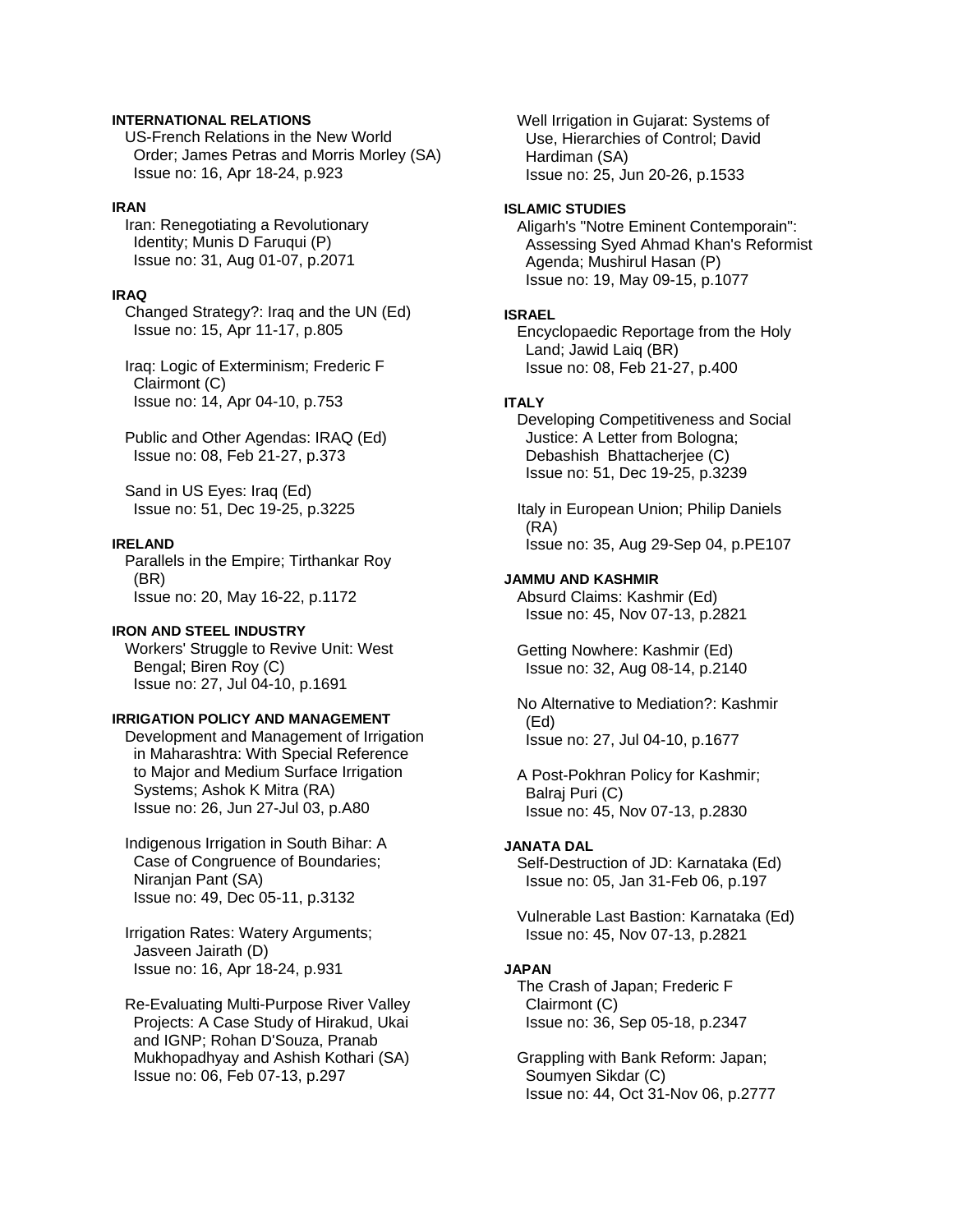**JHARKHAND**  Jharkhand Aborted Once Again; Arvind N Das (C) Issue no: 45, Nov 07-13, p.2827

 Jharkhand or Vananchal: Where Are the Tribals?; Walter Fernandes (C) Issue no: 44, Oct 31-Nov 06, p.2770

#### **JUDGES**

 Appointment of Judges: The Issues; S P Sathe (C) Issue no: 32, Aug 08-14, p.2155

 Code for Judges; Raju Z Moray (LE) Issue no: 38, Sep 19-25, p.2410

### **JUDICIARY**

 Appointment of Judges: The Issues; S P Sathe (C) Issue no: 32, Aug 08-14, p.2155

 Crimes without Punishment: Justice (Ed) Issue no: 27, Jul 04-10, p.1676

 Not the Whole Story: Bangladesh (Ed) Issue no: 46, Nov 14-20, p.2885

 Ordinance Raj; A G Noorani (CL) Issue no: 50, Dec 12-18, p.3173

# **KARNATAKA**

 Caste Tension in Kolar District: Billandla Halli Case: Karnataka; Gooru Sreeramulu (C) Issue no: 04, Jan 24-30, p.155

 Cauvery Dispute: Changing Paradigms ; J Jeyaranjan (C) Issue no: 46, Nov 14-20, p.2900

 Conflicts over Water and Land in South Indian Agriculture: A Political Economy Perspective; Steen Folke (SA) Issue no: 07, Feb 14-20, p.341

 Council Polls Pointers: Karnataka; Ambrose Pinto (Ed) Issue no: 03, Jan 17-23, p.68

 Development, Carnatic Style; V M Rao (BR) Issue no: 13, Mar 26-Apr 03, p.705

 Development, Carnatic Style; V M Rao (BR) Issue no: 13, Mar 26-Apr 03, p.705

 Farmers' Suicides: Signs of Distress in Rural Economy: Karnataka; Muzaffar Assadi (C) Issue no: 14, Apr 04-10, p.747

 Fuzzy Logic: Karnataka (Ed) Issue no: 10, Mar 07-13, p.492

 Karnataka: Pre-Election Scenario; Ambrose Pinto (C) Issue no: 06, Feb 07-13, p.260

 Kolar Gold Mines: An Unfinished Biography of Colonialism; C P Vinod Kumar, P G Revathi and K T Rammohan (P) Issue no: 24, Jun 13-19, p.1467

 Law on Right to Information; A G Noorani (CL) Issue no: 45, Nov 07-13, p.2826

 New Political Alignments of Social Groups: Karnataka; Muzaffar Assadi (C) Issue no: 08, Feb 21-27, p.382

 On Prohibition: Dangers of a Blanket Solution; Vinod Vyasulu (C) Issue no: 16, Apr 18-24, p.877

 Peasant Protest against Diversion of Water Resources: Karnataka; Muzaffar Assadi (C) Issue no: 52, Dec 26-Jan 01, p.3298

 Role of Local Elected Leaders in Lok Sabha Elections; K Anitha, H N Naveen and R Kiran Kumar (C) Issue no: 09, Feb 28-Mar 06, p.443

 Saffronisation with Upper Castes Support: Karnataka; Muzaffar Assadi (C) Issue no: 12, Mar 21-27, p.626

 Self-Destruction of JD: Karnataka (Ed) Issue no: 05, Jan 31-Feb 06, p.197

 The State and Tribal Rights: Confrontation over Land Question; Muzaffar Assadi (C) Issue no: 33, Aug 15-28, p.2210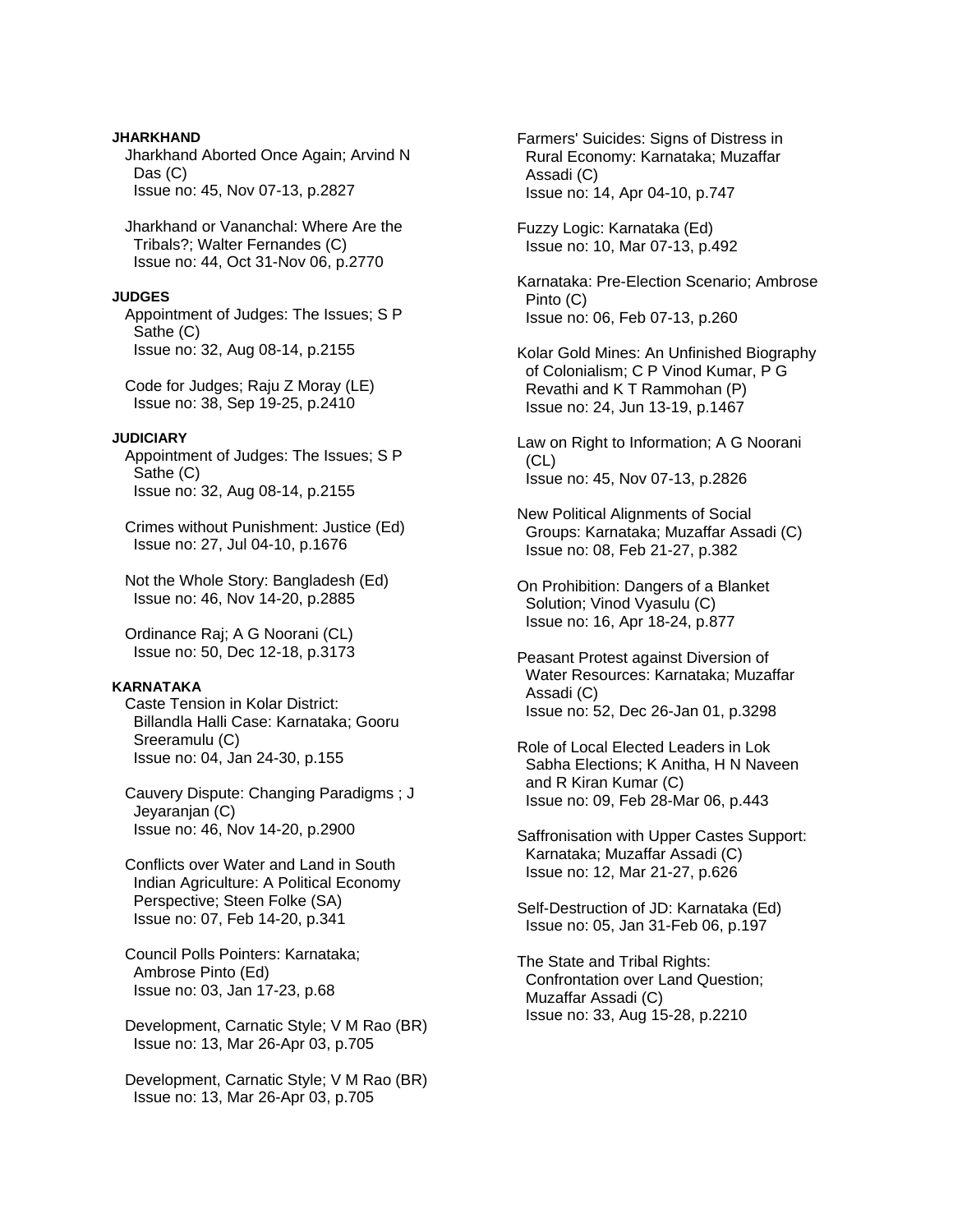## **KARNATAKA**

 Theorising to Explain and Triangulating to Explain Away?: The Art and Non-Art of Multi-Method Policy Research; A Damodaran and Emery Roe (SA) Issue no: 01, Jan 10-16, p.55

 Vulnerable Last Bastion: Karnataka (Ed) Issue no: 45, Nov 07-13, p.2821

 Wooing Muslims: BJP's Minorities Conference: Karnataka; Muzaffar Assadi  $(C)$ Issue no: 23, Jun 06-12, p.1367

### **KASHMIR DISPUTE**

 Absurd Claims: Kashmir (Ed) Issue no: 45, Nov 07-13, p.2821

 No Alternative to Mediation?: Kashmir (Ed) Issue no: 27, Jul 04-10, p.1677

 A Post-Pokhran Policy for Kashmir; Balraj Puri (C) Issue no: 45, Nov 07-13, p.2830

 Round the Mulberry Bush (Ed) Issue no: 40, Oct 03-09, p.2555

#### **KERALA**

 Airport, Airport: Kerala; E Balachandran  $(C)$ Issue no: 32, Aug 08-14, p.2160

 A Consumption Society in Distress: Kerala; E Balachandran (C) Issue no: 42, Oct 17-30, p.2700

 Dubious Development: Petrochemicals Complex at Cheemeni: Kerala; K Ramachandran (C) Issue no: 01, Jan 10-16, p.14

 Gulf Migration and Its Economic Impact: The Kerala Experience; B A Prakash (SA) Issue no: 50, Dec 12-18, p.3209

 Kerala CPI [M]: All That Is Solid Melts into Air; K T Rammohan (P) Issue no: 40, Oct 03-09, p.2579

 Learning the Strengths of Regionalism: Kerala; E Balachandran (C) Issue no: 09, Feb 28-Mar 06, p.453

 Literary Style of Politics: Kerala; K Haridas (C) Issue no: 44, Oct 31-Nov 06, p.2776

 Mainstreaming Indigenous Knowledge: Developing Jeevani; R V Anuradha (P) Issue no: 26, Jun 27-Jul 03, p.1615

 Paying for Service: Kerala; E Balachandran  $(C)$ Issue no: 23, Jun 06-12, p.1370

 Political Economy of Labour and Development in Kerala; K P Kannan (RA) Issue no: 52, Dec 26-Jan 01, p.L61

 Reform, Law and Gendered Identity: Marriage among Ezhavas of Kerala; Meera Velayudhan (SA) Issue no: 38, Sep 19-25, p.2480

 Spend Now, Pay Later: Kerala; E Balachandran (C) Issue no: 05, Jan 31-Feb 06, p.211

 State Government versus Commercial Banks: Kerala (C) Issue no: 49, Dec 05-11, p.3100

 Suicide: A Paradox of Development in Kerala; Murphy Halliburton (C) Issue no: 36, Sep 05-18, p.2341

## **KEYNESIAN ECONOMICS**

 Amartya Sen and the Theory of Public Action; Prabhat Patnaik (SA) Issue no: 45, Nov 07-13, p.2855

 Micro Theory with Macro Implications; Arun Ghosh (F) Issue no: 44, Oct 31-Nov 06, p.2766

 Nobel Prize for Economics; Prabhat Patnaik (LE) Issue no: 51, Dec 19-25, p.3222

## **KHADI AND VILLAGE INDUSTRIES**

 Vicious Circle of Impoverisation: Woollen Khadi Institutions of Rajasthan; Sunil Ray (SA) Issue no: 14, Apr 04-10, p.788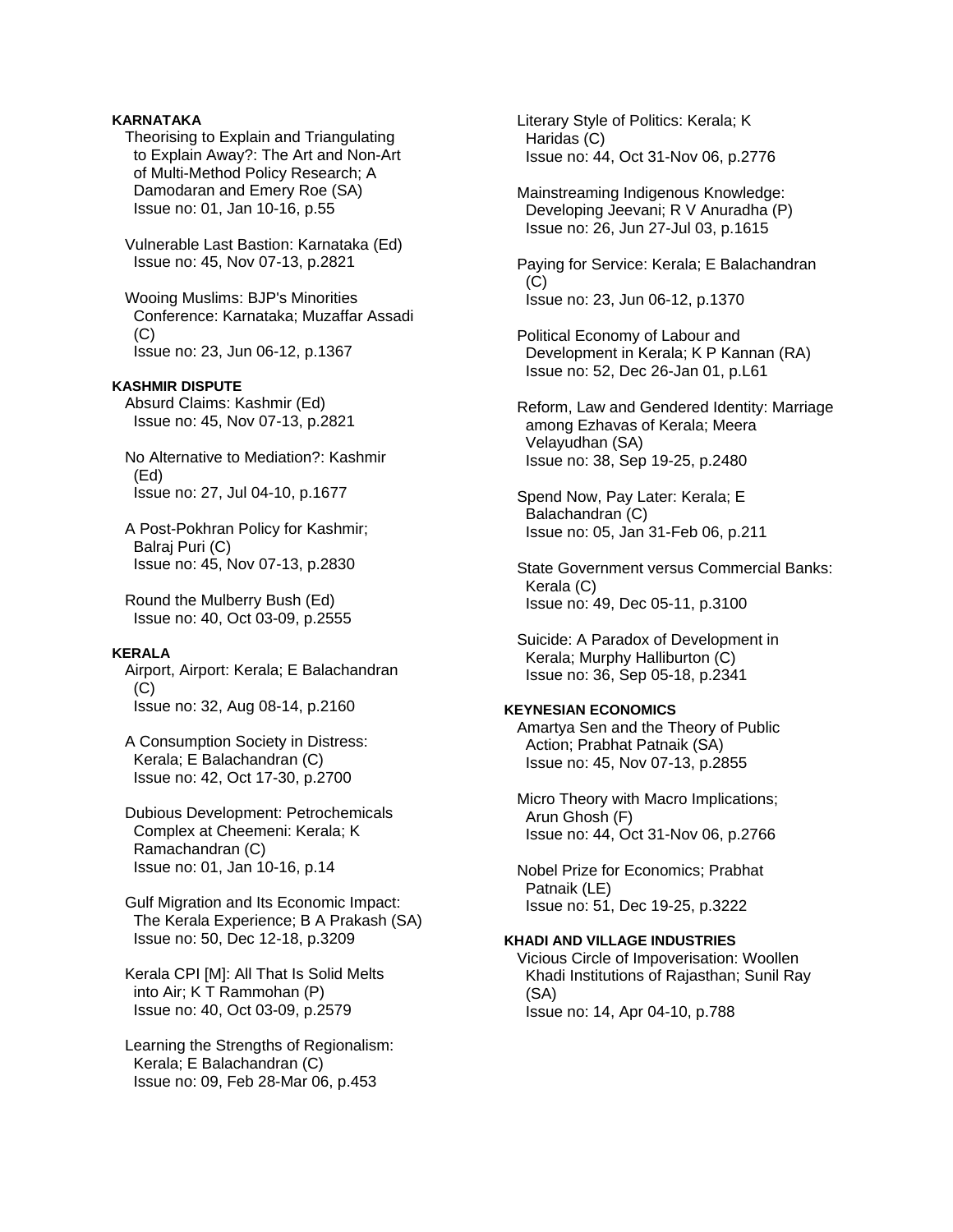## **LABOUR**

 Calcutta's Informal Sector: Changing Pattern of Labour Use; Ishita Mukhopadhyay (SA) Issue no: 47, Nov 21-Dec 04, p.3075

 Economic Reforms and Labour; Shubhashis Gangopadhyay and Wilima Wadhwa (RA) Issue no: 22, May 30-Jun 05, p.L40

 Political Economy of Labour and Development in Kerala; K P Kannan (RA) Issue no: 52, Dec 26-Jan 01, p.L61

# **LABOUR ECONOMICS**

 Political Economy of Labour and Development in Kerala; K P Kannan (RA) Issue no: 52, Dec 26-Jan 01, p.L61

### **LABOUR LAWS AND LEGISLATIONS**

 Economic Reforms and Industrial Relations System in India: Some Issues for Discussion; K R Shaym Sundar (RA) Issue no: 23, Jun 06-12, p.1379

 Labour History: Promise of Revival; Thomas J Mathew (C) Issue no: 32, Aug 08-14, p.2161

### **LABOUR MARKET**

 Impact of Liberalisation on Labour Market in India: What Do Facts from NSSO's 50th Round Show?; Sudha Deshpande and Lalit Deshpande (RA) Issue no: 22, May 30-Jun 05, p.L31

 World Employment: ILO Perspective; Errol D'Souza (SA) Issue no: 39, Sep 26-Oct 02, p.2537

### **LABOUR POLICY**

 Economic Reforms and Industrial Relations System in India: Some Issues for Discussion; K R Shaym Sundar (RA) Issue no: 23, Jun 06-12, p.1379

 Politics of European Monetary Union: Class, Ideology and Critique; Werner Bonefeld (RA) Issue no: 35, Aug 29-Sep 04, p.PE55

#### **LAND HOLDINGS AND OWNERSHIP**

 Fillip to Land Transfers: Land Acquisition Bill, 1988; Ambrose Pinto  $(C)$ Issue no: 49, Dec 05-11, p.3107

 Land Acquisition [Amendment] Bill, 1998: Rights of Project-Affected People Ignored; Walter Fernandes (C) Issue no: 42, Oct 17-30, p.2703

 Land Redistribution: A Population Stabilisation Strategy?; Sonalde Desai and Soumya Alva (SA) Issue no: 10, Mar 07-13, p.533

 Pattern of Land Holdings [NSSO Data]; EPW Research Foundation (S) Issue no: 38, Sep 19-25, p.2415

 The State and Tribal Rights: Confrontation over Land Question; Muzaffar Assadi (C) Issue no: 33, Aug 15-28, p.2210

 Tribals' Struggle against Land Alienation: Andhra Pradesh; P Jaswantha Rao (C) Issue no: 03, Jan 17-23, p.81

# **LAND REFORM**

 Development, Carnatic Style; V M Rao (BR) Issue no: 13, Mar 26-Apr 03, p.705

 On Construction of District Development Index in West Bengal; Sarmila Banerjee and Samik Ray (SA) Issue no: 47, Nov 21-Dec 04, p.3019

## **LANGUAGE AND LITERATURE**

 The Anti-Heroes of the Language Movement: Bangladesh; Badruddin Umar (C) Issue no: 12, Mar 21-27, p.636

 Chuni's Story; Susie Tharu (BR) Issue no: 46, Nov 14-20, p.2916

 Current Impasse in Language of Rights: Questions of Context; Satish Deshpande (RA) Issue no: 05, Jan 31-Feb 06, p.PE11

 Desh and Bangladesh: The Fourth Estate (Ed) Issue no: 21, May 23-29, p.1216

 The Home and the World; Malini Bhattacharya (BR) Issue no: 26, Jun 27-Jul 03, p.1620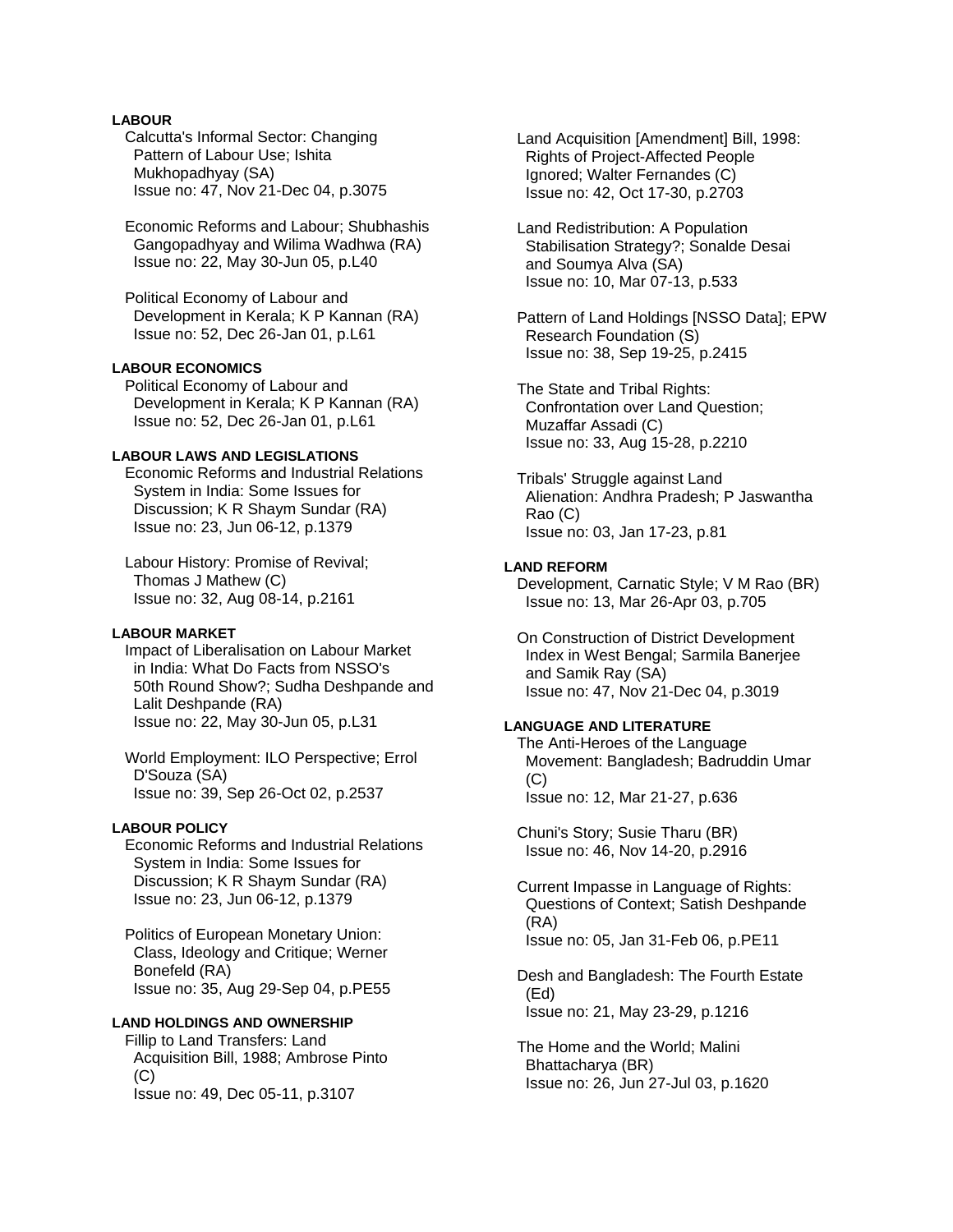# **LANGUAGE AND LITERATURE**

 Languages and Dialects; GPD (F) Issue no: 06, Feb 07-13, p.254

### **LAW AND ORDER**

 Attack on CEPT Campus; Darshini Mahadevia, Gautam Shah and Prashant De (LE) Issue no: 32, Aug 08-14, p.2138

 Correction; Bela Bhatia (LE) Issue no: 18, May 02-08, p.994

 Crimes without Punishment: Justice (Ed) Issue no: 27, Jul 04-10, p.1676

 Death Penalty: Another View; Xiaohua Zhu  $(C)$ Issue no: 19, May 09-15, p.1071

 For Gender-Just Law; S P Sathe (BR) Issue no: 47, Nov 21-Dec 04, p.2969

 Forging a National Identity...by Force: Gujarat; Darshini Mahadevia (C) Issue no: 39, Sep 26-Oct 02, p.2501

 A Helping Hand?: Politics (Ed) Issue no: 08, Feb 21-27, p.372

 Massacre at Chenalho: Erasing Chiapas Uprising: Mexico; Vijay Prashad (C) Issue no: 01, Jan 10-16, p.21

### **LAW COMMISSION**

 Reforming the Electoral System; J V Deshpande (C) Issue no: 51, Dec 19-25, p.3235

# **LAW ENFORCEMENT**

 Law Enforcement: Talking and Doing; J V Deshpande (C) Issue no: 46, Nov 14-20, p.2903

### **LAWS AND LEGISLATIONS**

 Code for Judges; Raju Z Moray (LE) Issue no: 38, Sep 19-25, p.2410

 Law for Computer Misuse and Data Protection; C Satapathy (C) Issue no: 41, Oct 10-16, p.2639

 Law on Right to Information; A G Noorani (CL) Issue no: 45, Nov 07-13, p.2826

 Legal Framework for E-Commerce; C Satapathy (C) Issue no: 29, Jul 18-31, p.1906

 Private Health Care Legislations: Big Fish Eating Small Fish; Alex George (C) Issue no: 45, Nov 07-13, p.2833

 Prostitution, Legalisation and Decriminalisation: Recent Debates; Geetanjali Gangoli (C) Issue no: 10, Mar 07-13, p.504

### **LEAST DEVELOPED COUNTRIES**

 Adjustment: Past, Present and Future; Ashima Goyal (BR) Issue no: 27, Jul 04-10, p.1716

 Exploring Uneasy Terrain; Gita Chadha (BR) Issue no: 28, Jul 11-17, p.1829

 For a Better World; Frederic F Clairmont (BR) Issue no: 40, Oct 03-09, p.2584

 Impact of Volatility of Exchange Rates of Major Currencies on Foreign Exchange Management; Deena Khatkhate (SA) Issue no: 09, Feb 28-Mar 06, p.465

 Price Stability, BoP Equilibrium and Economic Growth; V B Angadi (BR) Issue no: 39, Sep 26-Oct 02, p.2521

 Reallocating Public Spending for Basic Social Services in Developing Countries; Santosh Mehrotra, Jan Vandemoortele and Enrique Delamonica (SA) Issue no: 27, Jul 04-10, p.1717

#### **LIBERALISM**

 New Left and Politics of Novelty; Werner Bonefeld (SA) Issue no: 12, Mar 21-27, p.667

 Theory of the Rain Forest: Against Neoliberalism and for Humanity; Pablo Gonzalez Casanova (P) Issue no: 16, Apr 18-24, p.889

# **LIFE INSURANCE**

 Insurance Nightmares (Ed) Issue no: 50, Dec 12-18, p.3159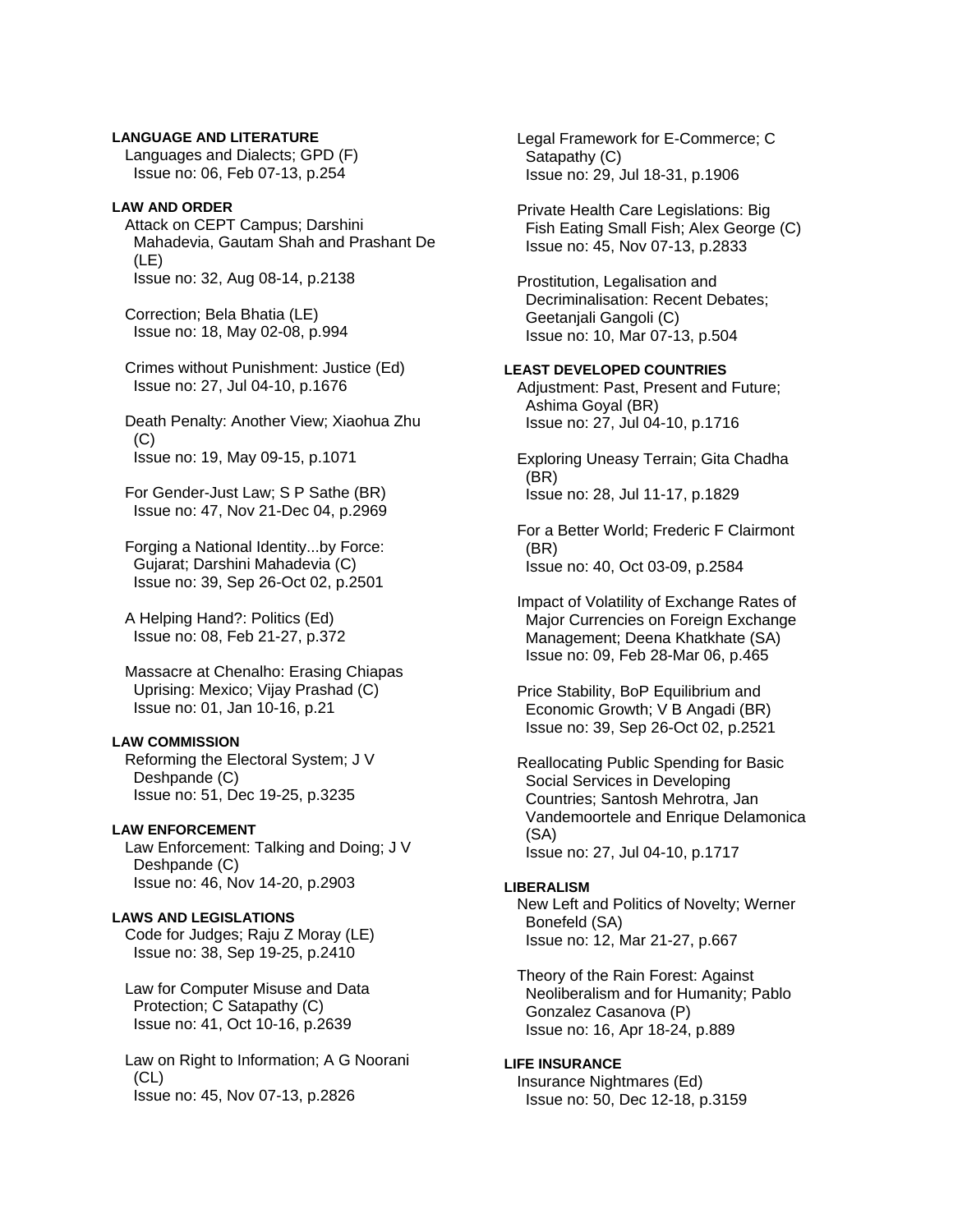## **LIFE INSURANCE**

 Life Insurance Corporation of India- A Business Profile; EPW Research Foundation (S) Issue no: 12, Mar 21-27, p.623

#### **LIQUOR TRADE**

 On Prohibition: Dangers of a Blanket Solution; Vinod Vyasulu (C) Issue no: 16, Apr 18-24, p.877

#### **LITERACY**

 Film Songs as Continuing Education: Same Language Subtitling for Literacy; Brij Kothari (C) Issue no: 39, Sep 26-Oct 02, p.2507

 National Literacy Mission: Retrospect and Prospect; Lakshmidhar Mishra (SA) Issue no: 44, Oct 31-Nov 06, p.2807

# **LITERACY PROGRAMMES**

 National Literacy Mission: Retrospect and Prospect; Lakshmidhar Mishra (SA) Issue no: 44, Oct 31-Nov 06, p.2807

#### **LIVESTOCK**

 Livestock Economy and Foodgrain Demand; J George (D) Issue no: 08, Feb 21-27, p.431

### **LOCAL GOVERNMENT**

 Role of Local Elected Leaders in Lok Sabha Elections; K Anitha, H N Naveen and R Kiran Kumar (C) Issue no: 09, Feb 28-Mar 06, p.443

### **LOK SABHA**

 New Speaker; S Shubada (LE) Issue no: 13, Mar 26-Apr 03, p.678

### **LTTE**

 Against All Odds: Sri Lanka (Ed) Issue no: 05, Jan 31-Feb 06, p.196

 Crime and Punishment: The Law (Ed) Issue no: 07, Feb 14-20, p.308

 From Ethnic to National; Rajen Harshe (BR) Issue no: 17, Apr 25-May 01, p.960

 Neighbourly Concerns (Ed) Issue no: 17, Apr 25-May 01, p.935  Sri Lanka's Arming of LTTE against IPKF: Mystery of Kobbekaduwa's Death; M R Narayan Swamy (C) Issue no: 40, Oct 03-09, p.2577

#### **LUCKNOW**

 Memories of Lucknow; Subur Munjee (BR) Issue no: 16, Apr 18-24, p.895

#### **MACROECONOMETRIC MODELS**

 Models of North-South Trade, Growth and Development as Differential Game Problems; T Krishna Kumar (SA) Issue no: 05, Jan 31-Feb 06, p.233

#### **MACROECONOMIC POLICY**

 Challenge of Macroeconomic Management after the 1998-99 Union Budget; Raghbendra Jha (SA) Issue no: 29, Jul 18-31, p.1977

 Creeping Stagflation; EPW Research Foundation (MMR) Issue no: 32, Aug 08-14, p.2148

 Economic Liberalisation of the 1990s: Stabilisation and Structural Aspects and Sustainability of Results; Parthasarathi Shome and Hiranya Mukhopadhyay (SA) Issue no: 29, Jul 18-31, p.1925

 Expenditure Assignment and Equalisation Transfers: An Approach; S Gurumurthi (SA) Issue no: 24, Jun 13-19, p.1457

 Models of North-South Trade, Growth and Development as Differential Game Problems; T Krishna Kumar (SA) Issue no: 05, Jan 31-Feb 06, p.233

 Strengthening India's Strategy for Economic Growth; Nirupam Bajpai and Jeffrey D Sachs (SA) Issue no: 29, Jul 18-31, p.1935

 Timing and Sequencing of Financial Sector Reforms: Evidence and Rationale; Deena Khatkhate (SA) Issue no: 28, Jul 11-17, p.1831

#### **MACROECONOMICS**

 History versus Expectations in Contemporary Ukraine; Pulapre Balakrishnan (P) Issue no: 49, Dec 05-11, p.3110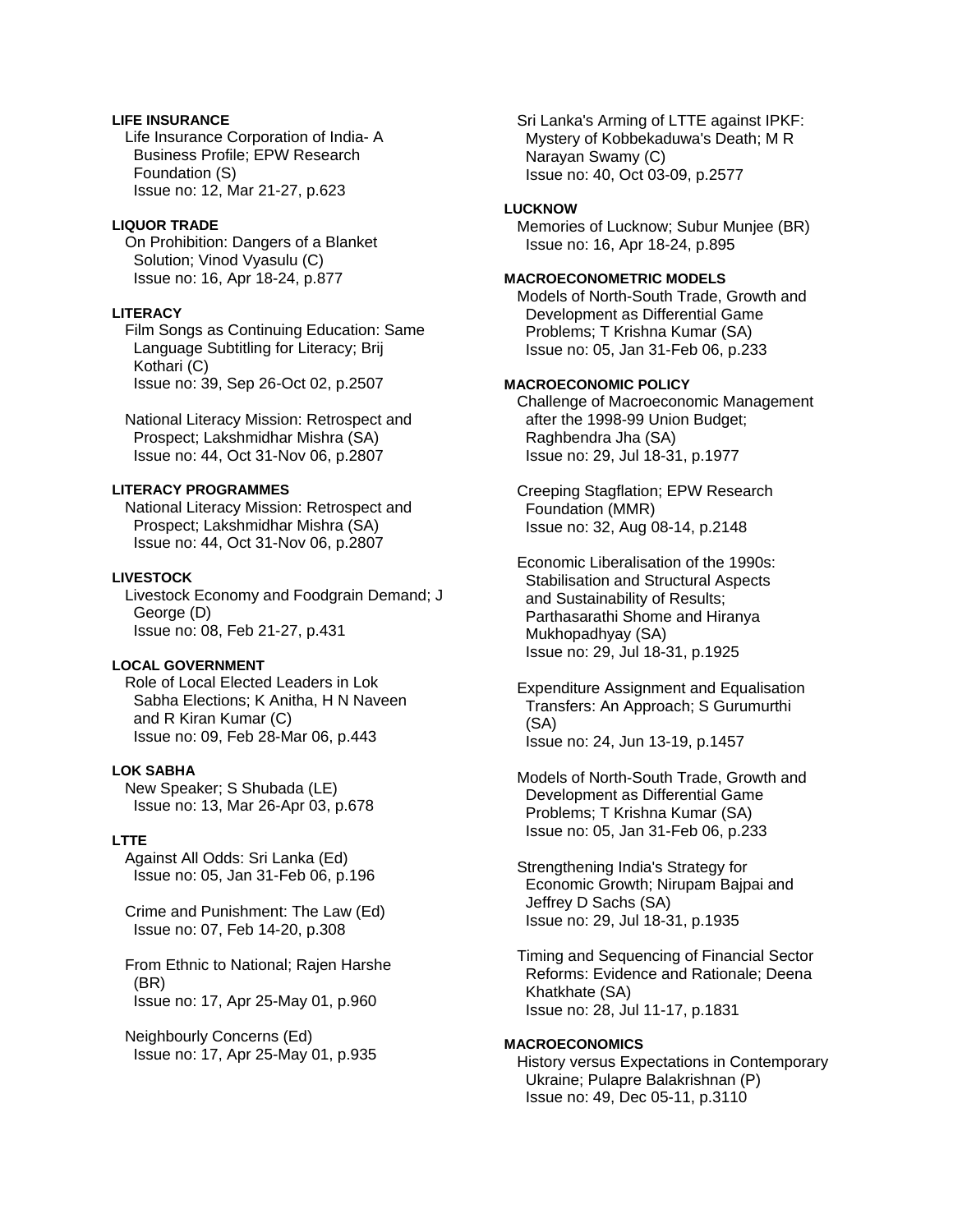### **MACROECONOMICS**

 Micro Theory with Macro Implications; Arun Ghosh (F) Issue no: 44, Oct 31-Nov 06, p.2766

### **MADHYA PRADESH**

 Alcoholism and Women's Health: Madhya Pradesh; Subhadra Khaparde (C) Issue no: 28, Jul 11-17, p.1808

 Bhil Women of Nimad: Growing Assertion; Rahul (C) Issue no: 09, Feb 28-Mar 06, p.445

 BJP Outmanoeuvred: Madhya Pradesh (Ed) Issue no: 49, Dec 05-11, p.3092

 Crimes without Punishment: Justice (Ed) Issue no: 27, Jul 04-10, p.1676

 Education Guarantee Scheme in Madhya Pradesh: Innovative Step to Universalise Education; R Gopalakrishnan and Amita Sharma (SA) Issue no: 39, Sep 26-Oct 02, p.2546

 Long-Term Impact of Rural Electrification: A Study in UP and MP; V Ranganathan and T V Ramanayya (C) Issue no: 50, Dec 12-18, p.3181

 Marriage Fairs among Maheshwaris: A New Matrimonial Strategy; Veronique Pache (SA) Issue no: 17, Apr 25-May 01, p.970

 Role of State in the Maheshwar Project: Madhya Pradesh; Sanjay Sangvai (C) Issue no: 27, Jul 04-10, p.1686

 Straight Contest: Madhya Pradesh (Ed) Issue no: 06, Feb 07-13, p.248

 Villagers Oppose Maheshwar Power Project: Madhya Pradesh; Silvy and Mahadev Patidar (C) Issue no: 07, Feb 14-20, p.324

### **MAGAZINES**

 Western Reporting of the Beijing Women's Conference; Jawid Laiq (SA) Issue no: 31, Aug 01-07, p.2111

# **MAHARASHTRA**

 BJP's Game: Maharashtra (Ed) Issue no: 33, Aug 15-28, p.2205  Brazening It Out: Maharashtra (Ed) Issue no: 32, Aug 08-14, p.2141

 Buying Time: Maharashtra (Ed) Issue no: 17, Apr 25-May 01, p.937

 Congress Search for Allies: Maharashtra (Ed) Issue no: 03, Jan 17-23, p.68

 Containing Pawar: Maharashtra (Ed) Issue no: 31, Aug 01-07, p.2044

 Development and Management of Irrigation in Maharashtra: With Special Reference to Major and Medium Surface Irrigation Systems; Ashok K Mitra (RA) Issue no: 26, Jun 27-Jul 03, p.A80

 Eleventh General Elections in Maharashtra; Mangesh Kulkarni (D) Issue no: 03, Jan 17-23, p.132

 Evading Responsibility: Maharashtra (Ed) Issue no: 14, Apr 04-10, p.740

 Maharashtra: Where Has All the Money Gone?; Madhav Godbole (C) Issue no: 39, Sep 26-Oct 02, p.2499

 Of Mudhouse Cultural Activists and Cultural Hierarchies; Sharmila Rege (BR) Issue no: 07, Feb 14-20, p.339

 On the Defensive?: Maharashtra (Ed) Issue no: 07, Feb 14-20, p.308

 Pre-Primary Education: Maharashtra's Initiative; Ranu Jain (C) Issue no: 41, Oct 10-16, p.2641

 Seven Cannot Equal Eight: Education; JVD (C) Issue no: 42, Oct 17-30, p.2702

 Subsidies and Higher Education; M R Kolhatkar (D) Issue no: 06, Feb 07-13, p.304

 Successful Realignments: Maharashtra (Ed) Issue no: 10, Mar 07-13, p.492

 Tremors in Shiv Sena: Maharashtra (Ed) Issue no: 22, May 30-Jun 05, p.1288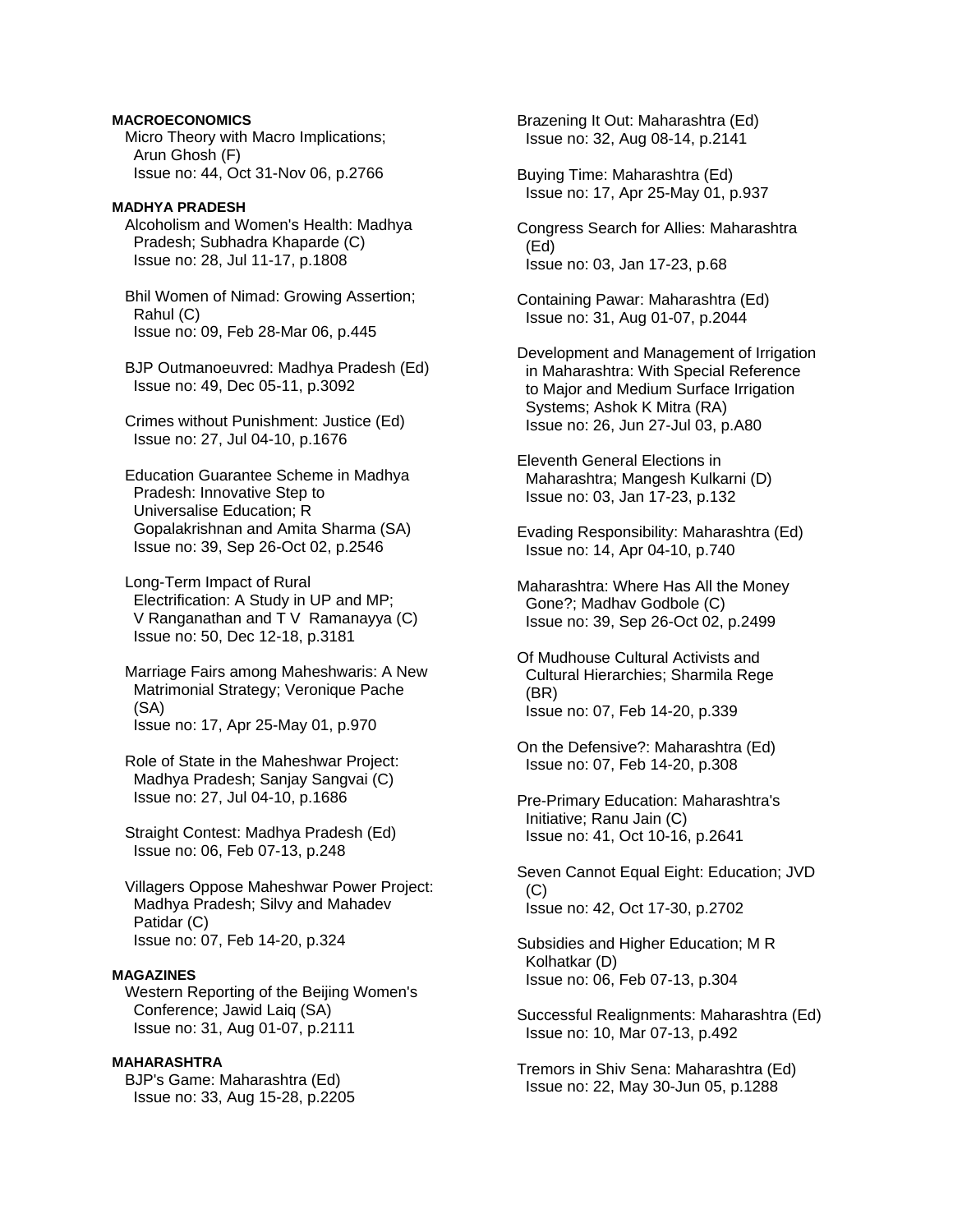### **MAHARASHTRA**

 Wooing Farmers the Wrong Way: Maharashtra (Ed) Issue no: 44, Oct 31-Nov 06, p.2761

#### **MALARIA**

 Ethnography of Malaria in Surat District: Putting People on the Agenda; Lancy Lobo and Purendra Prasad (C) Issue no: 24, Jun 13-19, p.1444

#### **MALAYSIA**

 Federal-State Relations in Malaysia: Expedient and the Necessary; Vejai Balasubramaniam (C) Issue no: 29, Jul 18-31, p.1912

 Malaysia's Currency Controls: What They Mean and Whether They Will Work; V V Bhanoji Rao (C) Issue no: 41, Oct 10-16, p.2637

 Malaysian Investment in South Africa: Some Initial Observations; Vishnu Padayachee and Imraan Valodia (C) Issue no: 38, Sep 19-25, p.2435

#### **MANUFACTURING INDUSTRY**

 Consumer Markets: Myths and Reality; S L Rao (C) Issue no: 44, Oct 31-Nov 06, p.2778

#### **MANUFACTURING SECTOR**

 A Curmudgeon's Guide to Economic Reforms in India's Manufacturing Sector; Sunil Mani and M Vijaya Bhaskar (SA) Issue no: 51, Dec 19-25, p.3257

#### **MARKET ECONOMY**

 Stock Market Fixation: Economy (Ed) Issue no: 44, Oct 31-Nov 06, p.2760

#### **MARKETING MANAGEMENT**

 Brand Building in Indian Industry; S L Rao (C) Issue no: 40, Oct 03-09, p.2566

#### **MARXISM**

 'Right to Work': Reading Rights through Discourse on 'Work'; Aditya Nigam (RA) Issue no: 05, Jan 31-Feb 06, p.PE16

 Capitalism and Globalisation in the Light of the Communist Manifesto; Li Xing (P) Issue no: 33, Aug 15-28, p.2223

 Exploitation and Injustice in Marx's Theory; Mohinder Kumar (D) Issue no: 11, Mar 14-20, p.615

 Exploitation and Justice: Should We Be Interested in a Theory of Exploitation?; Vidhu Verma (SA) Issue no: 03, Jan 17-23, p.115

 For a Better World; Frederic F Clairmont (BR) Issue no: 40, Oct 03-09, p.2584

 Indian Industrial Labour Today: An Agenda for Research; Karin Kapadia (C) Issue no: 52, Dec 26-Jan 01, p.3305

 Marxism and Imperialism; Khagen Das (D) Issue no: 17, Apr 25-May 01, p.991

 Marxist and Feminist Theories and Women's Labour; Rohini Hensman (BR) Issue no: 26, Jun 27-Jul 03, p.1621

 Marxist-Thompsonian Social History; Achin Vanaik (BR) Issue no: 21, May 23-29, p.1242

 New Left and Politics of Novelty; Werner Bonefeld (SA) Issue no: 12, Mar 21-27, p.667

 Popper's Unacknowledged Debt to Engels; Ashish Lahiri (P) Issue no: 45, Nov 07-13, p.2837

# **MASS COMMUNICATIONS**

 Down-Turn: Media Ethics (Ed) Issue no: 18, May 02-08, p.997

#### **MASS MEDIA**

 Down-Turn: Media Ethics (Ed) Issue no: 18, May 02-08, p.997

#### **MEDIA AND POLITICS**

 Bill Clinton, US Imperialism and Globalising Corporate Media; Brendan LaRocque (C) Issue no: 09, Feb 28-Mar 06, p.455

# **MEDICAL EDUCATION**

 Public Health Institute; Meenal Mamdani and Bashir Mamdani (LE) Issue no: 01, Jan 10-16, p.2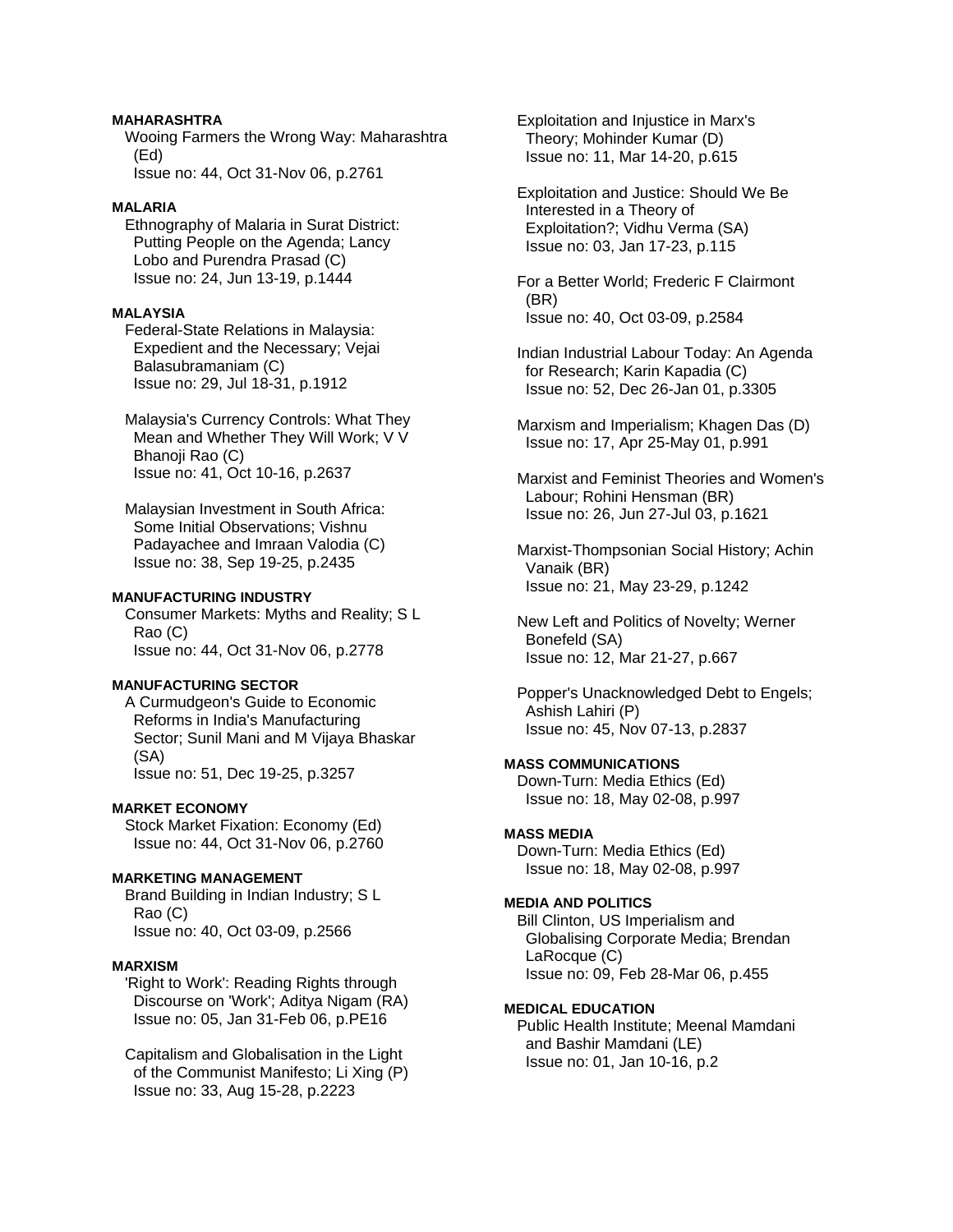### **MEDICAL ETHICS**

 Accessories After the Fact (Ed) Issue no: 18, May 02-08, p.995

 Monstrous Triumph: Medicine (Ed) Issue no: 19, May 09-15, p.1061

 Quinacrine Sterilisation Trials: A Scientific Scandal?; Mohan Rao (C) Issue no: 13, Mar 26-Apr 03, p.692

# **MEDICAL RESEARCH**

 For Themselves?: Doctors (Ed) Issue no: 06, Feb 07-13, p.248

 Monstrous Triumph: Medicine (Ed) Issue no: 19, May 09-15, p.1061

 Protesting Too Much: Research (Ed) Issue no: 46, Nov 14-20, p.2884

#### **MEDICINAL PLANTS**

 Mainstreaming Indigenous Knowledge: Developing Jeevani; R V Anuradha (P) Issue no: 26, Jun 27-Jul 03, p.1615

#### **MEDIEVAL HISTORY**

 Between History and Biography; Ramachandra Guha (BR) Issue no: 36, Sep 05-18, p.2355

 Imperial Figures; Archana Deb (LE) Issue no: 12, Mar 21-27, p.618

#### **MEERUT**

 Pradhanis in New Panchayats: Field Notes from Meerut District; Sudha Pai (C) Issue no: 18, May 02-08, p.1009

### **MEGHALAYA**

 Uneasy Alliances: Meghalaya (Ed) Issue no: 11, Mar 14-20, p.553

#### **METROPOLIS**

 Housing Needs in New Suburbs of Indian Metropolii: Case Study of Kothrud, Pune; Hemalata C Dandekar and Sashikant B Sawant (SA) Issue no: 46, Nov 14-20, p.2919

#### **MEXICO**

 Massacre at Chenalho: Erasing Chiapas Uprising: Mexico; Vijay Prashad (C) Issue no: 01, Jan 10-16, p.21

### **MICROECONOMICS**

 Micro Theory with Macro Implications; Arun Ghosh (F) Issue no: 44, Oct 31-Nov 06, p.2766

### **MICROFINANCE**

 Microfinance Dissected; G K Lieten (BR) Issue no: 03, Jan 17-23, p.103

### **MIDDLE CLASS**

 The New African American Middle Class; Robert Gregg (SA) Issue no: 46, Nov 14-20, p.2933

#### **MIGRATION**

 Gulf Migration and Its Economic Impact: The Kerala Experience; B A Prakash (SA) Issue no: 50, Dec 12-18, p.3209

 India in the Image of Bihar; Arvind N Das  $(C)$ Issue no: 49, Dec 05-11, p.3103

 The Informal Sector and Rural-to-Urban Migration: Some Indian Evidence; Prabir Bhattacharya (SA) Issue no: 21, May 23-29, p.1255

 Mapping Migration, Gender, Culture and Politics in the Indian Diaspora: Commemorating Indian Arrival in Trinidad; Kalpana Kannabiran (RA) Issue no: 44, Oct 31-Nov 06, p.WS53

 Migration in Bihar; L K Deshpande (BR) Issue no: 14, Apr 04-10, p.764

 To Migrate or to Stay?; Surinder Jodhka (BR) Issue no: 49, Dec 05-11, p.3117

#### **MILITARY**

 And the Loser Is...the Indian Armed Forces; Eric Arnett (C) Issue no: 36, Sep 05-18, p.2339

 Pakistan-US Military Alliance; Hamza Alavi (SA) Issue no: 25, Jun 20-26, p.1551

 Sri Lanka's Arming of LTTE against IPKF: Mystery of Kobbekaduwa's Death; M R Narayan Swamy (C) Issue no: 40, Oct 03-09, p.2577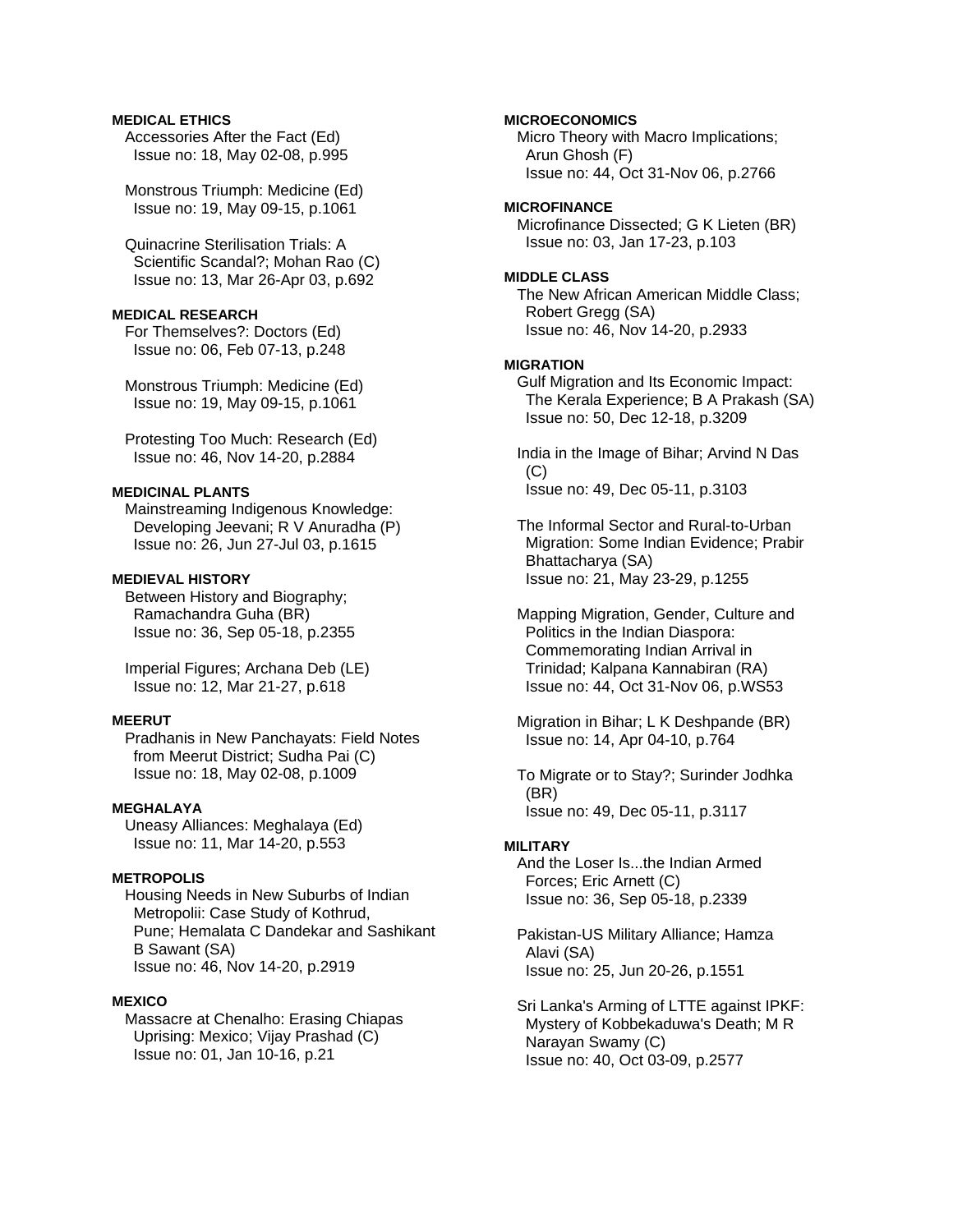# **MILITARY**

 Supreme Court on Armed Forces Act; A G Noorani (CL) Issue no: 27, Jul 04-10, p.1682

# **MINING AND MINERALS**

 Kolar Gold Mines: An Unfinished Biography of Colonialism; C P Vinod Kumar, P G Revathi and K T Rammohan (P) Issue no: 24, Jun 13-19, p.1467

 Mining Destroys; Bittu Sahgal (LE) Issue no: 15, Apr 11-17, p.802

# **MINORITIES**

 Election Manifestos and Minorities: Promises Galore; Asghar Ali Engineer  $(C)$ Issue no: 19, May 09-15, p.1069

 Minority Histories, Subaltern Pasts; Dipesh Chakrabarty (SA) Issue no: 09, Feb 28-Mar 06, p.473

 Religious Freedom and US Constitution; A G Noorani (CL) Issue no: 40, Oct 03-09, p.2562

 Seam of Anger and Concern ; Kanupriya et al (LE) Issue no: 50, Dec 12-18, p.3158

### **MIZORAM**

 Manufacturing Tension: Mizoram (Ed) Issue no: 26, Jun 27-Jul 03, p.1593

#### **MODERNISM**

 Defence of Multiculturalist Politics; Achin Vanaik (BR) Issue no: 12, Mar 21-27, p.640

 Modernity and Culture; Arup Kumar Sen (D) Issue no: 40, Oct 03-09, p.2620

 Public Modernity: Some Issues; M Madhava Prasad (BR) Issue no: 18, May 02-08, p.1020

 Whatever Happened to the Dreams of Modernity?: The Nehruvian Era and Woman's Position; Nirmala Banerjee (RA) Issue no: 17, Apr 25-May 01, p.WS02

## **MONETARY POLICY**

 Arbitrage: An Explanation for South-East Asian Crisis and Indian Immunity; Ashima Goyal and Shridhar Dash (SA) Issue no: 31, Aug 01-07, p.2098

 At a Price (Ed) Issue no: 04, Jan 24-30, p.135

 Contradictions of European Monetary Union; Alex Callinicos (RA) Issue no: 35, Aug 29-Sep 04, p.PE70

 Financial Repression, Liberalisation and Development; L M Bhole (BR) Issue no: 14, Apr 04-10, p.763

 Interest Rate Targeting: Critical Role of Fiscal Stance; M J Manohar Rao and Shubhada M Rao (SA) Issue no: 29, Jul 18-31, p.2009

 Macro Perspective: A Refreshing Change; EPW Research Foundation (MMR) Issue no: 20, May 16-22, p.1151

 Malaysia's Currency Controls: What They Mean and Whether They Will Work; V V Bhanoii Rao (C) Issue no: 41, Oct 10-16, p.2637

 Managing the Indian Economy; Pulapre Balakrishnan (BR) Issue no: 44, Oct 31-Nov 06, p.2782

 Need for Fresh Ideas and Risk-Taking; EPW Research Foundation (MMR) Issue no: 41, Oct 10-16, p.2630

 New Europe: A Labour Perspective; Werner Bonefeld (BR) Issue no: 46, Nov 14-20, p.2918

 New Monetary Transmission Channels: Role of Interest Rates and Exchange Rate in Conduct of Indian Monetary Policy; Pratha Ray, Himanshu Joshi and Mridul Sagger (SA) Issue no: 44, Oct 31-Nov 06, p.2787

 Optimising the Pace of Capital Account Convertibility; M J Manohar Rao and Balwant Singh (SA) Issue no: 21, May 23-29, p.1247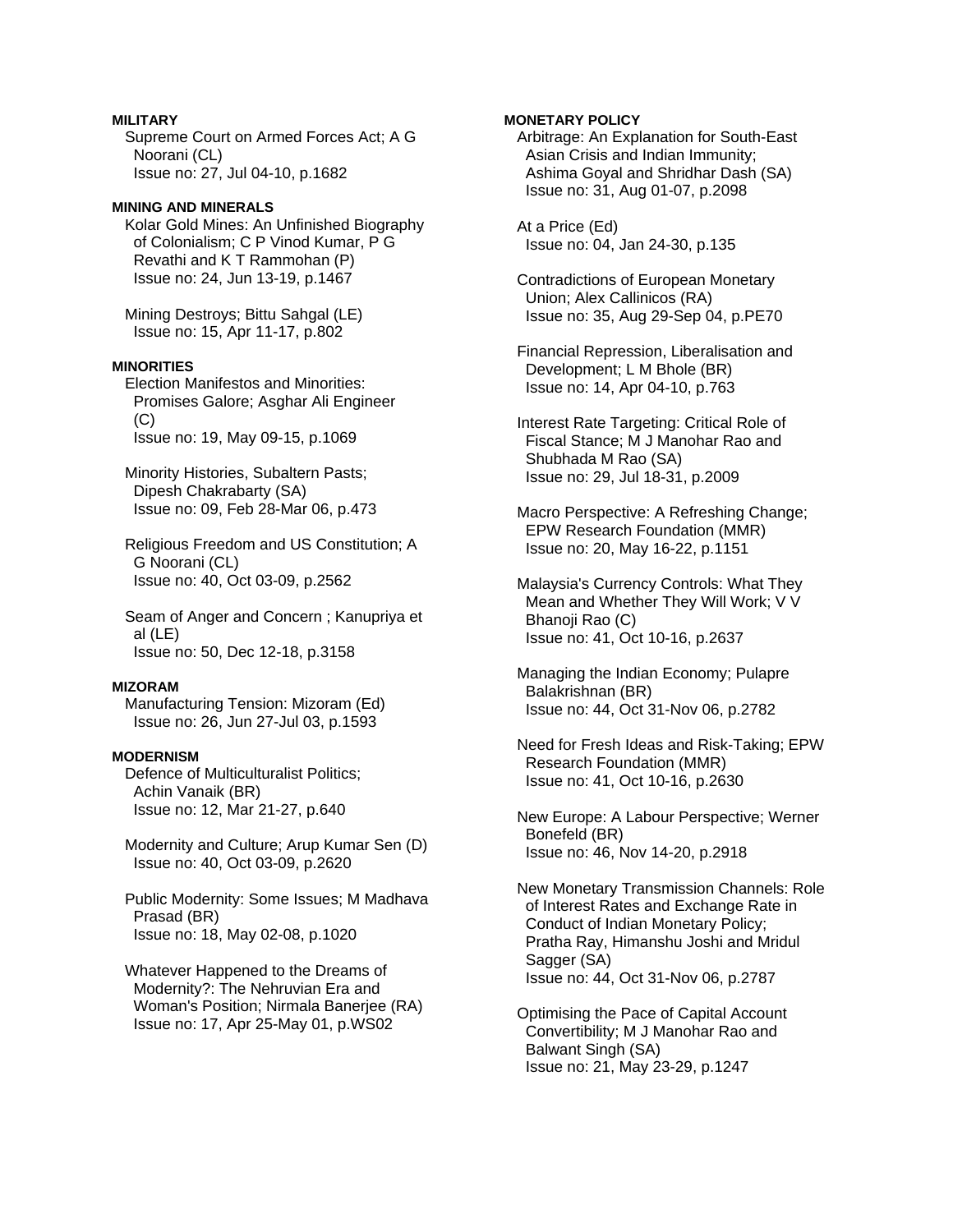## **MONETARY POLICY**

 Price Stability, BoP Equilibrium and Economic Growth; V B Angadi (BR) Issue no: 39, Sep 26-Oct 02, p.2521

 Shedding Monetarist Blinkers; EPW Research Foundation (MMR) Issue no: 28, Jul 11-17, p.1796

### **MONEY AND BANKING**

 Narrow Banking: Theory, Evidence and Prospects in India; Saibal Ghosh and Mridul Saggar (SA) Issue no: 19, May 09-15, p.1091

### **MONEY MARKET**

 Ample Liquidity, but No Pick-Up in Investment; EPW Research Foundation (MMR) Issue no: 15, Apr 11-17, p.810

 Currency Equivalent Monetary Aggregates: Do They Have an Edge over Their Simple Sum Counterparts?; Debashis Acharya and Bandi Kamaiah (SA) Issue no: 13, Mar 26-Apr 03, p.717

 Fiscal Impetus Missing; EPW Research Foundation (MMR) Issue no: 11, Mar 14-20, p.558

 Macro Perspective: A Refreshing Change; EPW Research Foundation (MMR) Issue no: 20, May 16-22, p.1151

 Mistimed Tightening of Prudential Norms; EPW Research Foundation (MMR) Issue no: 46, Nov 14-20, p.2890

 Money Market Rates of Interest; EPW Research Foundation (S) Issue no: 01, Jan 10-16, p.7

 Money Market Rates of Interest; EPW Research Foundation (S) Issue no: 06, Feb 07-13, p.251

 Money Market Rates of Interest; EPW Research Foundation (S) Issue no: 10, Mar 07-13, p.495

 Money Market Rates of Interest; EPW Research Foundation (S) Issue no: 23, Jun 06-12, p.1359

 Money Market Rates of Interest; EPW Research Foundation (S) Issue no: 27, JUL 04-10, p.1679

 Money Market Rates of Interest; EPW Research Foundation (S) Issue no: 31, Aug 01-07, p.2047

 Money Market Rates of Interest; EPW Research Foundation (S) Issue no: 36, Sep 05-18, p.2327

 Money Market Rates of Interest; EPW Research Foundation (S) Issue no: 40, Oct 03-09, p.2559

 Money Market Rates of Interest; EPW Research Foundation (S) Issue no: 14, Apr 04-10, p.743

 Money Market Rates of Interest; EPW Research Foundation (S) Issue no: 18, May 02-08, p.999

 Need for Fresh Ideas and Risk-Taking; EPW Research Foundation (MMR) Issue no: 41, Oct 10-16, p.2630

 Neglect of Bank Credit for Industrial Revival; EPW Research Foundation (MMR) Issue no: 50, Dec 12-18, p.3166

 Reversal of Premature Policies; EPW Research Foundation (MMR) Issue no: 03, Jan 17-23, p.74

 Shedding Monetarist Blinkers; EPW Research Foundation (MMR) Issue no: 28, Jul 11-17, p.1796

#### **MONOPOLIES**

 Towards a National Competition Policy for India; S L Rao (RA) Issue no: 09, Feb 28-Mar 06, p.M31

# **MOTION PICTURES**

 Assault on 'Fire'; Sukla Sen (LE) Issue no: 50, Dec 12-18, p.3158

 Film Songs as Continuing Education: Same Language Subtitling for Literacy; Brij Kothari (C) Issue no: 39, Sep 26-Oct 02, p.2507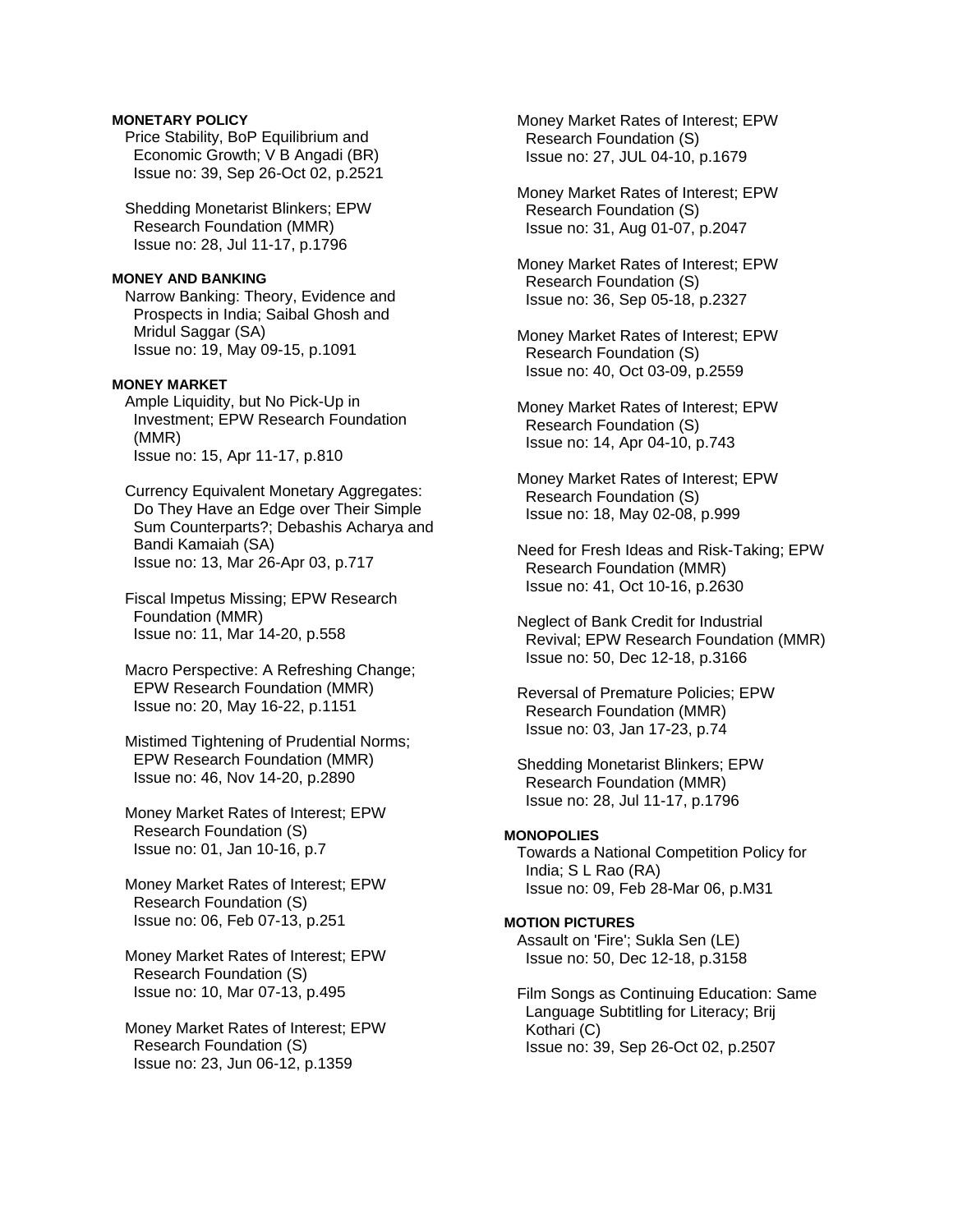#### **MOTION PICTURES**

- Love in the Time of Nationalism: Bangali Popular Films from 1950s; Dulali Nag (SA) Issue no: 14, Apr 04-10, p.779
- Manning the Border: Gender and War in 'Border'; Karen Gabriel (P) Issue no: 15, Apr 11-17, p.828
- Set This House on Fire; Carol Upadhya (C) Issue no: 50, Dec 12-18, p.3176
- Steam Engines and His Highness; GPD (F) Issue no: 18, May 02-08, p.1002

### **MRTP ACT**

 Towards a National Competition Policy for India; S L Rao (RA) Issue no: 09, Feb 28-Mar 06, p.M31

#### **MUGHAL EMPIRE**

 From Abad to Nagar; GPD (F) Issue no: 04, Jan 24-30, p.142

**MULTI-PURPOSE PROJECTS**  Hoe Safe Is Gandhisagar Dam?; Ram Pratap Gupta (C) Issue no: 47, Nov 21-Dec 04, p.2957

#### **MULTINATIONAL CORPORATIONS**

 Business and India's Economic Policy Reforms; Baldev Raj Nayar (SA) Issue no: 38, Sep 19-25, p.2453

 Industrial Geography and Studies on Multinational Corporations; Swapna Banerjee-Guha (P) Issue no: 04, Jan 24-30, p.159

 Multilateral Agreement on Investment: An Analysis; Biswajit Dhar and Sachin Chaturvedi (SA) Issue no: 15, Apr 11-17, p.837

 People's Right over Natural Resources; Manu N Kulkarni (LE) Issue no: 44, Oct 31-Nov 06, p.2758

 Reorganising amidst Turbulence: China's Large-Scale Industry in the Midst of Changing International Distribution of Power, Restructuring and Globalisation of Capitalist Big Business; Peter Nolan and Wang Xiaoqiang (SA) Issue no: 13, Mar 26-Apr 03, p.707

 TNC Operations in Developing Countries; Anindya Sen (BR) Issue no: 09, Feb 28-Mar 06, p.461

 Villagers Oppose Maheshwar Power Project: Madhya Pradesh; Silvy and Mahadev Patidar (C) Issue no: 07, Feb 14-20, p.324

## **MUMBAI**

 Redevelopment of Mumbai's Cotton Textile Mill Land: Opportunity Lost; Darryl D'Monte (SA) Issue no: 06, Feb 07-13, p.283

 Srikrishna Commission Report; Ramachandra Guha (LE) Issue no: 22, May 30-Jun 05, p.1286

 Srikrishna Commission Report: Painstaking Documentation; Asghar Ali Engineer (C) Issue no: 33, Aug 15-28, p.2215

 Work and Workers in Mumbai, 1930s-90s: Changing Profile, Enduring Problems; Sujata Patel (C) Issue no: 46, Nov 14-20, p.2904

#### **MUSLIM LEAGUE**

 Glimpses of the Freedom Movement; A G Noorani (BR) Issue no: 03, Jan 17-23, p.98

 Not Learning from History: Pakistan (Ed) Issue no: 49, Dec 05-11, p.3093

 Regional Rumblings: Pakistan (Ed) Issue no: 09, Feb 28-Mar 06, p.437

# **MUSLIM PERSONAL LAW**

 Awaaz-e-Niswan; Hasina Khan (LE) Issue no: 35, Aug 29-Sep 04, p.2262

 Deeper Ferment: Pakistan (Ed) Issue no: 41, Oct 10-16, p.2625

#### **MUSLIMS**

 Awaaz-e-Niswan; Hasina Khan (LE) Issue no: 35, Aug 29-Sep 04, p.2262

 Family, Community and Social Terrain: Gleanings from the Autobiography of a Muslim Activist; S P Punalekar (SA) Issue no: 11, Mar 14-20, p.607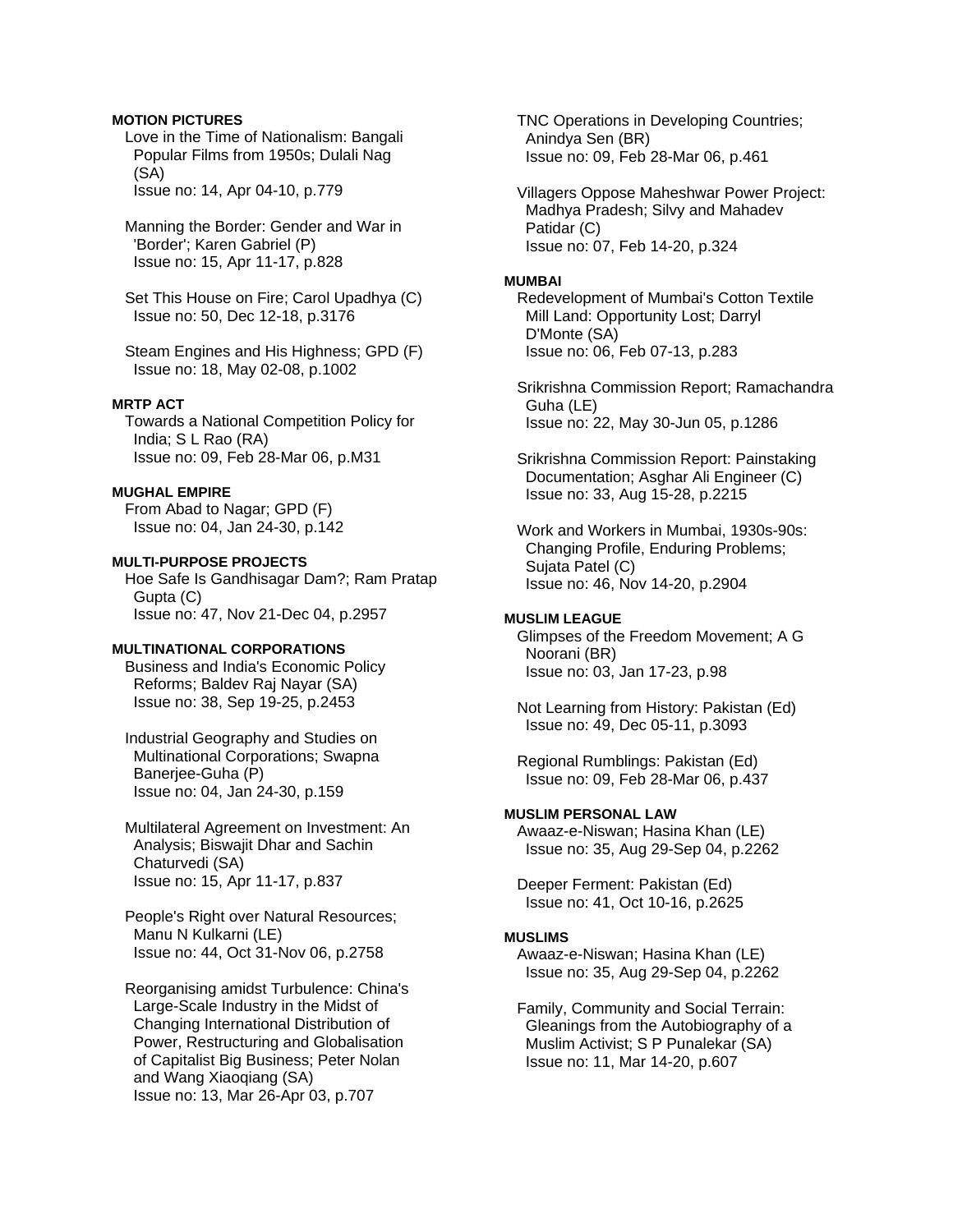### **MUSLIMS**

 For Gender-Just Law; S P Sathe (BR) Issue no: 47, Nov 21-Dec 04, p.2969

**MUTUAL FUNDS** Lessons of UTI Fiasco (Ed) Issue no: 41, Oct 10-16, p.2623

 Much Needs to Change, But Will It? (Ed) Issue no: 42, Oct 17-30, p.2687

 Unit Trust of India- Select Performance Indicators; EPW Research Foundation (S) Issue no: 15, Apr 11-17, p.807

### **NARMADA PROJECT**

 Displaced Persons and Discourse of Rights; Niraja Gopal Jayal (RA) Issue no: 05, Jan 31-Feb 06, p.PE30

 Expected Roadblocks (Ed) Issue no: 38, Sep 19-25, p.2411

#### **NATIONAL INCOME**

 Central Finances: Further Deterioration; EPW Research Foundation (C) Issue no: 29, Jul 18-31, p.1910

 The Crash of Japan; Frederic F Clairmont (C) Issue no: 36, Sep 05-18, p.2347

 Economic Growth and Regional Divergence in India, 1960 to 1995; Buddhadeb Ghosh, Sugata Marjit and Chiranjib Neogi (SA) Issue no: 26, Jun 27-Jul 03, p.1623

 Flow of Funds Accounts of the Indian Economy [RBI Data]m; EPW Research Foundation (S) Issue no: 07, Feb 14-20, p.311

 Resolving Financial Crisis: Russia; R G Gidadhubli (C) Issue no: 28, Jul 11-17, p.1811

# **NATIONAL MOVEMENT**

 Understanding Ambedkar's Construction of National Movement; Gopal Guru (C) Issue no: 04, Jan 24-30, p.156

# **NATIONAL PARKS**

 Economic Aspects of Biodiversity Conservation: Micro and Macro Strategies for Intervention; Kanchan Chopra (SA) Issue no: 52, Dec 26-Jan 01, p.3336

#### **NATIONAL SECURITY**

 Buddha's Smile and National Security; Dipankar Banerjee (C) Issue no: 20, May 16-22, p.1159

 Domestic Politics and National Security; Aswini K Ray (SA) Issue no: 26, Jun 27-Jul 03, p.1631

 Equating Technological Progress with Nuclear Bombs; Giri Deshingkar (C) Issue no: 22, May 30-Jun 05, p.1297

 India Joins the Club; Priya et al Nanda (LE) Issue no: 21, May 23-29, p.1214

 Insecure Foundations of Security; Gautam Navlakha (C) Issue no: 40, Oct 03-09, p.2571

 The Security-Insecurity Syndrome; Bhabani Sen Gupta (RA) Issue no: 10, Mar 07-13, p.519

 Why India Should Sign CTBT: Returning to Our Own Agenda; Praful Bidwai and Achin Vanaik (SA) Issue no: 38, Sep 19-25, p.2469

### **NATIONALISM**

 Ambedkar and Indian Nationalism; S M Gaikwad (P) Issue no: 10, Mar 07-13, p.515

 The BJP Bomb and Aspects of Nationalism; Sumit Sarkar (SA) Issue no: 27, Jul 04-10, p.1725

 BJP's Real Agenda; Sukla Sen (D) Issue no: 06, Feb 07-13, p.303

 Love in the Time of Nationalism: Bangali Popular Films from 1950s; Dulali Nag (SA) Issue no: 14, Apr 04-10, p.779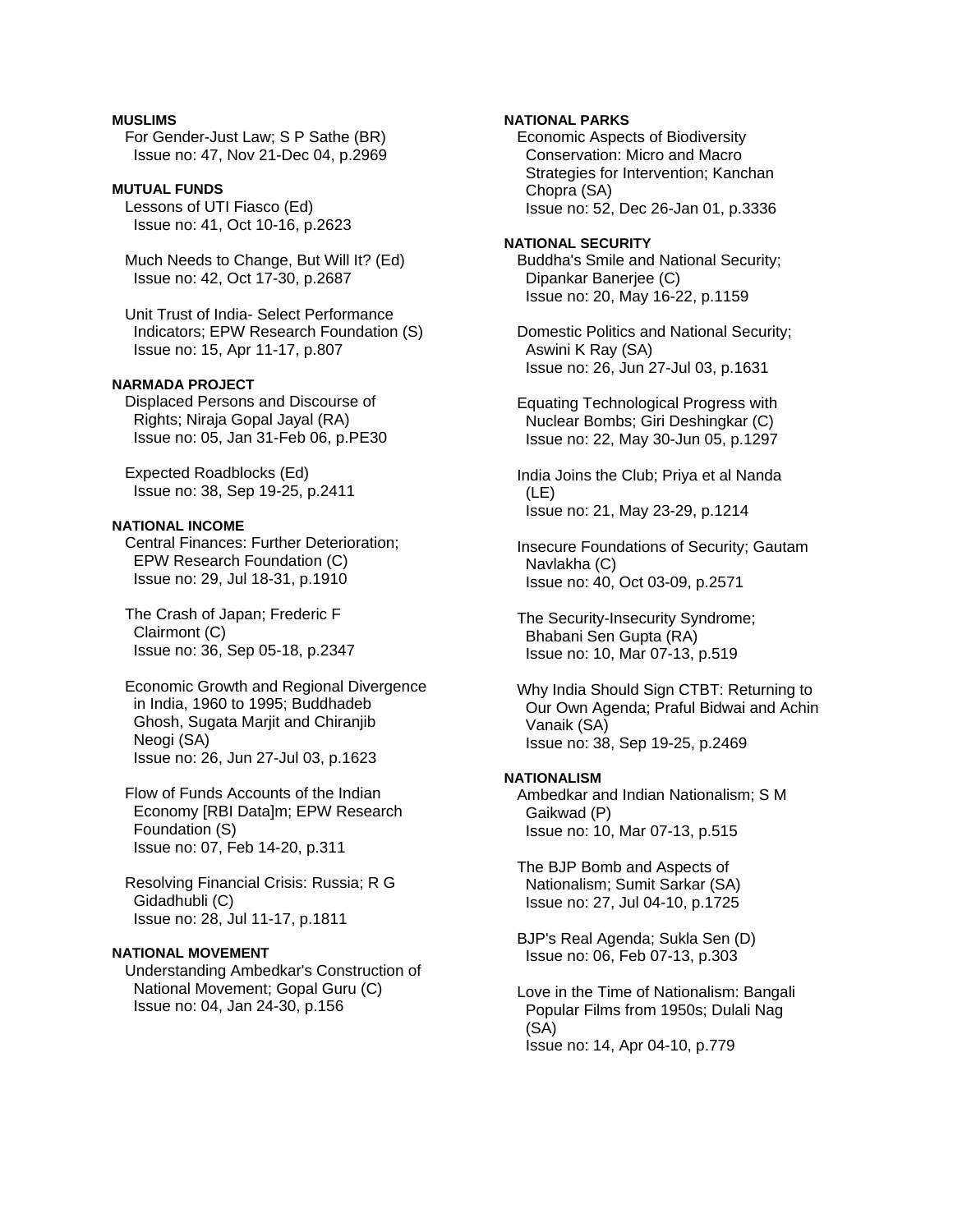### **NATIONALISM**

 Memories of a Fragmented Nation: Rewriting the Histories of India's Partition; Mushirul Hasan (SA) Issue no: 41, Oct 10-16, p.2662

 Nation and Its Gender; Malavika Kasturi (BR) Issue no: 45, Nov 07-13, p.2839

 Nation, Reason and Religion: India's Independence in International Perspective; Sugata Bose (SA) Issue no: 31, Aug 01-07, p.2090

 Nation, Reason and Religion: Punjab's Role in the Partition of India; Ayesha Jalal (SA) Issue no: 32, Aug 08-14, p.2183

 Nationalism in the Era of Globalisation; T V Sathyamurthy (SA) Issue no: 33, Aug 15-28, p.2247

 Nuclear Explosion and Its Swadeshi Fall Out; Romesh Diwan (D) Issue no: 22, May 30-Jun 05, p.1349

 A Nuclearised South Asia: View from the Other Side; Iftikhar H Malik (C) Issue no: 22, May 30-Jun 05, p.1304

 Our Political Class and National Self-Respect; D N Ghosh (F) Issue no: 31, Aug 01-07, p.2052

 Post-Independence Indian English Literature: Towards a New Literary History; Makarand Paranjape (SA) Issue no: 18, May 02-08, p.1049

 Proof of Patriotism?; Ashraf Hussain (LE) Issue no: 01, Jan 10-16, p.2

 Reflections on the Political Present; K N Panikkar (BR) Issue no: 27, Jul 04-10, p.1714

 Welcome to the Patriot Games; Shiv Visvanathan (C) Issue no: 21, May 23-29, p.1224

**NATIONALITY**  Ethnicity and Nationality; Niraja Gopal Jayal (BR) Issue no: 15, Apr 11-17, p.833

 Nehruvian Modernity and Its Contradictions; Akeel Bilgrami (BR) Issue no: 32, Aug 08-14, p.2168

#### **NATO**

 An Agenda 2000 for the Nordic Region; David Arter (RA) Issue no: 35, Aug 29-Sep 04, p.PE79

 US-French Relations in the New World Order; James Petras and Morris Morley (SA) Issue no: 16, Apr 18-24, p.923

# **NATURAL GAS**

 Shell and LNG Supply to India; Ardhendu Sen (LE) Issue no: 29, Jul 18-31, p.1898

#### **NATURAL RESOURCES**

 People's Right over Natural Resources; Manu N Kulkarni (LE) Issue no: 44, Oct 31-Nov 06, p.2758

#### **NAXALISM**

 Time for Introspection: Portents of Bathe; Subhash Gatade (C) Issue no: 24, Jun 13-19, p.1442

 Undertrial Prisoners Protest; S Appa Rao and M Balakrishna (LE) Issue no: 28, Jul 11-17, p.1782

### **NEW DELHI**

 BJP's Search for Short-Cuts to Political Consolidation: New Delhi; BM (C) Issue no: 22, May 30-Jun 05, p.1299

#### **NGOS**

 'Laxman Kills a Tiger' Case; P N Krishna Murthy (D) Issue no: 03, Jan 17-23, p.131

 Assessment of Environmental Policies and Policy Implementation in India; V S Vyas and V Ratna Reddy (SA) Issue no: 01, Jan 10-16, p.48

 Environment: The Gaps Are Showing (Ed) Issue no: 15, Apr 11-17, p.803

 Homeworkers: High Hopes and Hard Realities; Mukul (P) Issue no: 14, Apr 04-10, p.758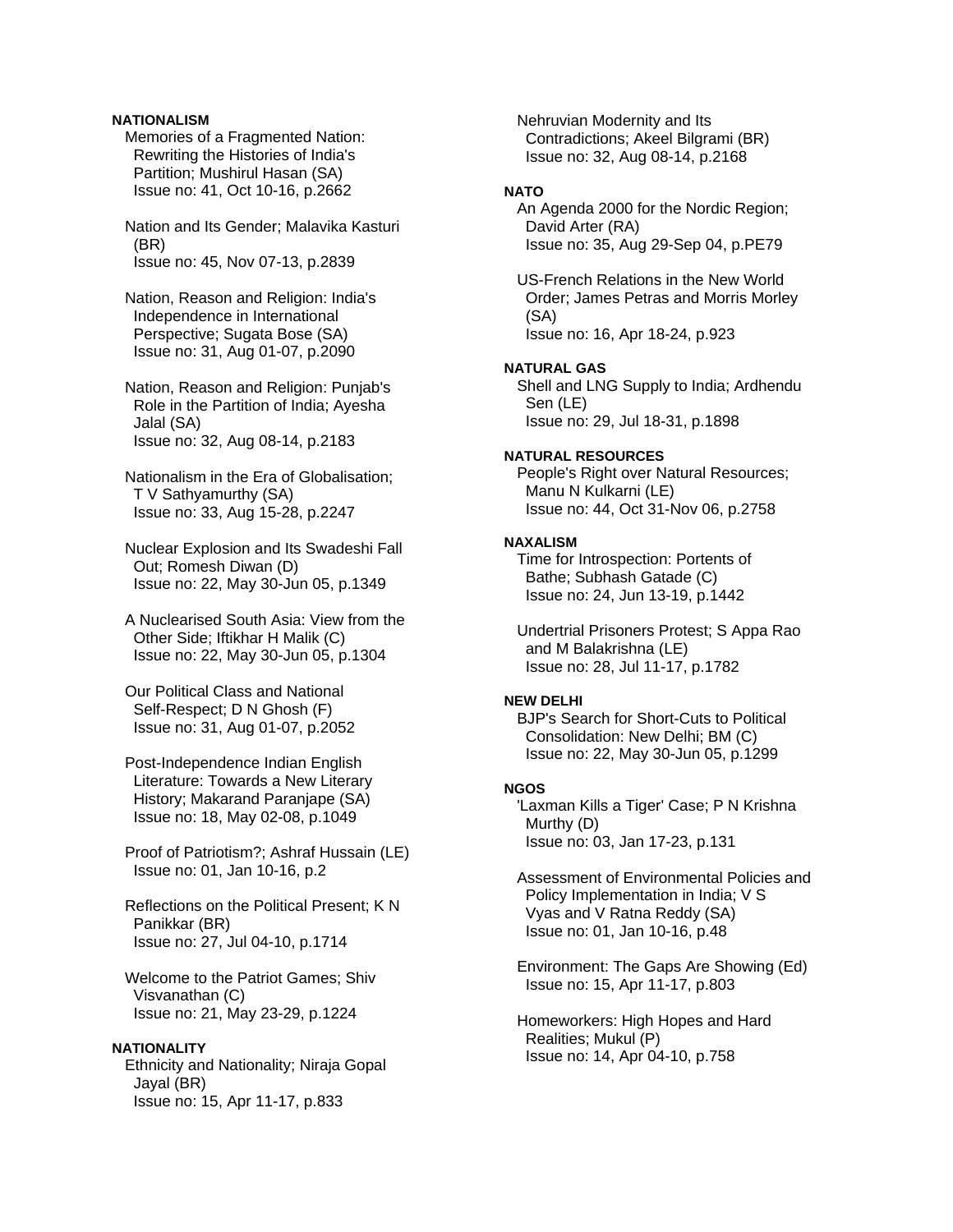## **NGOS**

 TheIntellectual Crisis: Pakistan; S Akbar Zaidi (C) Issue no: 39, Sep 26-Oct 02, p.2510

 Microfinance Dissected; G K Lieten (BR) Issue no: 03, Jan 17-23, p.103

 Poverty and Environmental Resource Degradation: An Alternative Explanation and Possible Solutions; N S Jodha (SA) Issue no: 36, Sep 05-18, p.2384

 Researching Empowerment: A Grass Roots Women's Perspective; Nitya Rao (BR) Issue no: 06, Feb 07-13, p.273

 Revitalising Panchayati Rajs: Role of NGOs; Amitabh Behar (C) Issue no: 16, Apr 18-24, p.881

 Social Security for Unorganised Sector; Rehana Jhabvala (RA) Issue no: 22, May 30-Jun 05, p.L7

 World Bank Designs; Sujatha Suresh (LE) Issue no: 16, Apr 18-24, p.866

#### **NON-AGRICULTURAL EMPLOYMENT**

 Non-Agricultural Employment and Poverty in Rural India: A Review of Evidence; Jeemol Unni (RA) Issue no: 13, Mar 26-Apr 03, p.A36

#### **NON-PERFORMING ASSETS**

 Back to Square One: Priority Sector Credit (Ed) Issue no: 19, May 09-15, p.1060

 Dealing with NPAs: Banks (Ed) Issue no: 39, Sep 26-Oct 02, p.2492

 Degrees of Concealment: Banks (Ed) Issue no: 42, Oct 17-30, p.2689

 Distribution of Scheduled Commercial Banks' Outstanding Credit According to Organisation; EPW Research Foundation (S) Issue no: 33, Aug 15-28, p.2207

 Helpful Statistics: Banks (Ed) Issue no: 04, Jan 24-30, p.136  Narrow Banking: Theory, Evidence and Prospects in India; Saibal Ghosh and Mridul Saggar (SA) Issue no: 19, May 09-15, p.1091

 Non-Performing Assets of Banks: Have They Really Declined? And on Whose Account?; K M Shajahan (SA) Issue no: 12, Mar 21-27, p.671

 Non-Priority Sector: Banks (Ed) Issue no: 16, Apr 18-24, p.868

# **NON-PROLIFERATION TREATY**

 CTBT and National and Regional Politics; C P Geevan and Meera Velayudhan (D) Issue no: 40, Oct 03-09, p.2619

 Going beyond CTBT; Anant Phadke (LE) Issue no: 42, Oct 17-30, p.2686

 India's Nuclear Tests: Loss of Moral Stature and Courage; Vinay Krishin Gidwani (P) Issue no: 22, May 30-Jun 05, p.1312

 Nuclear Exhibitionism: Footfall of Hindu Fascism; Sukla Sen (D) Issue no: 22, May 30-Jun 05, p.1351

 The Nuclear Imperium and Its Vassal Kings; S M Menon (C) Issue no: 31, Aug 01-07, p.2054

 Nuclear Race in South Asia; Mahbub ul Haq (P) Issue no: 35, Aug 29-Sep 04, p.2283

 Nuclear Tests and 'Nation'; V M Tarkunde (C) Issue no: 27, Jul 04-10, p.1696

 Nuclear Virtue, in Future (Ed) Issue no: 35, Aug 29-Sep 04, p.2263

 Why India Should Sign CTBT: Returning to Our Own Agenda; Praful Bidwai and Achin Vanaik (SA) Issue no: 38, Sep 19-25, p.2469

#### **NSS**

 Impact of Liberalisation on Labour Market in India: What Do Facts from NSSO's 50th Round Show?; Sudha Deshpande and Lalit Deshpande (RA) Issue no: 22, May 30-Jun 05, p.L31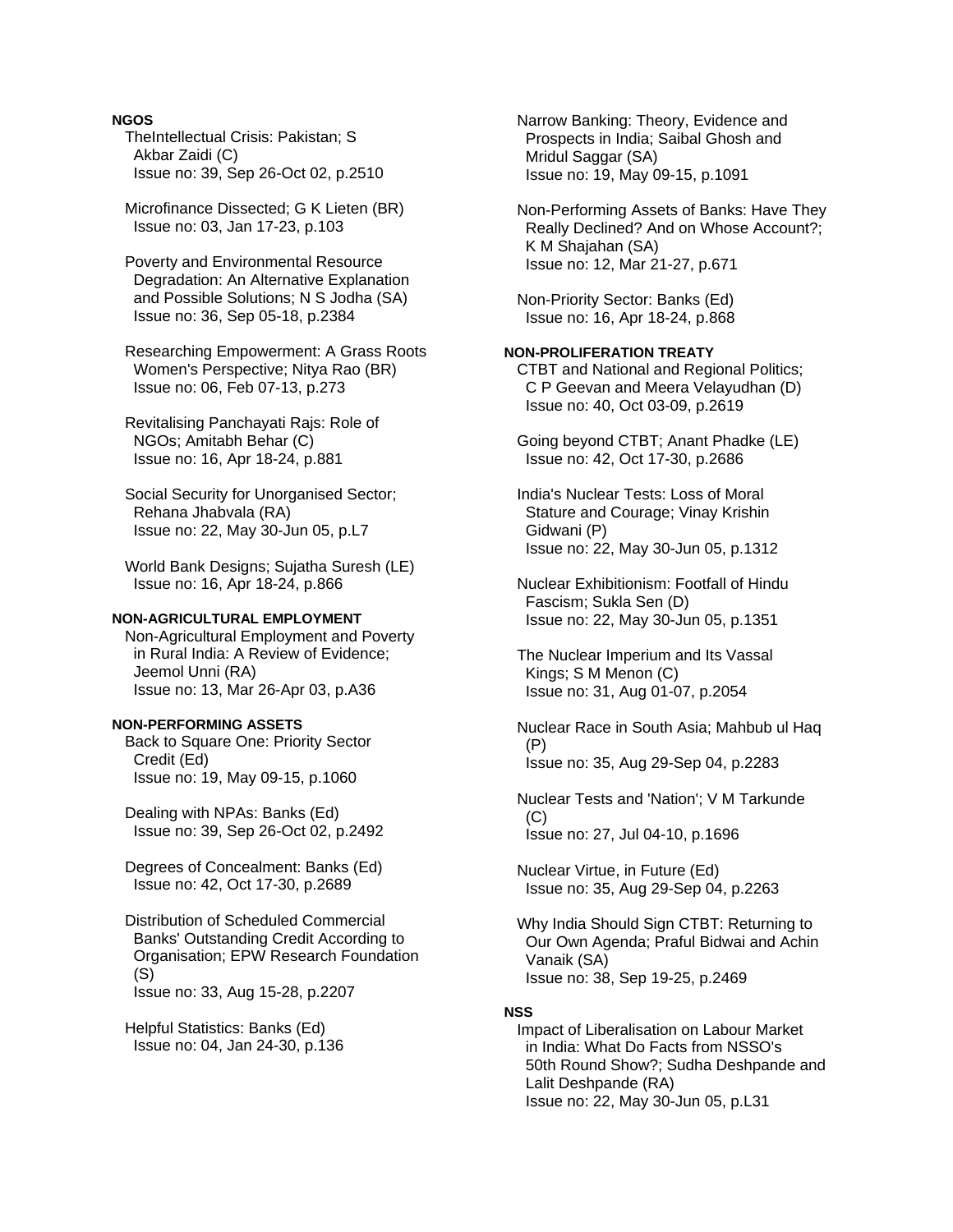**NSS**  Morbidity in Tamil Nadu: Levels, Differentials and Determinants; P Duraisamy (SA) Issue no: 17, Apr 25-May 01, p.982 Non-Agricultural Employment and Poverty in Rural India: A Review of Evidence; Jeemol Unni (RA) Issue no: 13, Mar 26-Apr 03, p.A36 Pattern of Land Holdings [NSSO Data]; EPW Research Foundation (S) Issue no: 38, Sep 19-25, p.2415 **NUCLEAR ARMS**  And the Loser Is...the Indian Armed Forces; Eric Arnett (C) Issue no: 36, Sep 05-18, p.2339 The BJP Bomb and Aspects of Nationalism; Sumit Sarkar (SA) Issue no: 27, Jul 04-10, p.1725 BJP's Search for Short-Cuts to Political Consolidation: New Delhi; BM (C) Issue no: 22, May 30-Jun 05, p.1299 Buddha's Smile and National Security; Dipankar Banerjee (C) Issue no: 20, May 16-22, p.1159 Censored?; K N Raj (LE) Issue no: 20, May 16-22, p.1142 Crossing the Rubicon; Achin Vanaik (F) Issue no: 24, Jun 13-19, p.1433 CTBT and National and Regional Politics; C P Geevan and Meera Velayudhan (D) Issue no: 40, Oct 03-09, p.2619 Equating Technological Progress with Nuclear Bombs; Giri Deshingkar (C) Issue no: 22, May 30-Jun 05, p.1297 A Fatal Attraction; GPD (F) Issue no: 21, May 23-29, p.1223 Harnessed Science: Nuclear Tests (Ed) Issue no: 22, May 30-Jun 05, p.1289 Hawks, Doves and the Nuclear Question; Anirudh Deshpande (C) Issue no: 25, Jun 20-26, p.1503

 How We Loved the Bomb and Later Rued It; Partha Chatterjee (C) Issue no: 24, Jun 13-19, p.1437 India's Nuclear Tests: Loss of Moral Stature and Courage; Vinay Krishin Gidwani (P) Issue no: 22, May 30-Jun 05, p.1312 Insecure Foundations of Security; Gautam Navlakha (C) Issue no: 40, Oct 03-09, p.2571 Media Bias: Pakistan's Tests (Ed) Issue no: 26, Jun 27-Jul 03, p.1593 Nuclear Exhibitionism: Footfall of Hindu Fascism; Sukla Sen (D) Issue no: 22, May 30-Jun 05, p.1351

 Nuclear Explosion and Its Swadeshi Fall Out; Romesh Diwan (D) Issue no: 22, May 30-Jun 05, p.1349

 Nuclear Race in South Asia; Mahbub ul Haq (P) Issue no: 35, Aug 29-Sep 04, p.2283

 Nuclear Tests and 'Nation'; V M Tarkunde  $(C)$ Issue no: 27, Jul 04-10, p.1696

 One Part Wisdom, Three Parts Coward!; GPD (F) Issue no: 22, May 30-Jun 05, p.1294

 Plea to Abandon Nuclear Option; Thomas George (LE) Issue no: 36, Sep 05-18, p.2322

 Pokhran Blasts; P P Lakshman (LE) Issue no: 24, Jun 13-19, p.1418

 Protest against Nuclear Tests; S M Paranjape (LE) Issue no: 35, Aug 29-Sep 04, p.2262

 Shocking and Dangerous; K N Panikkar (LE) Issue no: 23, Jun 06-12, p.1354

 Why India Should Sign CTBT: Returning to Our Own Agenda; Praful Bidwai and Achin Vanaik (SA) Issue no: 38, Sep 19-25, p.2469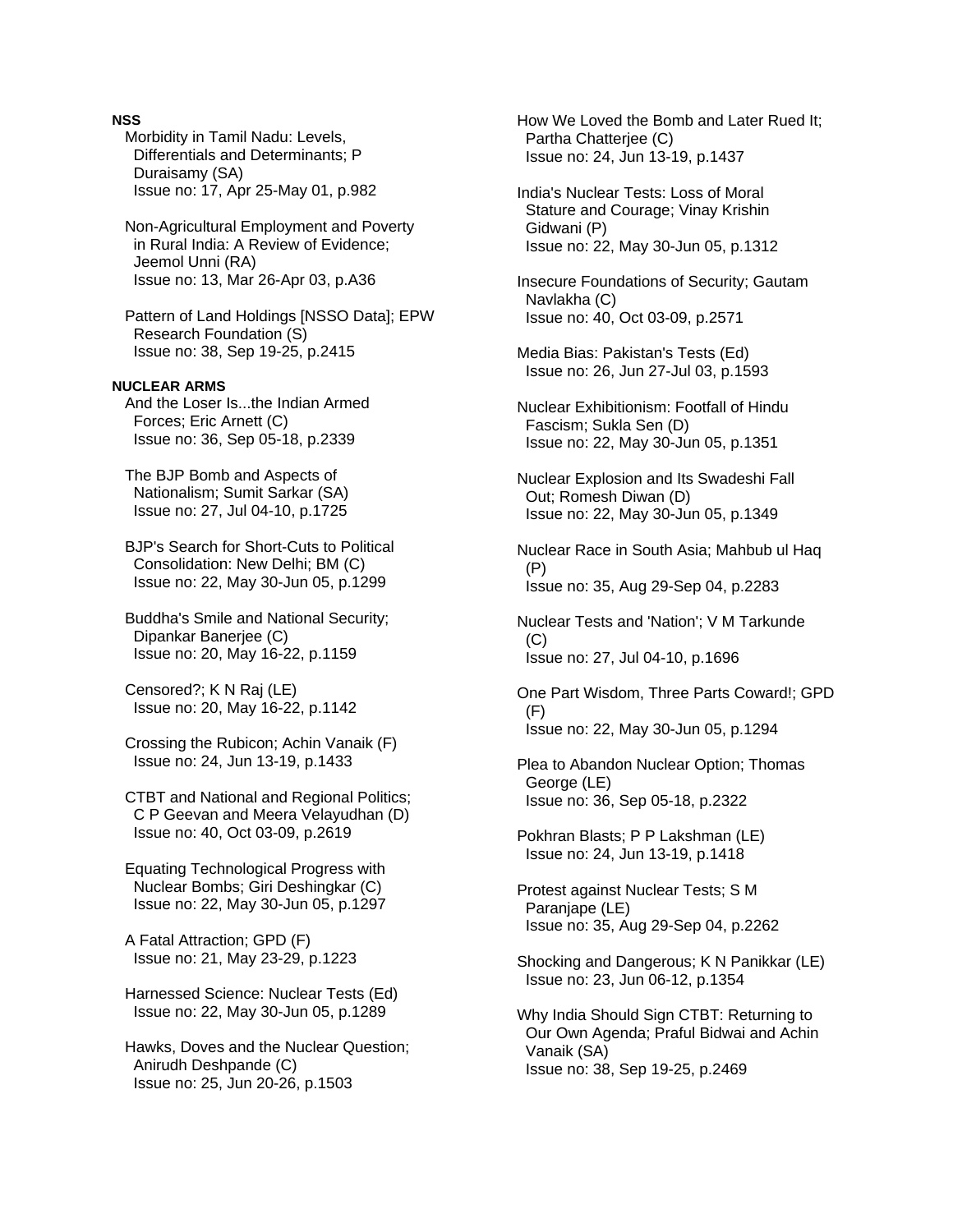### **NUCLEAR ENERGY**

 And the Loser Is...the Indian Armed Forces; Eric Arnett (C) Issue no: 36, Sep 05-18, p.2339

 Blundering Ahead: Nuclear Power (Ed) Issue no: 26, Jun 27-Jul 03, p.1592

 Costs of Economic Sanctions: Aftermath of Pokhran II; Charan D Wadhva (C) Issue no: 26, Jun 27-Jul 03, p.1604

 Crossing the Rubicon; Achin Vanaik (F) Issue no: 24, Jun 13-19, p.1433

 CTBT and National and Regional Politics; C P Geevan and Meera Velayudhan (D) Issue no: 40, Oct 03-09, p.2619

 Deadly Conscience-Keepers: Censorship (Ed) Issue no: 16, Apr 18-24, p.868

 Domestic Politics and National Security; Aswini K Ray (SA) Issue no: 26, Jun 27-Jul 03, p.1631

 Euphoria and Reality: Pokharn-II (Ed) Issue no: 20, May 16-22, p.1144

 Fading Halo (Ed) Issue no: 07, Feb 14-20, p.307

 A Fatal Attraction; GPD (F) Issue no: 21, May 23-29, p.1223

 The Greater Threat; K N Raj (LE) Issue no: 32, Aug 08-14, p.2138

 Harnessed Science: Nuclear Tests (Ed) Issue no: 22, May 30-Jun 05, p.1289

 India Joins the Club; Priya et al Nanda (LE) Issue no: 21, May 23-29, p.1214

 India's Nuclear Tests: Loss of Moral Stature and Courage; Vinay Krishin Gidwani (P) Issue no: 22, May 30-Jun 05, p.1312

 The New Hawk: Defence (Ed) Issue no: 18, May 02-08, p.997

 Nuclear Agenda and New India (LE) Issue no: 23, Jun 06-12, p.1354

 Nuclear Energy Is Good and Clean!: A Plain and Simple Speech; Shiv Visvanathan (C) Issue no: 17, Apr 25-May 01, p.951

 The Nuclear Imperium and Its Vassal Kings; S M Menon (C) Issue no: 31, Aug 01-07, p.2054

 Nuclear Tests; Rajendra K Sail (LE) Issue no: 33, Aug 15-28, p.2202

 Nuclear Tests: A Health Perspective (D) Issue no: 32, Aug 08-14, p.2199

 A Nuclearised South Asia: View from the Other Side; Iftikhar H Malik (C) Issue no: 22, May 30-Jun 05, p.1304

 One Part Wisdom, Three Parts Coward!; GPD (F) Issue no: 22, May 30-Jun 05, p.1294

 Pokhran Blasts; P P Lakshman (LE) Issue no: 24, Jun 13-19, p.1418

 Pokhran Rescues the Beijing Summit; Mira Sinha Bhattacharjea (C) Issue no: 27, Jul 04-10, p.1698

 Pokhran's Hidden Victims (Ed) Issue no: 36, Sep 05-18, p.2323

 Politicians' Grin, Not the Buddha's Smile; Rustom Bharucha (C) Issue no: 22, May 30-Jun 05, p.1295

 Wages of Silence (Ed) Issue no: 20, May 16-22, p.1143

**NUCLEAR POLICY**  And the Loser Is...the Indian Armed Forces; Eric Arnett (C) Issue no: 36, Sep 05-18, p.2339

 Blundering Ahead: Nuclear Power (Ed) Issue no: 26, Jun 27-Jul 03, p.1592

 Costs of Economic Sanctions: Aftermath of Pokhran II; Charan D Wadhva (C) Issue no: 26, Jun 27-Jul 03, p.1604

 Crossing the Rubicon; Achin Vanaik (F) Issue no: 24, Jun 13-19, p.1433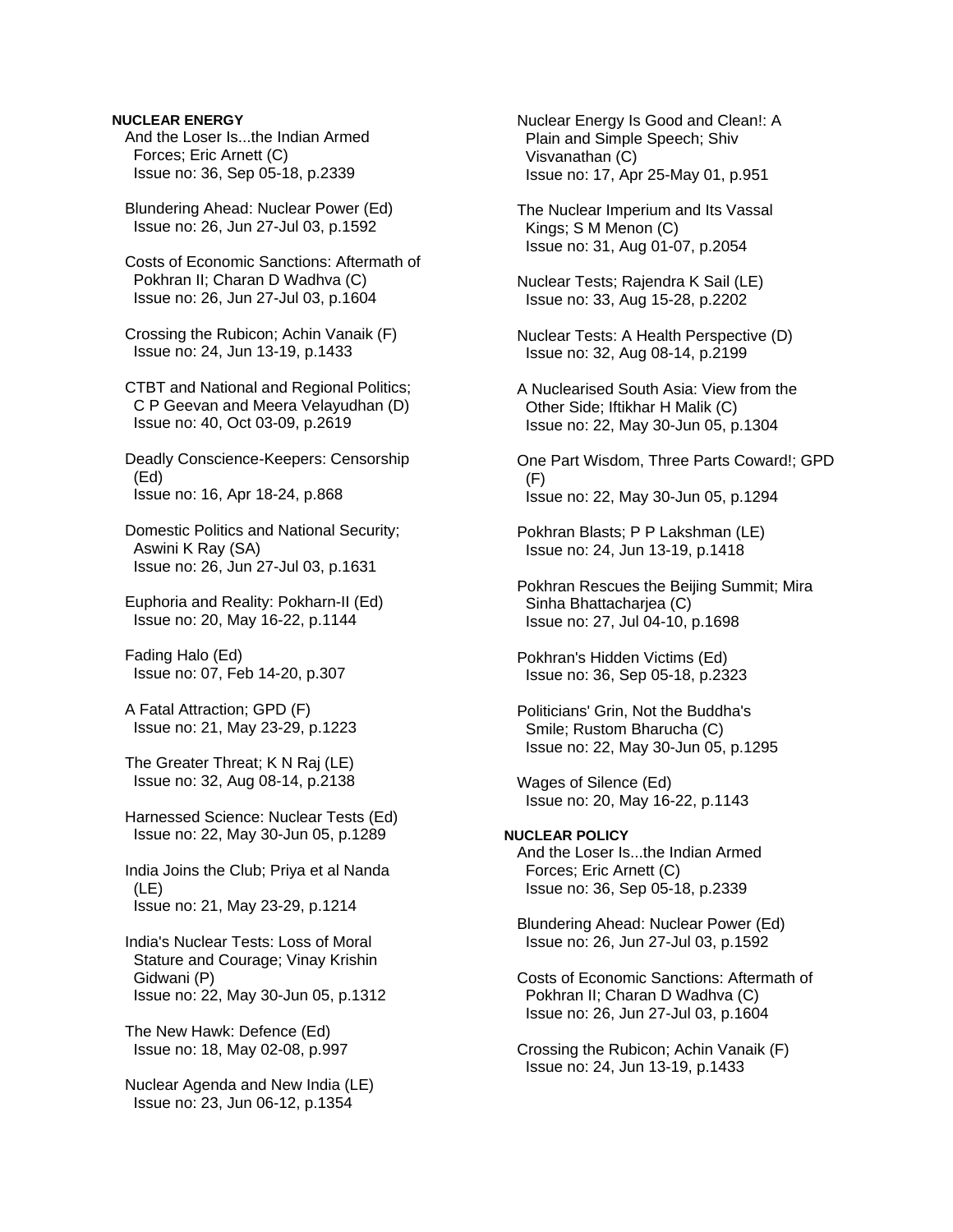#### **NUCLEAR POLICY**

 CTBT and National and Regional Politics; C P Geevan and Meera Velayudhan (D) Issue no: 40, Oct 03-09, p.2619

 Deadly Conscience-Keepers: Censorship (Ed) Issue no: 16, Apr 18-24, p.868

 Domestic Politics and National Security; Aswini K Ray (SA) Issue no: 26, Jun 27-Jul 03, p.1631

 Euphoria and Reality: Pokharn-II (Ed) Issue no: 20, May 16-22, p.1144

 Fading Halo (Ed) Issue no: 07, Feb 14-20, p.307

 A Fatal Attraction; GPD (F) Issue no: 21, May 23-29, p.1223

 The Greater Threat; K N Raj (LE) Issue no: 32, Aug 08-14, p.2138

 Harnessed Science: Nuclear Tests (Ed) Issue no: 22, May 30-Jun 05, p.1289

 India Joins the Club; Priya et al Nanda (LE) Issue no: 21, May 23-29, p.1214

 India's Nuclear Tests: Loss of Moral Stature and Courage; Vinay Krishin Gidwani (P) Issue no: 22, May 30-Jun 05, p.1312

 The New Hawk: Defence (Ed) Issue no: 18, May 02-08, p.997

 Nuclear Agenda and New India (LE) Issue no: 23, Jun 06-12, p.1354

 Nuclear Energy Is Good and Clean!: A Plain and Simple Speech; Shiv Visvanathan (C) Issue no: 17, Apr 25-May 01, p.951

 The Nuclear Imperium and Its Vassal Kings; S M Menon (C) Issue no: 31, Aug 01-07, p.2054

 Nuclear Tests; Rajendra K Sail (LE) Issue no: 33, Aug 15-28, p.2202

 Nuclear Tests: A Health Perspective (D) Issue no: 32, Aug 08-14, p.2199

 A Nuclearised South Asia: View from the Other Side; Iftikhar H Malik (C) Issue no: 22, May 30-Jun 05, p.1304

 One Part Wisdom, Three Parts Coward!; GPD (F) Issue no: 22, May 30-Jun 05, p.1294

 Pokhran Blasts; P P Lakshman (LE) Issue no: 24, Jun 13-19, p.1418

 Pokhran Rescues the Beijing Summit; Mira Sinha Bhattacharjea (C) Issue no: 27, Jul 04-10, p.1698

 Pokhran's Hidden Victims (Ed) Issue no: 36, Sep 05-18, p.2323

 Politicians' Grin, Not the Buddha's Smile; Rustom Bharucha (C) Issue no: 22, May 30-Jun 05, p.1295

 Wages of Silence (Ed) Issue no: 20, May 16-22, p.1143

### **OBITUARIES**

 After the Tragedy, Nothing? (Ed) Issue no: 46, Nov 14-20, p.2883

 Ashin Das Gupta [1932-1998]: Obituary; Rudrangshu Mukherjee (C) Issue no: 28, Jul 11-17, p.1807

 Chandrika Singh; R K Roy and Lakshmi Roy (LE) Issue no: 24, Jun 13-19, p.1418

 Freire's Legacy; Krishna Kumar (P) Issue no: 46, Nov 14-20, p.2912

 A Meeting Was Arranged... (Ed) Issue no: 13, Mar 26-Apr 03, p.680

### **OECD**

 Multilateral Agreement on Investment: An Analysis; Biswajit Dhar and Sachin Chaturvedi (SA) Issue no: 15, Apr 11-17, p.837

#### **OIL**

 Adjustment: Past, Present and Future; Ashima Goyal (BR) Issue no: 27, Jul 04-10, p.1716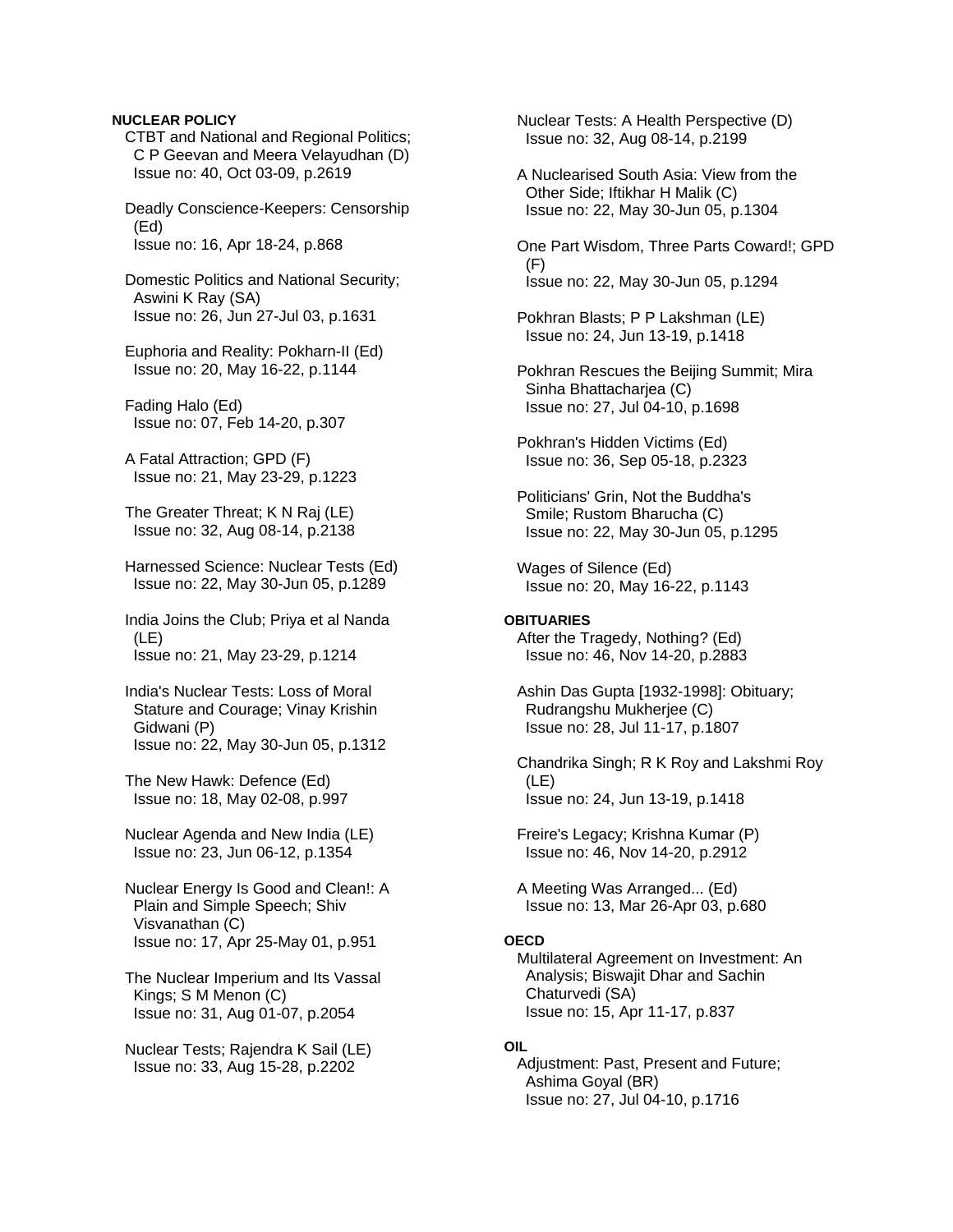# **OIL**

 Oil Conservation: Urgent Need; Mallika Ananth (LE) Issue no: 07, Feb 14-20, p.306

 Shell and LNG Supply to India; Ardhendu Sen (LE) Issue no: 29, Jul 18-31, p.1898

#### **OIL COMPANIES**

 Shell and LNG Supply to India; Ardhendu Sen (LE) Issue no: 29, Jul 18-31, p.1898

## **OILSEEDS**

 Groundnut versus Wheat; M L Jhala (LE) Issue no: 06, Feb 07-13, p.246

# **ORGANIZATIONAL STRUCTURE**

 Culture, Structure and Working Class Politics; Leela Fernandes (RA) Issue no: 52, Dec 26-Jan 01, p.L53

### **ORISSA**

 Development and Deprivation: Orissa; Manipadma Jena (C) Issue no: 15, Apr 11-17, p.821

 The Elderly in Rural Orissa: Alone in Distress; Pradeep Kumar Panda (SA) Issue no: 25, Jun 20-26, p.1545

 Human Rights, Inhuman Wrongs: Plight of Tribals in Orissa; Vidhya Das (C) Issue no: 11, Mar 14-20, p.571

 Opening for BJP: Orissa (Ed) Issue no: 04, Jan 24-30, p.136

 Orissa Elections and Kalahandi's Tularam; Manoranjan Mohanty (C) Issue no: 05, Jan 31-Feb 06, p.204

 Poverty Alleviation after Post-Liberalisation: Study of a Tribal Block in Orissa; Kishor C Samal (SA) Issue no: 28, Jul 11-17, p.1846

 Vote Shifts: Orissa (Ed) Issue no: 14, Apr 04-10, p.741

 WB-Orissa Model of Power Sector Reform: Cure Worse Than Disease; Shantanu Dixit, Girish Sant and Subodh Wagle (C) Issue no: 17, Apr 25-May 01, p.944

## **PAKISTAN**

 Crisis of Governance: Pakistan; S Akbar Zaidi (C) Issue no: 11, Mar 14-20, p.572

 Deeper Ferment: Pakistan (Ed) Issue no: 41, Oct 10-16, p.2625

 The Greater Threat; K N Raj (LE) Issue no: 32, Aug 08-14, p.2138

 TheIntellectual Crisis: Pakistan; S Akbar Zaidi (C) Issue no: 39, Sep 26-Oct 02, p.2510

 Media Bias: Pakistan's Tests (Ed) Issue no: 26, Jun 27-Jul 03, p.1593

 Not Learning from History: Pakistan (Ed) Issue no: 49, Dec 05-11, p.3093

 On Verge of Major Upheaval?: Pakistan; S Akbar Zaidi (C) Issue no: 31, Aug 01-07, p.2062

 Pakistan's Aborted Transition; Rashed Rahman (C) Issue no: 46, Nov 14-20, p.2909

 Regional Rumblings: Pakistan (Ed) Issue no: 09, Feb 28-Mar 06, p.437

 State and Religion (Ed) Issue no: 19, May 09-15, p.1059

 What Is Wrong in Karachi?: Pakistan; Iftikhar H Malik (C) Issue no: 33, Aug 15-28, p.2219

### **PALESTINE**

 Encyclopaedic Reportage from the Holy Land; Jawid Laiq (BR) Issue no: 08, Feb 21-27, p.400

## **PANCHAYATS**

 Economic Reforms and the Poor: Emerging Scenario; V M Rao (SA) Issue no: 29, Jul 18-31, p.1949

 Feasibility of Revival of Nyaya Panchayats; S P Sathe (BR) Issue no: 06, Feb 07-13, p.271

 Panchayat Poll Signals: West Bengal (Ed) Issue no: 24, Jun 13-19, p.1420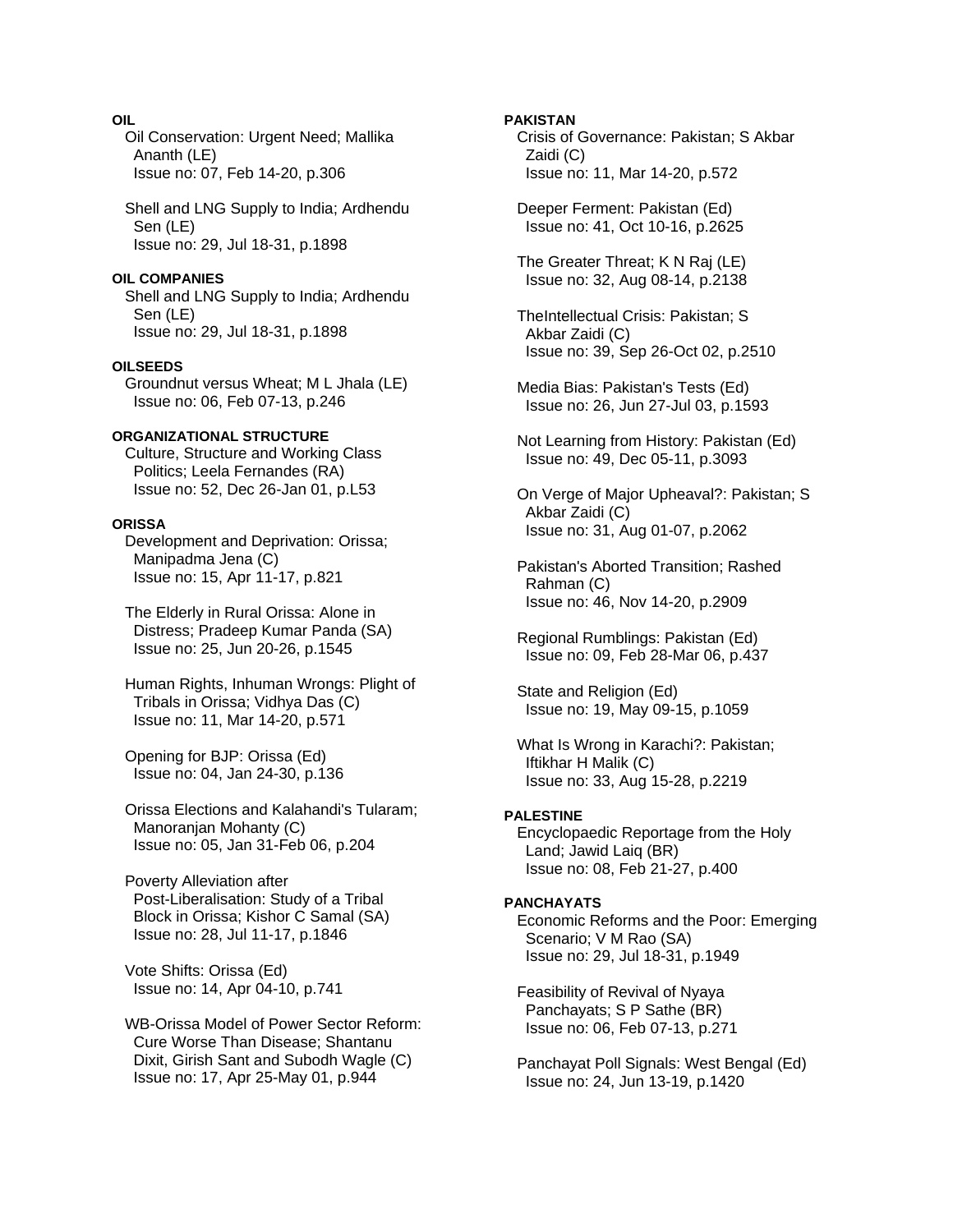## **PANCHAYATS**

 Panchayats in Election Manifestos: A Comparative Analysis; Mahi Pal (C) Issue no: 12, Mar 21-27, p.631

 Power to Panchayats; Anna et al Hazare (LE) Issue no: 07, Feb 14-20, p.306

 Pradhanis in New Panchayats: Field Notes from Meerut District; Sudha Pai (C) Issue no: 18, May 02-08, p.1009

 Revitalising Panchayati Rajs: Role of NGOs; Amitabh Behar (C) Issue no: 16, Apr 18-24, p.881

 Woman in Panchayat: Experiences of a Training Camp; Mahi Pal (C) Issue no: 04, Jan 24-30, p.150

### **PARTITION**

 Memories of a Fragmented Nation: Rewriting the Histories of India's Partition; Mushirul Hasan (SA) Issue no: 41, Oct 10-16, p.2662

 Nation, Reason and Religion: Punjab's Role in the Partition of India; Ayesha Jalal (SA) Issue no: 32, Aug 08-14, p.2183

 The Partition and Its Survivors; Sumanta Banerjee (BR) Issue no: 39, Sep 26-Oct 02, p.2518

# **PATENT LAW**

 Complying with TRIPs Commitment: EMR versus Product Patent Regime; Biswajit Dhar (C) Issue no: 51, Dec 19-25, p.3230

 On the Move at Last: Patents Law (Ed) Issue no: 16, Apr 18-24, p.869

 Patents on Life, India and the TRIPs Mandate; V Manoj (C) Issue no: 04, Jan 24-30, p.152

# **PATENTS**

 Complying with TRIPs Commitment: EMR versus Product Patent Regime; Biswajit Dhar (C) Issue no: 51, Dec 19-25, p.3230

 Dangerous Step: Patents (Ed) Issue no: 33, Aug 15-28, p.2204

 India, Paris Convention and TRIPS; Nagesh Kumar (C) Issue no: 36, Sep 05-18, p.2334

#### **PEASANTS**

 Farmers' Suicide: Missing Issues; E Revathi (D) Issue no: 20, May 16-22, p.1207

 Farmers' Suicides: Signs of Distress in Rural Economy: Karnataka; Muzaffar Assadi (C) Issue no: 14, Apr 04-10, p.747

 In Traditional Forces' Grip (Ed) Issue no: 05, Jan 31-Feb 06, p.195

 Out of Focus (Ed) Issue no: 03, Jan 17-23, p.67

 The Sadness of Cotton; Shiv Visvanathan (C) Issue no: 07, Feb 14-20, p.323

 Suicides by Farmers (LE) Issue no: 11, Mar 14-20, p.550

 Suicides of Cotton Farmers in Andhra Pradesh: An Exploratory Study; G Parthasarathy and Shameen (SA) Issue no: 13, Mar 26-Apr 03, p.720

 Wooing Farmers the Wrong Way: Maharashtra (Ed) Issue no: 44, Oct 31-Nov 06, p.2761

**PETROCHEMICAL INDUSTRY** 

 Dubious Development: Petrochemicals Complex at Cheemeni: Kerala; K Ramachandran (C) Issue no: 01, Jan 10-16, p.14

### **PHARMACEUTICAL INDUSTRY**

 Death-Knell for Price Control: Pharmaceuticals (Ed) Issue no: 36, Sep 05-18, p.2325

 Price Control on Drugs Is Essential; Wishvas Rane (C) Issue no: 42, Oct 17-30, p.2697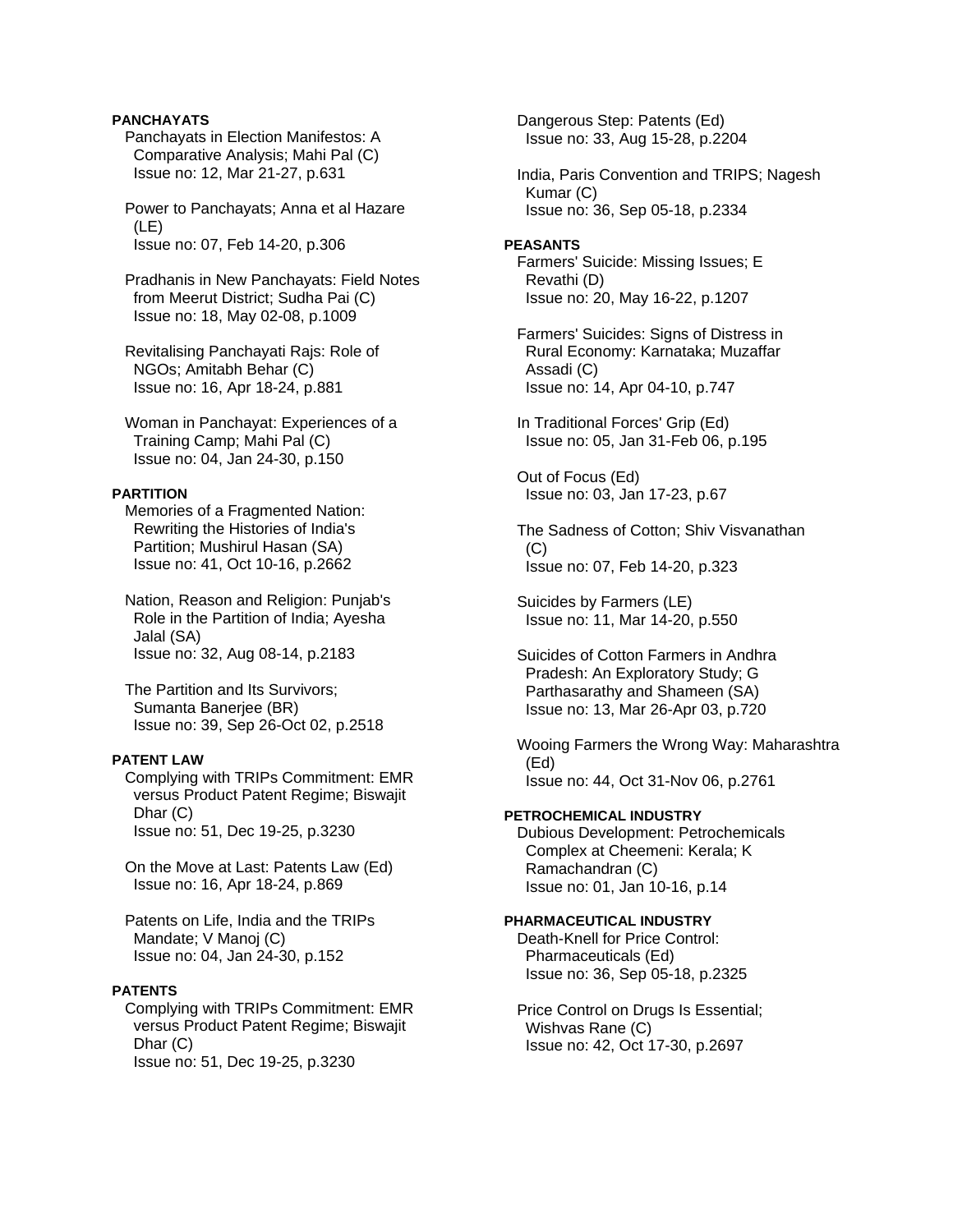## **PHARMACEUTICALS**

 Ad Hoc Decisions: Vaccines (Ed) Issue no: 28, Jul 11-17, p.1784

 Death-Knell for Price Control: Pharmaceuticals (Ed) Issue no: 36, Sep 05-18, p.2325

 Getting Prices Right: Pharmaceuticals (Ed) Issue no: 04, Jan 24-30, p.136

# **PHILOSOPHY**

 Truth, Reason, Objectivity and the Left; Alan Sokal (SA) Issue no: 16, Apr 18-24, p.913

# **PHYSICALLY CHALLENGED**

 Physical Disability: Is There a Gender Dimension?; D Das and S B Agnihotri (SA) Issue no: 52, Dec 26-Jan 01, p.3333

#### **PHYSICIAINS**

Accessories After the Fact (Ed) Issue no: 18, May 02-08, p.995

 For Themselves?: Doctors (Ed) Issue no: 06, Feb 07-13, p.248

# **PLANTATIONS**

 Trade Unions and Women Workers in Tea Plantations ; Kanchan Sarkar and Sharit K Bhowmik (RA) Issue no: 52, Dec 26-Jan 01, p.L50

## **PLASTIC INDUSTRY**

 Industrial Restructuring: Workers in Plastic Processing Industry; Nandita Shah and Nandita Gandhi (RA) Issue no: 22, May 30-Jun 05, p.L12

### **POETS**

 Chipko Poet; Bharat Dogra (LE) Issue no: 04, Jan 24-30, p.134

### **POLICE ATROCITIES**

 After Bathe Massacre: Bihar; Bela Bhatia  $(C)$ Issue no: 14, Apr 04-10, p.751

 Arrest and Torture of Women's Organisation Activist; B Anuradha (LE) Issue no: 04, Jan 24-30, p.134

 Custody Deaths in Andhra Pradesh; Sitaramayya et al Ari (LE) Issue no: 39, Sep 26-Oct 02, p.2490

 Nawabpet Killings (LE) Issue no: 40, Oct 03-09, p.2554

 Undertrial Prisoners Protest; S Appa Rao and M Balakrishna (LE) Issue no: 28, Jul 11-17, p.1782

# **POLITICAL CULTURE**

 Culture, Structure and Working Class Politics; Leela Fernandes (RA) Issue no: 52, Dec 26-Jan 01, p.L53

## **POLITICAL ECONOMY**

 The Budget, Government Style and Sustainability of Economic Reform in India; Chiranjib Sen (SA) Issue no: 45, Nov 07-13, p.2843

 The Concept of 'Global Tribes'; Robi Chakravorti (BR) Issue no: 41, Oct 10-16, p.2656

 Economic Liberalisation of the 1990s: Stabilisation and Structural Aspects and Sustainability of Results; Parthasarathi Shome and Hiranya Mukhopadhyay (SA) Issue no: 29, Jul 18-31, p.1925

 Labour of Sisyphus, Feast of the Barmecide: The Sentence and the Promise in Development Studies; T V Sathyamurthy (P) Issue no: 24, Jun 13-19, p.1447

 Out of Focus (Ed) Issue no: 03, Jan 17-23, p.67

 Political Economy of Agrarian Conflicts in India; C Chandramohan (P) Issue no: 41, Oct 10-16, p.2647

 Political Economy of Labour and Development in Kerala; K P Kannan (RA) Issue no: 52, Dec 26-Jan 01, p.L61

 Politics of European Monetary Union: Class, Ideology and Critique; Werner Bonefeld (RA) Issue no: 35, Aug 29-Sep 04, p.PE55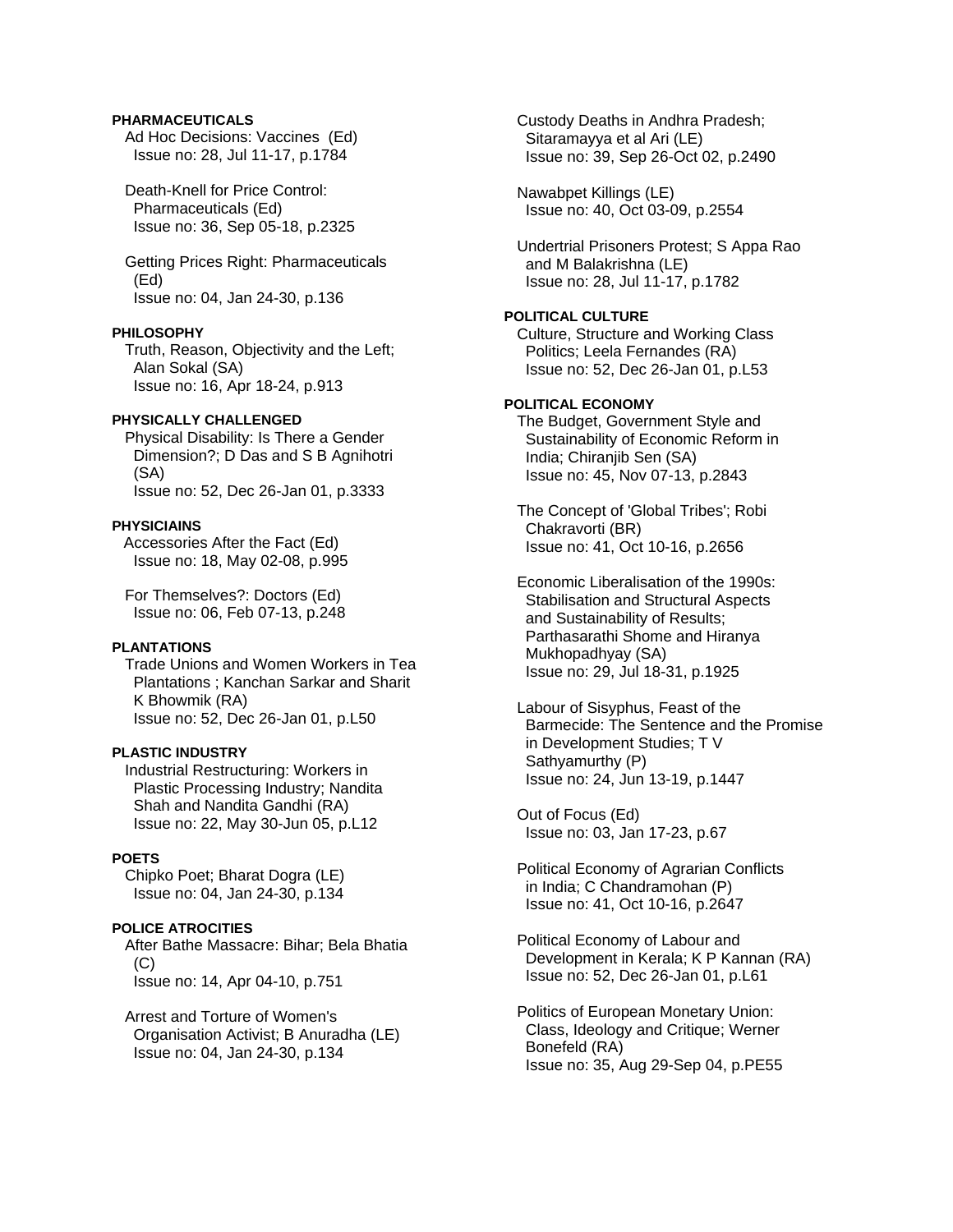## **POLITICAL ECONOMY**

 Studies on the Economy of West Bengal since Independence; Amiya Kumar Bagchi (SA) Issue no: 47, Nov 21-Dec 04, p.2973

**POLITICAL HISTORY** 

 The Godse Play: Protest against Ban; P R et al Ram (LE) Issue no: 31, Aug 01-07, p.2042

 Not Learning from History: Pakistan (Ed) Issue no: 49, Dec 05-11, p.3093

### **POLITICAL PARTIES**

 1998 Elections in West Bengal: A Major Setback for Left Front; Ranajit Das Gupta (SA) Issue no: 19, May 09-15, p.1113

 Aiding Congress: Politics (Ed) Issue no: 01, Jan 10-16, p.4

 All Women's Political Party Launched in UP; Saraswati Haider (C) Issue no: 08, Feb 21-27, p.385

 BJP Outmanoeuvred: Madhya Pradesh (Ed) Issue no: 49, Dec 05-11, p.3092

 Brazening It Out: Maharashtra (Ed) Issue no: 32, Aug 08-14, p.2141

 Breaking Alliances: Uttar Pradesh (Ed) Issue no: 05, Jan 31-Feb 06, p.196

 Communal Violence, 1998: Shifting Patterns; Asghar Ali Engineer (C) Issue no: 52, Dec 26-Jan 01, p.3300

 Communalism, Incomplete Histories and a Congress of Secularism; Anirudh Deshpande (C) Issue no: 49, Dec 05-11, p.3098

 Containing Pawar: Maharashtra (Ed) Issue no: 31, Aug 01-07, p.2044

 Criminalisation of Politics: Empowerment of Voter; Madhav Godbole (C) Issue no: 17, Apr 25-May 01, p.949

 Cut Down to Size: Politics (Ed) Issue no: 05, Jan 31-Feb 06, p.196  Damage Control: BJP (Ed) Issue no: 50, Dec 12-18, p.3161

 Easy Virtue: Himachal Pradesh (Ed) Issue no: 12, Mar 21-27, p.620

 Elections and State-Level Economic Reforms; Madhav Godbole (C) Issue no: 14, Apr 04-10, p.749

 From Abad to Nagar; GPD (F) Issue no: 04, Jan 24-30, p.142

 From Hour to Hour, We Rot and Rot!; GPD (F) Issue no: 11, Mar 14-20, p.565

 Grass Roots Realities Confront Left Front: West Bengal; Essenjit (C) Issue no: 12, Mar 21-27, p.633

 Issueless Campaigns: Gujarat; Ghanshyam Shah (C) Issue no: 07, Feb 14-20, p.321

 Karnataka: Pre-Election Scenario; Ambrose Pinto (C) Issue no: 06, Feb 07-13, p.260

 Keeping Out Criminals (LE) Issue no: 10, Mar 07-13, p.490

 Learning the Strengths of Regionalism: Kerala; E Balachandran (C) Issue no: 09, Feb 28-Mar 06, p.453

 Little Beyond Survival: Politics (Ed) Issue no: 46, Nov 14-20, p.2885

 Lost Credibility: Politics (Ed) Issue no: 14, Apr 04-10, p.741

 Minus the Plumage (Ed) Issue no: 13, Mar 26-Apr 03, p.679

 Mobile Legislators: Goa (Ed) Issue no: 31, Aug 01-07, p.2044

 More on Population Programme; P H Reddy (D) Issue no: 39, Sep 26-Oct 02, p.2552

 Not Easy for Congress: Politics (Ed) Issue no: 50, Dec 12-18, p.3160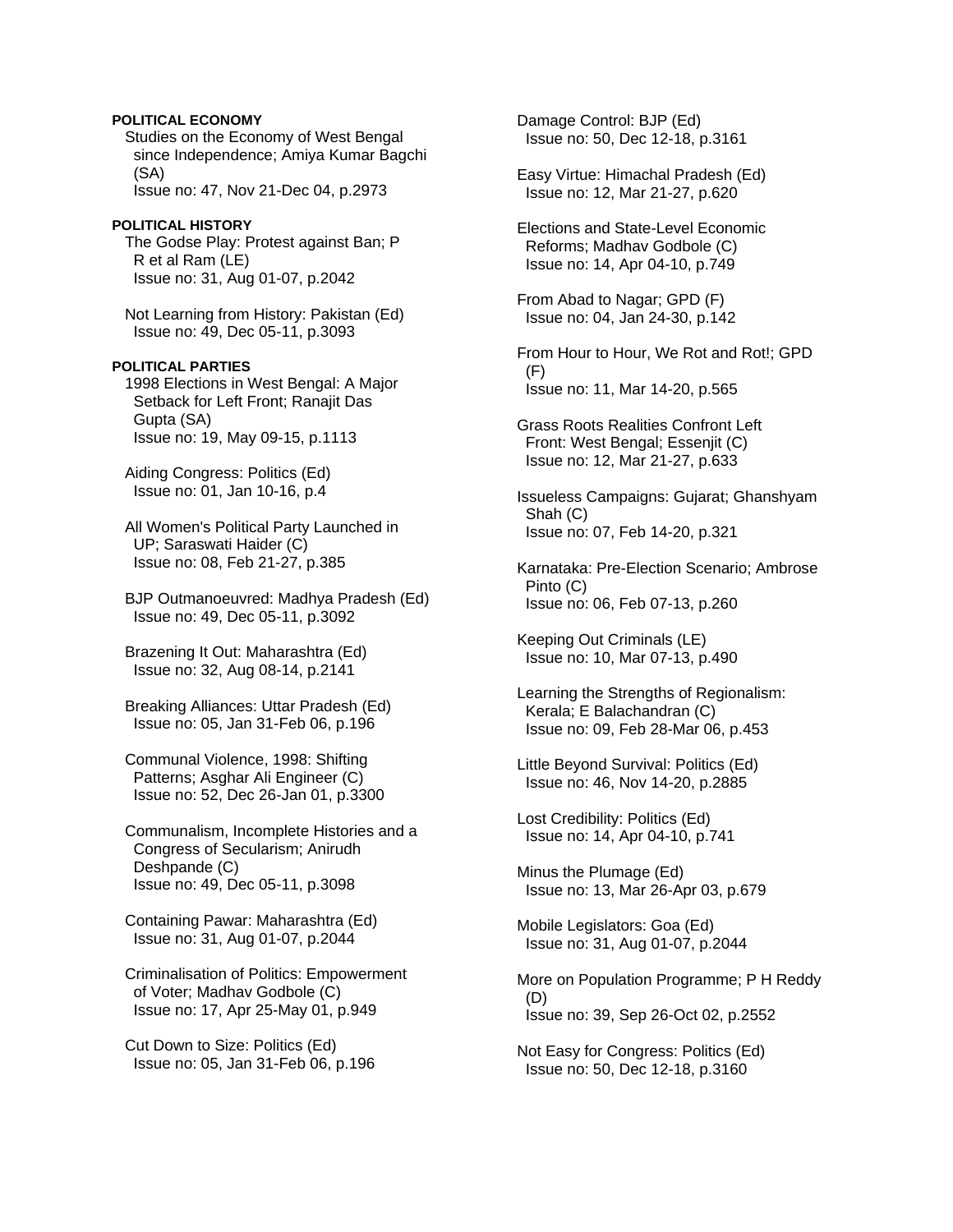### **POLITICAL PARTIES**

 Not So Hung After All!; GPD (F) Issue no: 13, Mar 26-Apr 03, p.686

 Of Pelf and Power: Elections (Ed) Issue no: 25, Jun 20-26, p.1488

 On the Defensive?: Maharashtra (Ed) Issue no: 07, Feb 14-20, p.308

 Opportunity for the Left: Politics (Ed) Issue no: 51, Dec 19-25, p.3224

 Panchayats in Election Manifestos: A Comparative Analysis; Mahi Pal (C) Issue no: 12, Mar 21-27, p.631

 Party Lines (Ed) Issue no: 06, Feb 07-13, p.247

 Perils, Real and Fanciful (Ed) Issue no: 10, Mar 07-13, p.491

 Political Fun and Games (Ed) Issue no: 39, Sep 26-Oct 02, p.2491

 Politics of 'Avatara'; GPD (F) Issue no: 01, Jan 10-16, p.10

 Prodigals' Return: Rajasthan (Ed) Issue no: 36, Sep 05-18, p.2325

 Regional Contrasts: Politics (Ed) Issue no: 23, Jun 06-12, p.1357

 RPI-Congress Alliance: Softer Option; P G Jogdand (C) Issue no: 19, May 09-15, p.1071

 Self-Destruction of JD: Karnataka (Ed) Issue no: 05, Jan 31-Feb 06, p.197

 Shortsighted Manoeuvres: Politics (Ed) Issue no: 27, Jul 04-10, p.1676

 Some Erosion of Left Base: Tripura; Mahadev Chakravarti (C) Issue no: 12, Mar 21-27, p.629

 Straight Contest: Madhya Pradesh (Ed) Issue no: 06, Feb 07-13, p.248

 Successful Realignments: Maharashtra (Ed) Issue no: 10, Mar 07-13, p.492

 A Touch of Responsibility (Ed) Issue no: 51, Dec 19-25, p.3223

 Transformation of Opposition Politics in West Bengal: Congress [I], Trinamul and 1998 Lok Sabha Elections; James Mayers (SA) Issue no: 33, Aug 15-28, p.2253

 Two Yadavs Again: Politics (Ed) Issue no: 26, Jun 27-Jul 03, p.1592

 Two-Party System: Rajasthan (Ed) Issue no: 09, Feb 28-Mar 06, p.436

 Uneasy Alliances: Meghalaya (Ed) Issue no: 11, Mar 14-20, p.553

 UP: Crystallisation of New Political Formations; Amaresh Misra (C) Issue no: 06, Feb 07-13, p.258

 Vote Shifts: Orissa (Ed) Issue no: 14, Apr 04-10, p.741

 Vulnerable Last Bastion: Karnataka (Ed) Issue no: 45, Nov 07-13, p.2821

 Wooing Farmers the Wrong Way: Maharashtra (Ed) Issue no: 44, Oct 31-Nov 06, p.2761

## **POLITICAL PERSONALITIES**

 E.M.S Namboodiripad: Revolutionary Intellectual; I S Gulati and T M Thomas Isaac (C) Issue no: 13, Mar 26-Apr 03, p.689

 Nagbhushan Patnaik and His Political Legacy; Sumanta Banerjee (C) Issue no: 44, Oct 31-Nov 06, p.2775

 Pol Pot: Death Deprives Justice; M S Shivakumar (C) Issue no: 17, Apr 25-May 01, p.952

 Political Fun and Games (Ed) Issue no: 39, Sep 26-Oct 02, p.2491

 Requiem for Dange?; GPD (F) Issue no: 16, Apr 18-24, p.874

**POLITICAL PRISONERS**  Ill- Treatment of Prisoners (LE) Issue no: 41, Oct 10-16, p.2622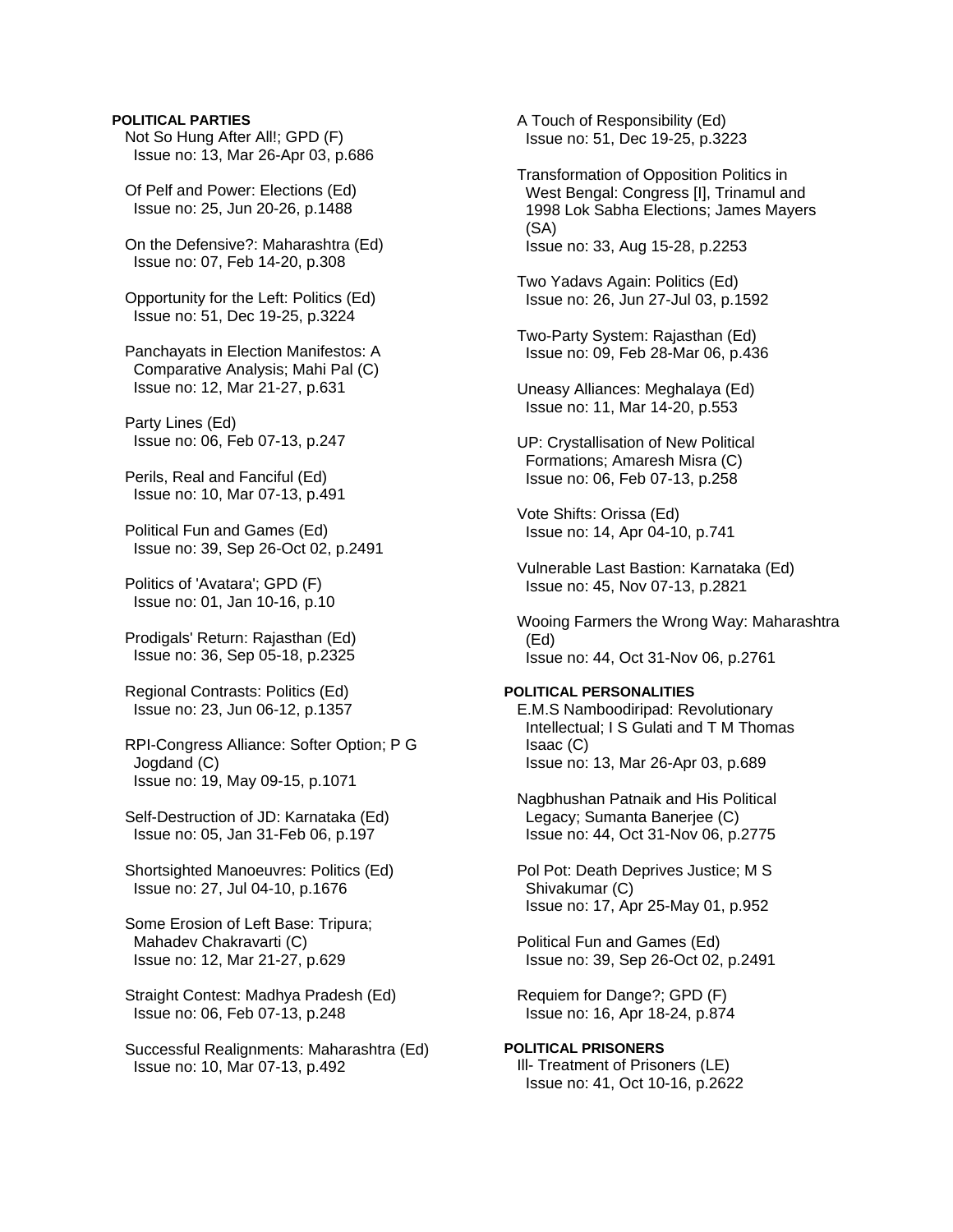## **POLITICAL PRISONERS**

 Nawabpet Killings (LE) Issue no: 40, Oct 03-09, p.2554

# **POLITICAL SCIENCE**  Community in the East; Partha Chatterjee (SA) Issue no: 06, Feb 07-13, p.277

 Multiculturalism, Group Rights, and Identity Politics; Nalini Rajan (P) Issue no: 27, Jul 04-10, p.1699

 Social Democracy Updated; Sarah Joseph (BR) Issue no: 33, Aug 15-28, p.2232

## **POLITICAL SCIENTISTS**

 KVR: A Multi-Faceted Revolutionary Writer; N Venugopal (C) Issue no: 10, Mar 07-13, p.502

 T V Sathyamurthy: The Man I Knew; Satish Saberwal (C) Issue no: 36, Sep 05-18, p.2338

### **POLITICAL SITUATION**

 Abdication of Responsibility: Politics (Ed) Issue no: 52, Dec 26-Jan 01, p.3288

 Against All Odds: Sri Lanka (Ed) Issue no: 05, Jan 31-Feb 06, p.196

 Back-Room Manipulations: Politics (Ed) Issue no: 44, Oct 31-Nov 06, p.2760

 Breaking Alliances: Uttar Pradesh (Ed) Issue no: 05, Jan 31-Feb 06, p.196

 Changed Scenario: Andhra Pradesh (Ed) Issue no: 08, Feb 21-27, p.373

 Domestic Politics and National Security; Aswini K Ray (SA) Issue no: 26, Jun 27-Jul 03, p.1631

 Early Disillusionment: Politics (Ed) Issue no: 31, Aug 01-07, p.2044

 Economic Development and Political Democracy: Interaction of Economics and Politics in Independent India; Deepak Nayyar (SA) Issue no: 49, Dec 05-11, p.3121

 Federal-State Relations in Malaysia: Expedient and the Necessary; Vejai Balasubramaniam (C) Issue no: 29, Jul 18-31, p.1912

 In the National Interest (Ed) Issue no: 12, Mar 21-27, p.620

 India and Indonesia: After 50 Years of Independence; M S R Manjunatha (P) Issue no: 05, Jan 31-Feb 06, p.214

 Iran: Renegotiating a Revolutionary Identity; Munis D Faruqui (P) Issue no: 31, Aug 01-07, p.2071

 Italy in European Union; Philip Daniels (RA) Issue no: 35, Aug 29-Sep 04, p.PE107

 Kerala CPI [M]: All That Is Solid Melts into Air; K T Rammohan (P) Issue no: 40, Oct 03-09, p.2579

 Literary Style of Politics: Kerala; K Haridas (C) Issue no: 44, Oct 31-Nov 06, p.2776

 Little Beyond Survival: Politics (Ed) Issue no: 46, Nov 14-20, p.2885

 Local over National: Politics (Ed) Issue no: 11, Mar 14-20, p.553

 Mobile Legislators: Goa (Ed) Issue no: 31, Aug 01-07, p.2044

 Nagbhushan Patnaik and His Political Legacy; Sumanta Banerjee (C) Issue no: 44, Oct 31-Nov 06, p.2775

 The Narrow and the Board: Politics (Ed) Issue no: 15, Apr 11-17, p.804

 Narrow Calculations: Politics (Ed) Issue no: 36, Sep 05-18, p.2324

 New Left and Politics of Novelty; Werner Bonefeld (SA) Issue no: 12, Mar 21-27, p.667

 No Alternative to Mediation?: Kashmir (Ed) Issue no: 27, Jul 04-10, p.1677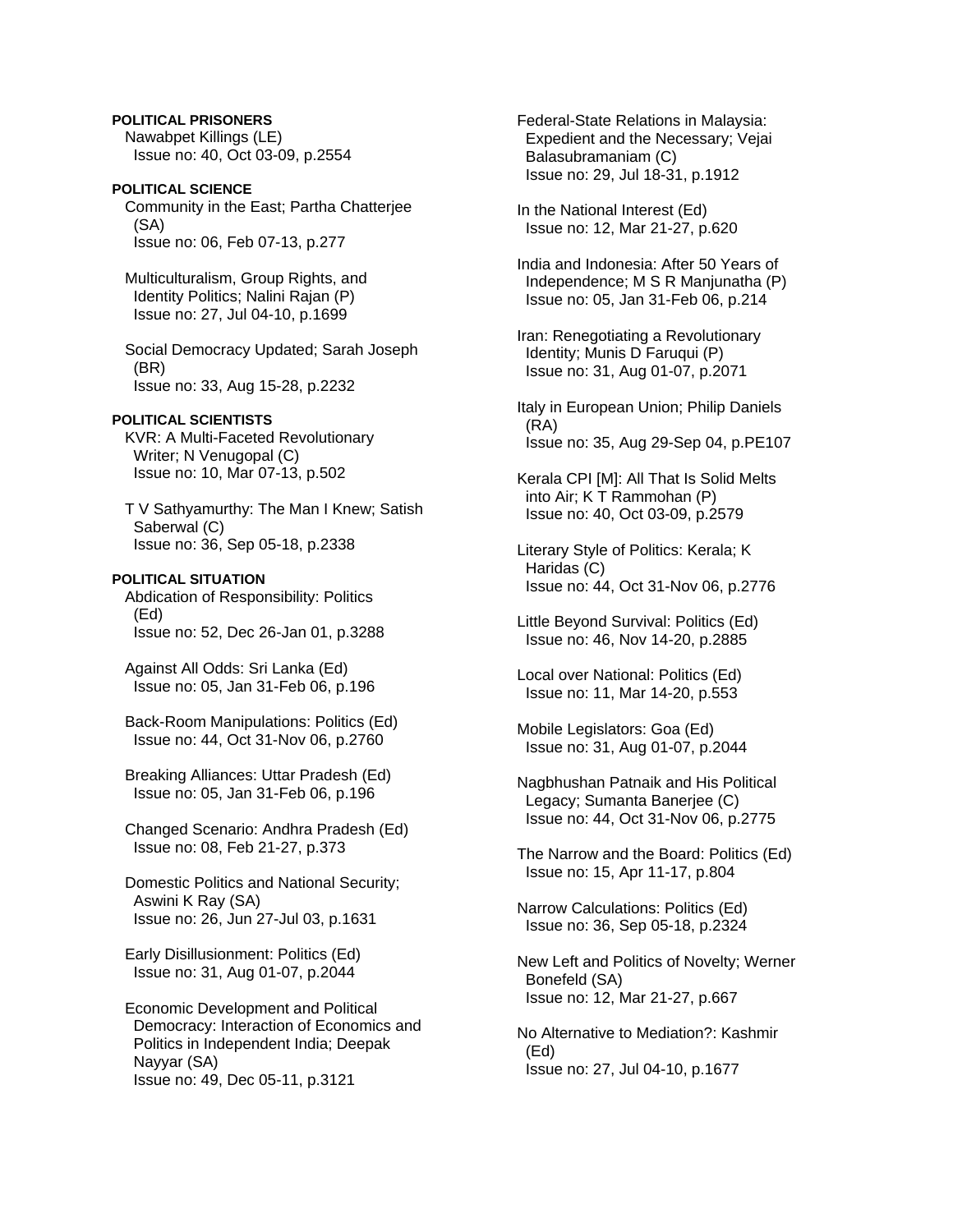## **POLITICAL SITUATION**

 Not So Hung After All!; GPD (F) Issue no: 13, Mar 26-Apr 03, p.686

 Nothing Hidden: Politics (Ed) Issue no: 20, May 16-22, p.1145

 Opportunity for the Left: Politics (Ed) Issue no: 51, Dec 19-25, p.3224

 Pathways of Political Leadership in South Asia: Limits and Possibilities; Mushirul Hasan (SA) Issue no: 11, Mar 14-20, p.585

 Political Economy of Labour and Development in Kerala; K P Kannan (RA) Issue no: 52, Dec 26-Jan 01, p.L61

 Politics of Mass Democracy in India; Amiya Kumar Bagchi (P) Issue no: 12, Mar 21-27, p.638

 Pressure from Regional Allies: Politics (Ed) Issue no: 17, Apr 25-May 01, p.936

 The Real Culprits (Ed) Issue no: 09, Feb 28-Mar 06, p.435

 Reflections on the Political Present; K N Panikkar (BR) Issue no: 27, Jul 04-10, p.1714

 Regional Contrasts: Politics (Ed) Issue no: 23, Jun 06-12, p.1357

 Scapegoats and Victims: Politics (LE) Issue no: 47, Nov 21-Dec 04, p.2948

 Shortsighted Manoeuvres: Politics (Ed) Issue no: 27, Jul 04-10, p.1676

 Stabilisation and Adjustment: Sri Lankan Experience, 1977-1993; David Dunham and Saman Kelegama (P) Issue no: 24, Jun 13-19, p.1475

 Two Yadavs Again: Politics (Ed) Issue no: 26, Jun 27-Jul 03, p.1592

 UP: Crystallisation of New Political Formations; Amaresh Misra (C) Issue no: 06, Feb 07-13, p.258

 Yeltsin's New Shock Therapy: Russia Back to Political Uncertainty; R G Gidadhubli (C) Issue no: 18, May 02-08, p.1011 **POLITICAL SYSTEM**  Knee-jerk Responses (Ed) Issue no: 44, Oct 31-Nov 06, p.2759 Para-Democracy in Bihar; Arvind N Das (C) Issue no: 47, Nov 21-Dec 04, p.2959 **POLITICAL VIOLENCE**  Correction; Bela Bhatia (LE) Issue no: 18, May 02-08, p.994 Criminalisation of Politics: Empowerment of Voter; Madhav Godbole (C) Issue no: 17, Apr 25-May 01, p.949 Violence in Paradise: Indonesia; olle Tornquist (C) Issue no: 04, Jan 24-30, p.158 Violent Boycott: Elections (Ed) Issue no: 08, Feb 21-27, p.372 **POLITICS AND CASTE**  Democracy and Politics of Identity; Asghar Ali Engineer (C) Issue no: 13, Mar 26-Apr 03, p.697 Manufacturing Tension: Mizoram (Ed) Issue no: 26, Jun 27-Jul 03, p.1593 New Political Alignments of Social Groups: Karnataka; Muzaffar Assadi (C) Issue no: 08, Feb 21-27, p.382 Not Easy for Congress: Politics (Ed) Issue no: 50, Dec 12-18, p.3160 Shifting Course: Dalit Politics (Ed) Issue no: 45, Nov 07-13, p.2820 **POLITICS AND EDUCATION** 

 Knowledge and Social Control; Krishna Kumar (BR) Issue no: 08, Feb 21-27, p.396

### **POLITICS AND RELIGION**

 Claims of Tolerance, Acts of Violence; P R Ram (LE) Issue no: 17, Apr 25-May 01, p.934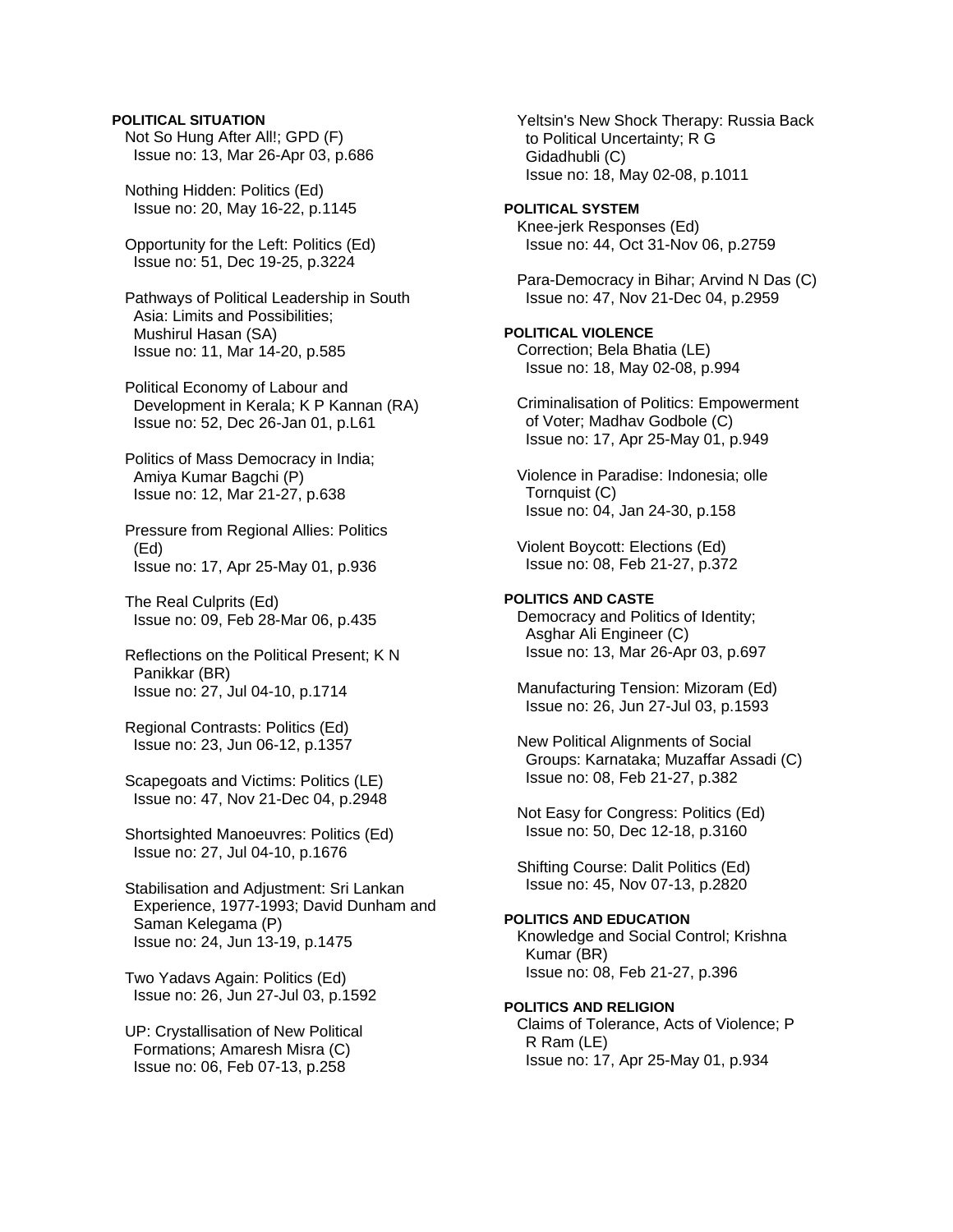## **POLITICS AND RELIGION**

 Communalism and Secularism: Goals and Visions; Anirudh Deshpande (C) Issue no: 16, Apr 18-24, p.875

 Deeper Ferment: Pakistan (Ed) Issue no: 41, Oct 10-16, p.2625

 Early Disillusionment: Politics (Ed) Issue no: 31, Aug 01-07, p.2044

 Election Manifestos and Minorities: Promises Galore; Asghar Ali Engineer  $(C)$ Issue no: 19, May 09-15, p.1069

 Heritage Versus Whim; Tirthankar Roy (LE) Issue no: 18, May 02-08, p.994

 In the Name of Religion (Ed) Issue no: 40, Oct 03-09, p.2557

 Muslims, BJP and Lok Sabha Elections; Asghar Ali Engineer (C) Issue no: 06, Feb 07-13, p.256

 On Abads, Purs, Nagars, Oorus and Pattanams; J V Deshpande (D) Issue no: 15, Apr 11-17, p.864

 Portents for Communal Politics; P R Ram (D) Issue no: 12, Mar 21-27, p.675

 Saffroning the Past: Of Myths, Histories and Right-Wing Agendas; Uma Chakravarti (SA) Issue no: 05, Jan 31-Feb 06, p.225

 Saffronisation with Upper Castes Support: Karnataka; Muzaffar Assadi (C) Issue no: 12, Mar 21-27, p.626

 Shifting Course: Dalit Politics (Ed) Issue no: 45, Nov 07-13, p.2820

 Spreading Disease: Religion in Politics (Ed) Issue no: 29, Jul 18-31, p.1900

 Vote to Defeat BJP; Asghar Ali et al Engineer (LE) Issue no: 09, Feb 28-Mar 06, p.434  Wooing Muslims: BJP's Minorities Conference: Karnataka; Muzaffar Assadi (C) Issue no: 23, Jun 06-12, p.1367

### **POLLUTION**

 Conflict and Resistance in Indian Shrimp Aquaculture; Jasper Goss (C) Issue no: 08, Feb 21-27, p.383

 Dubious Development: Petrochemicals Complex at Cheemeni: Kerala; K Ramachandran (C) Issue no: 01, Jan 10-16, p.14

 Nuclear Tests: A Health Perspective (D) Issue no: 32, Aug 08-14, p.2199

 Plastics Unwrapped: Environment (Ed) Issue no: 52, Dec 26-Jan 01, p.3289

 Sustainability Implications of Burning Rice-and Wheat-Straw in Punjab; B S et al Sidhu (RA) Issue no: 39, Sep 26-Oct 02, p.A163

# **POPULATION**

 What Really Causes Fertility Decline?; Pauline Kolenda (BR) Issue no: 04, Jan 24-30, p.163

### **POPULATION POLICY**

 Debunking Malthusianism; U Kalpagam (BR) Issue no: 12, Mar 21-27, p.643

 More on Population Programme; P H Reddy (D) Issue no: 39, Sep 26-Oct 02, p.2552

 Towards Coercion: Population (Ed) Issue no: 29, Jul 18-31, p.1901

### **PORTUGESE**

 Five Hundred Years of Fear and Love; Partha Chatterjee (SA) Issue no: 22, May 30-Jun 05, p.1330

### **POTA**

 Karunanidhi's Birthday Gift to the People; S V Rajadurai (C) Issue no: 26, Jun 27-Jul 03, p.1608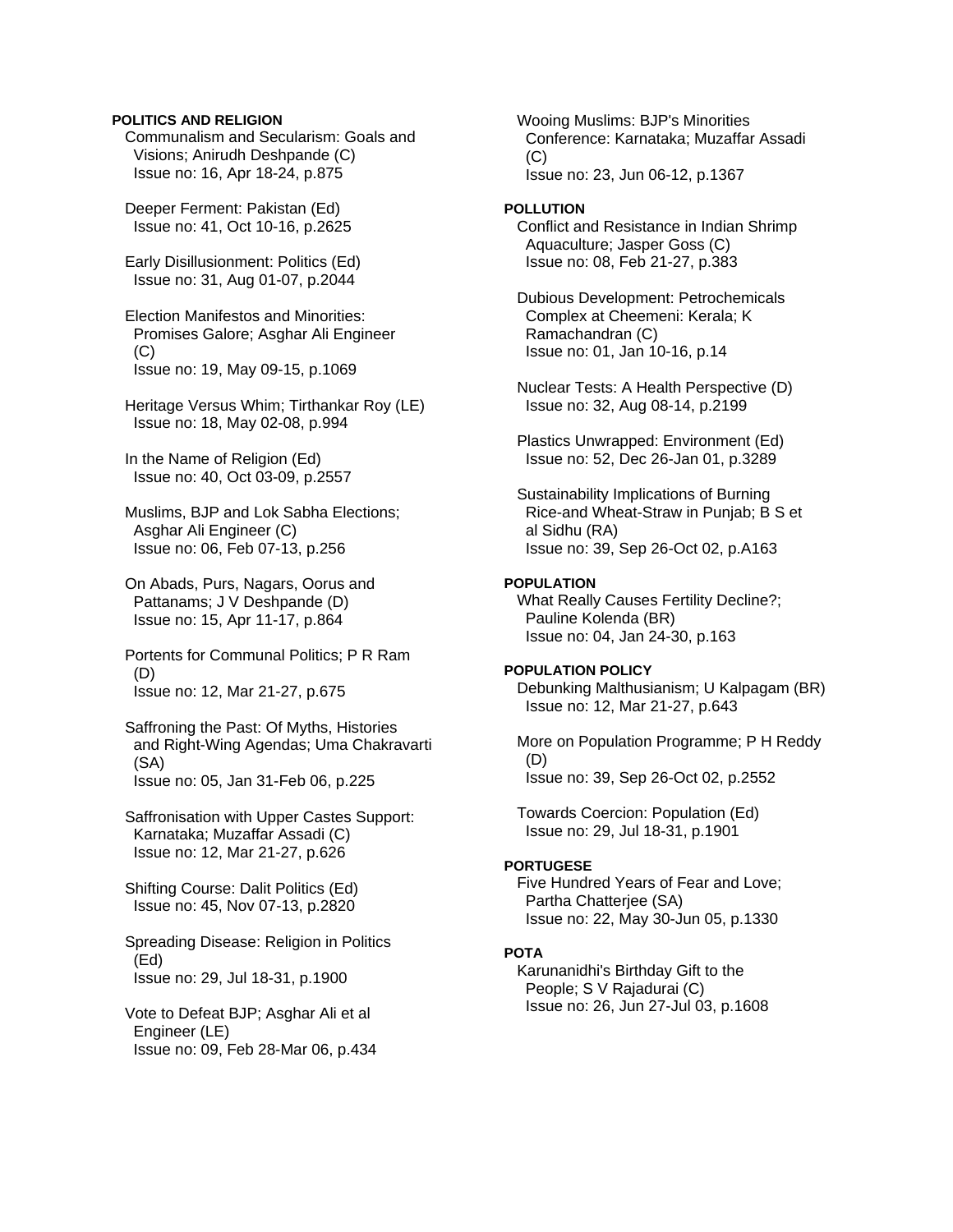# **POVERTY**

 Economic Crisis, Poverty and War in Contemporary Sri Lanka: On Ostriches and Tinderboxes; David Dunham and Sisira Jayasuriya (SA) Issue no: 49, Dec 05-11, p.3151

 Educational Deprivation in India: A Survey of Field Investigations; Kiran Bhatty (SA) Issue no: 27, Jul 04-10, p.1731

 Fertility Decline under Absolute Poverty: Paradoxical Aspects of Demographic Change in Bangladesh; Shapan Adnan (SA) Issue no: 22, May 30-Jun 05, p.1337

 Non-Agricultural Employment and Poverty in Rural India: A Review of Evidence; Jeemol Unni (RA) Issue no: 13, Mar 26-Apr 03, p.A36

 Poverty and Environmental Resource Degradation: An Alternative Explanation and Possible Solutions; N S Jodha (SA) Issue no: 36, Sep 05-18, p.2384

 Poverty in West Bengal: What Have We Learnt?; Biswajit Chatterjee (SA) Issue no: 47, Nov 21-Dec 04, p.3003

 Re-emergence of Development Economics in 1990s; S N Mishra (RA) Issue no: 05, Jan 31-Feb 06, p.219

 Reform, Food Prices and Poverty in India; Martin Ravallion (SA) Issue no: 01, Jan 10-16, p.29

 Vietnam: Back at the Beginning; Nigel Harris (C) Issue no: 15, Apr 11-17, p.826

#### **POVERTY ALLEVIATION PROGRAMMES**

 Agricultural Growth, Sustainability and Poverty Alleviation: Recent Trends and Major Issues of Reform; C H Hanumantha Rao (SA) Issue no: 29, Jul 18-31, p.1943

 Guaranteed Minimum Incomes Policy: Is It Feasible?; Shivarao S Wagle (C) Issue no: 07, Feb 14-20, p.326

 Policy Strategy and Instruments for Alleviating Rural Poverty; Bhupat M Desai and N V Namboodiri (SA) Issue no: 41, Oct 10-16, p.2669

 Poverty Alleviation after Post-Liberalisation: Study of a Tribal Block in Orissa; Kishor C Samal (SA) Issue no: 28, Jul 11-17, p.1846

## **POWER INDUSTRY**

 Private Sector Power Generation: Unresolved Issues; Madhav Godbole (C) Issue no: 06, Feb 07-13, p.255

## **POWER SECTOR REFORMS**

 Hasty Ordinance: Power Sector Reform (Ed) Issue no: 20, May 16-22, p.1144

 Power Reform: Stalled Again? (Ed) Issue no: 21, May 23-29, p.1215

 Power Sector: Back to Minus Square One; Madhav Godbole (C) Issue no: 20, May 16-22, p.1158

 Private Sector Power Generation: Unresolved Issues; Madhav Godbole (C) Issue no: 06, Feb 07-13, p.255

 WB-Orissa Model of Power Sector Reform: Cure Worse Than Disease; Shantanu Dixit, Girish Sant and Subodh Wagle (C) Issue no: 17, Apr 25-May 01, p.944

#### **POWER TARIFF**

 Power Equation (Ed) Issue no: 52, Dec 26-Jan 01, p.3287

 TRAI Proposals for Basic Telephone Tariffs: Likely Consequences for Small Users and Growth of Demand; D K Sangal (C) Issue no: 50, Dec 12-18, p.3175

# **PRECIOUS METALS**

 External Sector; EPW Research Foundation (S) Issue no: 09, Feb 28-Mar 06, p.439

 Foreign Exchange Cost: Gold Imports (Ed) Issue no: 07, Feb 14-20, p.308

 High Cost of Imports: Gold (Ed) Issue no: 39, Sep 26-Oct 02, p.2493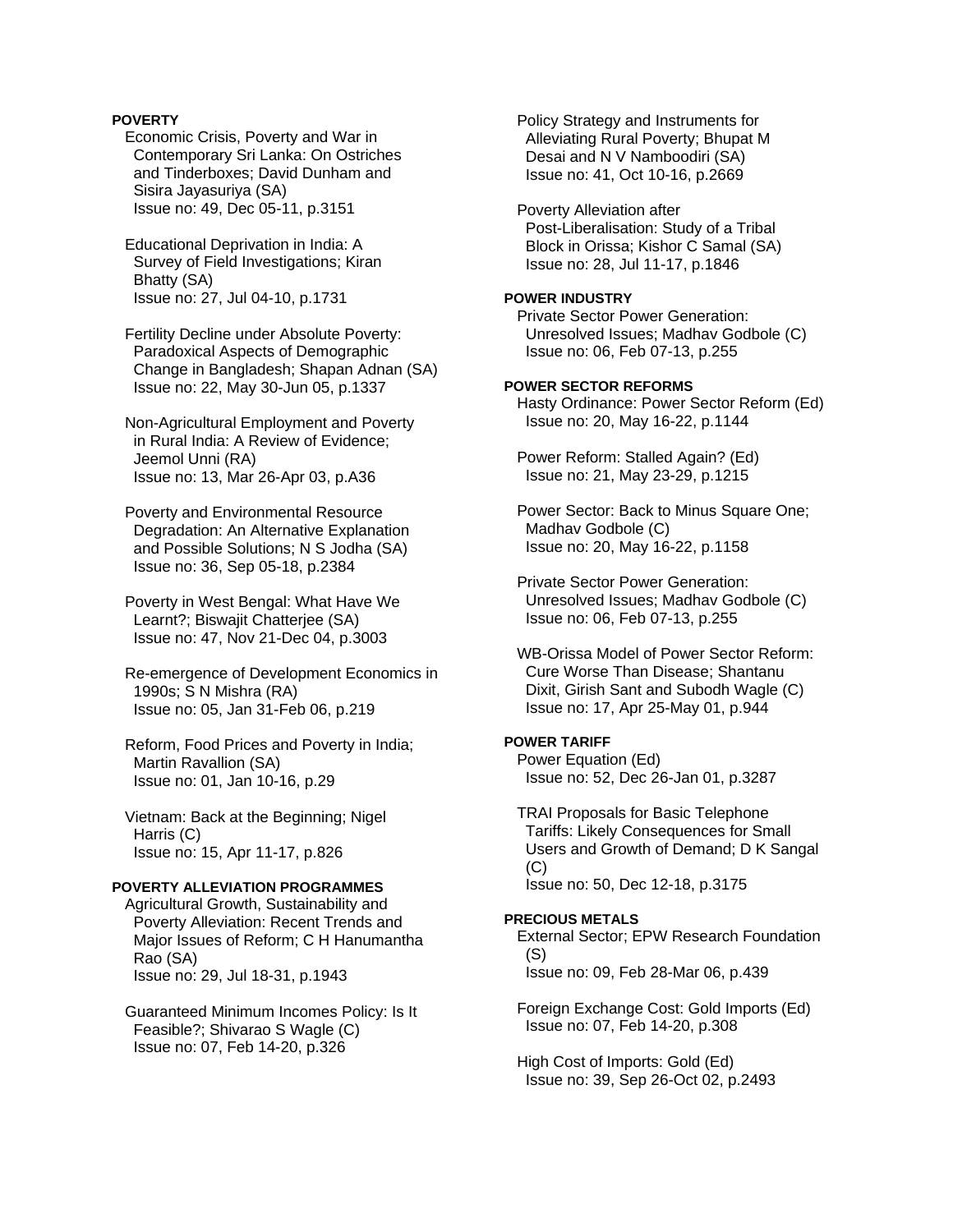## **PRECIOUS METALS**

 Kolar Gold Mines: An Unfinished Biography of Colonialism; C P Vinod Kumar, P G Revathi and K T Rammohan (P) Issue no: 24, Jun 13-19, p.1467

 Not the Whole Story: Gold (Ed) Issue no: 25, Jun 20-26, p.1488

#### **PRESIDENTIAL ELECTIONS**

 Yeltsin's New Shock Therapy: Russia Back to Political Uncertainty; R G Gidadhubli (C) Issue no: 18, May 02-08, p.1011

## **PRESS**

 Down-Turn: Media Ethics (Ed) Issue no: 18, May 02-08, p.997

 Private Concerns: The Press (Ed) Issue no: 42, Oct 17-30, p.2688

 Urdu Press; Syed Shahabuddin (LE) Issue no: 26, Jun 27-Jul 03, p.1590

 Western Reporting of the Beijing Women's Conference; Jawid Laiq (SA) Issue no: 31, Aug 01-07, p.2111

## **PRICES**

 Chasing Shadows: Prices (Ed) Issue no: 49, Dec 05-11, p.3092

 Trends in Consumer Price Indices; EPW Research Foundation (S) Issue no: 39, Sep 26-Oct 02, p.2495

# **PRIMACY SCHOOLS**

 Universalising Primary Education; Manu N Kulkarni (D) Issue no: 44, Oct 31-Nov 06, p.2815

#### **PRIMARY EDUCATION**

 Developments in Development: New Teaching Methods in District Primary Education Programme; Karen Haydock (C) Issue no: 20, May 16-22, p.1161

 Education Guarantee Scheme in Madhya Pradesh: Innovative Step to Universalise Education; R Gopalakrishnan and Amita Sharma (SA) Issue no: 39, Sep 26-Oct 02, p.2546

 Educational Deprivation in India: A Survey of Field Investigations; Kiran Bhatty (SA) Issue no: 27, Jul 04-10, p.1731

 Educational Deprivation in India: A Survey of Field Investigations; Kiran Bhatty (SA) Issue no: 28, Jul 11-17, p.1858

 Higher Education: New Agendas, New Mandates; Susie Tharu, Satish Poduval and Pavan Kumar (C) Issue no: 42, Oct 17-30, p.2701

 Universal Elementary Education: The Question of How; Rashmi Sharma (SA) Issue no: 26, Jun 27-Jul 03, p.1640

 Universalising Primary Education; G G Wankhede (BR) Issue no: 32, Aug 08-14, p.2172

 Universalising Primary Education; Manu N Kulkarni (D) Issue no: 44, Oct 31-Nov 06, p.2815

# **PRIVATIZATION**

 Privatisation and Public Sector Performance; P Chattopadhyay (LE) Issue no: 03, Jan 17-23, p.66

### **PROHIBITION**

 On Prohibition: Dangers of a Blanket Solution; Vinod Vyasulu (C) Issue no: 16, Apr 18-24, p.877

# **PROSTITUTION**

 Prostitution, Legalisation and Decriminalisation: Recent Debates; Geetanjali Gangoli (C) Issue no: 10, Mar 07-13, p.504

#### **PUBLIC ADMINISTRATION**

 Crisis of Governance: Pakistan; S Akbar Zaidi (C) Issue no: 11, Mar 14-20, p.572

 Swaraj for Hind: Quest Continues; L C Jain (BR) Issue no: 04, Jan 24-30, p.166

 World Bank on Governance: A Critique; A Guhan (SA) Issue no: 04, Jan 24-30, p.185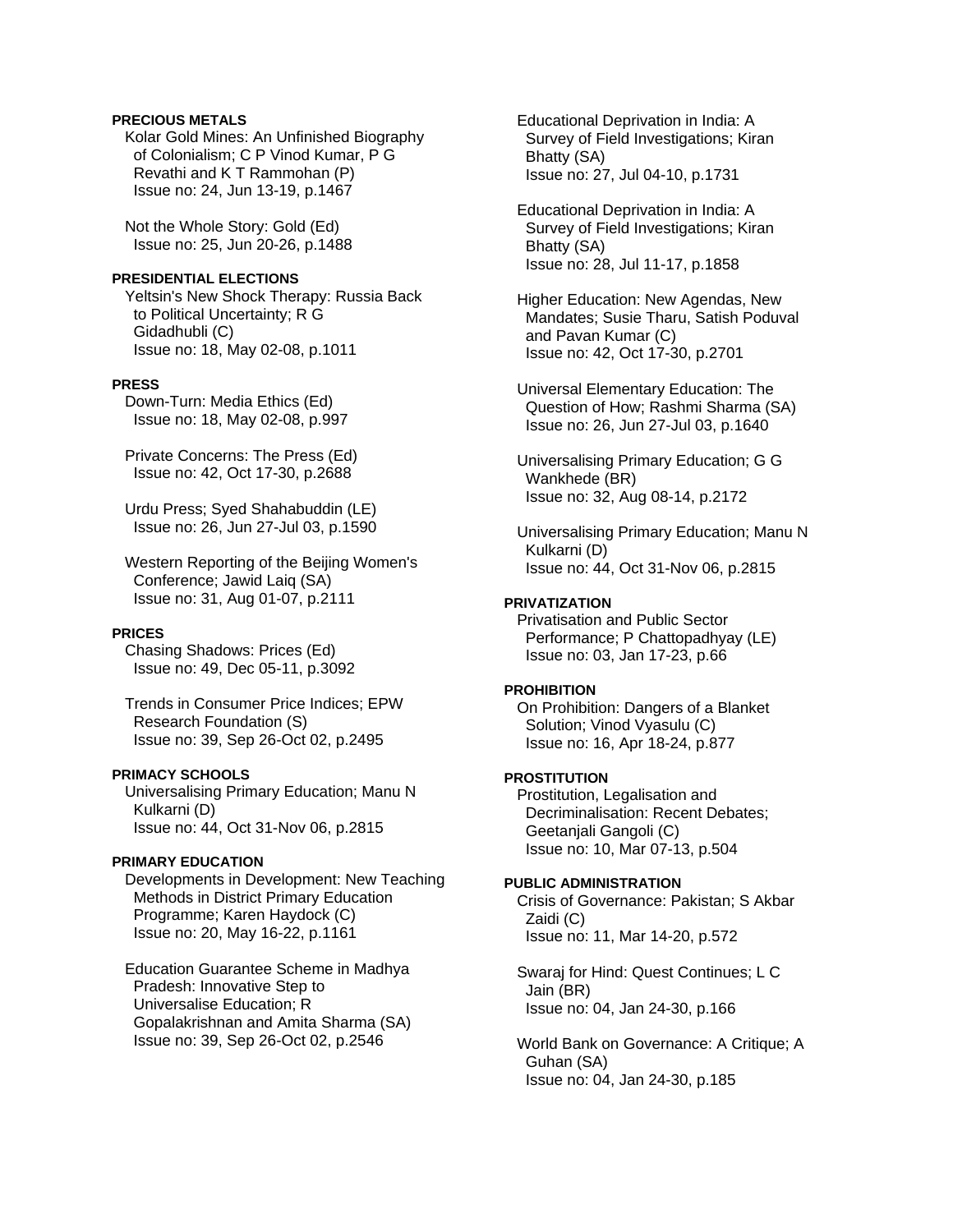## **PUBLIC DISTRIBUTION SYSTEM**

 Public Distribution System: Impact on Poor and Options for Reform; S Mahendra Dev (RA) Issue no: 35, Aug 29-Sep 04, p.2285

 To What Avail?: Food Stocks (Ed) Issue no: 28, Jul 11-17, p.1784

#### **PUBLIC EXPENDITURE**

 Expenditure Assignment and Equalisation Transfers: An Approach; S Gurumurthi (SA) Issue no: 24, Jun 13-19, p.1457

# **PUBLIC HEALTH**

 Ad Hoc Decisions: Vaccines (Ed) Issue no: 28, Jul 11-17, p.1784

 Health-for-All for 21st Century: Demise of Primary Health Care; N D Emmel (P) Issue no: 11, Mar 14-20, p.577

 People vs Planners (Ed) Issue no: 11, Mar 14-20, p.551

 Public Health Institute; Meenal Mamdani and Bashir Mamdani (LE) Issue no: 01, Jan 10-16, p.2

 Reproductive Health: A Public Health Perspective; Imrana Qadeer (SA) Issue no: 41, Oct 10-16, p.2675

 Tobacco: Shifting Battle Lines; Svati Chakravarty Bhatkal (C) Issue no: 39, Sep 26-Oct 02, p.2504

# **PUBLIC SECTOR BANKS**

 Banking Sector Reforms: Second Coming; N A Mujumdar (C) Issue no: 47, Nov 21-Dec 04, p.2954

 Narrow Banking: Fudging the Issue; D N Ghosh (F) Issue no: 42, Oct 17-30, p.2694

 Non-Performing Assets of Banks: Have They Really Declined? And on Whose Account?; K M Shajahan (SA) Issue no: 12, Mar 21-27, p.671

## **PUBLIC SECTOR ENTERPRISES**

 Hasty Proposal: PSU Disinvestment (Ed) Issue no: 38, Sep 19-25, p.2413

 Privatisation and Public Sector Performance; P Chattopadhyay (LE) Issue no: 03, Jan 17-23, p.66

 Reservation Policy in PSUs: How Effective?; V Manickavasagam and A R Alagappan (C) Issue no: 15, Apr 11-17, p.823

 Unity Building Efforts by Public Sector Unions and Managements in Banagalore, 1960s to 1970s; Dilip Subramanian (SA) Issue no: 01, Jan 10-16, p.37

## **PUBLIC SERVANTS**

 Civil Service Reform; Prabhu Ghate (BR) Issue no: 24, Jun 13-19, p.1455

 Reforming the Civil Service: Meeting Crucial Need for Expertise; Prabhu Ghate (SA) Issue no: 07, Feb 14-20, p.359

### **PUBLIC SERVICES**

 Brand Building for Public Services; P V et al Rajagopal (LE) Issue no: 44, Oct 31-Nov 06, p.2758

 Reallocating Public Spending for Basic Social Services in Developing Countries; Santosh Mehrotra, Jan Vandemoortele and Enrique Delamonica (SA) Issue no: 27, Jul 04-10, p.1717

### **PUBLISHING INDUSTRY**

 Publishing and Literature; Samuel Israel (LE) Issue no: 24, Jun 13-19, p.1418

#### **PUNE**

 Housing Needs in New Suburbs of Indian Metropolii: Case Study of Kothrud, Pune; Hemalata C Dandekar and Sashikant B Sawant (SA) Issue no: 46, Nov 14-20, p.2919

#### **PUNJAB**

 The Farmers' Movement in Punjab: Politics of Pressure Groups and Pressure of Party Politics; Partha Nath Mukherji (SA) Issue no: 18, May 02-08, p.1043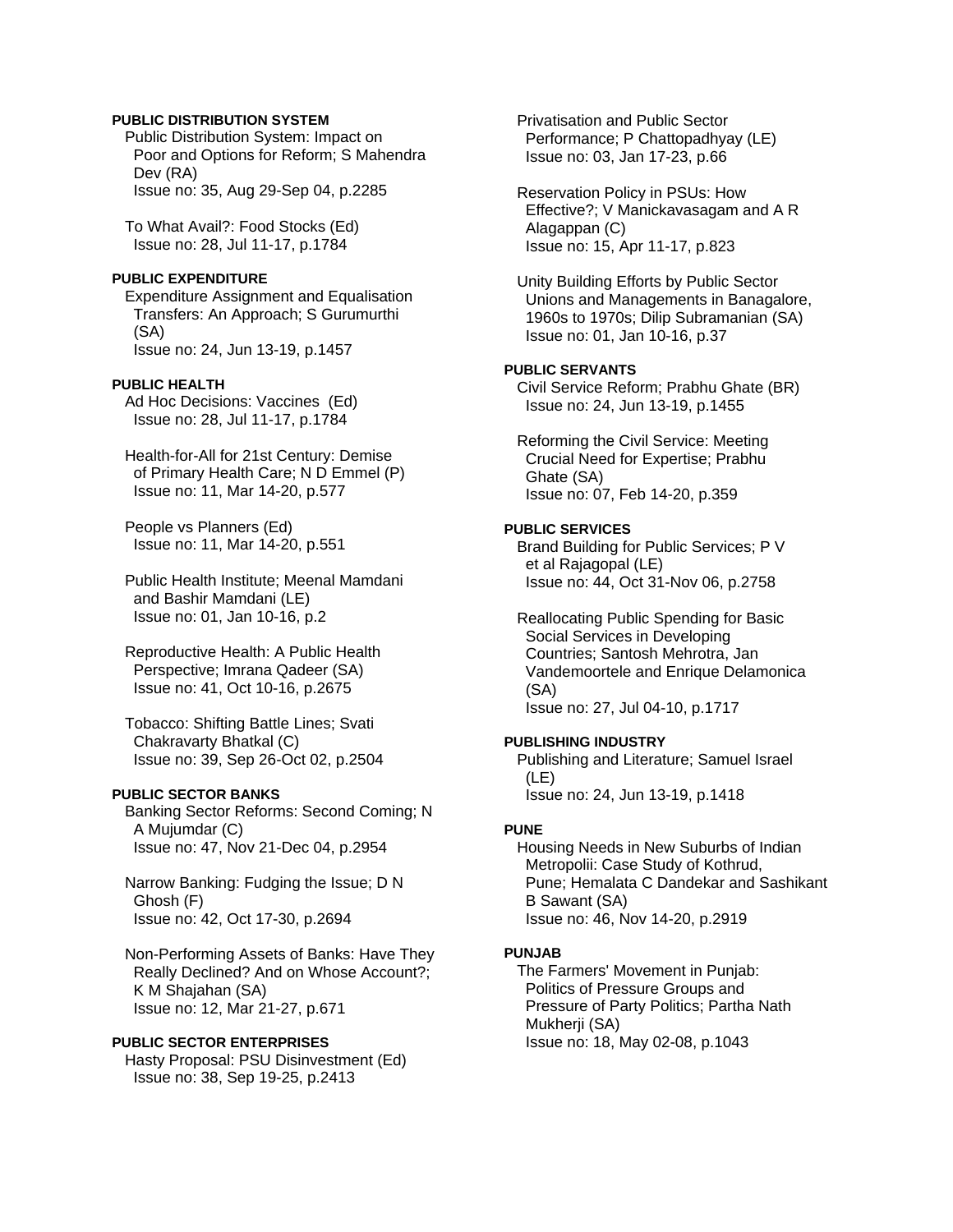# **PUNJAB**

 Sustainability Implications of Burning Rice-and Wheat-Straw in Punjab; B S et al Sidhu (RA) Issue no: 39, Sep 26-Oct 02, p.A163

### **RACIAL CONFLICTS**

 Iraq: Logic of Exterminism; Frederic F Clairmont (C) Issue no: 14, Apr 04-10, p.753

### **RAILWAY BUDGET**

 Reopening the Debate: Railways (Ed) Issue no: 23, Jun 06-12, p.1356

#### **RAILWAYS**

 Reopening the Debate: Railways (Ed) Issue no: 23, Jun 06-12, p.1356

 State of Indian Railways; S Sriraman (C) Issue no: 38, Sep 19-25, p.2428

 Steam Engines and His Highness; GPD (F) Issue no: 18, May 02-08, p.1002

### **RAJASTHAN**

 Prodigals' Return: Rajasthan (Ed) Issue no: 36, Sep 05-18, p.2325

 Systemic Violence: Women (Ed) Issue no: 22, May 30-Jun 05, p.1288

 Two-Party System: Rajasthan (Ed) Issue no: 09, Feb 28-Mar 06, p.436

 Vicious Circle of Impoverisation: Woollen Khadi Institutions of Rajasthan; Sunil Ray (SA) Issue no: 14, Apr 04-10, p.788

#### **RANVIR SENA**

 After Bathe Massacre: Bihar; Bela Bhatia (C) Issue no: 14, Apr 04-10, p.751

 State Repression and People's Resistance: Assessing Social Transformation in Bihar; Prakash Louis (C) Issue no: 21, May 23-29, p.1228

 Time for Introspection: Portents of Bathe; Subhash Gatade (C) Issue no: 24, Jun 13-19, p.1442

### **RBI**

 At a Price (Ed) Issue no: 04, Jan 24-30, p.135  Banking Sector Reforms: Second Coming; N A Mujumdar (C) Issue no: 47, Nov 21-Dec 04, p.2954

 Expectations of Economic Revival; EPW Research Foundation (MMR) Issue no: 38, Sep 19-25, p.2418

 Heavy Burden: Banks (LE) Issue no: 47, Nov 21-Dec 04, p.2948

 Macro Perspective: A Refreshing Change; EPW Research Foundation (MMR) Issue no: 20, May 16-22, p.1151

 Managing the Indian Economy; Pulapre Balakrishnan (BR) Issue no: 44, Oct 31-Nov 06, p.2782

 Mistimed Tightening of Prudential Norms; EPW Research Foundation (MMR) Issue no: 46, Nov 14-20, p.2890

 Neglect of Bank Credit for Industrial Revival; EPW Research Foundation (MMR) Issue no: 50, Dec 12-18, p.3166

 Using the Funds: Resurgent India Bonds (Ed) Issue no: 35, Aug 29-Sep 04, p.2264

#### **REFUGEES**

 India and Refugees; A G Noorani (BR) Issue no: 15, Apr 11-17, p.836

 South Asia's Refugees; Sumanta Banerjee (BR) Issue no: 20, May 16-22, p.1170

### **REGIONAL PLANNING AND DEVELOPMENT**

 Jharkhand or Vananchal: Where Are the Tribals?; Walter Fernandes (C) Issue no: 44, Oct 31-Nov 06, p.2770

 Leading the Region and Leading the World: China; Alka Acharya (C) Issue no: 45, Nov 07-13, p.2835

 Role of Infrastructure in Regional Development: A Study over the Plan Period; Buddhadeb Ghosh and Prabir De (SA) Issue no: 47, Nov 21-Dec 04, p.3039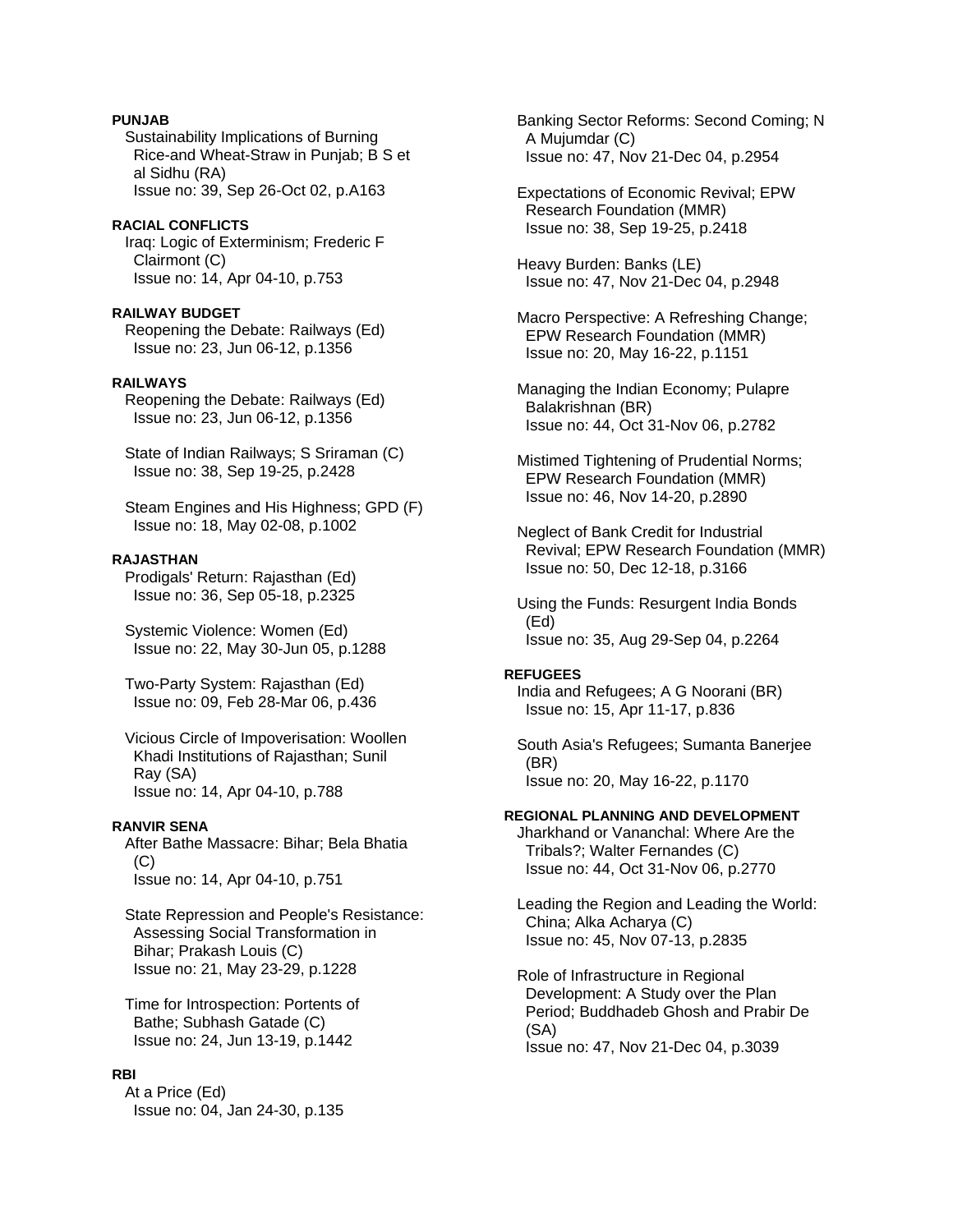## **RELIEF AND REHABILITATION**

 Development and Deprivation: Orissa; Manipadma Jena (C) Issue no: 15, Apr 11-17, p.821

 Land Acquisition [Amendment] Bill, 1998: Rights of Project-Affected People Ignored; Walter Fernandes (C) Issue no: 42, Oct 17-30, p.2703

 The People's Policy on Development, Displacement and Resettlement: Need to Link Displacement and Development; Medha Patkar (C) Issue no: 38, Sep 19-25, p.2432

# **RELIGION**

 Is the Hindu Goddess a Feminist?; Rajeswari Sunder Rajan (RA) Issue no: 44, Oct 31-Nov 06, p.WS34

 Mahima Dharma: Plea for Proper Perception; S Nath (D) Issue no: 04, Jan 24-30, p.191

 Nation, Reason and Religion: India's Independence in International Perspective; Sugata Bose (SA) Issue no: 31, Aug 01-07, p.2090

 Prisoner of Beliefs: Misunderstanding Mahima Dharma; Subhakanta Behera (D) Issue no: 15, Apr 11-17, p.863

 State and Religion (Ed) Issue no: 19, May 09-15, p.1059

## **RELIGIOUS FUNDAMENTALISM**

 Reviving a Debate; Sumanta Banerjee (BR) Issue no: 28, Jul 11-17, p.1826

#### **RELIGIOUS HISTORY**

 Saffroning the Past: Of Myths, Histories and Right-Wing Agendas; Uma Chakravarti (SA) Issue no: 05, Jan 31-Feb 06, p.225

#### **REPRODUCTIVE HEALTH**

 Reproductive Health Index: Measuring Reproduction or Reproductive Health?; Mala Ramanathan (C) Issue no: 49, Dec 05-11, p.3104

 Reproductive Health: A Public Health Perspective; Imrana Qadeer (SA) Issue no: 41, Oct 10-16, p.2675

#### **RESEARCH AND DEVELOPMENT**

 Technological Change in Indian Industry; Yoginder K Alagh (SA) Issue no: 04, Jan 24-30, p.181

 Victims of Development; Jean Dreze (BR) Issue no: 51, Dec 19-25, p.3245

### **RESEARCH POLICY**

 Victims of Development; Jean Dreze (BR) Issue no: 51, Dec 19-25, p.3245

#### **RESERVATION POLICY**

 Reservation for Women: Challenge of Tackling Counter-Productive Trends; Medha Nanivadekar (P) Issue no: 28, Jul 11-17, p.1815

 Reservation Policy in PSUs: How Effective?; V Manickavasagam and A R Alagappan (C) Issue no: 15, Apr 11-17, p.823

### **RICE**

 Looking beyond Basmati (Ed) Issue no: 08, Feb 21-27, p.371

 Protecting Basmati; Suman Sahai (C) Issue no: 09, Feb 28-Mar 06, p.442

 Rice-Wheat Crop System in Indo-Gangetic Region: Issues Concerning Sustainability; Ramesh Chand and T Haque (RA) Issue no: 26, Jun 27-Jul 03, p.A108

 Wholesaler Stocks and Hoarding in Rice Markets in India; Raghbendra Jha and Hari K Nagarajan (SA) Issue no: 41, Oct 10-16, p.2658

#### **RIGHT TO INFORMATION**

 Law on Right to Information; A G Noorani  $(CL)$ Issue no: 45, Nov 07-13, p.2826

# **RIGHT TO WORK**

 'Right to Work': Reading Rights through Discourse on 'Work'; Aditya Nigam (RA) Issue no: 05, Jan 31-Feb 06, p.PE16

#### **RISK MANAGEMENT**

 Credit Rating of States: Need for a Fresh Look; Madhav Godbole (C) Issue no: 11, Mar 14-20, p.566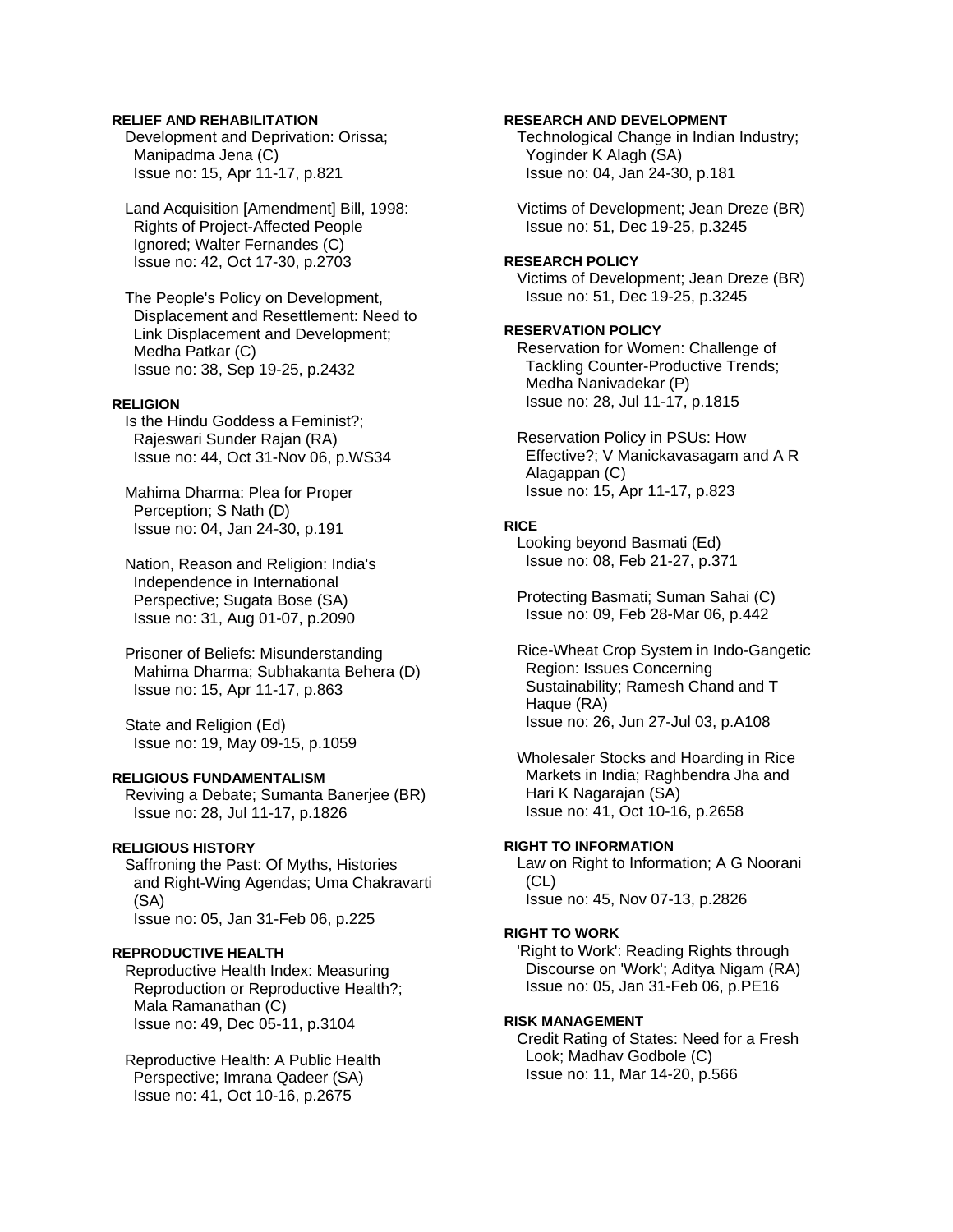## **RISK MANAGEMENT**

 Rating Agencies and Capital Market Reform: A Plea for Self-Regulation; D N Ghosh (P) Issue no: 36, Sep 05-18, p.2351

#### **RIVER WATER DISPUTE**

 Cauvery Dispute: Changing Paradigms ; J Jeyaranjan (C) Issue no: 46, Nov 14-20, p.2900

 Conflicts over Water and Land in South Indian Agriculture: A Political Economy Perspective; Steen Folke (SA) Issue no: 07, Feb 14-20, p.341

 Deep Waters (Ed) Issue no: 31, Aug 01-07, p.2043

 Scarce Natural Resources and Language of Security; Ramaswamy R Iyer (P) Issue no: 20, May 16-22, p.1167

#### **RSS**

 RSS and BJP; S N Phadnis (LE) Issue no: 08, Feb 21-27, p.370

## **RUBBER AND RUBBER INDUSTRY**

 Natural Rubber: Perils of Policy; K N Haripal and K J Joseph (C) Issue no: 27, Jul 04-10, p.1689

## **RURAL BANKS**

 Back to Square One: Priority Sector Credit (Ed) Issue no: 19, May 09-15, p.1060

## **RURAL DEVELOPMENT**

 Agricultural Growth, Sustainability and Poverty Alleviation: Recent Trends and Major Issues of Reform; C H Hanumantha Rao (SA) Issue no: 29, Jul 18-31, p.1943

 Development, Carnatic Style; V M Rao (BR) Issue no: 13, Mar 26-Apr 03, p.705

 New Paradigm of Development; Amita Shah (BR) Issue no: 52, Dec 26-Jan 01, p.3314

### **RURAL ELECTRIFICATION**

 Long-Term Impact of Rural Electrification: A Study in UP and MP; V Ranganathan and T V Ramanayya (C) Issue no: 50, Dec 12-18, p.3181

## **RURAL POVERTY**

 Agricultural Development, Agrarian Structure and Rural Poverty in West Bengal; Madhusudan Ghosh (SA) Issue no: 47, Nov 21-Dec 04, p.2987

 Correlating Food Prices and Rural Poverty; S Mahendra Dev and Ajit Ranade (LE) Issue no: 41, Oct 10-16, p.2622

 The Elderly in Rural Orissa: Alone in Distress; Pradeep Kumar Panda (SA) Issue no: 25, Jun 20-26, p.1545

 Food Prices and Rural Poverty; Martin Ravallion (D) Issue no: 28, Jul 11-17, p.1870

 Food Prices and Rural Poverty: Liberalisation without Pain?; J Mohan Rao (D) Issue no: 14, Apr 04-10, p.799

 Food, Agriculture and Reforms: Change and Continuity; J Mohan Rao (SA) Issue no: 29, Jul 18-31, p.1955

 Policy Strategy and Instruments for Alleviating Rural Poverty; Bhupat M Desai and N V Namboodiri (SA) Issue no: 41, Oct 10-16, p.2669

 Poverty in West Bengal: What Have We Learnt?; Biswajit Chatterjee (SA) Issue no: 47, Nov 21-Dec 04, p.3003

 Public Distribution System: Impact on Poor and Options for Reform; S Mahendra Dev (RA) Issue no: 35, Aug 29-Sep 04, p.2285

 Rising Food Prices and Rural Poverty: Going Beyond Correlations; S Mahendra Dev and Ajit Ranade (SA) Issue no: 39, Sep 26-Oct 02, p.2529

## **RURAL SOCIOLOGY**

 Understanding Miners' Worlds; Ranajit Das Gupta (BR) Issue no: 38, Sep 19-25, p.2448

#### **RURAL-URBAN MIGRATION**

 To Migrate or to Stay?; Surinder Jodhka (BR) Issue no: 49, Dec 05-11, p.3117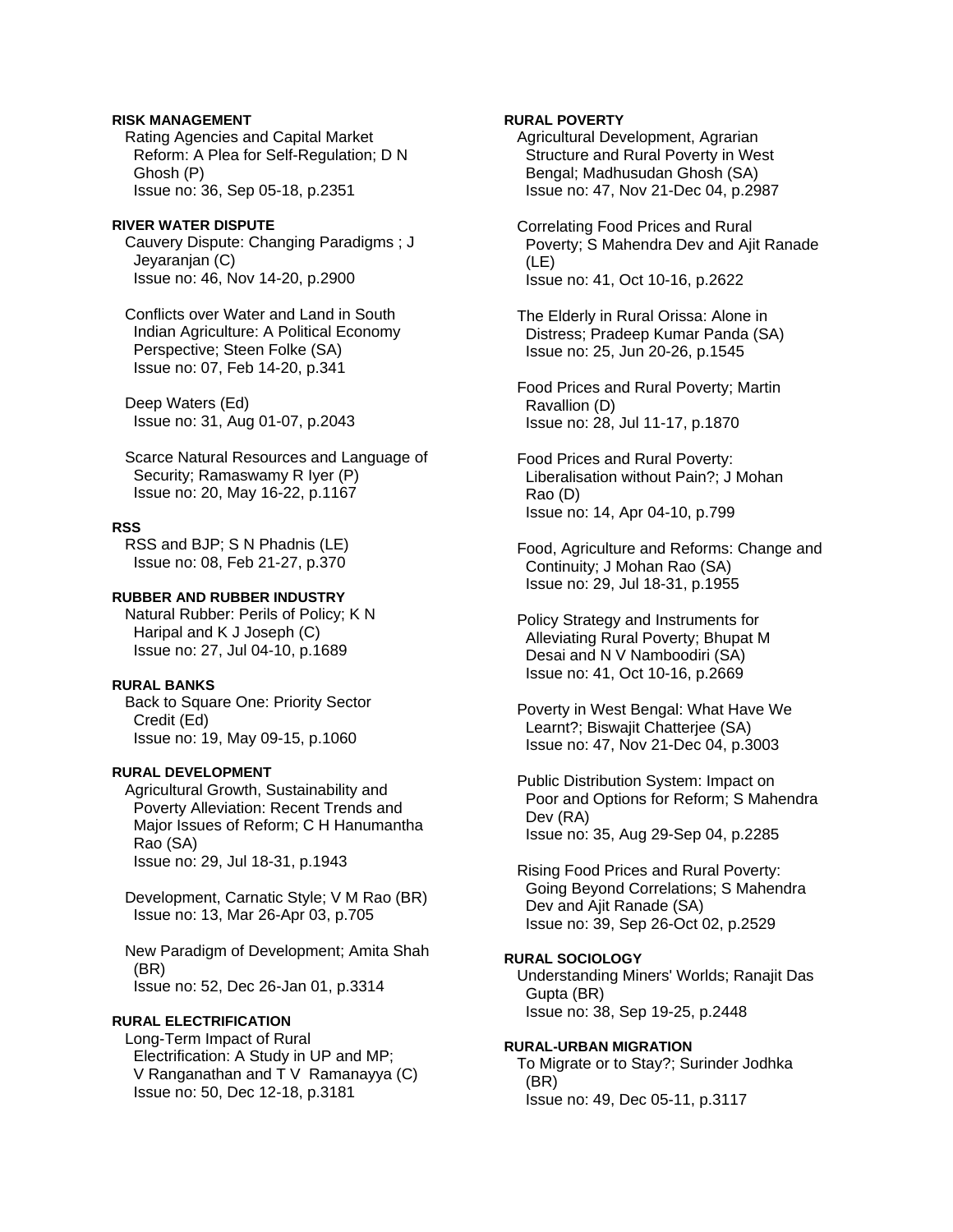Education in Post-Soviet Russia: No More an Obligation of the State; P L Dash (C) Issue no: 21, May 23-29, p.1232 Europe and Russia's External Economic Relations: An Assessment; Silke Machold (RA) Issue no: 35, Aug 29-Sep 04, p.PE113 Resolving Financial Crisis: Russia; R G Gidadhubli (C) Issue no: 28, Jul 11-17, p.1811 Russia: The Unending Torments; Frederic F Clairmant (C) Issue no: 50, Dec 12-18, p.3186 Wage Arrears in Russia: The Problem Has No End; P L Dash (C) Issue no: 35, Aug 29-Sep 04, p.2280 Walking the Economic Tight-Rope: Challenge before Russia's New Prime Minister; Rama Sampath Kumar (C) Issue no: 41, Oct 10-16, p.2645 Yeltsin's New Shock Therapy: Russia Back to Political Uncertainty; R G Gidadhubli (C) Issue no: 18, May 02-08, p.1011 **RUSSIANS**  The Russian Economic Crisis; Michael Ellman and Robert Scharrenborg (SA) Issue no: 52, Dec 26-Jan 01, p.3317 **SAARC**  Going beyond CTBT; Anant Phadke (LE) Issue no: 42, Oct 17-30, p.2686 Strictly Private?: India-Pakistan Ties (Ed) Issue no: 31, Aug 01-07, p.2045 **SCAMS AND SCANDALS**  Brazilian Financial Scam; Michel Chossudovsky (C) Issue no: 42, Oct 17-30, p.2707 **SCHEDULED CASTES AND TRIBES**  Backward Classes and the Census: Putting the Record Straight; B K Roy Burman (C) Issue no: 50, Dec 12-18, p.3178

**RUSSIA** 

 The Concept of 'Global Tribes'; Robi Chakravorti (BR) Issue no: 41, Oct 10-16, p.2656

 Development of Scheduled Castes in Andhra Pradesh: Emerging Issues; S R Sankaran (C) Issue no: 05, Jan 31-Feb 06, p.208

### **SCHOOL EDUCATION**

 But an Alternative? (Ed) Issue no: 45, Nov 07-13, p.2819

 Education in the 1990s; S Shukla (BR) Issue no: 31, Aug 01-07, p.2086

### **SCIENCE**

 Sokal's Hoax: A Backlash to Science Criticism; Gita Chadha (P) Issue no: 47, Nov 21-Dec 04, p.2964

#### **SCIENCE AND SOCIETY**

 Missing the Point: Science Congress (Ed) Issue no: 01, Jan 10-16, p.4

 Modern Science and the Progressive Agenda (SA) Issue no: 16, Apr 18-24, p.912

 Questionable Enterprise: Science (Ed) Issue no: 18, May 02-08, p.996

 Reclaiming Modern Science for Third World Progressive Social Movements; Meera Nanda (SA) Issue no: 16, Apr 18-24, p.915

 Science and Tradition: A Sociological Perspective; Andre Beteille (SA) Issue no: 10, Mar 07-13, p.529

 Speaking Truth to Power about the Scientific Emperor's Clothes; Andre Gunder Frank (RA) Issue no: 42, Oct 17-30, p.2715

 Technology, Risk and Resistance; K Ravi Srinivas (BR) Issue no: 18, May 02-08, p.1023

**SCIENCE AND TECHNOLOGY**  Equating Technological Progress with Nuclear Bombs; Giri Deshingkar (C) Issue no: 22, May 30-Jun 05, p.1297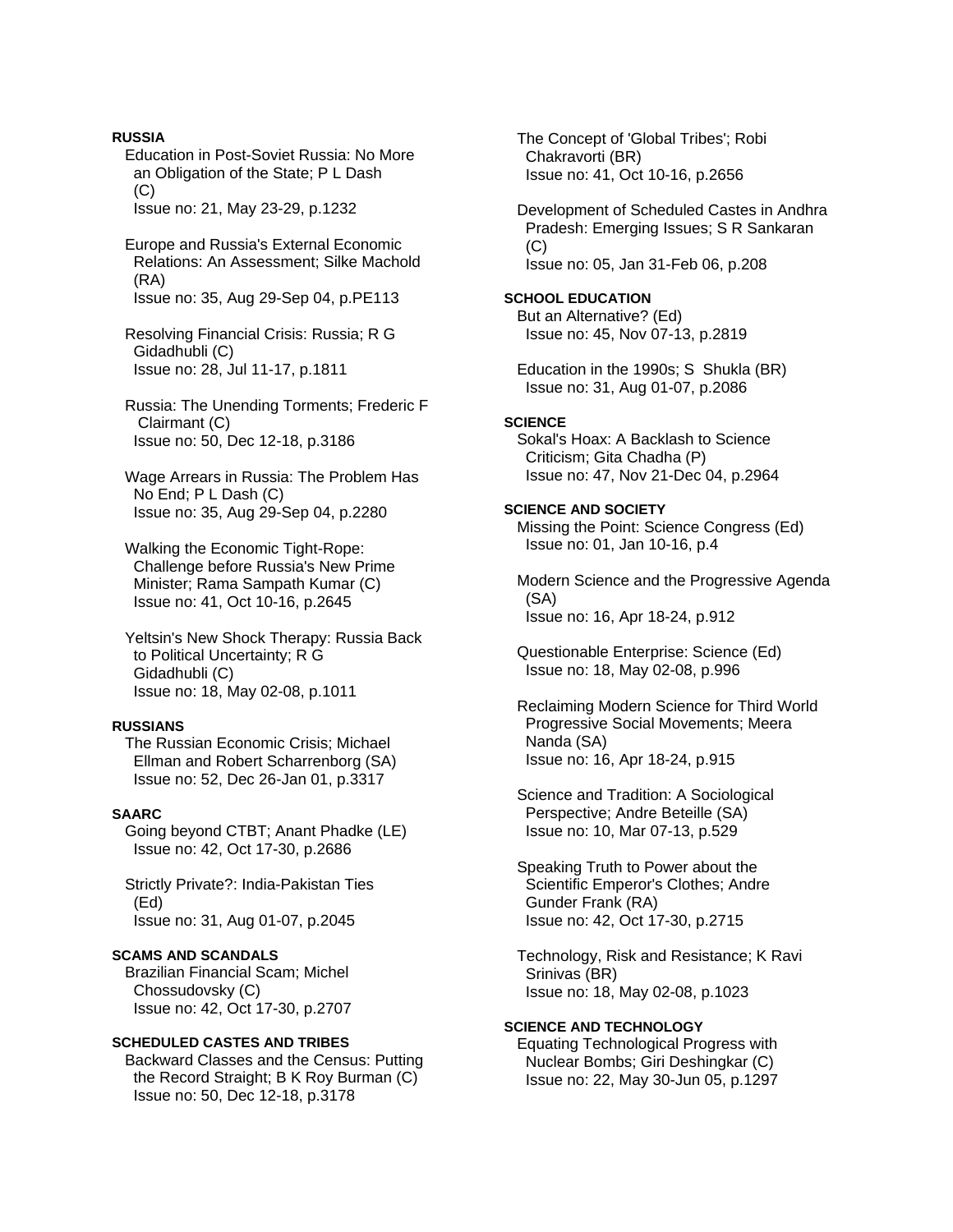## **SCIENCE AND TECHNOLOGY**

 How We Loved the Bomb and Later Rued It; Partha Chatterjee (C) Issue no: 24, Jun 13-19, p.1437

 Science, Technology and Economic Development in India: Analysis of Divergence in Historical Perspective; Debdas Banerjee (SA) Issue no: 20, May 16-22, p.1199

 Technology, Risk and Resistance; K Ravi Srinivas (BR) Issue no: 18, May 02-08, p.1023

## **SCIENTIFIC PUBLICATIONS**

 Historiographic Concerns Underlying: Indian Journal of the History of Science: A Bibliometric Inference; Dhruv Raina (SA) Issue no: 08, Feb 21-27, p.407

### **SCIENTIFIC RESEARCH**

 Exploring Uneasy Terrain; Gita Chadha (BR) Issue no: 28, Jul 11-17, p.1829

 Historiographic Concerns Underlying: Indian Journal of the History of Science: A Bibliometric Inference; Dhruv Raina (SA) Issue no: 08, Feb 21-27, p.407

 Invisible Workers: Science (LE) Issue no: 41, Oct 10-16, p.2624

- Limits of Colonial Science; Tirthankar Roy (BR) Issue no: 22, May 30-Jun 05, p.1319
- Long Way from Excellence: Science (Ed) Issue no: 27, Jul 04-10, p.1677

 Missing the Point: Science Congress (Ed) Issue no: 01, Jan 10-16, p.4

 Poor Planning: Sanctions and Science (Ed) Issue no: 29, Jul 18-31, p.1900

## **SCIENTISTS**

 Exploring Uneasy Terrain; Gita Chadha (BR) Issue no: 28, Jul 11-17, p.1829

 Poor Planning: Sanctions and Science (Ed) Issue no: 29, Jul 18-31, p.1900

 Prabhu Dandavathimath; Ramachandra Guha (LE) Issue no: 15, Apr 11-17, p.802

 Sokal's Hoax: A Backlash to Science Criticism; Gita Chadha (P) Issue no: 47, Nov 21-Dec 04, p.2964

#### **SEAFOOD**

 Conflict and Resistance in Indian Shrimp Aquaculture; Jasper Goss (C) Issue no: 08, Feb 21-27, p.383

# **SECONDARY EDUCATION**

 But an Alternative? (Ed) Issue no: 45, Nov 07-13, p.2819

#### **SECRET SERVICE**  Scapegoats and Victims: Politics (LE)

Issue no: 47, Nov 21-Dec 04, p.2948

# **SECULARISM**

 Communalism and Secularism: Goals and Visions; Anirudh Deshpande (C) Issue no: 16, Apr 18-24, p.875

 Communalism, Incomplete Histories and a Congress of Secularism; Anirudh Deshpande (C) Issue no: 49, Dec 05-11, p.3098

 Contesting Communalism; Harsh Sethi (BR) Issue no: 16, Apr 18-24, p.894

 Defending Secularism; Sukla et al Sen (LE) Issue no: 19, May 09-15, p.1058

 Democracy and Politics of Identity; Asghar Ali Engineer (C) Issue no: 13, Mar 26-Apr 03, p.697

 Nehruvian Modernity and Its Contradictions; Akeel Bilgrami (BR) Issue no: 32, Aug 08-14, p.2168

 Problem of the Unencumbered Self'; Neera Chandhoke (BR) Issue no: 38, Sep 19-25, p.2451

 Reviving a Debate; Sumanta Banerjee (BR) Issue no: 28, Jul 11-17, p.1826

 The Shifting Sites of Secularism: Cultural Politics and Activism in India Today; Rustom Bharucha (SA) Issue no: 04, Jan 24-30, p.167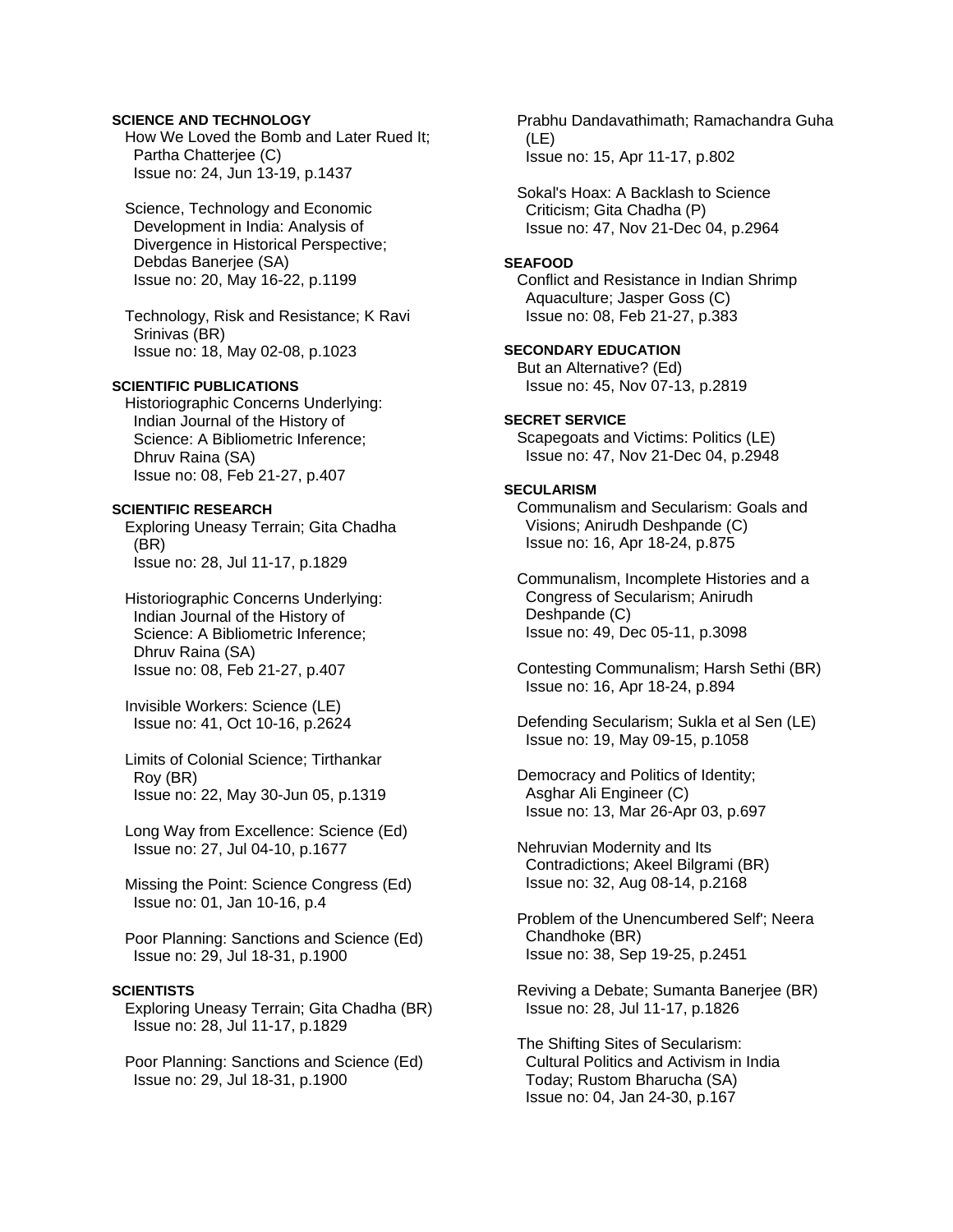# **SECULARISM**

 State/Gender/Community: Citizenship in Contemporary India; Nivedita Menon (RA) Issue no: 05, Jan 31-Feb 06, p.PE3

## **SEEDS AND SEED INDUSTRY**

 Monopoly and Monoculture: Trends in Indian Seed Industry; Vandana Shiva and Tom Crompton (RA) Issue no: 39, Sep 26-Oct 02, p.A137

#### **SELF-EMPLOYMENT**

 'Doosri Azadi': SEWA's Perspective on Early Years of Independence; Ela R Bhatt (RA) Issue no: 17, Apr 25-May 01, p.WS25

### **SENIOR CITIZENS**

 The Elderly in Rural Orissa: Alone in Distress; Pradeep Kumar Panda (SA) Issue no: 25, Jun 20-26, p.1545

# **SEXUALITY**

 HIV/AIDS in India: Gulf between Rhetoric and Reality; Radhika Ramasubban (SA) Issue no: 45, Nov 07-13, p.2865

 Set This House on Fire; Carol Upadhya (C) Issue no: 50, Dec 12-18, p.3176

## **SEXUALLY TRANSMITTED DISEASES**

 HIV/AIDS in India: Gulf between Rhetoric and Reality; Radhika Ramasubban (SA) Issue no: 45, Nov 07-13, p.2865

### **SHIV SENA**

 Evading Responsibility: Maharashtra (Ed) Issue no: 14, Apr 04-10, p.740

 Tremors in Shiv Sena: Maharashtra (Ed) Issue no: 22, May 30-Jun 05, p.1288

 Wooing Farmers the Wrong Way: Maharashtra (Ed) Issue no: 44, Oct 31-Nov 06, p.2761

### **SIKHS**

 The Partition and Its Survivors; Sumanta Banerjee (BR) Issue no: 39, Sep 26-Oct 02, p.2518

### **SMALL SAVINGS**

 An Embarrassment?: Small Savings (Ed) Issue no: 14, Apr 04-10, p.740

### **SMALL-SCALE INDUSTRIES**

 Industrial Deceleration and 1998-99 Union Budget; N S Siddharthan (SA) Issue no: 29, Jul 18-31, p.2016

# **SOCIAL JUSTICE**

 Developing Competitiveness and Social Justice: A Letter from Bologna; Debashish Bhattacherjee (C) Issue no: 51, Dec 19-25, p.3239

 Problem of the Unencumbered Self'; Neera Chandhoke (BR) Issue no: 38, Sep 19-25, p.2451

 Relations of Dominance; Bharat Dogra (C) Issue no: 10, Mar 07-13, p.506

# **SOCIAL MOVEMENTS**

 Anthropology and the Politics of Representation; Eddie Rodrigues and John Game (P) Issue no: 42, Oct 17-30, p.2709

 Pather: A Symbol of Anti-Liquor Movement; Bharat Dogra (C) Issue no: 50, Dec 12-18, p.3185

 Reclaiming Modern Science for Third World Progressive Social Movements; Meera Nanda (SA) Issue no: 16, Apr 18-24, p.915

 Rights: Rethinking Theory and Practice (RA) Issue no: 05, Jan 31-Feb 06, p.PE2

 State Repression and People's Resistance: Assessing Social Transformation in Bihar; Prakash Louis (C) Issue no: 21, May 23-29, p.1228

## **SOCIAL SCIENCE RESEARCH**

 TheIntellectual Crisis: Pakistan; S Akbar Zaidi (C) Issue no: 39, Sep 26-Oct 02, p.2510

 Protesting Too Much: Research (Ed) Issue no: 46, Nov 14-20, p.2884

 Social Sciences: Old Dogmas, New Challenges; C T Kurien (BR) Issue no: 31, Aug 01-07, p.2083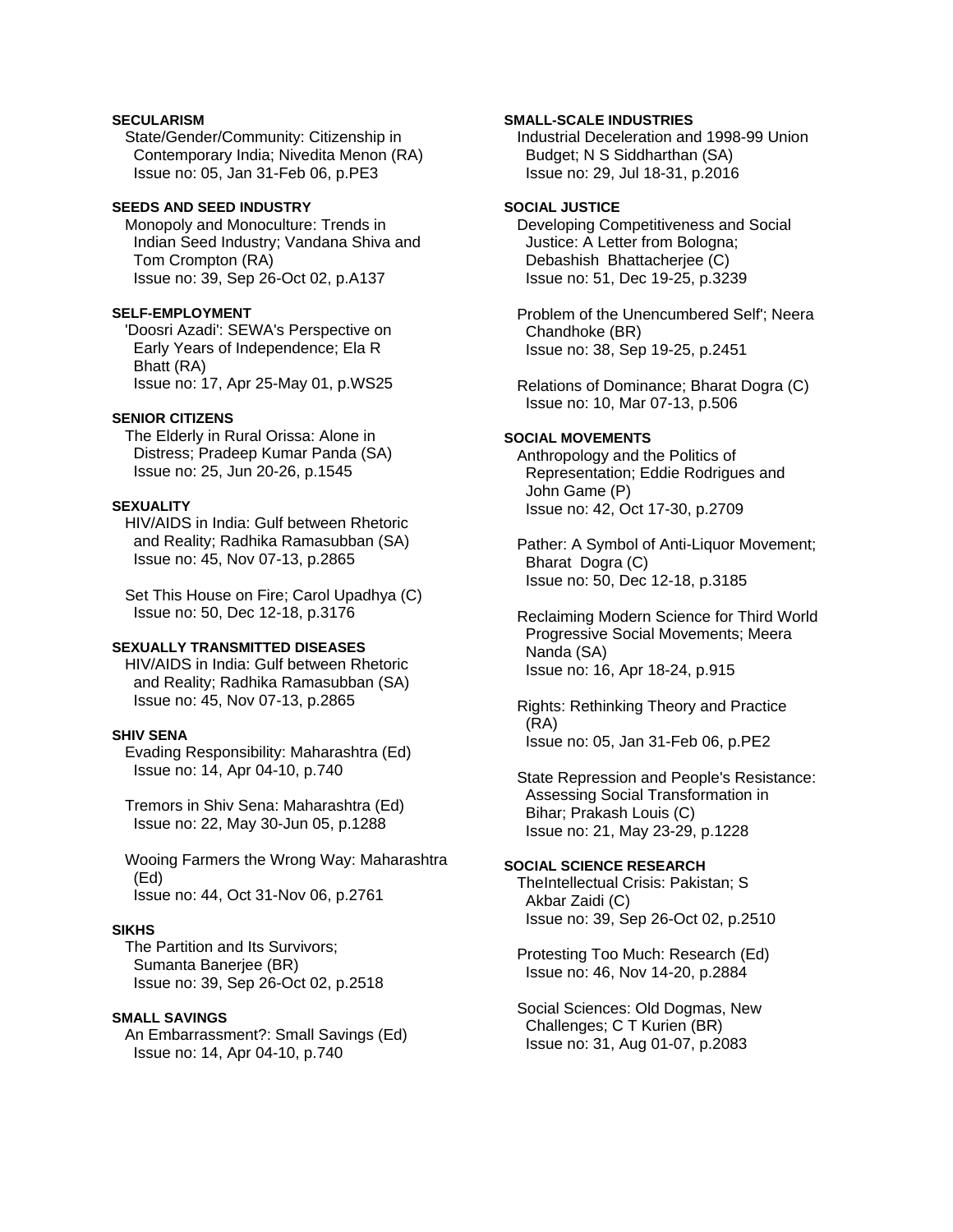# **SOCIAL SCIENCE RESEARCH**

 Theorising to Explain and Triangulating to Explain Away?: The Art and Non-Art of Multi-Method Policy Research; A Damodaran and Emery Roe (SA) Issue no: 01, Jan 10-16, p.55

### **SOCIAL SCIENCES**

 Globalisation and Social Science; C P Bhambhri (C) Issue no: 01, Jan 10-16, p.17

### **SOCIAL SECURITY**

 Public Action, Social Security and Unorganised Sector; Ramesh C Datta (RA) Issue no: 22, May 30-Jun 05, p.L02

 Social Security for Unorganised Sector; Rehana Jhabvala (RA) Issue no: 22, May 30-Jun 05, p.L7

### **SOCIAL WORK**

 Reallocating Public Spending for Basic Social Services in Developing Countries; Santosh Mehrotra, Jan Vandemoortele and Enrique Delamonica (SA) Issue no: 27, Jul 04-10, p.1717

#### **SOCIAL WORKERS**

 From Liberation to Eternity; K M Seethi (C) Issue no: 15, Apr 11-17, p.825

 Kusuma Sorab (LE) Issue no: 15, Apr 11-17, p.802

# **SOCIALISM**

 Marx, Market, Socialism: Setting the Record Straight; Paresh Chattopadhyay (D) Issue no: 35, Aug 29-Sep 04, p.2317

 The State and the Social Partners: Towards a Development Compact; Ignacy Sachs (SA) Issue no: 33, Aug 15-28, p.2233

# **SOCIALIST PARTY**

 Communist Manifesto and Marxian Idea of Post-Capitalist Society; Paresh Chattopadhyay (P) Issue no: 32, Aug 08-14, p.2165

## **SOCIALISTS**

 Bankim Mukherjee; Biren Roy (C) Issue no: 01, Jan 10-16, p.15

 Family, Community and Social Terrain: Gleanings from the Autobiography of a Muslim Activist; S P Punalekar (SA) Issue no: 11, Mar 14-20, p.607

 Periyar, Women and an Ethic of Citizenship; V Geetha (RA) Issue no: 17, Apr 25-May 01, p.WS09

 Remembering Nikhil Chakravartty; D R Goyal (C) Issue no: 29, Jul 18-31, p.1911

### **SOCIOLOGY**

 Social Anthropology and Literary Sensibility; M N Srinivas (SA) Issue no: 39, Sep 26-Oct 02, p.2525

 Towards a Sociology of Delhi: Report on a Seminar; Amita Baviskar (C) Issue no: 49, Dec 05-11, p.3101

# **SOIL EROSION**

 Watershed Development Programmes in India: Emerging Issues for Environment-Development Perspectives; Amita Shah (RA) Issue no: 26, Jun 27-Jul 03, p.A66

## **SOUTH AFRICA**

 Malaysian Investment in South Africa: Some Initial Observations; Vishnu Padayachee and Imraan Valodia (C) Issue no: 38, Sep 19-25, p.2435

 Post-Apartheid South Africa: The Key Patterns Emerge; Bill Freund and Vishnu Padayachee (SA) Issue no: 20, May 16-22, p.1173

## **SPACE PROGRAMME**

 Twenty-Five Years of Indian Space Programme: An Evaluation; Upendra Choudhury (C) Issue no: 05, Jan 31-Feb 06, p.212

### **SPORTS**

 Genuine Gold?: Sports (Ed) Issue no: 51, Dec 19-25, p.3224

 More Sports; S N Phadnis (LE) Issue no: 25, Jun 20-26, p.1486

 Trapped to Triumph: Sports (Ed) Issue no: 39, Sep 26-Oct 02, p.2492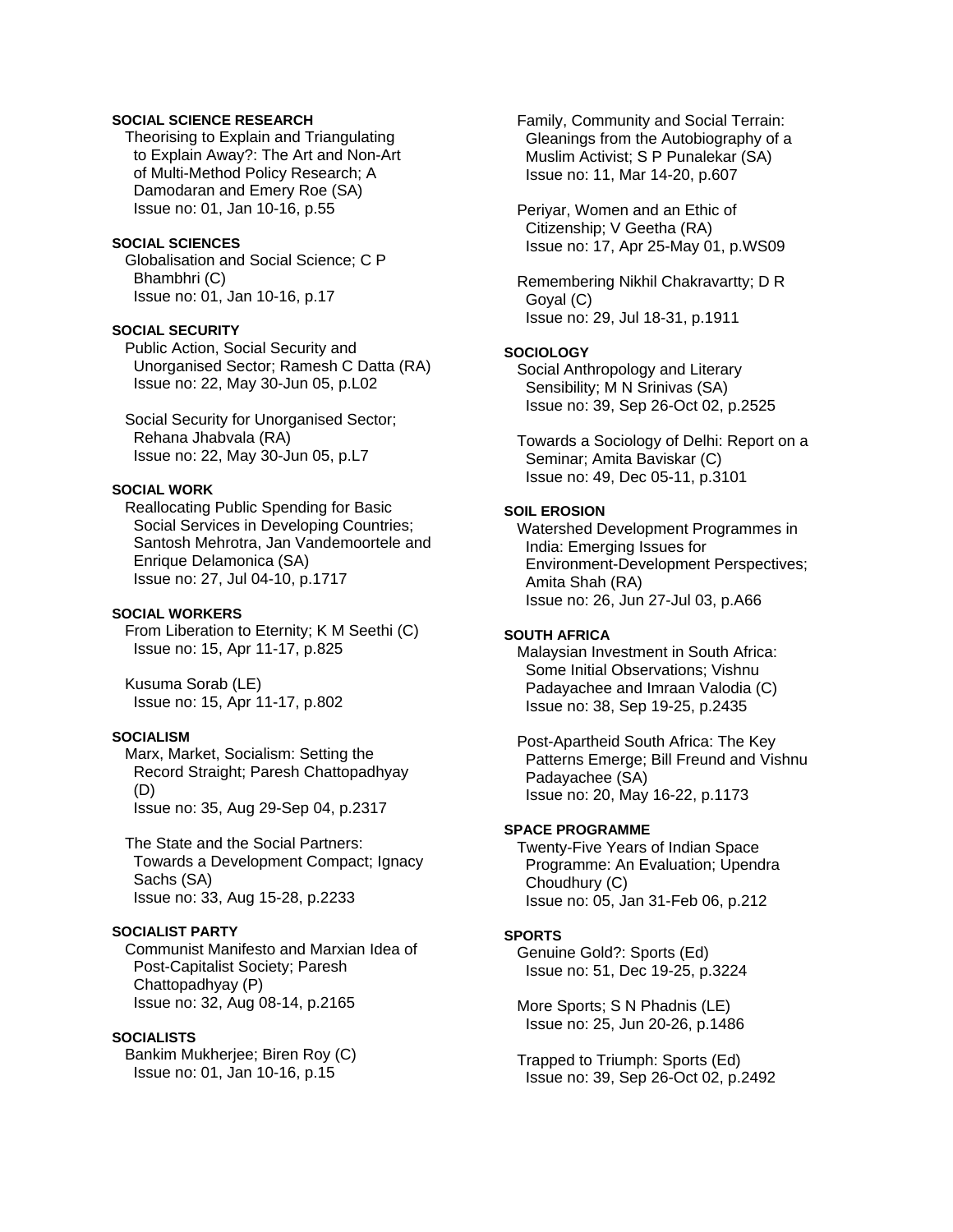**SRI LANKA**  Against All Odds: Sri Lanka (Ed) Issue no: 05, Jan 31-Feb 06, p.196

 Economic Crisis, Poverty and War in Contemporary Sri Lanka: On Ostriches and Tinderboxes; David Dunham and Sisira Jayasuriya (SA) Issue no: 49, Dec 05-11, p.3151

 Making and Interpreting History; Rowena Robinson (BR) Issue no: 40, Oct 03-09, p.2583

 Sri Lanka's Arming of LTTE against IPKF: Mystery of Kobbekaduwa's Death; M R Narayan Swamy (C) Issue no: 40, Oct 03-09, p.2577

 Stabilisation and Adjustment: Sri Lankan Experience, 1977-1993; David Dunham and Saman Kelegama (P) Issue no: 24, Jun 13-19, p.1475

# **SRIKRISHNA COMMITTEE**

 Srikrishna Commission Report; Ramachandra Guha (LE) Issue no: 22, May 30-Jun 05, p.1286

 Srikrishna Commission Report: Painstaking Documentation; Asghar Ali Engineer (C) Issue no: 33, Aug 15-28, p.2215

# **STATE AND SOCIETY**

 Nation, Reason and Religion: India's Independence in International Perspective; Sugata Bose (SA) Issue no: 31, Aug 01-07, p.2090

 Nothing Hidden: Politics (Ed) Issue no: 20, May 16-22, p.1145

 Politicians' Grin, Not the Buddha's Smile; Rustom Bharucha (C) Issue no: 22, May 30-Jun 05, p.1295

 The State Resurrected: A Possible Reply To Harris's Questions; Susmita Dasgupta (D)

Issue no: 07, Feb 14-20, p.366

# **STATE ELECTRICITY BOARDS**

 What Is Right in Economics Is Wrong in Politics: Maharashtra; Madhav Godbole (C) Issue no: 42, Oct 17-30, p.2696

## **STATES REORGANIZATION**

 Ad Hoc Approach: New States (Ed) Issue no: 32, Aug 08-14, p.2141

# **STOCK MARKET**

 Foreign Portfolio Investment in Indian Equity Markets: Has the Economy Benefited?; Parthapratim Pal (SA) Issue no: 11, Mar 14-20, p.589

 Stock Market Fixation: Economy (Ed) Issue no: 44, Oct 31-Nov 06, p.2760

 Stock Market Prices in India after Economic Liberalisation; Parantap Basu and Matthew R Morey (SA) Issue no: 07, Feb 14-20, p.355

 Stock-Brokers' Opera (Ed) Issue no: 26, Jun 27-Jul 03, p.1591

 What Ails the Indian Capital Market?; L C Gupta (SA) Issue no: 29, Jul 18-31, p.1961

## **STOCK MARKET REGULATIONS**

 Questionable Decision: Stock Market (Ed) Issue no: 29, Jul 18-31, p.1901

What Ails the Indian Capital Market?; L C Gupta (SA) Issue no: 29, Jul 18-31, p.1961

# **STREET VENDORS**

 Drive against Hawkers; Vrajendra and C Upadhya (LE) Issue no: 33, Aug 15-28, p.2202

### **STRIKES AND LOCKOUTS**

 College Teachers' Strike: An Assessment; J V Deshpande (C) Issue no: 38, Sep 19-25, p.2430

 Liverpool Dockers; Making and Un-Making of a Struggle; Mukul (C) Issue no: 26, Jun 27-Jul 03, p.1612

 Long Road to Change: Nurses Strike (Ed) Issue no: 20, May 16-22, p.1145

 Police Firing on Striking Workers: Haryana (C) Issue no: 25, Jun 20-26, p.1505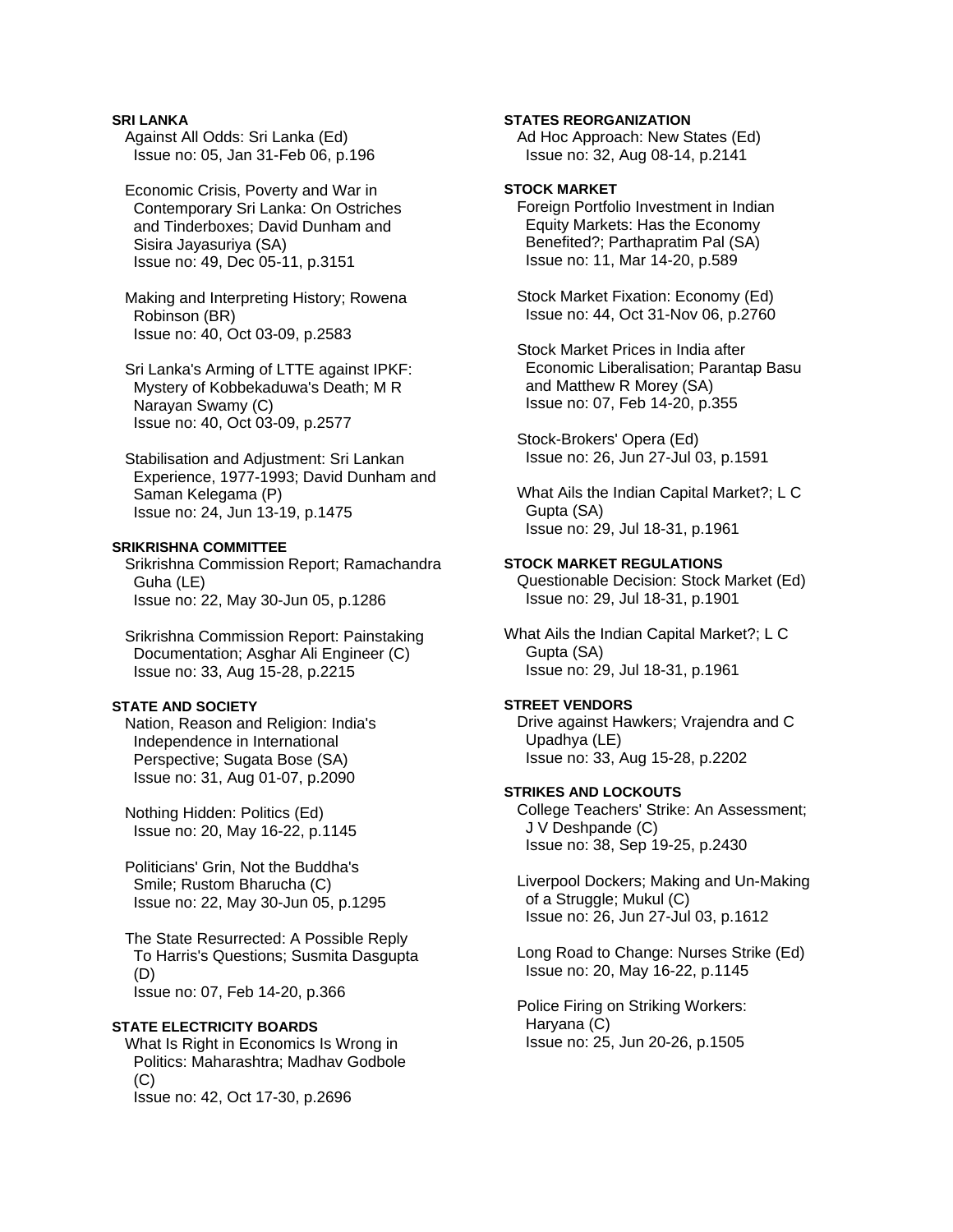## **STRIKES AND LOCKOUTS**

 Teachers' Strike: The Larger Agenda; K R Shaym Sundar (C) Issue no: 33, Aug 15-28, p.2213

## **SUBALTERN STUDIES**

 Minority Histories, Subaltern Pasts; Dipesh Chakrabarty (SA) Issue no: 09, Feb 28-Mar 06, p.473

#### **SUDAN**

 Dealing with the 'War of the Future' (Ed) Issue no: 33, Aug 15-28, p.2203

 UN Undermined: US Missile Attacks (Ed) Issue no: 35, Aug 29-Sep 04, p.2265

## **SUICIDES**

 Farmers' Suicide: Missing Issues; E Revathi (D) Issue no: 20, May 16-22, p.1207

 Farmers' Suicides: Signs of Distress in Rural Economy: Karnataka; Muzaffar Assadi (C) Issue no: 14, Apr 04-10, p.747

 Suicide: A Paradox of Development in Kerala; Murphy Halliburton (C) Issue no: 36, Sep 05-18, p.2341

 Suicides by Farmers (LE) Issue no: 11, Mar 14-20, p.550

 Suicides of Cotton Farmers in Andhra Pradesh: An Exploratory Study; G Parthasarathy and Shameen (SA) Issue no: 13, Mar 26-Apr 03, p.720

#### **SURAT**

 Ethnography of Malaria in Surat District: Putting People on the Agenda; Lancy Lobo and Purendra Prasad (C) Issue no: 24, Jun 13-19, p.1444

# **SUSTAINABLE DEVELOPMENT**

 Assessment of Environmental Policies and Policy Implementation in India; V S Vyas and V Ratna Reddy (SA) Issue no: 01, Jan 10-16, p.48

 Understanding Sustainability: Study of a Hill Settlement; Rinki Sarkar (SA) Issue no: 44, Oct 31-Nov 06, p.2800

# **TADA**

 Karunanidhi's Birthday Gift to the People; S V Rajadurai (C) Issue no: 26, Jun 27-Jul 03, p.1608

 Supreme Court on Armed Forces Act; A G Noorani (CL) Issue no: 27, Jul 04-10, p.1682

#### **TAMIL NADU**

 Cauvery Dispute: Changing Paradigms ; J Jeyaranjan (C) Issue no: 46, Nov 14-20, p.2900

 Conflicts over Water and Land in South Indian Agriculture: A Political Economy Perspective; Steen Folke (SA) Issue no: 07, Feb 14-20, p.341

 Gender and Infant Survival in Rural Tamil Nadu: Situation and Strategy; Venkatesh Athreya and Sheela Rani Chunkhat (SA) Issue no: 40, Oct 03-09, p.2588

 Karunanidhi's Birthday Gift to the People; S V Rajadurai (C) Issue no: 26, Jun 27-Jul 03, p.1608

 Law on Right to Information; A G Noorani  $(CL)$ Issue no: 45, Nov 07-13, p.2826

 Morbidity in Tamil Nadu: Levels, Differentials and Determinants; P Duraisamy (SA) Issue no: 17, Apr 25-May 01, p.982

## **TARIFFS**

 Published and Realised Tariffs: The Weak Link; Ira N Gang and Mihir Pandey (SA) Issue no: 46, Nov 14-20, p.2939

## **TAX ADMINISTRATION**

 Tax Administration: Theory, Survey, Analysis; Parthasarathi Shome (BR) Issue no: 36, Sep 05-18, p.2353

#### **TAX REFORMS**

 Budget 1998-99: Inadequate Policy Initiatives; Errol D'Souza (SA) Issue no: 29, Jul 18-31, p.1995

 Reforms in Tax Devolution and Evolving a Co-ordinated Tax System; M Govinda Rao (SA) Issue no: 29, Jul 18-31, p.1971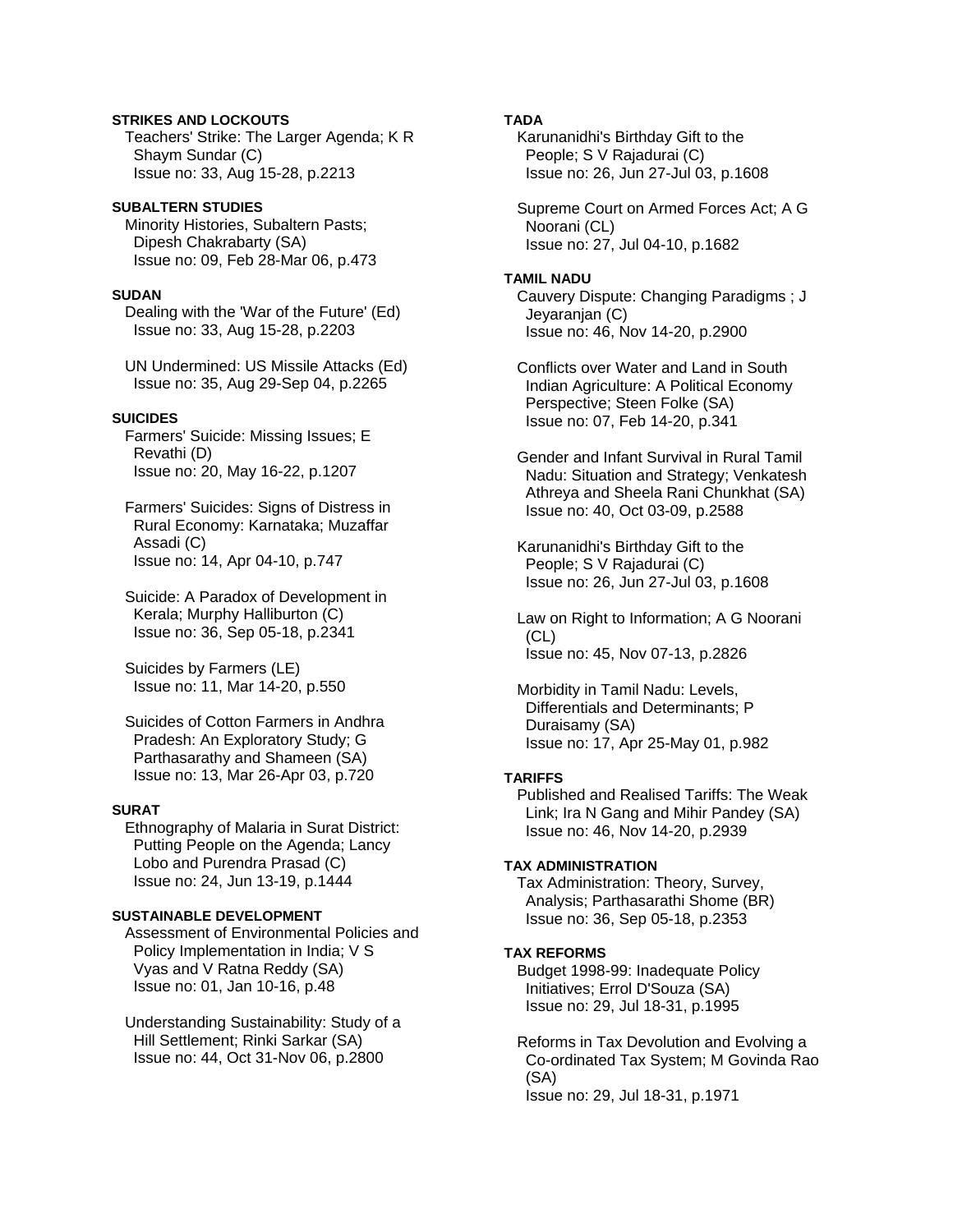## **TAXATION**  Inequity in Retreat (Ed) Issue no: 29, Jul 18-31, p.1899

## Intergovernmental Fiscal Relations: Three Faces of Tax Sharing-III; S Gurumurthi (SA) Issue no: 38, Sep 19-25, p.2484

 New Public Economics; Sumit K Majumdar (BR) Issue no: 33, Aug 15-28, p.2228

 Reforms in Tax Devolution and Evolving a Co-ordinated Tax System; M Govinda Rao (SA) Issue no: 29, Jul 18-31, p.1971

 Spurious Excuse: PAN (Ed) Issue no: 44, Oct 31-Nov 06, p.2761

 State of the Economy: Bomb, Budget and Beyond; Alok Ray (SA) Issue no: 29, Jul 18-31, p.1985

 Taxing Electronic Commerce; C Satapathy (C) Issue no: 19, May 09-15, p.1068

# **TEACHERS**

 College Teachers' Strike: An Assessment; J V Deshpande (C) Issue no: 38, Sep 19-25, p.2430

 M Athar Ali: Scholar and Teacher; Irfan Habib (C) Issue no: 31, Aug 01-07, p.2060

 Teachers' Strike: The Larger Agenda; K R Shaym Sundar (C) Issue no: 33, Aug 15-28, p.2213

 UGC, Government and Teachers' Pay Scales; Badri Raina (C) Issue no: 35, Aug 29-Sep 04, p.2272

# **TEAM BUILDING**

 Brand Building for Public Services; P V et al Rajagopal (LE) Issue no: 44, Oct 31-Nov 06, p.2758

# **TECHNICAL EDUCATION**

 Seven Cannot Equal Eight: Education; JVD  $(C)$ Issue no: 42, Oct 17-30, p.2702

## **TECHNOLOGY AND DEVELOPMENT**

 Technological Change in Indian Industry; Yoginder K Alagh (SA) Issue no: 04, Jan 24-30, p.181

 Women Making a Meaningful Choice: Technology and New Economic Order; Nirmala Banerjee and Swasti Mitter (SA) Issue no: 51, Dec 19-25, p.3247

## **TELECOMMUNICATION REGULATIONS**

 Telecom Pricing: Some Issues of Regulation; Vinod Vyasulu (C) Issue no: 46, Nov 14-20, p.2897

 TRAI Proposals for Basic Telephone Tariffs: Likely Consequences for Small Users and Growth of Demand; D K Sangal (C) Issue no: 50, Dec 12-18, p.3175

#### **TELECOMMUNICATIONS**

 Innovative Use of Digital Technology for National Development: Case of INSAT; S Chandrashekar (RA) Issue no: 09, Feb 28-Mar 06, p.M2

 MTNL and EPW (LE) Issue no: 12, Mar 21-27, p.618

## **TELEVISION**

 Film Songs as Continuing Education: Same Language Subtitling for Literacy; Brij Kothari (C) Issue no: 39, Sep 26-Oct 02, p.2507

 Saffroning the Past: Of Myths, Histories and Right-Wing Agendas; Uma Chakravarti (SA) Issue no: 05, Jan 31-Feb 06, p.225

#### **TERRORISM**

 Dealing with the 'War of the Future' (Ed) Issue no: 33, Aug 15-28, p.2203

 Getting Nowhere: Kashmir (Ed) Issue no: 32, Aug 08-14, p.2140

 US Terrorism; Sukla Sen, Asad Bin Saif and P R Ram (LE) Issue no: 36, Sep 05-18, p.2322

 What Is Wrong in Karachi?: Pakistan; Iftikhar H Malik (C) Issue no: 33, Aug 15-28, p.2219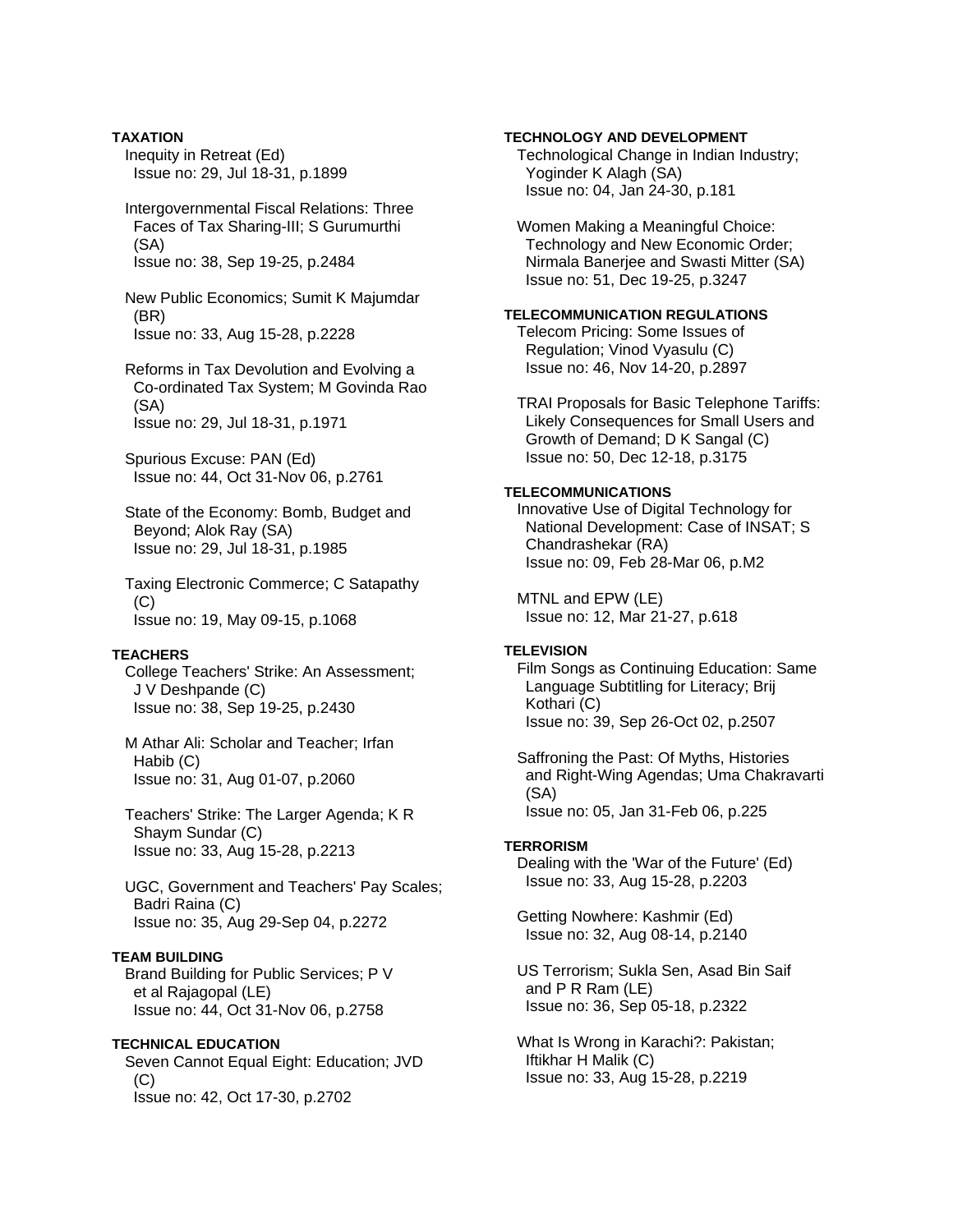## **TEXTILE INDUSTRY**

 Development or Distortion?: Powerlooms in India, 1950-1997; Tirthankar Roy (SA) Issue no: 16, Apr 18-24, p.897

 Economic Reforms and Textile Industry in India; Tirthankar Roy (SA) Issue no: 32, Aug 08-14, p.2173

 India's Textile Trade: Marrakesh and Beyond; Sheela Bhide (C) Issue no: 21, May 23-29, p.1226

 Industrial Sickness and Workers: Case of Gujarat Textile Industry; S S Mehta and Dinesh Harode (RA) Issue no: 52, Dec 26-Jan 01, p.L71

 A New Textile Policy: Do We Need One?; Tirthankar Roy (C) Issue no: 40, Oct 03-09, p.2563

 Police Firing on Striking Workers: Haryana (C) Issue no: 25, Jun 20-26, p.1505

 Redevelopment of Mumbai's Cotton Textile Mill Land: Opportunity Lost; Darryl D'Monte (SA) Issue no: 06, Feb 07-13, p.283

 Redevelopment of Textile Mill Land; Darryl D'Monte (LE) Issue no: 09, Feb 28-Mar 06, p.434

 Will There Be Free Trade in Textiles?; Sanjoy Bagchi (C) Issue no: 27, Jul 04-10, p.1684

 Work and Workers in Mumbai, 1930s-90s: Changing Profile, Enduring Problems; Sujata Patel (C) Issue no: 46, Nov 14-20, p.2904

### **TIBET**

 Made Strangers in Their Own Land: International Jurists' Report: Tibet; Karin Kapadia (C) Issue no: 19, May 09-15, p.1073

## **TIBETOLOGISTS**

 A Committed Tibetilogist: Nirmal Chandra Sinha, 1911-97; Dawa Norbu (C) Issue no: 47, Nov 21-Dec 04, p.2961

## **TOBACCO**

 Tobacco: Shifting Battle Lines; Svati Chakravarty Bhatkal (C) Issue no: 39, Sep 26-Oct 02, p.2504

### **TOTAL FACTOR PRODUCTIVITY**

 Fluctuating Total Factor Productivity in India: Evidence from Selected Polluting Industries; Gopinath Pradhan and Kaustuva Barik (RA) Issue no: 09, Feb 28-Mar 06, p.M25

 What Do We Know about Productivity Growth in Indian Industry?; P Balakrishnan and K Pushpangadan (SA) Issue no: 33, Aug 15-28, p.2241

## **TRADE AGREEMENTS**

 Time for Fresh Initiative: India-Russia Trade (Ed) Issue no: 40, Oct 03-09, p.2556

## **TRADE LIBERALIZATION**

 Rules of Origin: New Weapon against Free Trade in Textiles?; C Satapathy (C) Issue no: 36, Sep 05-18, p.2336

### **TRADE POLICY**

 Rules of Origin: A Necessary Evil?; C Satapathy (C) Issue no: 35, Aug 29-Sep 04, p.2270

 Tilting at Windmills (Ed) Issue no: 16, Apr 18-24, p.867

## **TRADE UNIONS**

 Chronicle of Resistance and Repression; Bagaram Tulpule (BR) Issue no: 41, Oct 10-16, p.2657

 Clean Clothes; Peter Custers (LE) Issue no: 18, May 02-08, p.994

 Destitute Mill Workers Seek Support: West Bengal; Anjan Ghosh (C) Issue no: 14, Apr 04-10, p.750

 Liverpool Dockers; Making and Un-Making of a Struggle; Mukul (C) Issue no: 26, Jun 27-Jul 03, p.1612

 Trade Unions and Women Workers in Tea Plantations ; Kanchan Sarkar and Sharit K Bhowmik (RA) Issue no: 52, Dec 26-Jan 01, p.L50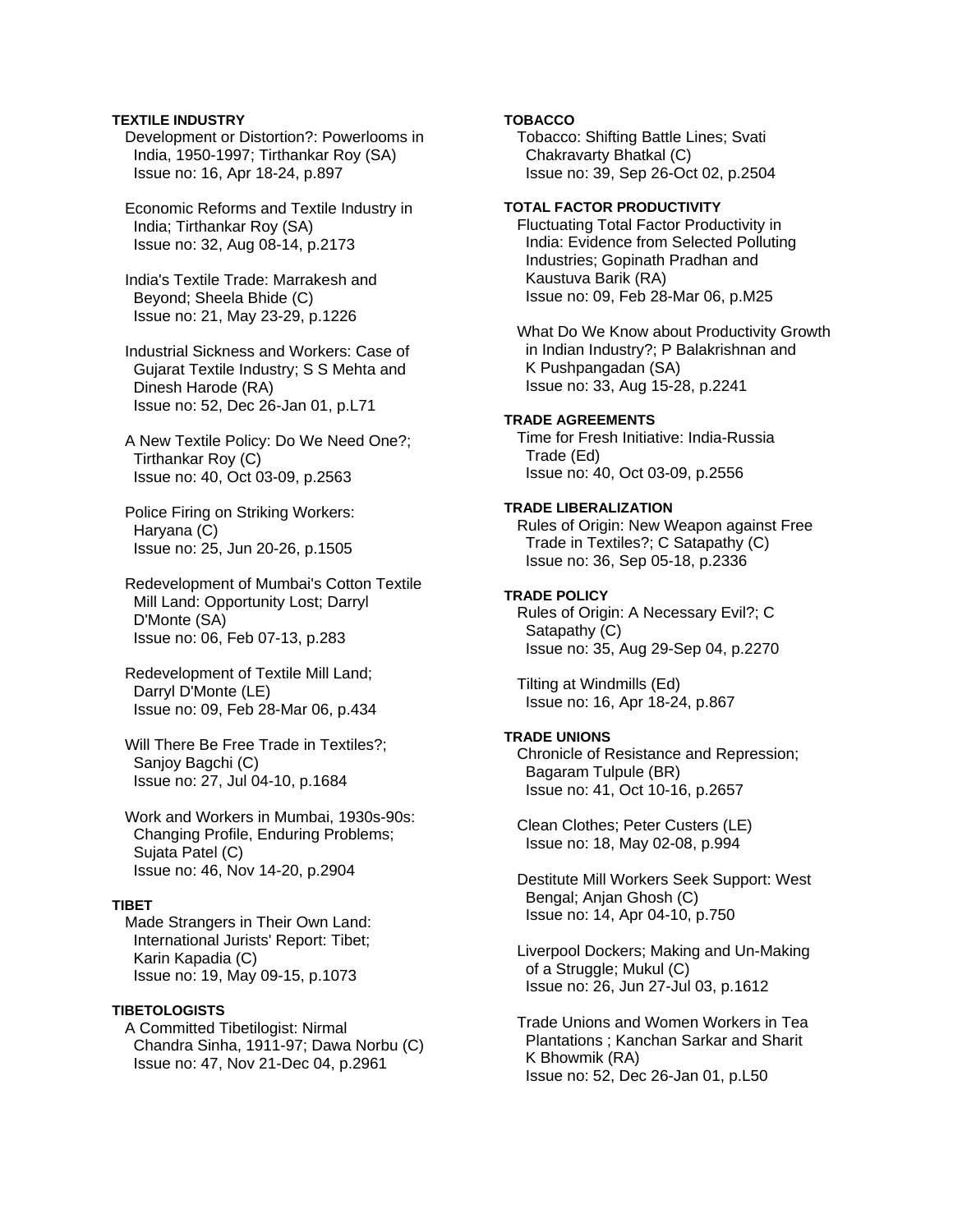## **TRADE UNIONS**

 Unity Building Efforts by Public Sector Unions and Managements in Banagalore, 1960s to 1970s; Dilip Subramanian (SA) Issue no: 01, Jan 10-16, p.37

 Working Class History; G K Lieten (BR) Issue no: 15, Apr 11-17, p.834

### **TRANSITION ECONOMIES**

 Pakistan's Aborted Transition; Rashed Rahman (C) Issue no: 46, Nov 14-20, p.2909

## **TRANSPORTATION**

 State of Indian Railways; S Sriraman (C) Issue no: 38, Sep 19-25, p.2428

## **TRIBAL DEVELOPMENT**

 Health Care Services in Tribal of Andhra Pradesh: A Public Policy Perspective; K Sujata Rao (SA) Issue no: 09, Feb 28-Mar 06, p.481

#### **TRIBAL LANDS**

 The State and Tribal Rights: Confrontation over Land Question; Muzaffar Assadi (C) Issue no: 33, Aug 15-28, p.2210

### **TRIBALS**

 Alcoholism and Women's Health: Madhya Pradesh; Subhadra Khaparde (C) Issue no: 28, Jul 11-17, p.1808

 Anthropology and the Politics of Representation; Eddie Rodrigues and John Game (P) Issue no: 42, Oct 17-30, p.2709

 Bhil Women of Nimad: Growing Assertion; Rahul (C) Issue no: 09, Feb 28-Mar 06, p.445

 Chakma Autonomy: Bangladesh (Ed) Issue no: 06, Feb 07-13, p.249

 Human Rights, Inhuman Wrongs: Plight of Tribals in Orissa; Vidhya Das (C) Issue no: 11, Mar 14-20, p.571

 Mainstreaming Indigenous Knowledge: Developing Jeevani; R V Anuradha (P) Issue no: 26, Jun 27-Jul 03, p.1615

 Needless Displacement; Bharat Dogra (LE) Issue no: 06, Feb 07-13, p.246

 Pokhran's Hidden Victims (Ed) Issue no: 36, Sep 05-18, p.2323

 The State and Tribal Rights: Confrontation over Land Question; Muzaffar Assadi (C) Issue no: 33, Aug 15-28, p.2210

 Tribals' Struggle against Land Alienation: Andhra Pradesh; P Jaswantha Rao (C) Issue no: 03, Jan 17-23, p.81

 Women as Witches and Keepers of Demons: Cross-Cultural Analysis of Struggles to Change Gender Relations; Dev Nathan, Govind Kelkar and Yu Xiaogang (RA) Issue no: 44, Oct 31-Nov 06, p.WS58

## **TRINIDAD**

 Mapping Migration, Gender, Culture and Politics in the Indian Diaspora: Commemorating Indian Arrival in Trinidad; Kalpana Kannabiran (RA) Issue no: 44, Oct 31-Nov 06, p.WS53

## **TRIPS**

 Complying with TRIPs Commitment: EMR versus Product Patent Regime; Biswajit Dhar (C) Issue no: 51, Dec 19-25, p.3230

 Dangerous Step: Patents (Ed) Issue no: 33, Aug 15-28, p.2204

 India, Paris Convention and TRIPS; Nagesh Kumar (C) Issue no: 36, Sep 05-18, p.2334

 Patents on Life, India and the TRIPs Mandate; V Manoj (C) Issue no: 04, Jan 24-30, p.152

 Protecting Basmati; Suman Sahai (C) Issue no: 09, Feb 28-Mar 06, p.442

### **TRIPURA**

 Some Erosion of Left Base: Tripura; Mahadev Chakravarti (C) Issue no: 12, Mar 21-27, p.629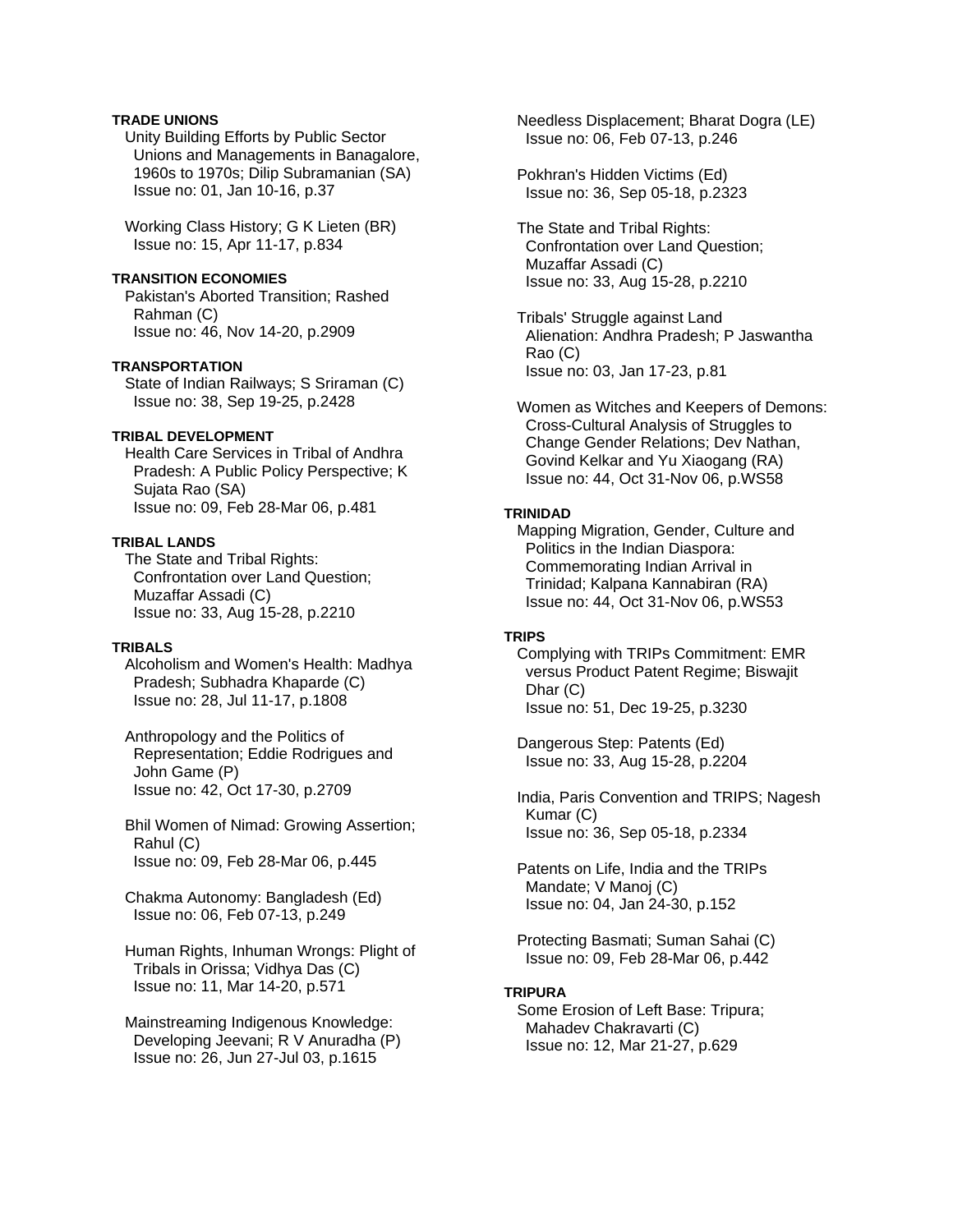## **UNEMPLOYMENT**

 Unemployed Workers' Struggle: A Report from Chhattisgarh; Bharat Dogra (C) Issue no: 33, Aug 15-28, p.2216

 Urban Unemployed; Bharat Dogra (LE) Issue no: 05, Jan 31-Feb 06, p.194

 World Employment: ILO Perspective; Errol D'Souza (SA) Issue no: 39, Sep 26-Oct 02, p.2537

## **UNITED FRONT**

 Narrow Calculations: Politics (Ed) Issue no: 36, Sep 05-18, p.2324

# **UNITED KINGDOM**

 Liverpool Dockers; Making and Un-Making of a Struggle; Mukul (C) Issue no: 26, Jun 27-Jul 03, p.1612

# **UNITED NATIONS**

 Changed Strategy?: Iraq and the UN (Ed) Issue no: 15, Apr 11-17, p.805

## **UNITED STATES**

 Bill Clinton, US Imperialism and Globalising Corporate Media; Brendan LaRocque (C) Issue no: 09, Feb 28-Mar 06, p.455

 Dealing with the 'War of the Future' (Ed) Issue no: 33, Aug 15-28, p.2203

 Globalisation and Culture; Adam Hochschild (P) Issue no: 21, May 23-29, p.1235

 Religious Freedom and US Constitution; A G Noorani (CL) Issue no: 40, Oct 03-09, p.2562

 Sand in US Eyes: Iraq (Ed) Issue no: 51, Dec 19-25, p.3225

 UN Undermined: US Missile Attacks (Ed) Issue no: 35, Aug 29-Sep 04, p.2265

 US Terrorism; Sukla Sen, Asad Bin Saif and P R Ram (LE) Issue no: 36, Sep 05-18, p.2322

### **UNITED STATES-CUBA RELATIONS**

 The Hypocrisy of Helms-Burton: The History of Cuban Compensation; S J Noumoff (P) Issue no: 17, Apr 25-May 01, p.955

## **UNITED STATES-FRANCE RELATIONS**

 US-French Relations in the New World Order; James Petras and Morris Morley (SA) Issue no: 16, Apr 18-24, p.923

## **UNITED STATES-IRAQ RELATIONS**

 Iraq-US Confrontation: Coercive Diplomacy, Brinkmanship and War; Taufiq Subhan (C) Issue no: 11, Mar 14-20, p.574

 US-Iraq Conflict and Global Intellectual Community: Some Unasked Questions; Daya Krishna (P) Issue no: 25, Jun 20-26, p.1515

## **UNITED STATES-JAPAN RELATIONS**

 Okinawa Citizens, US Bases, and the Security of Asia; Masanichi Sebastian Inoue, John Purves and Mark Selden (C) Issue no: 06, Feb 07-13, p.264

# **UNITED STATES-PAKISTAN RELATIONS**

 Pakistan-US Military Alliance; Hamza Alavi (SA) Issue no: 25, Jun 20-26, p.1551

### **UNIVERSITIES**

 College Teachers' Strike: An Assessment; J V Deshpande (C) Issue no: 38, Sep 19-25, p.2430

 Teachers' Strike: The Larger Agenda; K R Shaym Sundar (C) Issue no: 33, Aug 15-28, p.2213

 UGC, Government and Teachers' Pay Scales; Badri Raina (C) Issue no: 35, Aug 29-Sep 04, p.2272

#### **URBAN POVERTY**

 Poverty in West Bengal: What Have We Learnt?; Biswajit Chatterjee (SA) Issue no: 47, Nov 21-Dec 04, p.3003

### **URBANIZATION**

 The Informal Sector and Rural-to-Urban Migration: Some Indian Evidence; Prabir Bhattacharya (SA) Issue no: 21, May 23-29, p.1255

 Looming Large: Urban Decay (Ed) Issue no: 12, Mar 21-27, p.620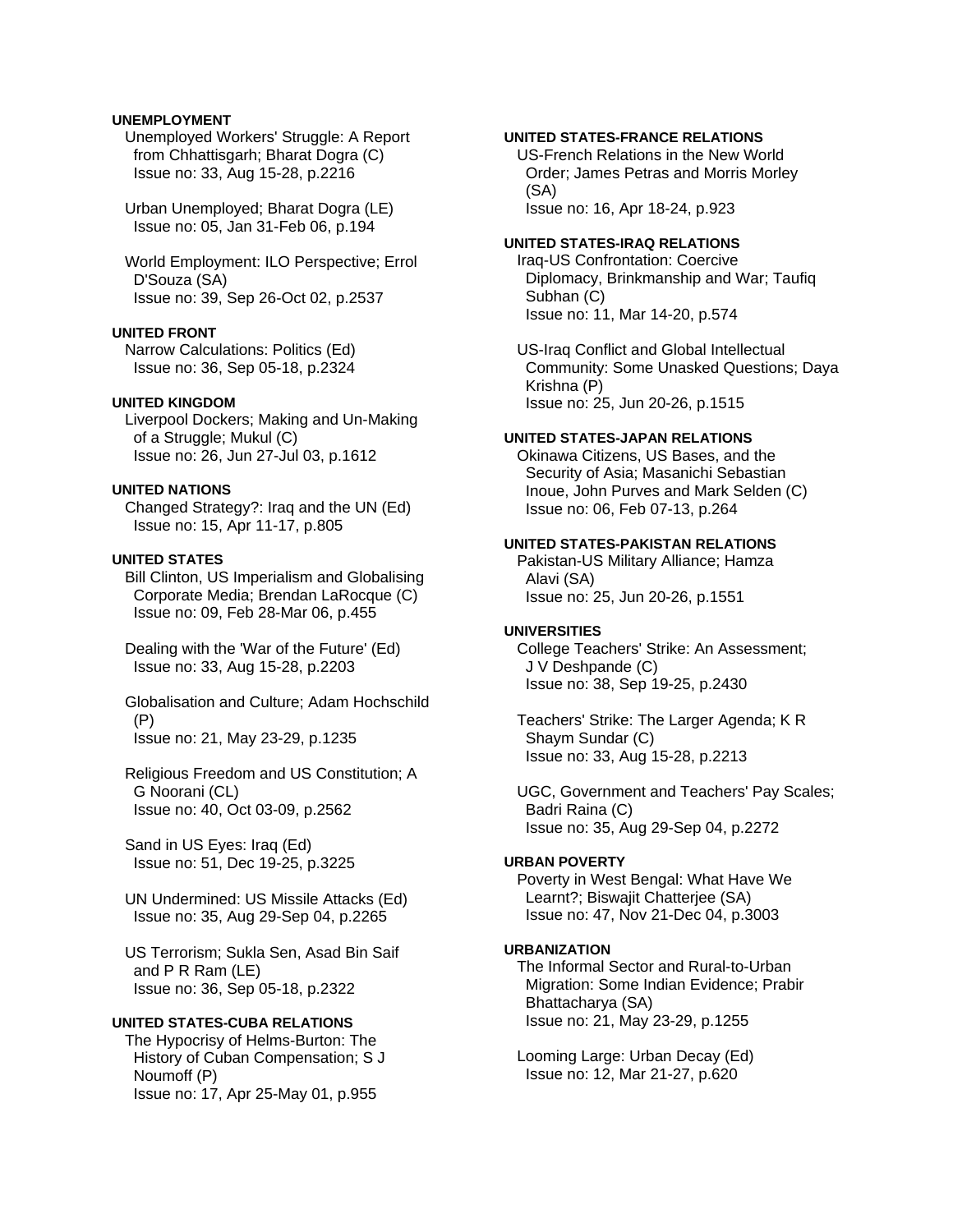## **URBANIZATION**

 Urbanisation and Human Development in West Bengal: A District Leval Study and Comparison with Inter-state Variation; Basabi Bhattacharya (SA) Issue no: 47, Nov 21-Dec 04, p.3027

 Urbanisation in West Bengal, 1951-1991; Pabitra Giri (SA) Issue no: 47, Nov 21-Dec 04, p.3033

### **URDU LANGUAGE**

 Urdu Press; Syed Shahabuddin (LE) Issue no: 26, Jun 27-Jul 03, p.1590

# **UTTAR PRADESH**

 Agricultural Labourers, the State and Agrarian Transition in Uttar Pradesh; Jens Larche (RA) Issue no: 13, Mar 26-Apr 03, p.A29

 All Women's Political Party Launched in UP; Saraswati Haider (C) Issue no: 08, Feb 21-27, p.385

 Ambedkarisation and Assertion of Dalit Identity: Socio-Cultural Protest in Meerut District of Western Uttar Pradesh; Jagpal Singh (SA) Issue no: 40, Oct 03-09, p.2611

 Breaking Alliances: Uttar Pradesh (Ed) Issue no: 05, Jan 31-Feb 06, p.196

 Budget 1998-1999: State Finances in a Shambles: Uttar Pradesh; Kripa Shankar (C) Issue no: 46, Nov 14-20, p.2901

 Finances of UP Government: Towards Bankruptcy; Kripa Shankar (C) Issue no: 03, Jan 17-23, p.86

 Lok Sabha Polls: Advantage BJP: Uttar Pradesh; Kripa Shankar (C) Issue no: 16, Apr 18-24, p.879

 Long-Term Impact of Rural Electrification: A Study in UP and MP; V Ranganathan and T V Ramanayya (C) Issue no: 50, Dec 12-18, p.3181

 Mahila Dal; V Usha Rani (LE) Issue no: 12, Mar 21-27, p.618  New Political Trends in Uttar Pradesh: The BJP and the Lok Sabha Elections, 1998; Sudha Pai (SA) Issue no: 28, Jul 11-17, p.1841

 Power, Social Class and Health; D Varatharajan (BR) Issue no: 21, May 23-29, p.1245

 The Real Culprits (Ed) Issue no: 09, Feb 28-Mar 06, p.435

 UP: Crystallisation of New Political Formations; Amaresh Misra (C) Issue no: 06, Feb 07-13, p.258

 Uttar Pradesh: Order behind Anarchy; Amaresh Mishra (C) Issue no: 18, May 02-08, p.1007

 With Enemies Like These...: Uttar Pradesh (Ed) Issue no: 10, Mar 07-13, p.493

 Woman in Panchayat: Experiences of a Training Camp; Mahi Pal (C) Issue no: 04, Jan 24-30, p.150

## **UTTARAKHAND**

 Forests of Kumaun; Neeraj Hatekar (BR) Issue no: 47, Nov 21-Dec 04, p.2971

#### **VALUE ADDED TAX**

 Reforms in Tax Devolution and Evolving a Co-ordinated Tax System; M Govinda Rao (SA) Issue no: 29, Jul 18-31, p.1971

#### **VANANCHAL**

 Jharkhand or Vananchal: Where Are the Tribals?; Walter Fernandes (C) Issue no: 44, Oct 31-Nov 06, p.2770

#### **VIETNAM**

 Vietnam: Back at the Beginning; Nigel Harris (C) Issue no: 15, Apr 11-17, p.826

#### **VIOLENCE**

 Knee-jerk Responses (Ed) Issue no: 44, Oct 31-Nov 06, p.2759

## **VIOLENCE AGAINST WOMEN**

 Arrest and Torture of Women's Organisation Activist; B Anuradha (LE) Issue no: 04, Jan 24-30, p.134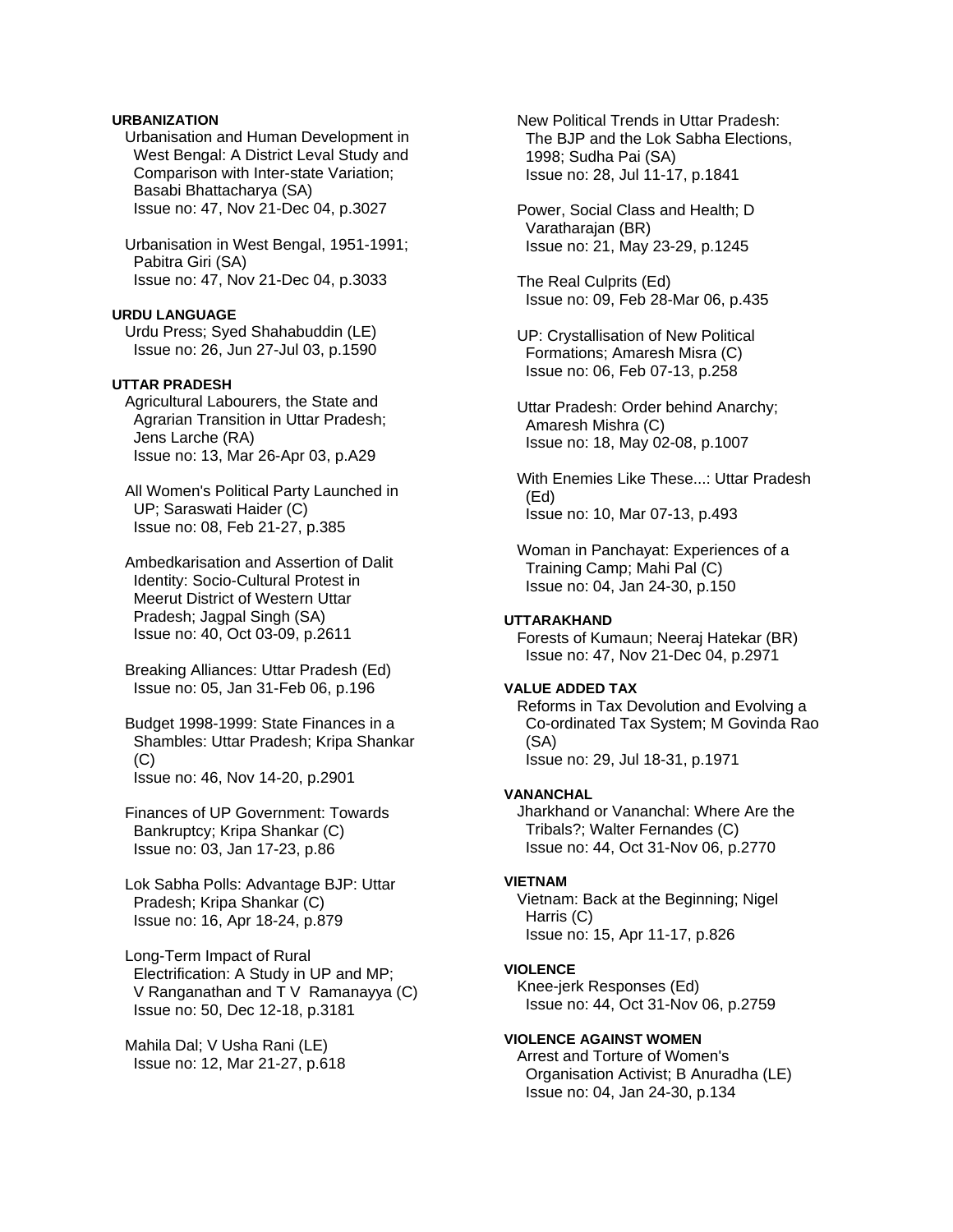### **VIOLENCE AGAINST WOMEN**

 Domestic Violence; Malavika Karlekar (SA) Issue no: 27, Jul 04-10, p.1741

 Nuns Attacked in Haryana; John Dayal (LE) Issue no: 49, Dec 05-11, p.3090

 Prostitution, Legalisation and Decriminalisation: Recent Debates; Geetanjali Gangoli (C) Issue no: 10, Mar 07-13, p.504

 Systemic Violence: Women (Ed) Issue no: 22, May 30-Jun 05, p.1288

 Wife-Beating in Rural India: A Husband's Right?: Evidence from Survey Data; Shireen J Jejeebhoy (SA) Issue no: 15, Apr 11-17, p.855

# **WAGES, PERKS AND BONUS**

 Guaranteed Minimum Incomes Policy: Is It Feasible?; Shivarao S Wagle (C) Issue no: 07, Feb 14-20, p.326

 Living on the Edge: Human Cost of Closures of Industries (C) Issue no: 15, Apr 11-17, p.817

 Minimum Wages Based on Worker's Needs; Rehana Jhabvala (C) Issue no: 10, Mar 07-13, p.500

 Top Management Remuneration and Firm Performance: An Exploratory Analysis; Debashish Bhattacherjee, S Jairam and G Ravi Shankar (RA) Issue no: 09, Feb 28-Mar 06, p.M10

 UGC, Government and Teachers' Pay Scales; Badri Raina (C) Issue no: 35, Aug 29-Sep 04, p.2272

 Wage Arrears in Russia: The Problem Has No End; P L Dash (C) Issue no: 35, Aug 29-Sep 04, p.2280

 World Employment: ILO Perspective; Errol D'Souza (SA) Issue no: 39, Sep 26-Oct 02, p.2537

## **WARS AND WARFARE**

 India and the Geneva Convention Protocols; A G Noorani (CL) Issue no: 14, Apr 04-10, p.746

 Iraq-US Confrontation: Coercive Diplomacy, Brinkmanship and War; Taufiq Subhan (C) Issue no: 11, Mar 14-20, p.574

 More War in Angola; Pierre Beaudet (C) Issue no: 47, Nov 21-Dec 04, p.2962

 UN Undermined: US Missile Attacks (Ed) Issue no: 35, Aug 29-Sep 04, p.2265

### **WATER RESOURCE MANAGEMENT**

 Allocating the Common Heritage: Debates over Water Rights and Governance Structures in India; Marcus Monech (RA) Issue no: 26, Jun 27-Jul 03, p.A46

 Peasant Protest against Diversion of Water Resources: Karnataka; Muzaffar Assadi (C) Issue no: 52, Dec 26-Jan 01, p.3298

 Water Resource Planning: Changing Perspectives; Ramaswamy R Iyer (SA) Issue no: 50, Dec 12-18, p.3198

## **WATERSHED DEVELOPMENT**

 Watershed Development Programmes in India: Emerging Issues for Environment-Development Perspectives; Amita Shah (RA) Issue no: 26, Jun 27-Jul 03, p.A66

### **WELFARE ECONOMICS**

 Amartya Sen in Search of Impure Welfare Economics: Finding New Space; Tapas Majumdar (SA) Issue no: 45, Nov 07-13, p.2860

## **WEST BENGAL**

 1998 Elections in West Bengal: A Major Setback for Left Front; Ranajit Das Gupta (SA) Issue no: 19, May 09-15, p.1113

 1998 Elections in West Bengal: Dwindling of the Left Front?; Bidyut Chakrabarty (SA) Issue no: 50, Dec 12-18, p.3214

 Agricultural Development, Agrarian Structure and Rural Poverty in West Bengal; Madhusudan Ghosh (SA) Issue no: 47, Nov 21-Dec 04, p.2987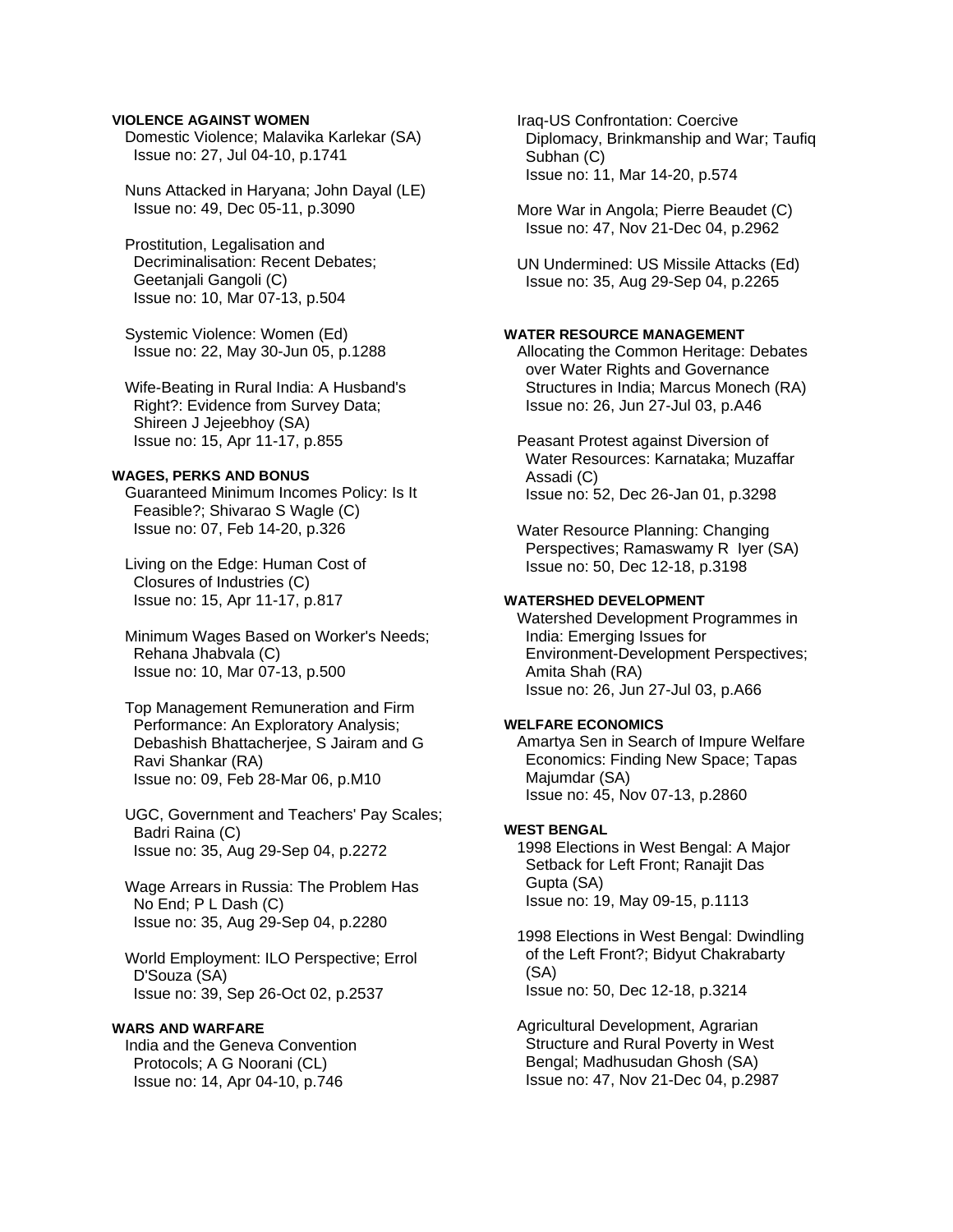## **WEST BENGAL**

 Bank Credit, Output and Bank Deposits in West Bengal and Selected States; Pranab Kumar Das and Pradip Maiti (SA) Issue no: 47, Nov 21-Dec 04, p.3081

 BJP in 1998 Lok Sabha Elections in West Bengal: Transformation of Opposition Politics; Michael Gillan (SA) Issue no: 36, Sep 05-18, p.2391

 Changing Trajectories: Agricultural Growth in West Bengal, 1950 to 1996; Vikas Rawal and Madhura Swaminathan (SA) Issue no: 40, Oct 03-09, p.2595

 Chronicle of Resistance and Repression; Bagaram Tulpule (BR) Issue no: 41, Oct 10-16, p.2657

 Containing Conflict and Reaping Votes: Management of Rural Labour Relations in West Bengal; Ben Rogaly (SA) Issue no: 42, Oct 17-30, p.2729

 Desh and Bangladesh: The Fourth Estate (Ed) Issue no: 21, May 23-29, p.1216

 Destitute Mill Workers Seek Support: West Bengal; Anjan Ghosh (C) Issue no: 14, Apr 04-10, p.750

 Farm Efficiency under Cobb-Douglas Production Technology; Saswati Das and Manabendu Chattopadhyay (RA) Issue no: 39, Sep 26-Oct 02, p.A159

 Farm Size and Productivity: A New Look at the Old Debate Revisited; Graham Dyer (RA) Issue no: 26, Jun 27-Jul 03, p.A113

 Grass Roots Realities Confront Left Front: West Bengal; Essenjit (C) Issue no: 12, Mar 21-27, p.633

 Indian Industrial Growth and Corporate Sector Behaviour in West Bengal, 1947-97; Debdas Banerjee (SA) Issue no: 47, Nov 21-Dec 04, p.3067

 Institutional and Non-Institutional Credit in Agriculture: Case Study of Hugli District of West Bengal; Meenakshi Rajeev and Sharmistha Deb (SA) Issue no: 47, Nov 21-Dec 04, p.2997

 Institutional Change and Output Growth in West Bengal Agriculture: End of Impasse; Manoj Kumar Sanyal, Pradip Kumar Biswas and Samaresh Bardhan (SA) Issue no: 47, Nov 21-Dec 04, p.2979

 On Construction of District Development Index in West Bengal; Sarmila Banerjee and Samik Ray (SA) Issue no: 47, Nov 21-Dec 04, p.3019

 Panchayat Poll Signals: West Bengal (Ed) Issue no: 24, Jun 13-19, p.1420

 Pattern of Industrial Growth in West Bengal during Last Two Decades: Some Policy Suggestions; Ajitava Raychaudhuri and Biswajit Chatterjee (SA) Issue no: 47, Nov 21-Dec 04, p.3061

 Poverty in West Bengal: What Have We Learnt?; Biswajit Chatterjee (SA) Issue no: 47, Nov 21-Dec 04, p.3003

 Rigmarole over English: West Bengal; S N Guha Thakurta (C) Issue no: 22, May 30-Jun 05, p.1300

 Studies on the Economy of West Bengal since Independence; Amiya Kumar Bagchi (SA) Issue no: 47, Nov 21-Dec 04, p.2973

 Transformation of Opposition Politics in West Bengal: Congress [I], Trinamul and 1998 Lok Sabha Elections; James Mayers (SA) Issue no: 33, Aug 15-28, p.2253

 Urbanisation in West Bengal, 1951-1991; Pabitra Giri (SA) Issue no: 47, Nov 21-Dec 04, p.3033

 Users Become Managers: Indigenous Knowledge and Modern Forestry; Tapan Kumar Mishra (C) Issue no: 06, Feb 07-13, p.262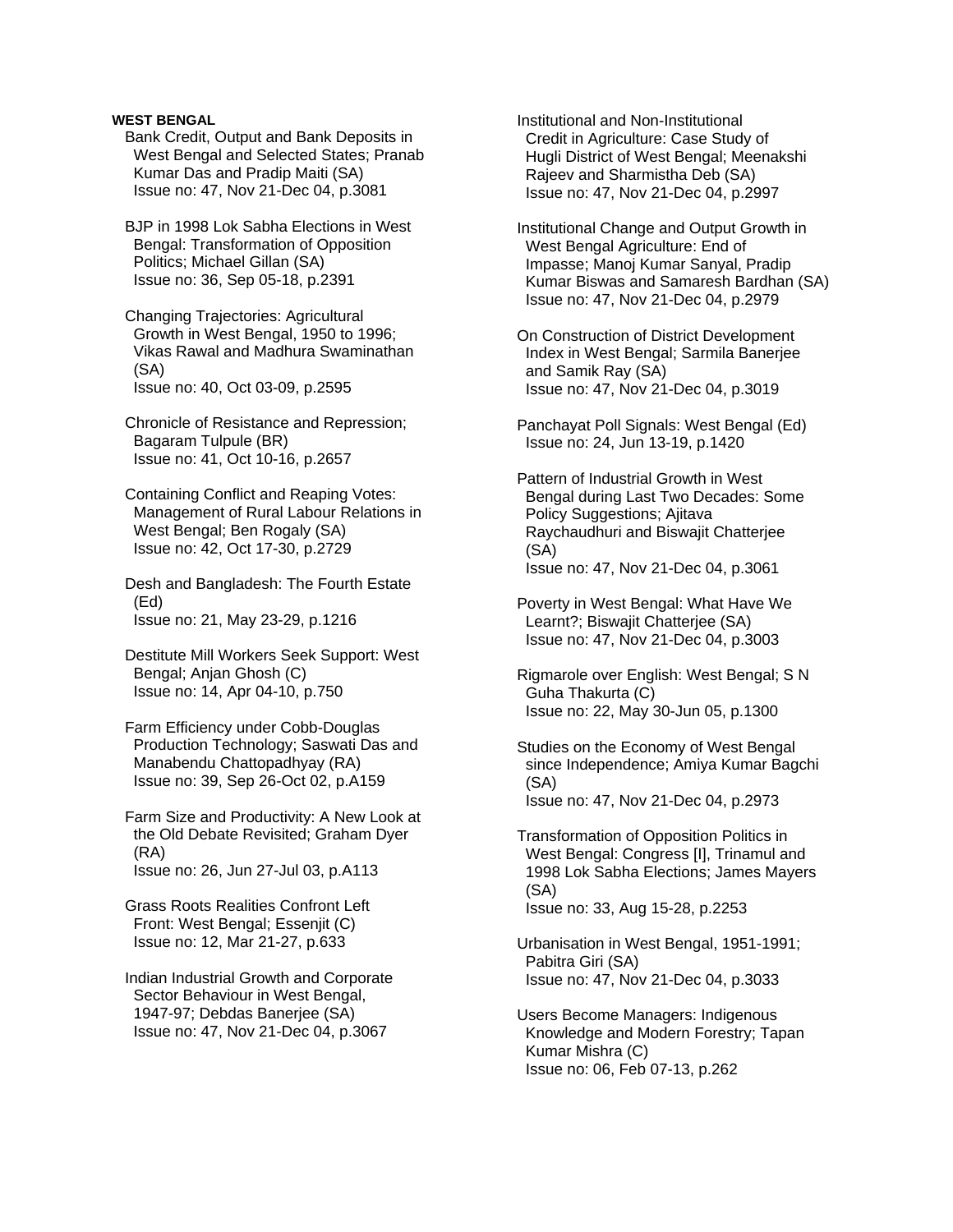# **WEST BENGAL**

 West Bengal and Industry: A Regional Perspective; Sreemanta Dasgupta (SA) Issue no: 47, Nov 21-Dec 04, p.3049

 Workers' Struggle to Revive Unit: West Bengal; Biren Roy (C) Issue no: 27, Jul 04-10, p.1691

#### **WHEAT**

 Groundnut versus Wheat; M L Jhala (LE) Issue no: 06, Feb 07-13, p.246

 Rice-Wheat Crop System in Indo-Gangetic Region: Issues Concerning Sustainability; Ramesh Chand and T Haque (RA) Issue no: 26, Jun 27-Jul 03, p.A108

#### **WHO**

 Health-for-All for 21st Century: Demise of Primary Health Care; N D Emmel (P) Issue no: 11, Mar 14-20, p.577

 Running Dry: Disease Programmes (Ed) Issue no: 52, Dec 26-Jan 01, p.3288

#### **WHOLESALE PRICE INDEX**

 Inflation and Its Measures: Some Recent Issues; Suchitra Sengupta and Tanuka Endow (SA) Issue no: 11, Mar 14-20, p.599

 Trends in Wholesale Price Index [Base: 1981-82=100] [Point-to-Point]; EPW Research Foundation (S) Issue no: 19, May 09-15, p.1063

## **WILDLIFE**

 Sharing Benefits of Wildlife Conservation with Local Communities: Legal Implications; Neema Pathak and Ashish Kothari (SA) Issue no: 40, Oct 03-09, p.2603

### **WOMEN**

 Debunking Malthusianism; U Kalpagam (BR) Issue no: 12, Mar 21-27, p.643

 Gender Asymmetry Made Easy; Rowena Robinson (BR) Issue no: 13, Mar 26-Apr 03, p.706

 Reservation for Women: Challenge of Tackling Counter-Productive Trends; Medha Nanivadekar (P) Issue no: 28, Jul 11-17, p.1815

 Western Reporting of the Beijing Women's Conference; Jawid Laiq (SA) Issue no: 31, Aug 01-07, p.2111

 Women and the Public Domain: Critical Issues for Women Studies; Maithreyi Krishnaraj (P) Issue no: 08, Feb 21-27, p.391

 Work vs Child Health: Women (Ed) Issue no: 42, Oct 17-30, p.2688

## **WOMEN AND AGRICULTURE**

 Disinherited Peasants, Disadvantaged Workers: A Gender Perspective on Land and Livelihood; Bina Agarwal (RA) Issue no: 13, Mar 26-Apr 03, p.A2

## **WOMEN AND CHILD HEALTH**

 Alcoholism and Women's Health: Madhya Pradesh; Subhadra Khaparde (C) Issue no: 28, Jul 11-17, p.1808

 Marketing Safe Motherhood: Health (Ed) Issue no: 38, Sep 19-25, p.2412

 Quinacrine Sterilisation Trials: A Scientific Scandal?; Mohan Rao (C) Issue no: 13, Mar 26-Apr 03, p.692

 Reproductive Health Index: Measuring Reproduction or Reproductive Health?; Mala Ramanathan (C) Issue no: 49, Dec 05-11, p.3104

 Work vs Child Health: Women (Ed) Issue no: 42, Oct 17-30, p.2688

## **WOMEN AND DEVELOPMENT**

 Rethinking Motherhood, Reclaiming a Politics: A Reading of Ashapurna Debi's Pratham Pratisruti; Indira Chowdhury (RA) Issue no: 44, Oct 31-Nov 06, p.WS47

 State Welfare Policy and Women, 1950-1975; Nirmala Buch (RA) Issue no: 17, Apr 25-May 01, p.WS18

 Testimonies of Struggle (RA) Issue no: 17, Apr 25-May 01, p.WS28

**WOMEN AND EDUCATION**  Education in the 1990s; S Shukla (BR) Issue no: 31, Aug 01-07, p.2086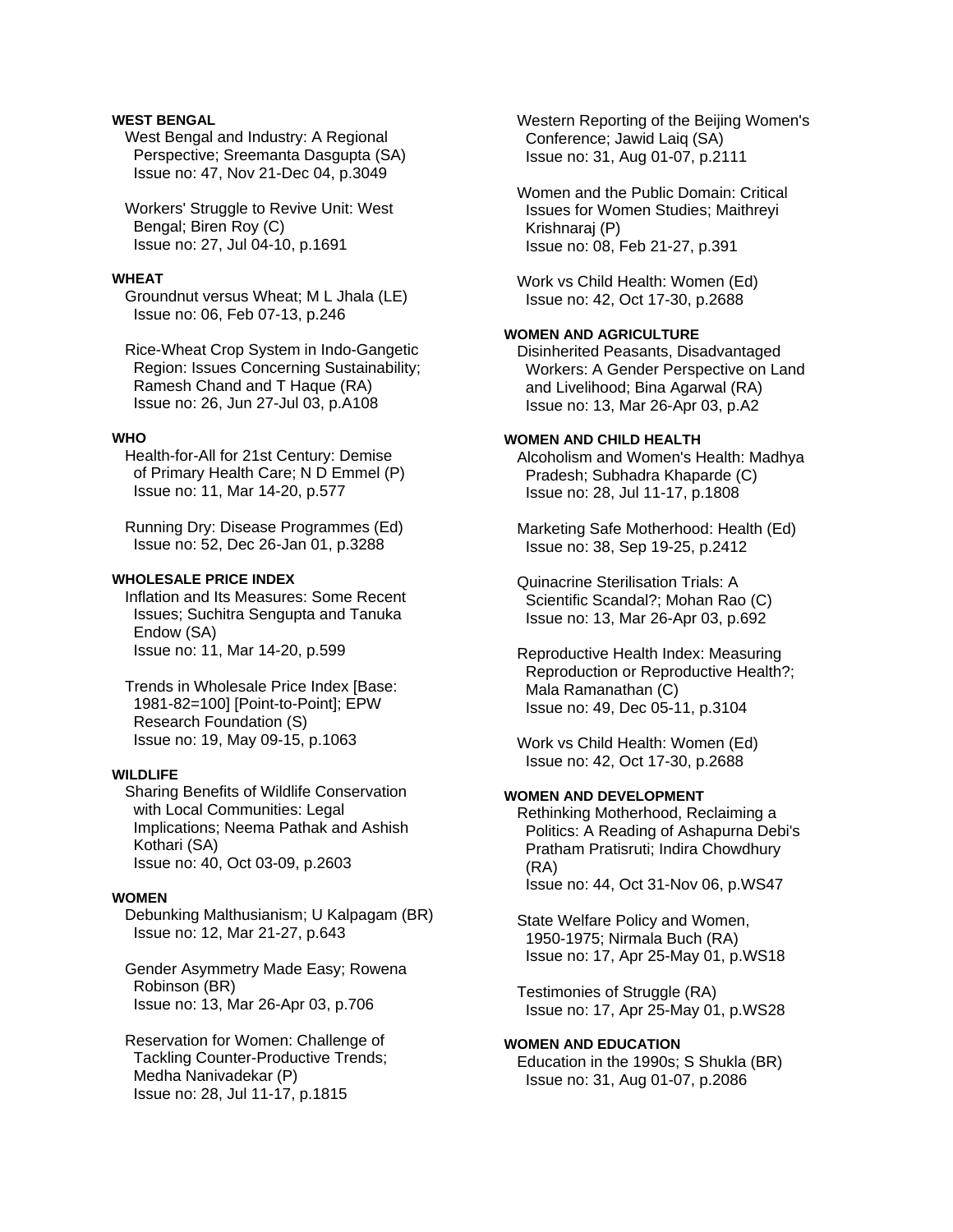### **WOMEN AND POLITICS**

 All Women's Political Party Launched in UP; Saraswati Haider (C) Issue no: 08, Feb 21-27, p.385

 Creating a Constituency (Ed) Issue no: 28, Jul 11-17, p.1783

 Mahila Dal; V Usha Rani (LE) Issue no: 12, Mar 21-27, p.618

 Pradhanis in New Panchayats: Field Notes from Meerut District; Sudha Pai (C) Issue no: 18, May 02-08, p.1009

 Second Best Solution: Women's Bill (Ed) Issue no: 28, Jul 11-17, p.1785

 Woman in Panchayat: Experiences of a Training Camp; Mahi Pal (C) Issue no: 04, Jan 24-30, p.150

 Women and the Public Domain: Critical Issues for Women Studies; Maithreyi Krishnaraj (P) Issue no: 08, Feb 21-27, p.391

## **WOMEN AND RELIGION**

 Articulating Hindu Masculinity and Femininity: Shuddhi and Sangathan Movements in United Provinces in the 1920s; Charu Gupta (SA) Issue no: 13, Mar 26-Apr 03, p.727

 The Indonesian Holocaust; F Clairmont (BR) Issue no: 08, Feb 21-27, p.398

## **WOMEN AND WORK**

 'Doosri Azadi': SEWA's Perspective on Early Years of Independence; Ela R Bhatt (RA) Issue no: 17, Apr 25-May 01, p.WS25

 Bhil Women of Nimad: Growing Assertion; Rahul (C) Issue no: 09, Feb 28-Mar 06, p.445

 Dalit Women's Writing in Telugu; Challapalli Swaroopa Rani (RA) Issue no: 17, Apr 25-May 01, p.WS21

 Industrial Restructuring: Workers in Plastic Processing Industry; Nandita Shah and Nandita Gandhi (RA) Issue no: 22, May 30-Jun 05, p.L12

 Invisible Workers: Science (LE) Issue no: 41, Oct 10-16, p.2624

 Labour History: Promise of Revival; Thomas J Mathew (C) Issue no: 32, Aug 08-14, p.2161

 Man-Woman Relations in Industrial Neighbourhoods of Colonial India: A Fragmentary Note; Arup Kumar Sen (C) Issue no: 03, Jan 17-23, p.88

 Marxist and Feminist Theories and Women's Labour; Rohini Hensman (BR) Issue no: 26, Jun 27-Jul 03, p.1621

 Trade Unions and Women Workers in Tea Plantations ; Kanchan Sarkar and Sharit K Bhowmik (RA) Issue no: 52, Dec 26-Jan 01, p.L50

 Who Is Responsible for Maternity Benefit: State, Capital or Husband?. Bombay Assembly Debates on Maternity Benefit Bill, 1929; Amrita Chhachhi (RA) Issue no: 22, May 30-Jun 05, p.L21

 Women Making a Meaningful Choice: Technology and New Economic Order; Nirmala Banerjee and Swasti Mitter (SA) Issue no: 51, Dec 19-25, p.3247

 Work and Workers in Mumbai, 1930s-90s: Changing Profile, Enduring Problems; Sujata Patel (C) Issue no: 46, Nov 14-20, p.2904

# **WOMEN'S EMPOWERMENT**

 Creating a Constituency (Ed) Issue no: 28, Jul 11-17, p.1783

 Pradhanis in New Panchayats: Field Notes from Meerut District; Sudha Pai (C) Issue no: 18, May 02-08, p.1009

 Researching Empowerment: A Grass Roots Women's Perspective; Nitya Rao (BR) Issue no: 06, Feb 07-13, p.273

 Second Best Solution: Women's Bill (Ed) Issue no: 28, Jul 11-17, p.1785

#### **WOMEN'S MOVEMENTS**

 Awaaz-e-Niswan; Hasina Khan (LE) Issue no: 35, Aug 29-Sep 04, p.2262